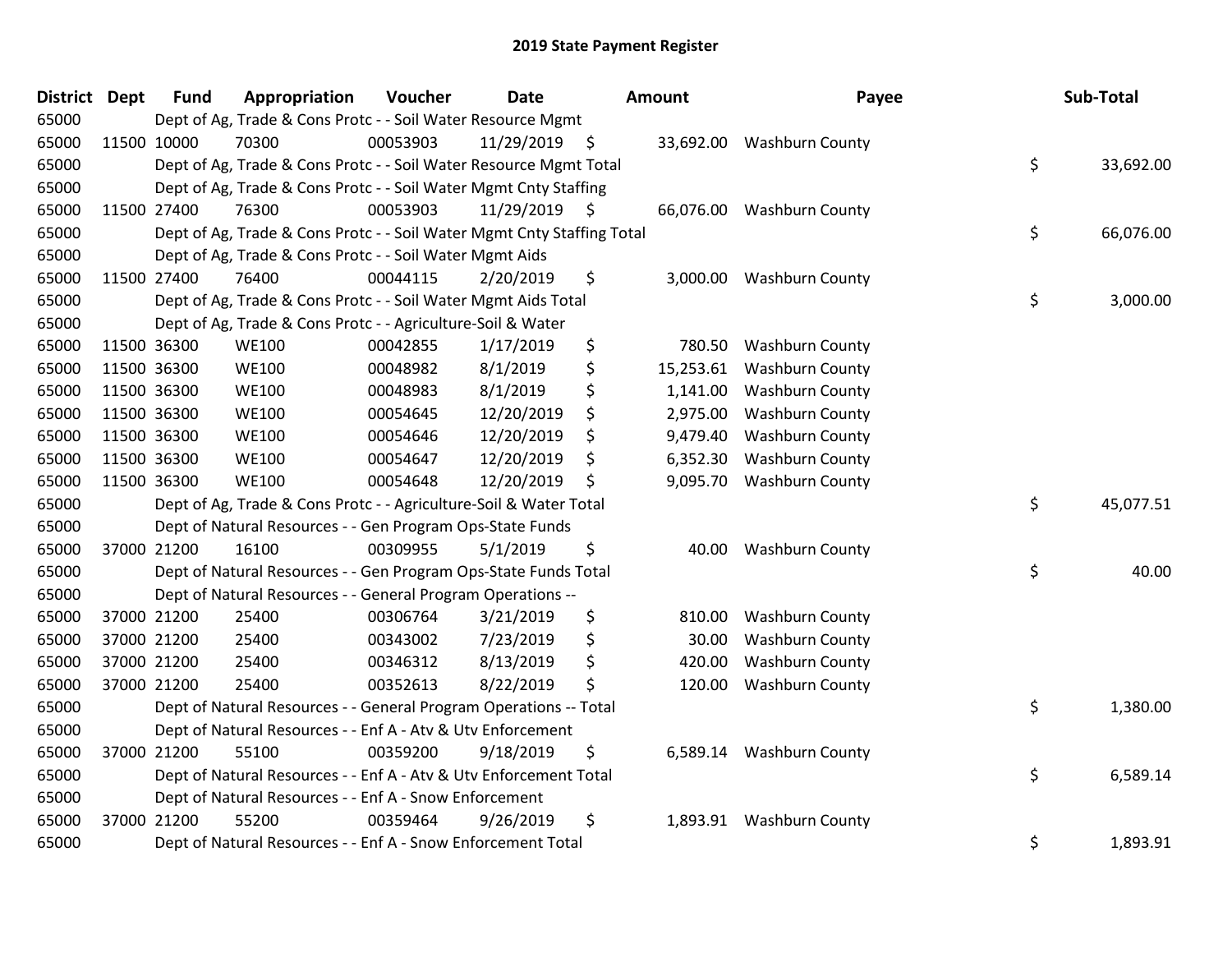| <b>District</b> | <b>Dept</b> | <b>Fund</b> | Appropriation                                                      | Voucher  | <b>Date</b>   | Amount           | Payee                     | Sub-Total        |
|-----------------|-------------|-------------|--------------------------------------------------------------------|----------|---------------|------------------|---------------------------|------------------|
| 65000           |             |             | Dept of Natural Resources - - Wildlife Damage Claims & Abat        |          |               |                  |                           |                  |
| 65000           |             | 37000 21200 | 55300                                                              | 00307623 | 3/28/2019     | \$<br>11,895.99  | <b>Washburn County</b>    |                  |
| 65000           |             | 37000 21200 | 55300                                                              | 00315335 | 5/10/2019     | \$<br>4,792.48   | <b>Washburn County</b>    |                  |
| 65000           | 37000 21200 |             | 55300                                                              | 00348455 | 8/22/2019     | \$<br>6,496.62   | <b>Washburn County</b>    |                  |
| 65000           |             | 37000 21200 | 55300                                                              | 00369470 | 11/29/2019    | \$<br>10,517.78  | <b>Washburn County</b>    |                  |
| 65000           |             |             | Dept of Natural Resources - - Wildlife Damage Claims & Abat Total  |          |               |                  |                           | \$<br>33,702.87  |
| 65000           |             |             | Dept of Natural Resources - - Resaids - County Cons Aids           |          |               |                  |                           |                  |
| 65000           |             | 37000 21200 | 56300                                                              | 00298839 | 2/19/2019     | \$<br>3,106.78   | <b>Washburn County</b>    |                  |
| 65000           |             |             | Dept of Natural Resources - - Resaids - County Cons Aids Total     |          |               |                  |                           | \$<br>3,106.78   |
| 65000           |             |             | Dept of Natural Resources - - Ra- Fish, WI & Forestry              |          |               |                  |                           |                  |
| 65000           |             | 37000 21200 | 56400                                                              | 00301437 | 2/28/2019     | \$               | 7,023.95 Washburn County  |                  |
| 65000           |             |             | Dept of Natural Resources - - Ra- Fish, WI & Forestry Total        |          |               |                  |                           | \$<br>7,023.95   |
| 65000           |             |             | Dept of Natural Resources - - Resaids - Forest Croplnd & Mfl       |          |               |                  |                           |                  |
| 65000           |             | 37000 21200 | 56600                                                              | 00359809 | 9/23/2019     | \$               | 26,472.01 Washburn County |                  |
| 65000           |             |             | Dept of Natural Resources - - Resaids - Forest CropInd & Mfl Total |          |               |                  |                           | \$<br>26,472.01  |
| 65000           |             |             | Dept of Natural Resources - - Resaids - County Forest Loans        |          |               |                  |                           |                  |
| 65000           |             | 37000 21200 | 56700                                                              | 00289643 | 1/9/2019      | \$<br>74,617.18  | <b>Washburn County</b>    |                  |
| 65000           |             |             | Dept of Natural Resources - - Resaids - County Forest Loans Total  |          |               |                  |                           | \$<br>74,617.18  |
| 65000           |             |             | Dept of Natural Resources - - Resaids - Cnty Forest Prj Loan       |          |               |                  |                           |                  |
| 65000           |             | 37000 21200 | 56800                                                              | 00289521 | 1/7/2019      | \$<br>158,015.00 | <b>Washburn County</b>    |                  |
| 65000           |             |             | Dept of Natural Resources - - Resaids - Cnty Forest Prj Loan Total |          |               |                  |                           | \$<br>158,015.00 |
| 65000           |             |             | Dept of Natural Resources - - Ra- Suppl Snow Trail Aids            |          |               |                  |                           |                  |
| 65000           |             | 37000 21200 | 56900                                                              | 00367722 | 10/29/2019 \$ |                  | 11,487.75 Washburn County |                  |
| 65000           |             |             | Dept of Natural Resources - - Ra- Suppl Snow Trail Aids Total      |          |               |                  |                           | \$<br>11,487.75  |
| 65000           |             |             | Dept of Natural Resources - - Resaids - Cnty Forst & Admin         |          |               |                  |                           |                  |
| 65000           |             | 37000 21200 | 57200                                                              | 00297444 | 2/27/2019     | \$<br>19,715.55  | <b>Washburn County</b>    |                  |
| 65000           |             | 37000 21200 | 57200                                                              | 00301306 | 3/1/2019      | \$<br>65,576.01  | <b>Washburn County</b>    |                  |
| 65000           |             |             | Dept of Natural Resources - - Resaids - Cnty Forst & Admin Total   |          |               |                  |                           | \$<br>85,291.56  |
| 65000           |             |             | Dept of Natural Resources - - Ra- Cnty Snow Trail & Area Aid       |          |               |                  |                           |                  |
| 65000           |             | 37000 21200 | 57400                                                              | 00351183 | 8/22/2019     | \$<br>38,265.00  | <b>Washburn County</b>    |                  |
| 65000           |             | 37000 21200 | 57400                                                              | 00359523 | 9/20/2019     | \$<br>37,995.00  | <b>Washburn County</b>    |                  |
| 65000           |             |             | Dept of Natural Resources - - Ra- Cnty Snow Trail & Area Aid Total |          |               |                  |                           | \$<br>76,260.00  |
| 65000           |             |             | Dept of Natural Resources - - Ra- Snowmobile Trail Areas           |          |               |                  |                           |                  |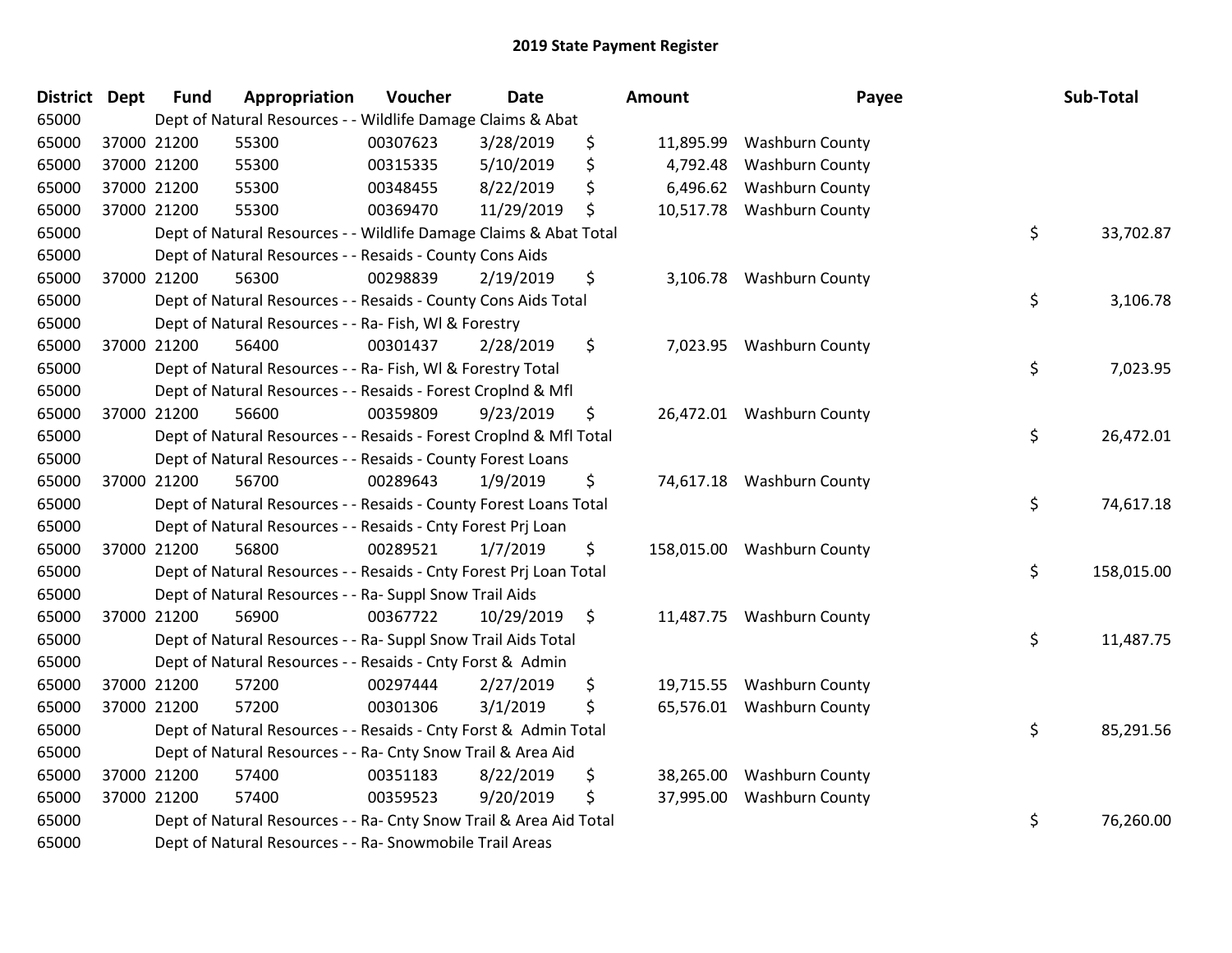| <b>District</b> | <b>Dept</b> | <b>Fund</b> | Appropriation                                                      | Voucher  | <b>Date</b> | <b>Amount</b>   | Payee                  | Sub-Total        |
|-----------------|-------------|-------------|--------------------------------------------------------------------|----------|-------------|-----------------|------------------------|------------------|
| 65000           |             | 37000 21200 | 57500                                                              | 00289884 | 1/10/2019   | \$<br>3,343.50  | <b>Washburn County</b> |                  |
| 65000           |             | 37000 21200 | 57500                                                              | 00293582 | 2/22/2019   | \$<br>20,396.93 | Washburn County        |                  |
| 65000           |             | 37000 21200 | 57500                                                              | 00360492 | 10/7/2019   | \$<br>11,521.84 | <b>Washburn County</b> |                  |
| 65000           |             |             | Dept of Natural Resources - - Ra- Snowmobile Trail Areas Total     |          |             |                 |                        | \$<br>35,262.27  |
| 65000           |             |             | Dept of Natural Resources - - Ra- Atv Prj Aids, Gas Tax Pymt       |          |             |                 |                        |                  |
| 65000           |             | 37000 21200 | 57600                                                              | 00293757 | 1/25/2019   | \$<br>35,965.00 | Washburn County        |                  |
| 65000           |             | 37000 21200 | 57600                                                              | 00353224 | 8/23/2019   | \$<br>17,121.69 | <b>Washburn County</b> |                  |
| 65000           |             | 37000 21200 | 57600                                                              | 00360033 | 9/26/2019   | \$<br>2,608.84  | <b>Washburn County</b> |                  |
| 65000           |             | 37000 21200 | 57600                                                              | 00360034 | 9/26/2019   | \$<br>6,990.00  | Washburn County        |                  |
| 65000           |             | 37000 21200 | 57600                                                              | 00360369 | 9/26/2019   | \$<br>41,740.00 | <b>Washburn County</b> |                  |
| 65000           |             | 37000 21200 | 57600                                                              | 00378672 | 12/23/2019  | \$<br>6,990.00  | <b>Washburn County</b> |                  |
| 65000           |             |             | Dept of Natural Resources - - Ra- Atv Prj Aids, Gas Tax Pymt Total |          |             |                 |                        | \$<br>111,415.53 |
| 65000           |             |             | Dept of Natural Resources - - Ra- Atv Project Aids                 |          |             |                 |                        |                  |
| 65000           |             | 37000 21200 | 57700                                                              | 00289889 | 1/10/2019   | \$<br>8,096.50  | <b>Washburn County</b> |                  |
| 65000           |             | 37000 21200 | 57700                                                              | 00309001 | 4/3/2019    | \$<br>10,124.17 | <b>Washburn County</b> |                  |
| 65000           |             | 37000 21200 | 57700                                                              | 00367719 | 10/29/2019  | \$<br>11,487.75 | <b>Washburn County</b> |                  |
| 65000           |             | 37000 21200 | 57700                                                              | 00378475 | 12/20/2019  | \$<br>628.45    | Washburn County        |                  |
| 65000           |             | 37000 21200 | 57700                                                              | 00378476 | 12/27/2019  | \$<br>7,749.10  | <b>Washburn County</b> |                  |
| 65000           |             | 37000 21200 | 57700                                                              | 00378478 | 12/20/2019  | \$<br>26,568.91 | Washburn County        |                  |
| 65000           |             | 37000 21200 | 57700                                                              | 00379832 | 12/27/2019  | \$<br>6,500.00  | <b>Washburn County</b> |                  |
| 65000           |             | 37000 21200 | 57700                                                              | 00379833 | 12/27/2019  | \$<br>17,088.73 | <b>Washburn County</b> |                  |
| 65000           |             |             | Dept of Natural Resources - - Ra- Atv Project Aids Total           |          |             |                 |                        | \$<br>88,243.61  |
| 65000           |             |             | Dept of Natural Resources - - Resaids - Pymt In Lieu Tax Fed       |          |             |                 |                        |                  |
| 65000           |             | 37000 21200 | 58400                                                              | 00364681 | 10/15/2019  | \$<br>12,368.00 | <b>Washburn County</b> |                  |
| 65000           |             |             | Dept of Natural Resources - - Resaids - Pymt In Lieu Tax Fed Total |          |             |                 |                        | \$<br>12,368.00  |
| 65000           |             |             | Dept of Natural Resources - - Ea - Invasive Aqu & Lake Mon         |          |             |                 |                        |                  |
| 65000           |             | 37000 21200 | 67800                                                              | 00300549 | 2/21/2019   | \$<br>19,574.65 | <b>Washburn County</b> |                  |
| 65000           |             |             | Dept of Natural Resources - - Ea - Invasive Aqu & Lake Mon Total   |          |             |                 |                        | \$<br>19,574.65  |
| 65000           |             |             | Dept of Natural Resources - - GPO--State Funds                     |          |             |                 |                        |                  |
| 65000           |             | 37000 21200 | 86100                                                              | 00304113 | 3/12/2019   | \$<br>169.75    | Washburn County        |                  |
| 65000           |             | 37000 21200 | 86100                                                              | 00306646 | 3/21/2019   | \$<br>2.00      | <b>Washburn County</b> |                  |
| 65000           |             |             | Dept of Natural Resources - - GPO--State Funds Total               |          |             |                 |                        | \$<br>171.75     |
| 65000           |             |             | Dept of Natural Resources - - Fin Asst For Responsible Units       |          |             |                 |                        |                  |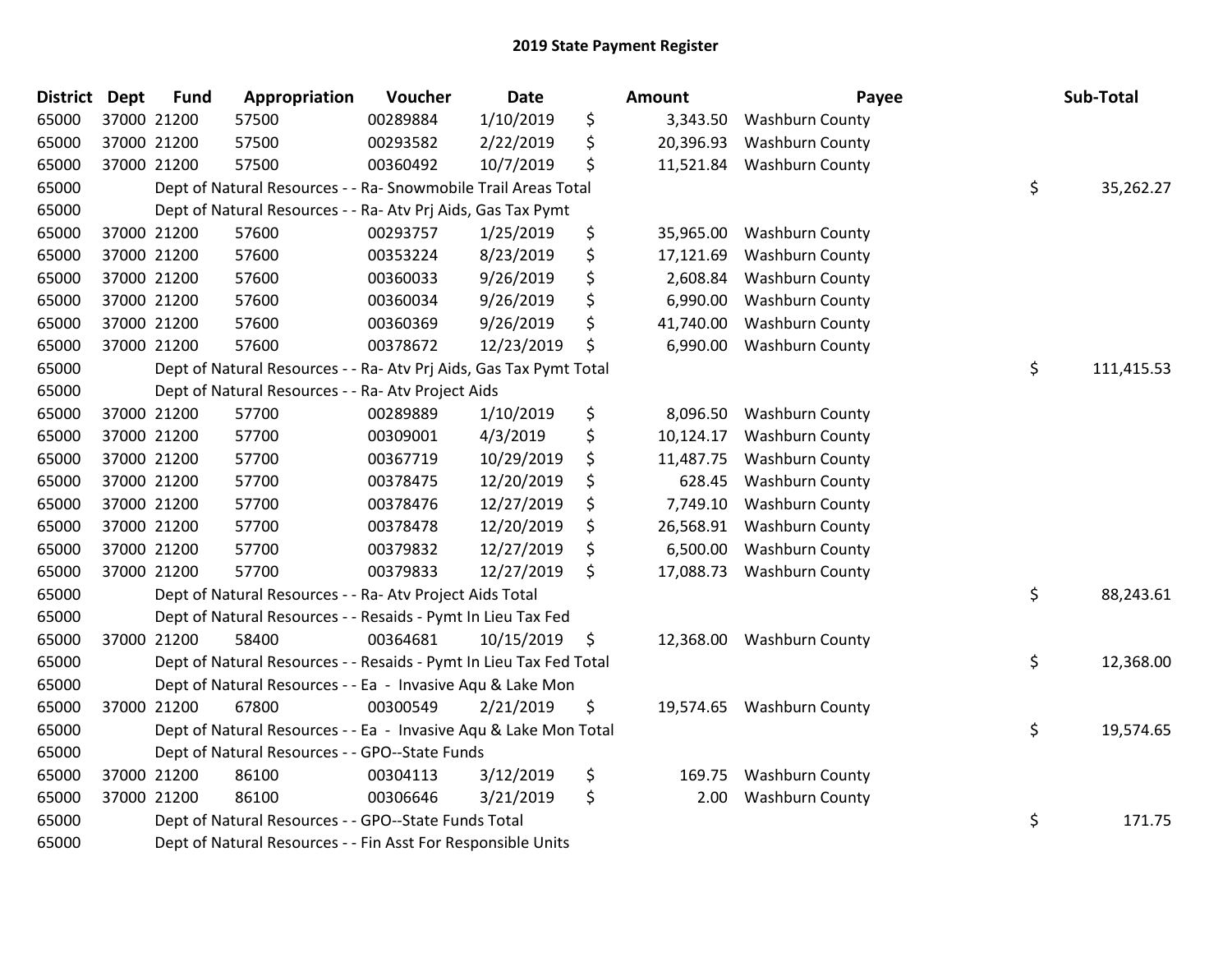| <b>District</b> | <b>Dept</b> | <b>Fund</b> | Appropriation                                                      | Voucher  | <b>Date</b> | Amount           | Payee                     | Sub-Total          |
|-----------------|-------------|-------------|--------------------------------------------------------------------|----------|-------------|------------------|---------------------------|--------------------|
| 65000           | 37000 27400 |             | 67000                                                              | 00323334 | 5/22/2019   | \$               | 79,247.21 Washburn County |                    |
| 65000           |             |             | Dept of Natural Resources - - Fin Asst For Responsible Units Total |          |             |                  |                           | \$<br>79,247.21    |
| 65000           |             |             | Dept of Natural Resources - - Recycling Consolidation Grants       |          |             |                  |                           |                    |
| 65000           | 37000 27400 |             | 67300                                                              | 00323334 | 5/22/2019   | \$               | 4,052.68 Washburn County  |                    |
| 65000           |             |             | Dept of Natural Resources - - Recycling Consolidation Grants Total |          |             |                  |                           | \$<br>4,052.68     |
| 65000           |             |             | Dept of Natural Resources - - Land Acquisition                     |          |             |                  |                           |                    |
| 65000           | 37000 36300 |             | <b>TA100</b>                                                       | 00298523 | 2/14/2019   | \$<br>25,441.13  | <b>Washburn County</b>    |                    |
| 65000           | 37000 36300 |             | <b>TA100</b>                                                       | 00301453 | 2/27/2019   | \$<br>148,435.63 | <b>Washburn County</b>    |                    |
| 65000           | 37000 36300 |             | <b>TA100</b>                                                       | 00309068 | 4/3/2019    | \$<br>120,712.50 | <b>Washburn County</b>    |                    |
| 65000           |             |             | Dept of Natural Resources - - Land Acquisition Total               |          |             |                  |                           | \$<br>294,589.26   |
| 65000           |             |             | WI Dept of Transportation - - Eldly&Disa Co/Aid Sf                 |          |             |                  |                           |                    |
| 65000           | 39500 21100 |             | 16800                                                              | 00340262 | 1/9/2019    | \$               | 72,389.00 Washburn County |                    |
| 65000           |             |             | WI Dept of Transportation - - Eldly&Disa Co/Aid Sf Total           |          |             |                  |                           | \$<br>72,389.00    |
| 65000           |             |             | WI Dept of Transportation - - County Forest Aids                   |          |             |                  |                           |                    |
| 65000           | 39500 21100 |             | 17000                                                              | 00357955 | 3/8/2019    | \$               | 29,903.94 Washburn County |                    |
| 65000           |             |             | WI Dept of Transportation - - County Forest Aids Total             |          |             |                  |                           | \$<br>29,903.94    |
| 65000           |             |             | WI Dept of Transportation - - Trans Aids To Co.-Sf                 |          |             |                  |                           |                    |
| 65000           | 39500 21100 |             | 19000                                                              | 00335837 | 1/7/2019    | \$<br>330,344.16 | <b>Washburn County</b>    |                    |
| 65000           | 39500 21100 |             | 19000                                                              | 00401162 | 7/1/2019    | \$<br>660,688.32 | <b>Washburn County</b>    |                    |
| 65000           | 39500 21100 |             | 19000                                                              | 00443980 | 10/7/2019   | \$<br>330,344.16 | <b>Washburn County</b>    |                    |
| 65000           |             |             | WI Dept of Transportation - - Trans Aids To Co.-Sf Total           |          |             |                  |                           | \$<br>1,321,376.64 |
| 65000           |             |             | WI Dept of Transportation - - Loc Rd Imp Prg St Fd                 |          |             |                  |                           |                    |
| 65000           | 39500 21100 |             | 27800                                                              | 00461558 | 11/14/2019  | \$<br>86,671.64  | <b>Washburn County</b>    |                    |
| 65000           | 39500 21100 |             | 27800                                                              | 00461584 | 11/14/2019  | \$<br>70,457.22  | <b>Washburn County</b>    |                    |
| 65000           | 39500 21100 |             | 27800                                                              | 00465355 | 11/29/2019  | \$<br>4,257.64   | <b>Washburn County</b>    |                    |
| 65000           |             |             | WI Dept of Transportation - - Loc Rd Imp Prg St Fd Total           |          |             |                  |                           | \$<br>161,386.50   |
| 65000           |             |             | WI Dept of Transportation - - St Hwy Rehab, Sf                     |          |             |                  |                           |                    |
| 65000           | 39500 21100 |             | 36300                                                              | 00333918 | 1/17/2019   | \$<br>9.00       | <b>Washburn County</b>    |                    |
| 65000           | 39500 21100 |             | 36300                                                              | 00339922 | 1/9/2019    | \$<br>150.00     | <b>Washburn County</b>    |                    |
| 65000           | 39500 21100 |             | 36300                                                              | 00339926 | 1/30/2019   | \$<br>6.00       | <b>Washburn County</b>    |                    |
| 65000           | 39500 21100 |             | 36300                                                              | 00339927 | 1/30/2019   | \$<br>2.00       | <b>Washburn County</b>    |                    |
| 65000           | 39500 21100 |             | 36300                                                              | 00346800 | 2/22/2019   | \$<br>30.00      | Washburn County           |                    |
| 65000           | 39500 21100 |             | 36300                                                              | 00346803 | 2/6/2019    | \$<br>120.00     | <b>Washburn County</b>    |                    |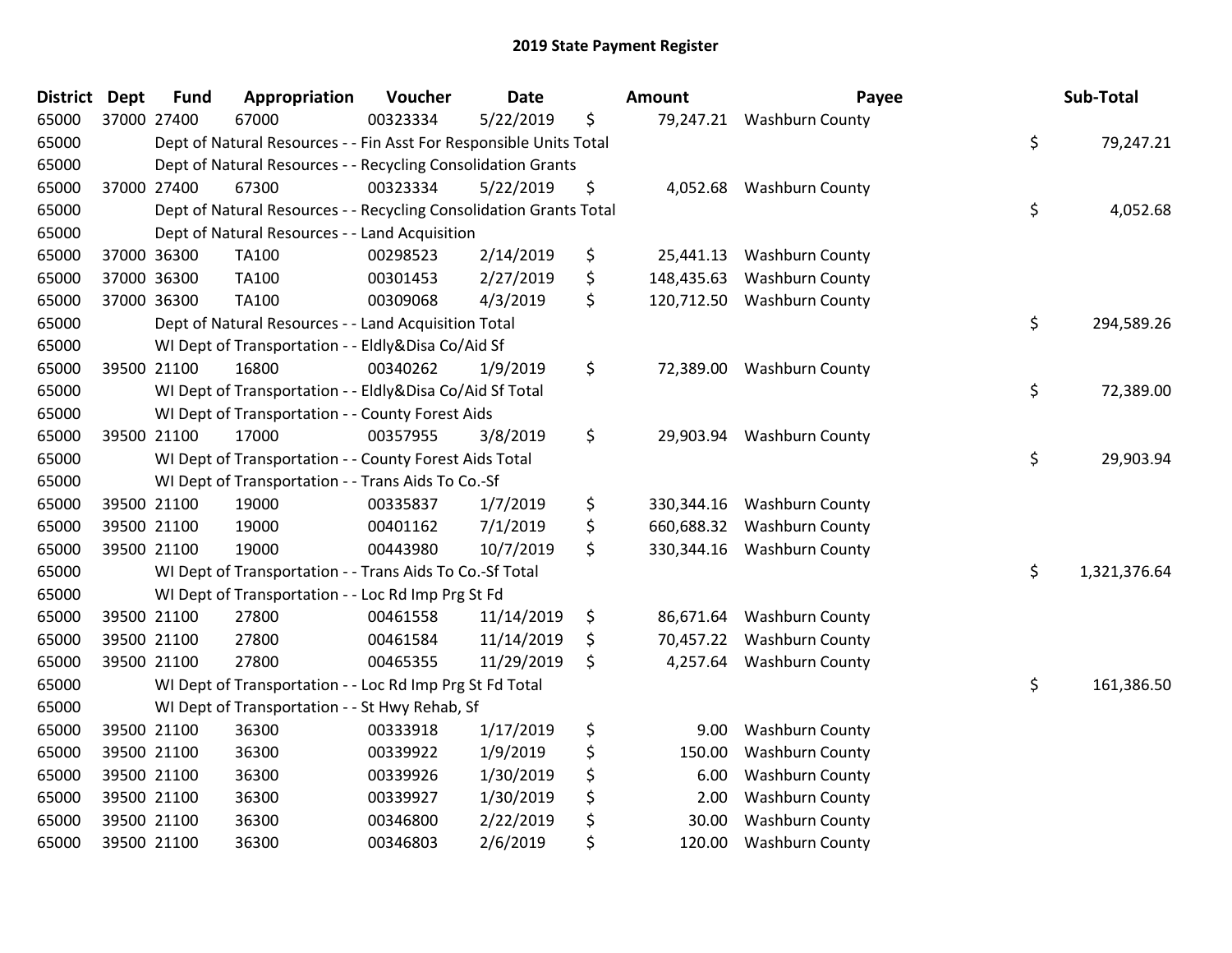| <b>District</b> | <b>Dept</b> | <b>Fund</b> | Appropriation                                           | Voucher  | Date      | <b>Amount</b>    | Payee                  | Sub-Total          |
|-----------------|-------------|-------------|---------------------------------------------------------|----------|-----------|------------------|------------------------|--------------------|
| 65000           |             | 39500 21100 | 36300                                                   | 00346807 | 2/22/2019 | \$<br>30.00      | <b>Washburn County</b> |                    |
| 65000           |             | 39500 21100 | 36300                                                   | 00346808 | 2/15/2019 | \$<br>30.00      | <b>Washburn County</b> |                    |
| 65000           |             | 39500 21100 | 36300                                                   | 00357475 | 3/28/2019 | \$<br>2.00       | <b>Washburn County</b> |                    |
| 65000           |             | 39500 21100 | 36300                                                   | 00368237 | 4/25/2019 | \$<br>9.00       | Washburn County        |                    |
| 65000           |             | 39500 21100 | 36300                                                   | 00368239 | 4/25/2019 | \$<br>35.00      | Washburn County        |                    |
| 65000           |             | 39500 21100 | 36300                                                   | 00388089 | 6/21/2019 | \$<br>150.00     | Washburn County        |                    |
| 65000           |             | 39500 21100 | 36300                                                   | 00392194 | 7/5/2019  | \$<br>12.00      | <b>Washburn County</b> |                    |
| 65000           |             |             | WI Dept of Transportation - - St Hwy Rehab, Sf Total    |          |           |                  |                        | \$<br>585.00       |
| 65000           |             |             | WI Dept of Transportation - - Hwy Mgmt & Opers Sf       |          |           |                  |                        |                    |
| 65000           |             | 39500 21100 | 36500                                                   | 00371067 | 4/25/2019 | \$<br>193.50     | <b>Washburn County</b> |                    |
| 65000           |             | 39500 21100 | 36500                                                   | 00384389 | 5/20/2019 | \$<br>204.21     | <b>Washburn County</b> |                    |
| 65000           |             | 39500 21100 | 36500                                                   | 00384391 | 5/20/2019 | \$<br>832.64     | <b>Washburn County</b> |                    |
| 65000           |             | 39500 21100 | 36500                                                   | 00400813 | 6/27/2019 | \$<br>189.00     | <b>Washburn County</b> |                    |
| 65000           |             | 39500 21100 | 36500                                                   | 00413306 | 7/18/2019 | \$<br>609.82     | <b>Washburn County</b> |                    |
| 65000           |             | 39500 21100 | 36500                                                   | 00427409 | 8/26/2019 | \$<br>2,045.01   | <b>Washburn County</b> |                    |
| 65000           |             |             | WI Dept of Transportation - - Hwy Mgmt & Opers Sf Total |          |           |                  |                        | \$<br>4,074.18     |
| 65000           |             |             | WI Dept of Transportation - - Routine Maint Sf          |          |           |                  |                        |                    |
| 65000           |             | 39500 21100 | 36800                                                   | 00345887 | 2/13/2019 | \$<br>227,082.08 | <b>Washburn County</b> |                    |
| 65000           |             | 39500 21100 | 36800                                                   | 00361907 | 3/19/2019 | \$<br>158,899.43 | Washburn County        |                    |
| 65000           |             | 39500 21100 | 36800                                                   | 00362336 | 3/19/2019 | \$<br>194,240.93 | <b>Washburn County</b> |                    |
| 65000           |             | 39500 21100 | 36800                                                   | 00371067 | 4/25/2019 | \$<br>337,484.82 | <b>Washburn County</b> |                    |
| 65000           |             | 39500 21100 | 36800                                                   | 00384389 | 5/20/2019 | \$<br>98,128.44  | <b>Washburn County</b> |                    |
| 65000           |             | 39500 21100 | 36800                                                   | 00384391 | 5/20/2019 | \$<br>147,464.26 | <b>Washburn County</b> |                    |
| 65000           |             | 39500 21100 | 36800                                                   | 00400813 | 6/27/2019 | \$<br>63,272.64  | <b>Washburn County</b> |                    |
| 65000           |             | 39500 21100 | 36800                                                   | 00413306 | 7/18/2019 | \$<br>54,544.10  | Washburn County        |                    |
| 65000           |             | 39500 21100 | 36800                                                   | 00427408 | 8/26/2019 | \$<br>114,107.90 | Washburn County        |                    |
| 65000           |             | 39500 21100 | 36800                                                   | 00427409 | 8/26/2019 | \$<br>86,545.94  | <b>Washburn County</b> |                    |
| 65000           |             | 39500 21100 | 36800                                                   | 00434996 | 9/17/2019 | \$<br>77,599.87  | <b>Washburn County</b> |                    |
| 65000           |             |             | WI Dept of Transportation - - Routine Maint Sf Total    |          |           |                  |                        | \$<br>1,559,370.41 |
| 65000           |             |             | WI Dept of Transportation - - Routine Maint Ff          |          |           |                  |                        |                    |
| 65000           |             | 39500 21100 | 38000                                                   | 00384389 | 5/20/2019 | \$<br>2,469.04   | <b>Washburn County</b> |                    |
| 65000           |             |             | WI Dept of Transportation - - Routine Maint Ff Total    |          |           |                  |                        | \$<br>2,469.04     |
| 65000           |             |             | WI Dept of Transportation - - Veh Insp, Trf EnfSf       |          |           |                  |                        |                    |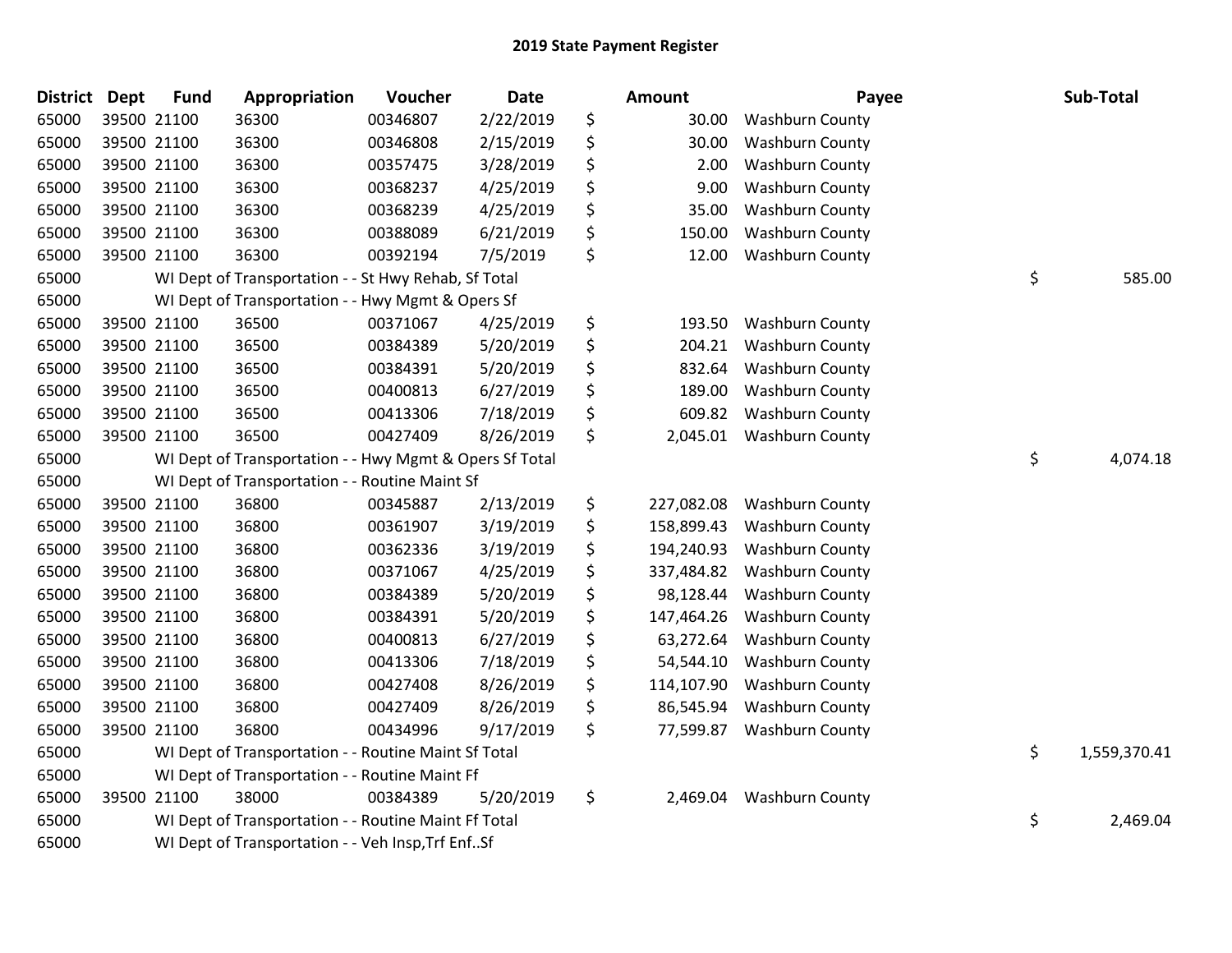| <b>District</b> | <b>Dept</b> | <b>Fund</b> | Appropriation                                                      | Voucher  | <b>Date</b> | <b>Amount</b>    | Payee                                                                                                         | Sub-Total          |
|-----------------|-------------|-------------|--------------------------------------------------------------------|----------|-------------|------------------|---------------------------------------------------------------------------------------------------------------|--------------------|
| 65000           | 39500 21100 |             | 56400                                                              | 00365532 | 4/17/2019   | \$<br>100.00     | <b>Washburn County</b>                                                                                        |                    |
| 65000           |             |             | WI Dept of Transportation - - Veh Insp, Trf EnfSf Total            |          |             |                  |                                                                                                               | \$<br>100.00       |
| 65000           |             |             | Department of Corrections - - Corrections Contracts And Agre       |          |             |                  |                                                                                                               |                    |
| 65000           |             | 41000 10000 | 11400                                                              | 00289164 | 5/31/2019   | \$<br>154.38     | <b>Washburn County</b>                                                                                        |                    |
| 65000           |             | 41000 10000 | 11400                                                              | 00291778 | 6/13/2019   | \$<br>2,006.94   | <b>Washburn County</b>                                                                                        |                    |
| 65000           |             | 41000 10000 | 11400                                                              | 00296927 | 7/9/2019    | \$<br>2,830.30   | Washburn County                                                                                               |                    |
| 65000           |             | 41000 10000 | 11400                                                              | 00308255 | 9/6/2019    | \$<br>1,646.72   | <b>Washburn County</b>                                                                                        |                    |
| 65000           |             | 41000 10000 | 11400                                                              | 00315063 | 10/9/2019   | \$<br>1,595.26   | <b>Washburn County</b>                                                                                        |                    |
| 65000           |             | 41000 10000 | 11400                                                              | 00320846 | 11/4/2019   | \$<br>308.76     | <b>Washburn County</b>                                                                                        |                    |
| 65000           |             |             | Department of Corrections - - Corrections Contracts And Agre Total |          |             |                  |                                                                                                               | \$<br>8,542.36     |
| 65000           |             |             |                                                                    |          |             |                  | Department of Corrections - - Reimbursing Counties For Probation, Extended Supervision And Parole Holds       |                    |
| 65000           | 41000 10000 |             | 11600                                                              | 00320822 | 11/4/2019   | \$               | 6,875.92 Washburn County                                                                                      |                    |
| 65000           |             |             |                                                                    |          |             |                  | Department of Corrections - - Reimbursing Counties For Probation, Extended Supervision And Parole Holds Total | \$<br>6,875.92     |
| 65000           |             |             | Department of Corrections - - Probation, Parole And Extended       |          |             |                  |                                                                                                               |                    |
| 65000           |             | 41000 10000 | 18700                                                              | 00320822 | 11/4/2019   | \$               | 2,884.08 Washburn County                                                                                      |                    |
| 65000           |             |             | Department of Corrections - - Probation, Parole And Extended Total |          |             |                  |                                                                                                               | \$<br>2,884.08     |
| 65000           |             |             | Department of Health Services - - State/Federal Aids               |          |             |                  |                                                                                                               |                    |
| 65000           | 43500 10000 |             | 00000                                                              | 90906    | 1/2/2019    | \$<br>80,989.00  | <b>Washburn County</b>                                                                                        |                    |
| 65000           |             | 43500 10000 | 00000                                                              | 90907    | 2/1/2019    | \$<br>252,780.00 | Washburn County                                                                                               |                    |
| 65000           |             | 43500 10000 | 00000                                                              | 90909    | 3/1/2019    | \$<br>76,856.00  | <b>Washburn County</b>                                                                                        |                    |
| 65000           |             | 43500 10000 | 00000                                                              | 90910    | 4/1/2019    | \$<br>76,797.00  | <b>Washburn County</b>                                                                                        |                    |
| 65000           | 43500 10000 |             | 00000                                                              | 90911    | 5/1/2019    | \$<br>94,668.00  | Washburn County                                                                                               |                    |
| 65000           |             | 43500 10000 | 00000                                                              | 90913    | 6/3/2019    | \$<br>127,542.00 | <b>Washburn County</b>                                                                                        |                    |
| 65000           |             | 43500 10000 | 00000                                                              | 90914    | 6/17/2019   | \$<br>19,459.00  | <b>Washburn County</b>                                                                                        |                    |
| 65000           | 43500 10000 |             | 00000                                                              | 92000    | 7/1/2019    | \$<br>118,747.00 | <b>Washburn County</b>                                                                                        |                    |
| 65000           | 43500 10000 |             | 00000                                                              | 92001    | 8/1/2019    | \$<br>125,420.00 | <b>Washburn County</b>                                                                                        |                    |
| 65000           | 43500 10000 |             | 00000                                                              | 92002    | 9/3/2019    | \$<br>119,764.00 | <b>Washburn County</b>                                                                                        |                    |
| 65000           | 43500 10000 |             | 00000                                                              | 92003    | 10/1/2019   | \$<br>90,509.00  | <b>Washburn County</b>                                                                                        |                    |
| 65000           |             | 43500 10000 | 00000                                                              | 92004    | 11/1/2019   | \$<br>73,812.00  | <b>Washburn County</b>                                                                                        |                    |
| 65000           |             | 43500 10000 | 00000                                                              | 92005    | 12/2/2019   | \$<br>75,214.00  | <b>Washburn County</b>                                                                                        |                    |
| 65000           |             |             | Department of Health Services - - State/Federal Aids Total         |          |             |                  |                                                                                                               | \$<br>1,332,557.00 |
| 65000           |             |             | Department of Health Services - - Federal Wic Operations           |          |             |                  |                                                                                                               |                    |
| 65000           | 43500 10000 |             | 14800                                                              | 00271429 | 3/20/2019   | \$<br>288.75     | <b>Washburn County</b>                                                                                        |                    |
|                 |             |             |                                                                    |          |             |                  |                                                                                                               |                    |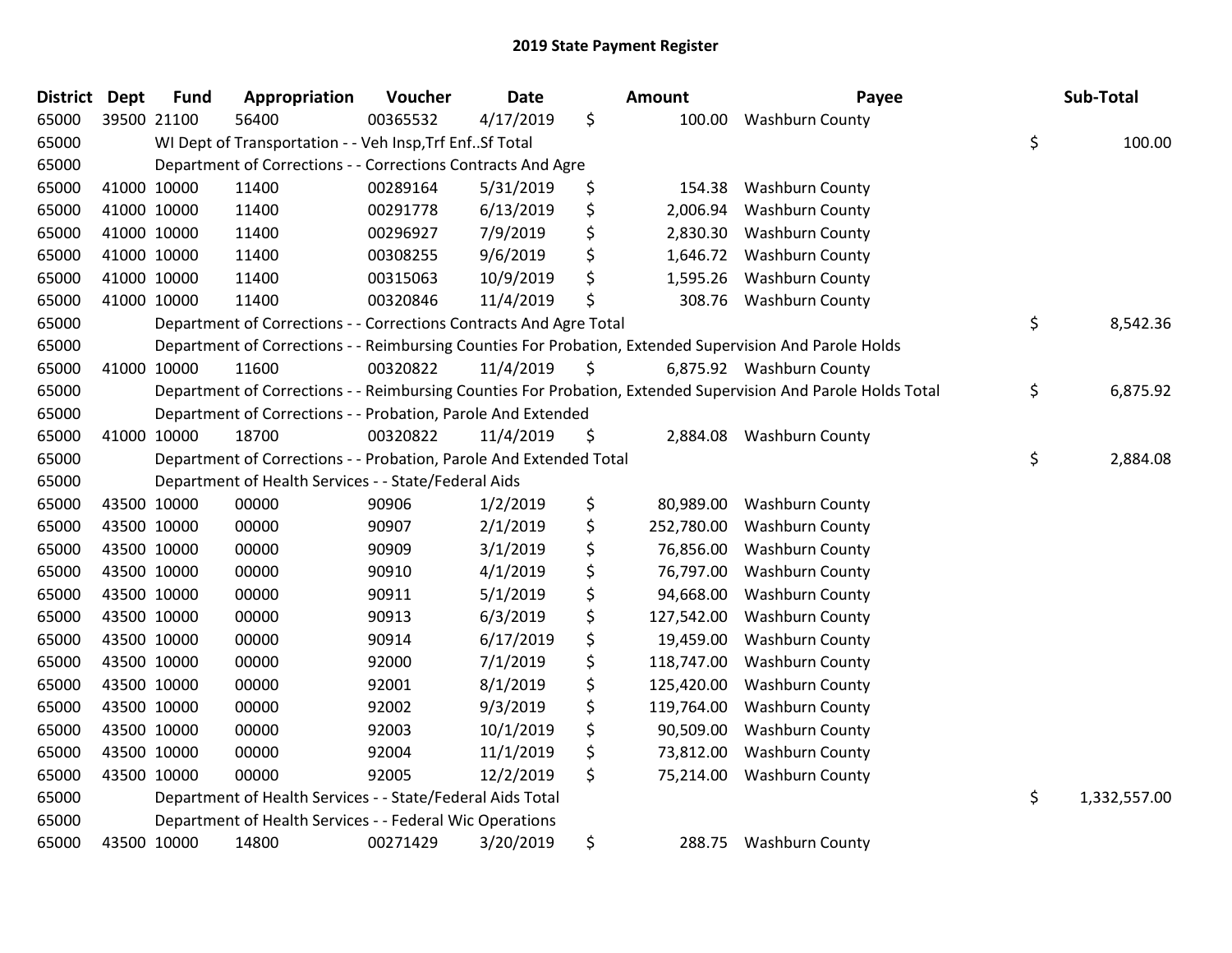| District Dept | <b>Fund</b> | Appropriation                                                      | Voucher  | <b>Date</b> | Amount       | Payee                  | Sub-Total      |
|---------------|-------------|--------------------------------------------------------------------|----------|-------------|--------------|------------------------|----------------|
| 65000         | 43500 10000 | 14800                                                              | 00287171 | 5/31/2019   | \$<br>122.50 | <b>Washburn County</b> |                |
| 65000         | 43500 10000 | 14800                                                              | 00293312 | 7/5/2019    | \$<br>119.00 | <b>Washburn County</b> |                |
| 65000         | 43500 10000 | 14800                                                              | 00302483 | 8/14/2019   | \$<br>140.00 | <b>Washburn County</b> |                |
| 65000         | 43500 10000 | 14800                                                              | 00317138 | 10/15/2019  | \$<br>131.25 | <b>Washburn County</b> |                |
| 65000         | 43500 10000 | 14800                                                              | 00317171 | 10/16/2019  | \$<br>140.00 | Washburn County        |                |
| 65000         | 43500 10000 | 14800                                                              | 00322718 | 11/29/2019  | \$<br>131.25 | <b>Washburn County</b> |                |
| 65000         | 43500 10000 | 14800                                                              | 00331438 | 12/30/2019  | \$<br>131.25 | <b>Washburn County</b> |                |
| 65000         |             | Department of Health Services - - Federal Wic Operations Total     |          |             |              |                        | \$<br>1,204.00 |
| 65000         |             | Department of Health Services - - General Program Operations       |          |             |              |                        |                |
| 65000         | 43500 10000 | 40100                                                              | 00256319 | 1/10/2019   | \$<br>1.00   | <b>Washburn County</b> |                |
| 65000         | 43500 10000 | 40100                                                              | 00271333 | 3/20/2019   | \$<br>1.50   | <b>Washburn County</b> |                |
| 65000         | 43500 10000 | 40100                                                              | 00272637 | 3/26/2019   | \$<br>1.00   | <b>Washburn County</b> |                |
| 65000         | 43500 10000 | 40100                                                              | 00282424 | 5/8/2019    | \$<br>1.50   | <b>Washburn County</b> |                |
| 65000         | 43500 10000 | 40100                                                              | 00282425 | 5/8/2019    | \$<br>1.50   | <b>Washburn County</b> |                |
| 65000         | 43500 10000 | 40100                                                              | 00285522 | 5/22/2019   | \$<br>1.50   | Washburn County        |                |
| 65000         | 43500 10000 | 40100                                                              | 00287233 | 5/29/2019   | \$<br>15.00  | <b>Washburn County</b> |                |
| 65000         | 43500 10000 | 40100                                                              | 00305056 | 8/21/2019   | \$<br>1.00   | <b>Washburn County</b> |                |
| 65000         | 43500 10000 | 40100                                                              | 00305057 | 8/21/2019   | \$<br>15.00  | <b>Washburn County</b> |                |
| 65000         | 43500 10000 | 40100                                                              | 00312757 | 9/25/2019   | \$<br>1.50   | <b>Washburn County</b> |                |
| 65000         | 43500 10000 | 40100                                                              | 00322456 | 11/6/2019   | \$<br>15.00  | <b>Washburn County</b> |                |
| 65000         | 43500 10000 | 40100                                                              | 00325351 | 11/20/2019  | \$<br>15.00  | <b>Washburn County</b> |                |
| 65000         |             | Department of Health Services - - General Program Operations Total |          |             |              |                        | \$<br>70.50    |
| 65000         |             | Department of Health Services - - Medical Assistance State Admin   |          |             |              |                        |                |
| 65000         | 43500 10000 | 44000                                                              | 00256319 | 1/10/2019   | \$<br>1.00   | <b>Washburn County</b> |                |
| 65000         | 43500 10000 | 44000                                                              | 00271333 | 3/20/2019   | \$<br>1.50   | Washburn County        |                |
| 65000         | 43500 10000 | 44000                                                              | 00272637 | 3/26/2019   | \$<br>1.00   | <b>Washburn County</b> |                |
| 65000         | 43500 10000 | 44000                                                              | 00282424 | 5/8/2019    | \$<br>1.50   | <b>Washburn County</b> |                |
| 65000         | 43500 10000 | 44000                                                              | 00282425 | 5/8/2019    | \$<br>1.50   | <b>Washburn County</b> |                |
| 65000         | 43500 10000 | 44000                                                              | 00285522 | 5/22/2019   | \$<br>1.50   | Washburn County        |                |
| 65000         | 43500 10000 | 44000                                                              | 00287233 | 5/29/2019   | \$<br>15.00  | <b>Washburn County</b> |                |
| 65000         | 43500 10000 | 44000                                                              | 00305056 | 8/21/2019   | \$<br>1.00   | <b>Washburn County</b> |                |
| 65000         | 43500 10000 | 44000                                                              | 00305057 | 8/21/2019   | \$<br>15.00  | <b>Washburn County</b> |                |
| 65000         | 43500 10000 | 44000                                                              | 00312757 | 9/25/2019   | \$<br>1.50   | <b>Washburn County</b> |                |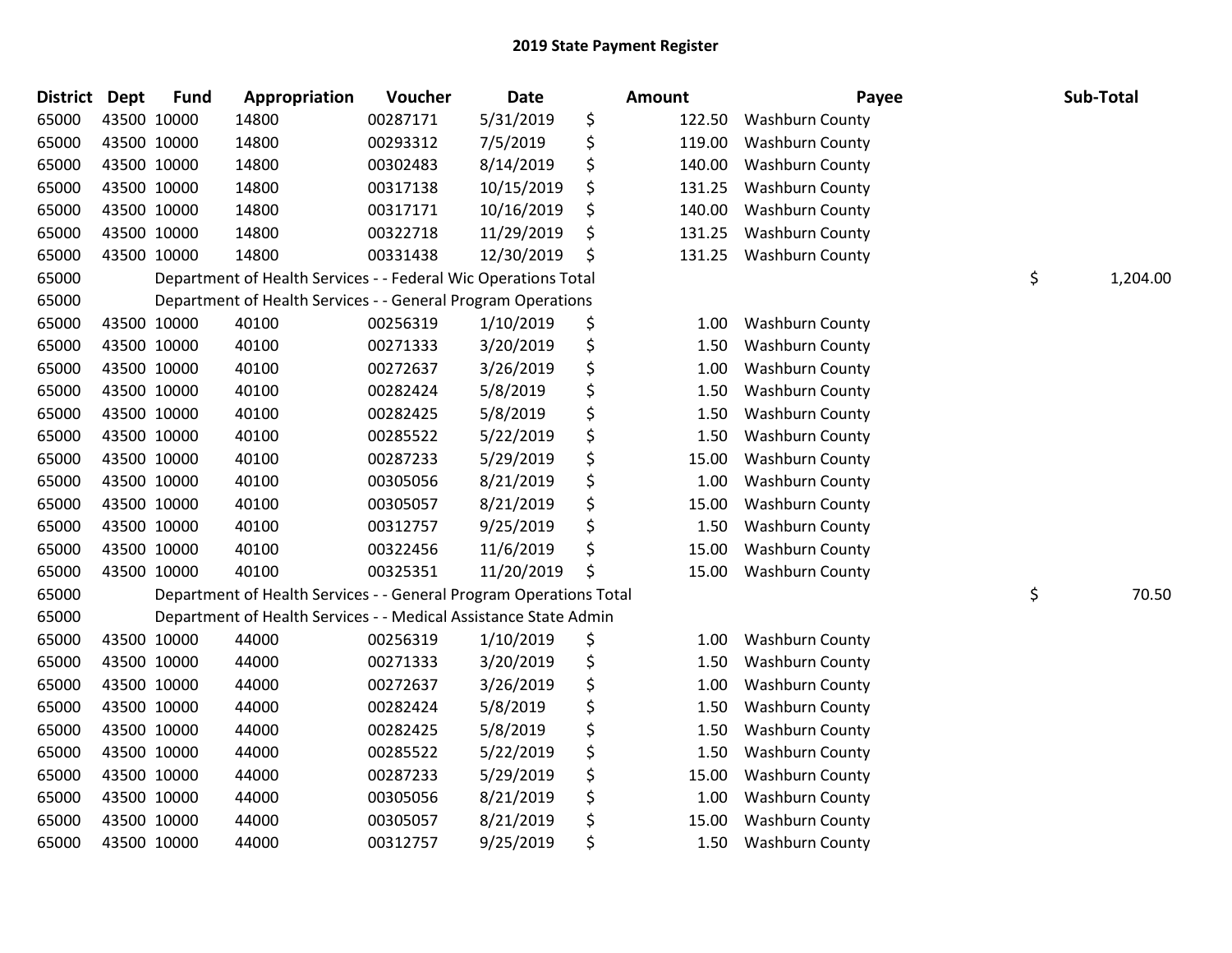| <b>District</b> | <b>Dept</b> | <b>Fund</b> | Appropriation                                                          | Voucher  | Date       | Amount           | Payee                  | Sub-Total    |
|-----------------|-------------|-------------|------------------------------------------------------------------------|----------|------------|------------------|------------------------|--------------|
| 65000           | 43500 10000 |             | 44000                                                                  | 00322456 | 11/6/2019  | \$<br>15.00      | <b>Washburn County</b> |              |
| 65000           |             | 43500 10000 | 44000                                                                  | 00325351 | 11/20/2019 | \$<br>15.00      | <b>Washburn County</b> |              |
| 65000           |             |             | Department of Health Services - - Medical Assistance State Admin Total |          |            |                  |                        | \$<br>70.50  |
| 65000           |             |             | Dept of Children and Families - - Fees For Administrative Servic       |          |            |                  |                        |              |
| 65000           |             | 43700 10000 | 23100                                                                  | 00049890 | 2/5/2019   | \$<br>20.00      | <b>Washburn County</b> |              |
| 65000           |             | 43700 10000 | 23100                                                                  | 00054511 | 4/30/2019  | \$<br>35.00      | <b>Washburn County</b> |              |
| 65000           | 43700 10000 |             | 23100                                                                  | 00058433 | 7/26/2019  | \$<br>70.00      | <b>Washburn County</b> |              |
| 65000           | 43700 10000 |             | 23100                                                                  | 00062326 | 10/31/2019 | \$<br>80.00      | <b>Washburn County</b> |              |
| 65000           |             |             | Dept of Children and Families - - Fees For Administrative Servic Total |          |            |                  |                        | \$<br>205.00 |
| 65000           |             |             | Dept of Children and Families - - General Aids                         |          |            |                  |                        |              |
| 65000           |             | 43700 10000 | 99000                                                                  | 00048562 | 1/7/2019   | \$<br>30,158.52  | <b>Washburn County</b> |              |
| 65000           | 43700 10000 |             | 99000                                                                  | 00049449 | 2/1/2019   | \$<br>45,116.25  | <b>Washburn County</b> |              |
| 65000           | 43700 10000 |             | 99000                                                                  | 00049515 | 2/5/2019   | \$<br>27,794.58  | <b>Washburn County</b> |              |
| 65000           | 43700 10000 |             | 99000                                                                  | 00049686 | 2/5/2019   | \$<br>237.36     | <b>Washburn County</b> |              |
| 65000           |             | 43700 10000 | 99000                                                                  | 00049758 | 2/5/2019   | \$<br>316.00     | <b>Washburn County</b> |              |
| 65000           |             | 43700 10000 | 99000                                                                  | 00050762 | 3/4/2019   | \$<br>5.83       | Washburn County        |              |
| 65000           | 43700 10000 |             | 99000                                                                  | 00050987 | 3/6/2019   | \$<br>4,341.04   | Washburn County        |              |
| 65000           | 43700 10000 |             | 99000                                                                  | 00050988 | 3/5/2019   | \$<br>89,330.21  | <b>Washburn County</b> |              |
| 65000           | 43700 10000 |             | 99000                                                                  | 00051141 | 3/7/2019   | \$<br>7,703.63   | <b>Washburn County</b> |              |
| 65000           | 43700 10000 |             | 99000                                                                  | 00051159 | 3/8/2019   | \$<br>453.00     | <b>Washburn County</b> |              |
| 65000           |             | 43700 10000 | 99000                                                                  | 00052917 | 4/5/2019   | \$<br>52,002.88  | <b>Washburn County</b> |              |
| 65000           | 43700 10000 |             | 99000                                                                  | 00054037 | 4/30/2019  | \$<br>55,433.90  | <b>Washburn County</b> |              |
| 65000           | 43700 10000 |             | 99000                                                                  | 00054702 | 5/6/2019   | \$<br>38,450.77  | <b>Washburn County</b> |              |
| 65000           | 43700 10000 |             | 99000                                                                  | 00056137 | 6/5/2019   | \$<br>29,660.90  | Washburn County        |              |
| 65000           |             | 43700 10000 | 99000                                                                  | 00057400 | 7/5/2019   | \$<br>25,259.09  | <b>Washburn County</b> |              |
| 65000           |             | 43700 10000 | 99000                                                                  | 00057870 | 7/16/2019  | \$<br>1,585.54   | <b>Washburn County</b> |              |
| 65000           | 43700 10000 |             | 99000                                                                  | 00058506 | 7/30/2019  | \$<br>52,130.77  | <b>Washburn County</b> |              |
| 65000           | 43700 10000 |             | 99000                                                                  | 00058727 | 8/6/2019   | \$<br>10,898.00  | <b>Washburn County</b> |              |
| 65000           | 43700 10000 |             | 99000                                                                  | 00058821 | 8/5/2019   | \$<br>13,102.19  | <b>Washburn County</b> |              |
| 65000           | 43700 10000 |             | 99000                                                                  | 00058822 | 8/6/2019   | \$<br>6,819.31   | Washburn County        |              |
| 65000           | 43700 10000 |             | 99000                                                                  | 00059938 | 9/5/2019   | \$<br>12,859.00  | <b>Washburn County</b> |              |
| 65000           | 43700 10000 |             | 99000                                                                  | 00060379 | 9/18/2019  | \$<br>288,275.17 | <b>Washburn County</b> |              |
| 65000           | 43700 10000 |             | 99000                                                                  | 00060828 | 9/27/2019  | \$<br>959.00     | <b>Washburn County</b> |              |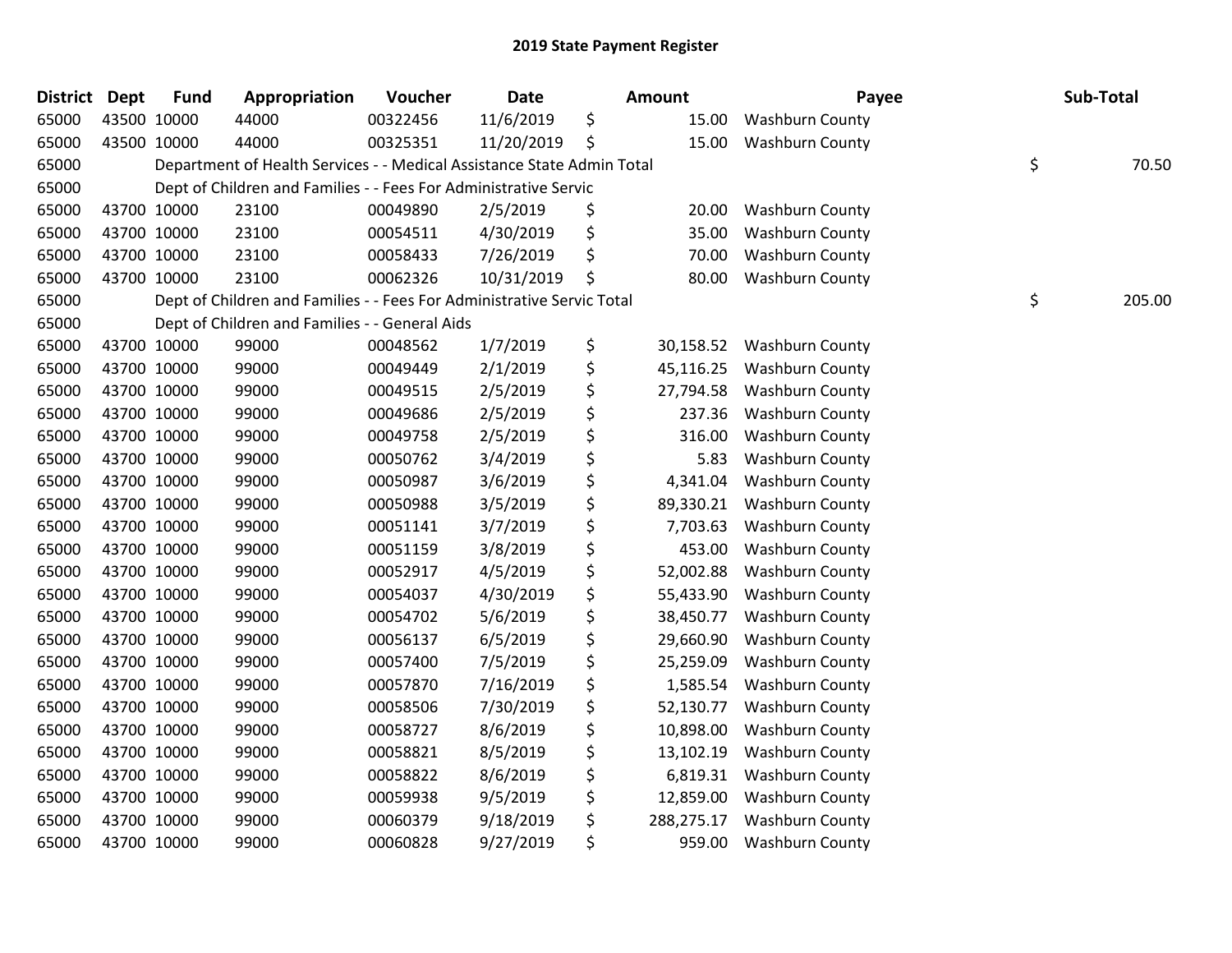| District Dept | <b>Fund</b> | Appropriation                                                         | Voucher  | <b>Date</b> | <b>Amount</b>   | Payee                  | Sub-Total        |
|---------------|-------------|-----------------------------------------------------------------------|----------|-------------|-----------------|------------------------|------------------|
| 65000         | 43700 10000 | 99000                                                                 | 00060829 | 9/27/2019   | \$<br>315.52    | <b>Washburn County</b> |                  |
| 65000         | 43700 10000 | 99000                                                                 | 00061198 | 10/7/2019   | \$<br>25,351.87 | <b>Washburn County</b> |                  |
| 65000         | 43700 10000 | 99000                                                                 | 00062007 | 10/30/2019  | \$<br>49,184.12 | <b>Washburn County</b> |                  |
| 65000         | 43700 10000 | 99000                                                                 | 00062423 | 11/5/2019   | \$<br>34,337.12 | <b>Washburn County</b> |                  |
| 65000         | 43700 10000 | 99000                                                                 | 00062581 | 11/8/2019   | \$<br>11,357.02 | <b>Washburn County</b> |                  |
| 65000         | 43700 10000 | 99000                                                                 | 00062946 | 11/18/2019  | \$<br>8,387.84  | Washburn County        |                  |
| 65000         | 43700 10000 | 99000                                                                 | 00063588 | 12/5/2019   | \$<br>23,235.05 | <b>Washburn County</b> |                  |
| 65000         | 43700 10000 | 99000                                                                 | 00063667 | 12/5/2019   | \$<br>186.40    | <b>Washburn County</b> |                  |
| 65000         |             | Dept of Children and Families - - General Aids Total                  |          |             |                 |                        | \$<br>945,247.88 |
| 65000         |             | Dept of Workforce Development - - Ui Admin Fed                        |          |             |                 |                        |                  |
| 65000         | 44500 10000 | 15100                                                                 | 00204072 | 1/3/2019    | \$<br>10.00     | <b>Washburn County</b> |                  |
| 65000         | 44500 10000 | 15100                                                                 | 00208811 | 2/4/2019    | \$<br>20.00     | <b>Washburn County</b> |                  |
| 65000         | 44500 10000 | 15100                                                                 | 00213513 | 3/4/2019    | \$<br>25.00     | <b>Washburn County</b> |                  |
| 65000         | 44500 10000 | 15100                                                                 | 00218443 | 4/2/2019    | \$<br>30.00     | <b>Washburn County</b> |                  |
| 65000         | 44500 10000 | 15100                                                                 | 00223401 | 5/2/2019    | \$<br>25.00     | <b>Washburn County</b> |                  |
| 65000         | 44500 10000 | 15100                                                                 | 00228687 | 6/4/2019    | \$<br>5.00      | Washburn County        |                  |
| 65000         | 44500 10000 | 15100                                                                 | 00233376 | 7/2/2019    | \$<br>15.00     | <b>Washburn County</b> |                  |
| 65000         | 44500 10000 | 15100                                                                 | 00238745 | 8/2/2019    | \$<br>15.00     | <b>Washburn County</b> |                  |
| 65000         | 44500 10000 | 15100                                                                 | 00244449 | 9/4/2019    | \$<br>20.00     | Washburn County        |                  |
| 65000         | 44500 10000 | 15100                                                                 | 00249285 | 10/2/2019   | \$<br>25.00     | <b>Washburn County</b> |                  |
| 65000         | 44500 10000 | 15100                                                                 | 00255672 | 11/4/2019   | \$<br>15.00     | <b>Washburn County</b> |                  |
| 65000         | 44500 10000 | 15100                                                                 | 00261235 | 12/3/2019   | \$<br>15.00     | <b>Washburn County</b> |                  |
| 65000         |             | Dept of Workforce Development - - Ui Admin Fed Total                  |          |             |                 |                        | \$<br>220.00     |
| 65000         |             | Dept of Workforce Development - - Wc Ops Uninsured Emplyr Admin       |          |             |                 |                        |                  |
| 65000         | 44500 22700 | 17700                                                                 | 00216711 | 3/26/2019   | \$<br>20.00     | <b>Washburn County</b> |                  |
| 65000         | 44500 22700 | 17700                                                                 | 00216713 | 3/26/2019   | \$<br>10.00     | <b>Washburn County</b> |                  |
| 65000         |             | Dept of Workforce Development - - Wc Ops Uninsured Emplyr Admin Total |          |             |                 |                        | \$<br>30.00      |
| 65000         |             | Department of Justice - - Crime Laboratories, Dna                     |          |             |                 |                        |                  |
| 65000         | 45500 10000 | 22100                                                                 | 00068607 | 7/19/2019   | \$<br>960.00    | <b>Washburn County</b> |                  |
| 65000         |             | Department of Justice - - Crime Laboratories, Dna Total               |          |             |                 |                        | \$<br>960.00     |
| 65000         |             | Department of Justice - - Law Enforcement Train, Local                |          |             |                 |                        |                  |
| 65000         | 45500 10000 | 23100                                                                 | 00074689 | 11/14/2019  | \$<br>4,160.00  | <b>Washburn County</b> |                  |
| 65000         |             | Department of Justice - - Law Enforcement Train, Local Total          |          |             |                 |                        | \$<br>4,160.00   |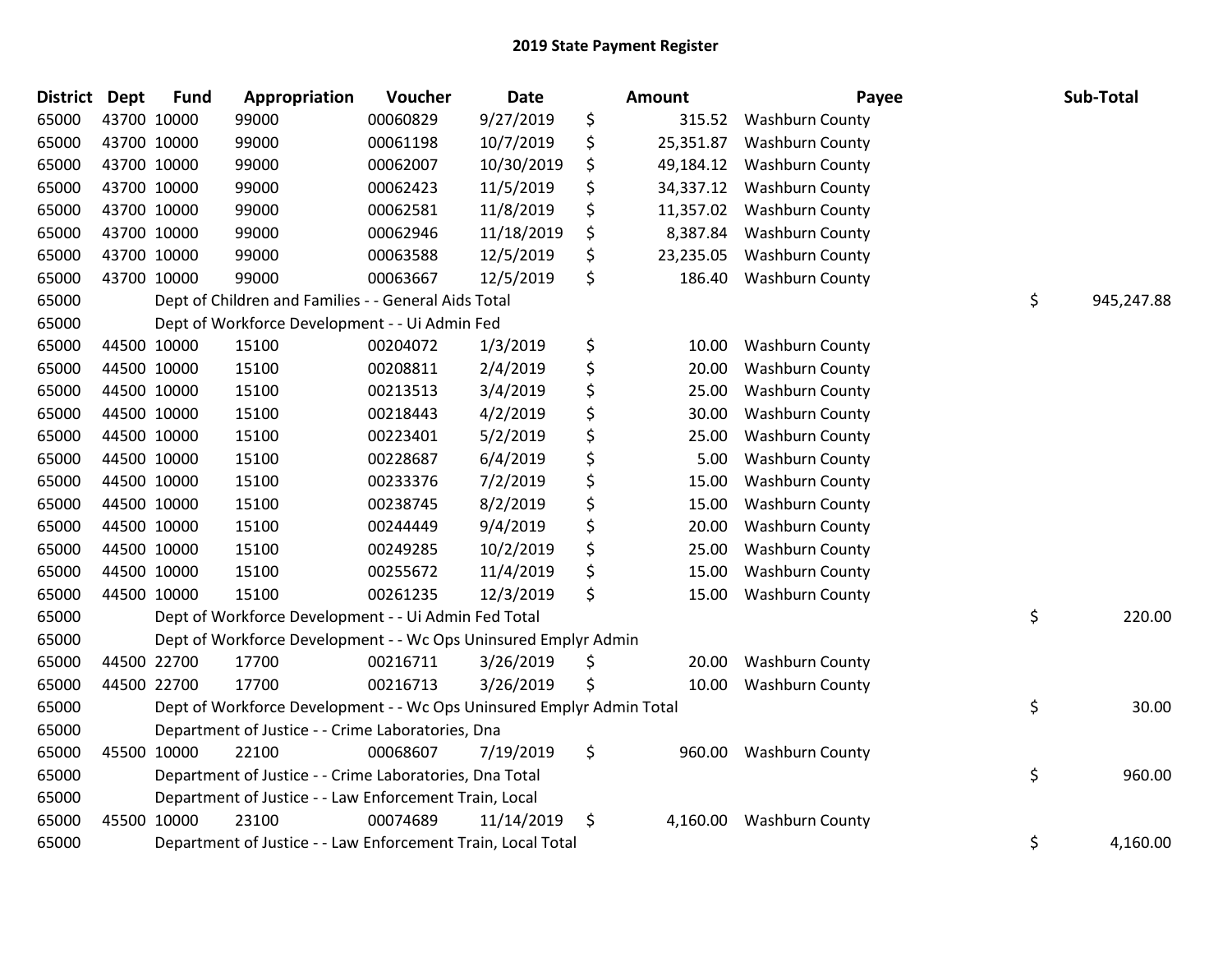| District Dept |             | <b>Fund</b> | Appropriation                                                           | <b>Voucher</b> | <b>Date</b> |         | Amount    | Payee                     | Sub-Total       |
|---------------|-------------|-------------|-------------------------------------------------------------------------|----------------|-------------|---------|-----------|---------------------------|-----------------|
| 65000         |             |             | Department of Justice - - Federal Aid, Local Assistance                 |                |             |         |           |                           |                 |
| 65000         |             | 45500 10000 | 25100                                                                   | 00075336       | 11/25/2019  | $\zeta$ |           | 11,664.00 Washburn County |                 |
| 65000         |             |             | Department of Justice - - Federal Aid, Local Assistance Total           |                |             |         |           |                           | \$<br>11,664.00 |
| 65000         |             |             | Department of Justice - - Crime Victim Witness Assist                   |                |             |         |           |                           |                 |
| 65000         |             | 45500 10000 | 53200                                                                   | 00060604       | 2/28/2019   | \$      | 19,531.14 | <b>Washburn County</b>    |                 |
| 65000         |             | 45500 10000 | 53200                                                                   | 00068364       | 7/18/2019   | \$      | 18,025.12 | <b>Washburn County</b>    |                 |
| 65000         |             |             | Department of Justice - - Crime Victim Witness Assist Total             |                |             |         |           |                           | \$<br>37,556.26 |
| 65000         |             |             | Department of Military Affairs - - Emergency Response Equipment         |                |             |         |           |                           |                 |
| 65000         |             | 46500 10000 | 30800                                                                   | 00056095       | 2/7/2019    | \$      |           | 1,450.70 Washburn County  |                 |
| 65000         |             | 46500 10000 | 30800                                                                   | 00069780       | 11/22/2019  | \$      | 1,413.16  | <b>Washburn County</b>    |                 |
| 65000         |             |             | Department of Military Affairs - - Emergency Response Equipment Total   |                |             |         |           |                           | \$<br>2,863.86  |
| 65000         |             |             | Department of Military Affairs - - Local Emer Planning Grants           |                |             |         |           |                           |                 |
| 65000         |             | 46500 10000 | 33700                                                                   | 00055506       | 1/31/2019   | \$      |           | 1,357.72 Washburn County  |                 |
| 65000         |             |             | Department of Military Affairs - - Local Emer Planning Grants Total     |                |             |         |           |                           | \$<br>1,357.72  |
| 65000         |             |             | Department of Military Affairs - - Federal Aid, Local Assistance        |                |             |         |           |                           |                 |
| 65000         |             | 46500 10000 | 34200                                                                   | 00055574       | 1/31/2019   | \$      | 15,268.59 | <b>Washburn County</b>    |                 |
| 65000         |             | 46500 10000 | 34200                                                                   | 00066883       | 9/16/2019   | \$      | 708.50    | <b>Washburn County</b>    |                 |
| 65000         |             |             | Department of Military Affairs - - Federal Aid, Local Assistance Total  |                |             |         |           |                           | \$<br>15,977.09 |
| 65000         |             |             | Department of Military Affairs - - St Emerg Response Bd Grant Pif       |                |             |         |           |                           |                 |
| 65000         | 46500 27200 |             | 36400                                                                   | 00055506       | 1/31/2019   | \$      | 1,051.95  | <b>Washburn County</b>    |                 |
| 65000         |             |             | Department of Military Affairs - - St Emerg Response Bd Grant Pif Total |                |             |         |           |                           | \$<br>1,051.95  |
| 65000         |             |             | Department of Military Affairs - - Major Disaster Assist; Pif           |                |             |         |           |                           |                 |
| 65000         |             | 46500 27200 | 36500                                                                   | 00058055       | 3/19/2019   | \$      |           | 67,134.10 Washburn County |                 |
| 65000         |             |             | Department of Military Affairs - - Major Disaster Assist; Pif Total     |                |             |         |           |                           | \$<br>67,134.10 |
| 65000         |             |             | Department of Veterans Affairs - - Grants To Counties                   |                |             |         |           |                           |                 |
| 65000         |             | 48500 15200 | 12700                                                                   | 00060727       | 2/22/2019   | \$      | 850.00    | <b>Washburn County</b>    |                 |
| 65000         |             |             | Department of Veterans Affairs - - Grants To Counties Total             |                |             |         |           |                           | \$<br>850.00    |
| 65000         |             |             | Department of Veterans Affairs - - County Grants                        |                |             |         |           |                           |                 |
| 65000         | 48500 58200 |             | 26700                                                                   | 00060727       | 2/22/2019   | \$      | 3,825.00  | <b>Washburn County</b>    |                 |
| 65000         |             |             | Department of Veterans Affairs - - County Grants Total                  |                |             |         |           |                           | \$<br>3,825.00  |
| 65000         |             |             | Department of Veterans Affairs - - Veterans Transportation Grant        |                |             |         |           |                           |                 |
| 65000         |             | 48500 58200 | 28000                                                                   | 00074110       | 12/10/2019  | \$      | 9,802.33  | <b>Washburn County</b>    |                 |
| 65000         |             |             | Department of Veterans Affairs - - Veterans Transportation Grant Total  |                |             |         |           |                           | \$<br>9,802.33  |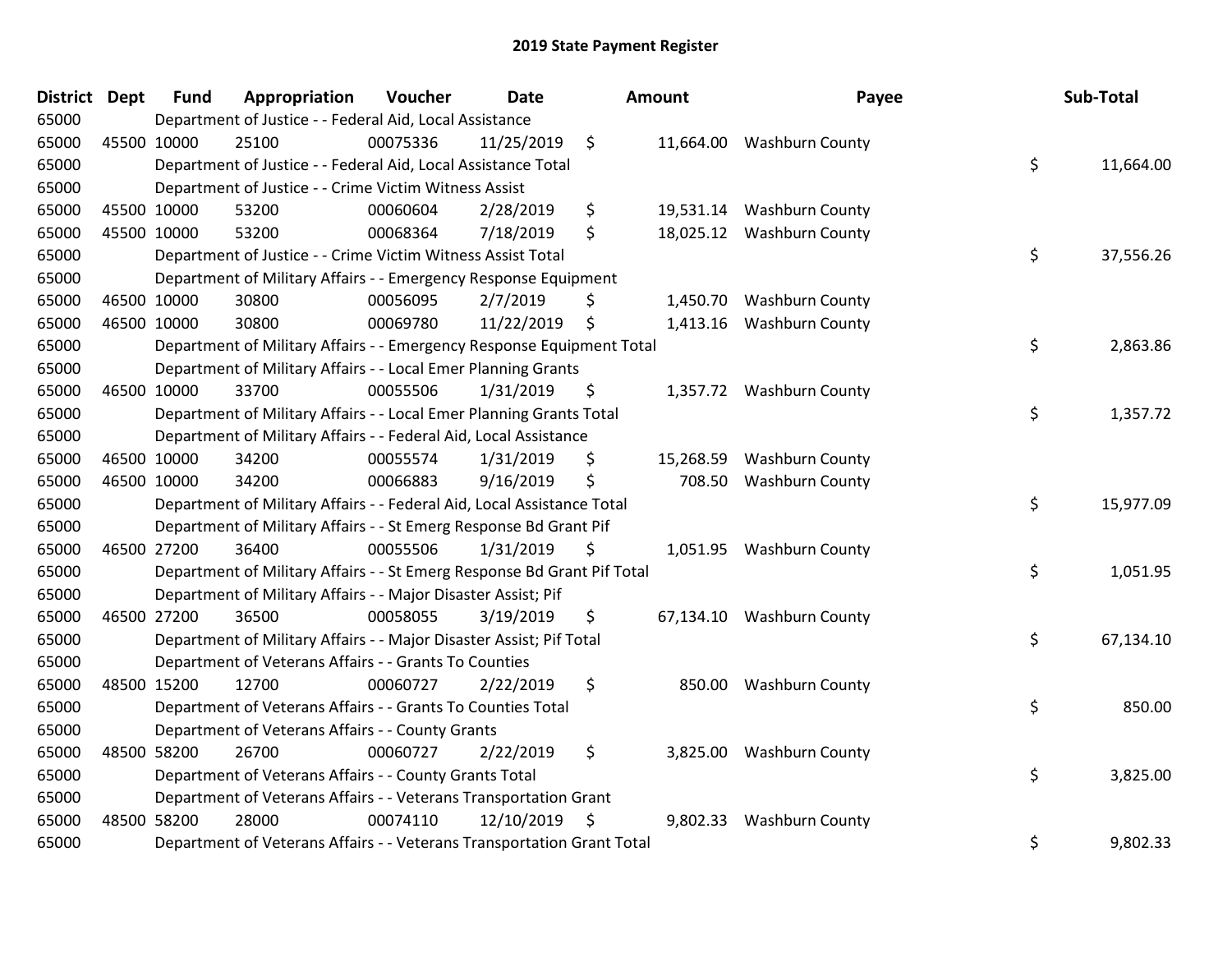| <b>District Dept</b> |             | <b>Fund</b> | Appropriation                                                        | Voucher  | Date       | Amount |          | Payee                  | Sub-Total       |
|----------------------|-------------|-------------|----------------------------------------------------------------------|----------|------------|--------|----------|------------------------|-----------------|
| 65000                |             |             | Department of Veterans Affairs - - County Grants                     |          |            |        |          |                        |                 |
| 65000                |             | 48500 58300 | 37000                                                                | 00060727 | 2/22/2019  | \$     | 3,825.00 | <b>Washburn County</b> |                 |
| 65000                |             |             | Department of Veterans Affairs - - County Grants Total               |          |            |        |          |                        | \$<br>3,825.00  |
| 65000                |             |             | Department of Administration - - Federal Aid, Local Assistance       |          |            |        |          |                        |                 |
| 65000                |             | 50500 10000 | 15500                                                                | 00095293 | 1/15/2019  | \$     | 4,658.24 | Washburn County        |                 |
| 65000                |             | 50500 10000 | 15500                                                                | 00096042 | 1/28/2019  | \$     | 3,338.15 | <b>Washburn County</b> |                 |
| 65000                |             | 50500 10000 | 15500                                                                | 00098069 | 2/28/2019  | \$     | 2,368.03 | <b>Washburn County</b> |                 |
| 65000                |             | 50500 10000 | 15500                                                                | 00099637 | 3/28/2019  | \$     | 2,507.28 | <b>Washburn County</b> |                 |
| 65000                | 50500 10000 |             | 15500                                                                | 00101636 | 4/29/2019  | \$     | 3,151.40 | <b>Washburn County</b> |                 |
| 65000                |             | 50500 10000 | 15500                                                                | 00103217 | 5/28/2019  | \$     | 1,985.42 | <b>Washburn County</b> |                 |
| 65000                |             | 50500 10000 | 15500                                                                | 00105008 | 6/28/2019  | \$     | 932.33   | <b>Washburn County</b> |                 |
| 65000                |             | 50500 10000 | 15500                                                                | 00106480 | 7/29/2019  | \$     | 882.02   | Washburn County        |                 |
| 65000                |             | 50500 10000 | 15500                                                                | 00107950 | 8/30/2019  | \$     | 1,122.69 | <b>Washburn County</b> |                 |
| 65000                |             | 50500 10000 | 15500                                                                | 00110015 | 10/1/2019  | \$     | 1,080.47 | Washburn County        |                 |
| 65000                |             | 50500 10000 | 15500                                                                | 00112567 | 11/15/2019 | \$     | 1,640.89 | <b>Washburn County</b> |                 |
| 65000                |             |             | Department of Administration - - Federal Aid, Local Assistance Total |          |            |        |          |                        | \$<br>23,666.92 |
| 65000                |             |             | Department of Administration - - Low-Income Assistance Grants        |          |            |        |          |                        |                 |
| 65000                |             | 50500 23500 | 37100                                                                | 00095293 | 1/15/2019  | \$     | 1,949.32 | <b>Washburn County</b> |                 |
| 65000                | 50500 23500 |             | 37100                                                                | 00096042 | 1/28/2019  | \$     | 1,797.46 | <b>Washburn County</b> |                 |
| 65000                |             | 50500 23500 | 37100                                                                | 00098069 | 2/28/2019  | \$     | 968.41   | <b>Washburn County</b> |                 |
| 65000                |             | 50500 23500 | 37100                                                                | 00099637 | 3/28/2019  | \$     | 1,751.71 | <b>Washburn County</b> |                 |
| 65000                |             | 50500 23500 | 37100                                                                | 00101636 | 4/29/2019  | \$     | 2,465.86 | <b>Washburn County</b> |                 |
| 65000                |             | 50500 23500 | 37100                                                                | 00103217 | 5/28/2019  | \$     | 1,341.94 | Washburn County        |                 |
| 65000                | 50500 23500 |             | 37100                                                                | 00105008 | 6/28/2019  | \$     | 848.53   | <b>Washburn County</b> |                 |
| 65000                |             | 50500 23500 | 37100                                                                | 00106480 | 7/29/2019  | \$     | 1,047.22 | <b>Washburn County</b> |                 |
| 65000                |             | 50500 23500 | 37100                                                                | 00107950 | 8/30/2019  | \$     | 1,013.98 | Washburn County        |                 |
| 65000                |             | 50500 23500 | 37100                                                                | 00110015 | 10/1/2019  | \$     | 1,067.89 | <b>Washburn County</b> |                 |
| 65000                |             | 50500 23500 | 37100                                                                | 00112567 | 11/15/2019 | \$     | 4,844.31 | <b>Washburn County</b> |                 |
| 65000                |             | 50500 23500 | 37100                                                                | 00113482 | 12/2/2019  | \$     | 5,540.79 | <b>Washburn County</b> |                 |
| 65000                |             | 50500 23500 | 37100                                                                | 00115155 | 12/31/2019 | \$     | 4,972.89 | Washburn County        |                 |
| 65000                |             |             | Department of Administration - - Low-Income Assistance Grants Total  |          |            |        |          |                        | \$<br>29,610.31 |
| 65000                |             |             | Department of Administration - - Land Information Program; Loca      |          |            |        |          |                        |                 |
| 65000                |             | 50500 26900 | 17300                                                                | 00095197 | 1/17/2019  | \$     | 1,000.00 | <b>Washburn County</b> |                 |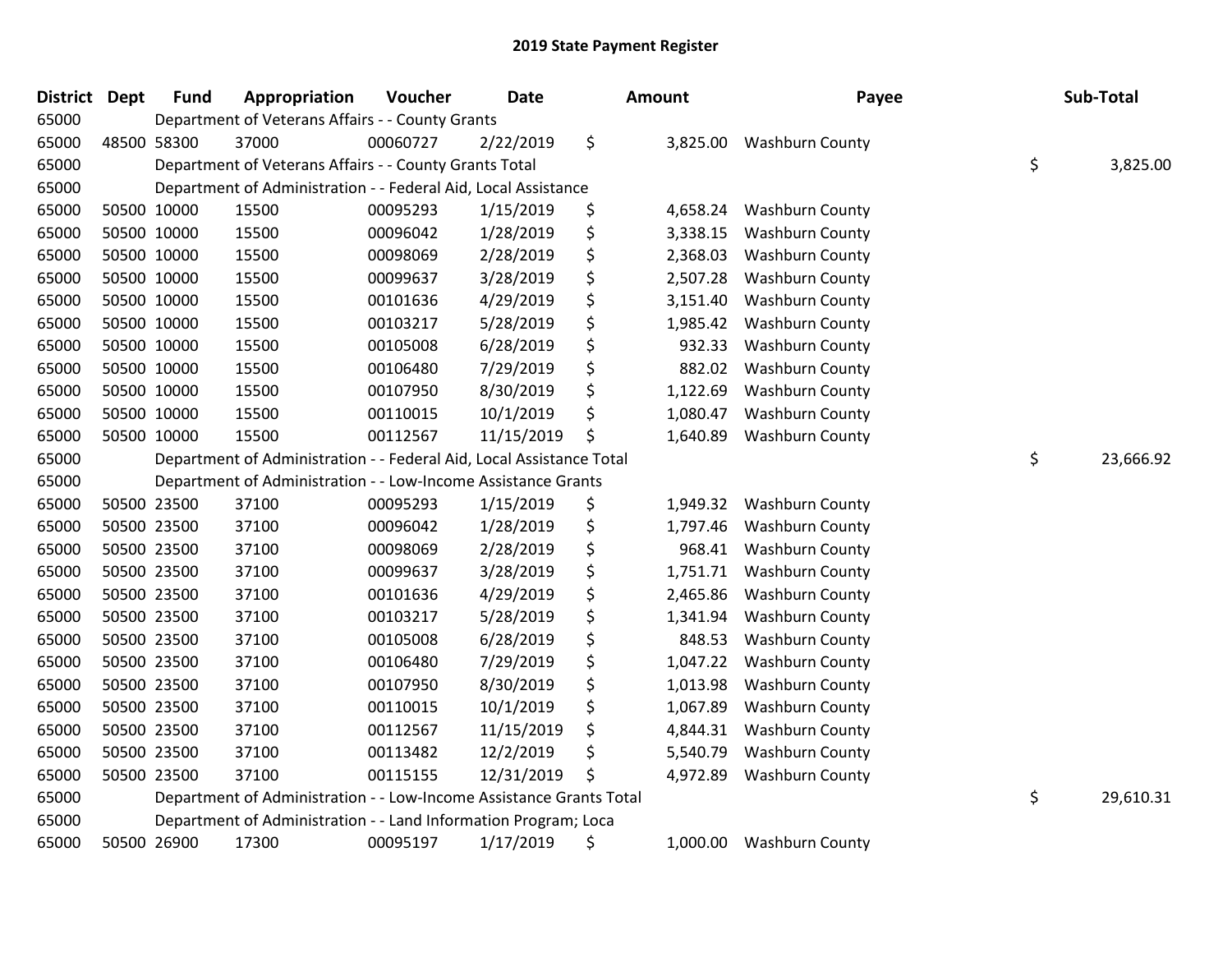| <b>District</b> | <b>Dept</b> | <b>Fund</b> | Appropriation                                                         | Voucher  | <b>Date</b> | <b>Amount</b>   | Payee                  | Sub-Total       |
|-----------------|-------------|-------------|-----------------------------------------------------------------------|----------|-------------|-----------------|------------------------|-----------------|
| 65000           |             | 50500 26900 | 17300                                                                 | 00097396 | 2/26/2019   | \$<br>63,600.00 | <b>Washburn County</b> |                 |
| 65000           |             | 50500 26900 | 17300                                                                 | 00099327 | 3/21/2019   | \$<br>25,000.00 | <b>Washburn County</b> |                 |
| 65000           |             |             | Department of Administration - - Land Information Program; Loca Total |          |             |                 |                        | \$<br>89,600.00 |
| 65000           |             |             | Public Defender Board - - Trial Representation                        |          |             |                 |                        |                 |
| 65000           |             | 55000 10000 | 10300                                                                 | 00174133 | 1/4/2019    | \$<br>75.80     | <b>Washburn County</b> |                 |
| 65000           |             | 55000 10000 | 10300                                                                 | 00175546 | 1/9/2019    | \$<br>95.00     | <b>Washburn County</b> |                 |
| 65000           |             | 55000 10000 | 10300                                                                 | 00190108 | 4/26/2019   | \$<br>26.40     | <b>Washburn County</b> |                 |
| 65000           |             |             | Public Defender Board - - Trial Representation Total                  |          |             |                 |                        | \$<br>197.20    |
| 65000           |             |             | Public Defender Board - - Transcript, Discovery And Int               |          |             |                 |                        |                 |
| 65000           |             | 55000 10000 | 10600                                                                 | 00180557 | 2/7/2019    | \$<br>6.60      | <b>Washburn County</b> |                 |
| 65000           |             | 55000 10000 | 10600                                                                 | 00182653 | 2/19/2019   | \$<br>481.78    | <b>Washburn County</b> |                 |
| 65000           |             | 55000 10000 | 10600                                                                 | 00189701 | 4/3/2019    | \$<br>8.60      | <b>Washburn County</b> |                 |
| 65000           |             | 55000 10000 | 10600                                                                 | 00193430 | 5/3/2019    | \$<br>138.28    | <b>Washburn County</b> |                 |
| 65000           |             | 55000 10000 | 10600                                                                 | 00193431 | 5/3/2019    | \$<br>264.80    | <b>Washburn County</b> |                 |
| 65000           |             | 55000 10000 | 10600                                                                 | 00196251 | 5/21/2019   | \$<br>37.40     | <b>Washburn County</b> |                 |
| 65000           |             | 55000 10000 | 10600                                                                 | 00200841 | 6/12/2019   | \$<br>2.40      | <b>Washburn County</b> |                 |
| 65000           |             | 55000 10000 | 10600                                                                 | 00206135 | 7/19/2019   | \$<br>206.60    | Washburn County        |                 |
| 65000           |             | 55000 10000 | 10600                                                                 | 00210156 | 8/20/2019   | \$<br>4.20      | <b>Washburn County</b> |                 |
| 65000           |             | 55000 10000 | 10600                                                                 | 00213970 | 9/16/2019   | \$<br>10.00     | <b>Washburn County</b> |                 |
| 65000           |             | 55000 10000 | 10600                                                                 | 00219381 | 10/28/2019  | \$<br>146.30    | <b>Washburn County</b> |                 |
| 65000           |             | 55000 10000 | 10600                                                                 | 00223675 | 11/25/2019  | \$<br>2.20      | <b>Washburn County</b> |                 |
| 65000           |             |             | Public Defender Board - - Transcript, Discovery And Int Total         |          |             |                 |                        | \$<br>1,309.16  |
| 65000           |             |             | Department of Revenue - - Warrants and Satisfactions                  |          |             |                 |                        |                 |
| 65000           |             | 56600 10000 | 10100                                                                 | 00144838 | 9/4/2019    | \$<br>495.00    | Washburn County        |                 |
| 65000           |             | 56600 10000 | 10100                                                                 | 00144840 | 9/4/2019    | \$<br>455.00    | <b>Washburn County</b> |                 |
| 65000           |             | 56600 10000 | 10100                                                                 | 00145145 | 9/4/2019    | \$<br>430.00    | <b>Washburn County</b> |                 |
| 65000           |             |             | Department of Revenue - - Warrants and Satisfactions Total            |          |             |                 |                        | \$<br>1,380.00  |
| 65000           |             |             | Circuit Courts - - Circuit Court Costs                                |          |             |                 |                        |                 |
| 65000           |             | 62500 10000 | 10500                                                                 | 00001269 | 1/17/2019   | \$<br>29,038.54 | <b>Washburn County</b> |                 |
| 65000           |             | 62500 10000 | 10500                                                                 | 00001476 | 7/5/2019    | \$<br>2,555.00  | <b>Washburn County</b> |                 |
| 65000           |             | 62500 10000 | 10500                                                                 | 00001579 | 8/1/2019    | \$<br>50,071.00 | <b>Washburn County</b> |                 |
| 65000           |             |             | Circuit Courts - - Circuit Court Costs Total                          |          |             |                 |                        | \$<br>81,664.54 |
| 65000           |             |             | Shared Revenue and Tax Relief - - County And Municipal Aid            |          |             |                 |                        |                 |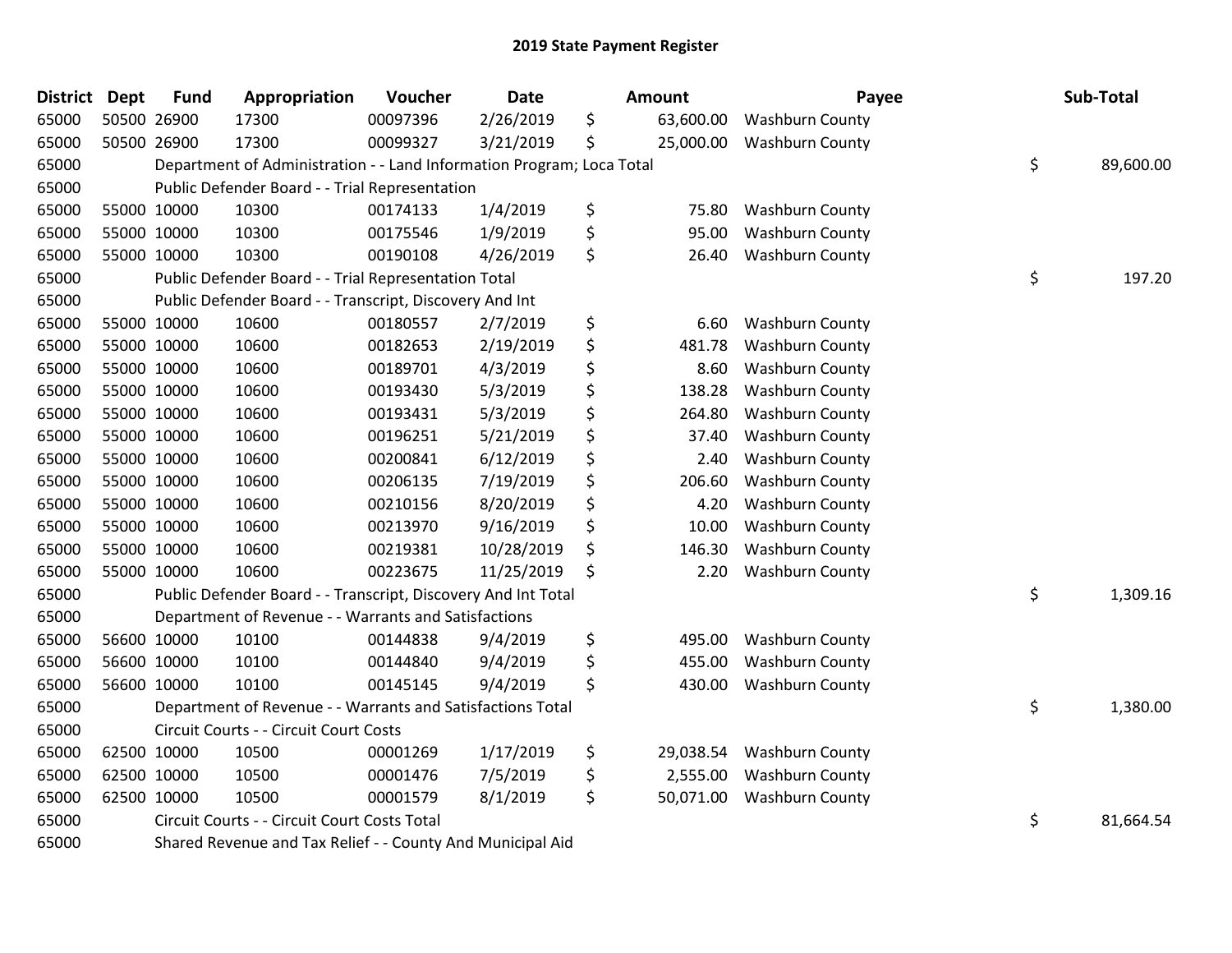| <b>District</b> | Dept | <b>Fund</b> | Appropriation                                                         | Voucher  | Date       | Amount             | Payee                  | Sub-Total           |
|-----------------|------|-------------|-----------------------------------------------------------------------|----------|------------|--------------------|------------------------|---------------------|
| 65000           |      | 83500 10000 | 10500                                                                 | 00049977 | 7/22/2019  | \$<br>9,058.96     | <b>Washburn County</b> |                     |
| 65000           |      | 83500 10000 | 10500                                                                 | 00054276 | 11/18/2019 | \$<br>92,859.41    | <b>Washburn County</b> |                     |
| 65000           |      |             | Shared Revenue and Tax Relief - - County And Municipal Aid Total      |          |            |                    |                        | \$<br>101,918.37    |
| 65000           |      |             | Shared Revenue and Tax Relief - - Exempt Computer Aid                 |          |            |                    |                        |                     |
| 65000           |      | 83500 10000 | 10900                                                                 | 00045434 | 7/22/2019  | \$<br>12,598.90    | <b>Washburn County</b> |                     |
| 65000           |      |             | Shared Revenue and Tax Relief - - Exempt Computer Aid Total           |          |            |                    |                        | \$<br>12,598.90     |
| 65000           |      |             | Shared Revenue and Tax Relief - - Utility Aid                         |          |            |                    |                        |                     |
| 65000           |      | 83500 10000 | 11000                                                                 | 00049977 | 7/22/2019  | \$<br>4,424.26     | Washburn County        |                     |
| 65000           |      | 83500 10000 | 11000                                                                 | 00054276 | 11/18/2019 | \$<br>26,106.49    | <b>Washburn County</b> |                     |
| 65000           |      |             | Shared Revenue and Tax Relief - - Utility Aid Total                   |          |            |                    |                        | \$<br>30,530.75     |
| 65000           |      |             | Shared Revenue and Tax Relief - - Personal Property Aid               |          |            |                    |                        |                     |
| 65000           |      | 83500 10000 | 11100                                                                 | 00039957 | 5/6/2019   | \$<br>23,694.44    | <b>Washburn County</b> |                     |
| 65000           |      |             | Shared Revenue and Tax Relief - - Personal Property Aid Total         |          |            |                    |                        | \$<br>23,694.44     |
| 65000           |      |             | Shared Revenue and Tax Relief - - School Lvy Tx/First Dollar Cr       |          |            |                    |                        |                     |
| 65000           |      | 83500 10000 | 30200                                                                 | 00045344 | 7/22/2019  | \$<br>3,941,900.31 | <b>Washburn County</b> |                     |
| 65000           |      | 83500 10000 | 30200                                                                 | 00048227 | 7/22/2019  | \$<br>811,939.89   | <b>Washburn County</b> |                     |
| 65000           |      |             | Shared Revenue and Tax Relief - - School Lvy Tx/First Dollar Cr Total |          |            |                    |                        | \$<br>4,753,840.20  |
| 65000           |      |             | Shared Revenue and Tax Relief - - Lottery & Gaming Credit             |          |            |                    |                        |                     |
| 65000           |      | 83500 52100 | 36300                                                                 | 00038713 | 3/25/2019  | \$<br>802,804.09   | Washburn County        |                     |
| 65000           |      |             | Shared Revenue and Tax Relief - - Lottery & Gaming Credit Total       |          |            |                    |                        | \$<br>802,804.09    |
| 65000 Total     |      |             |                                                                       |          |            |                    |                        | \$<br>12,842,054.76 |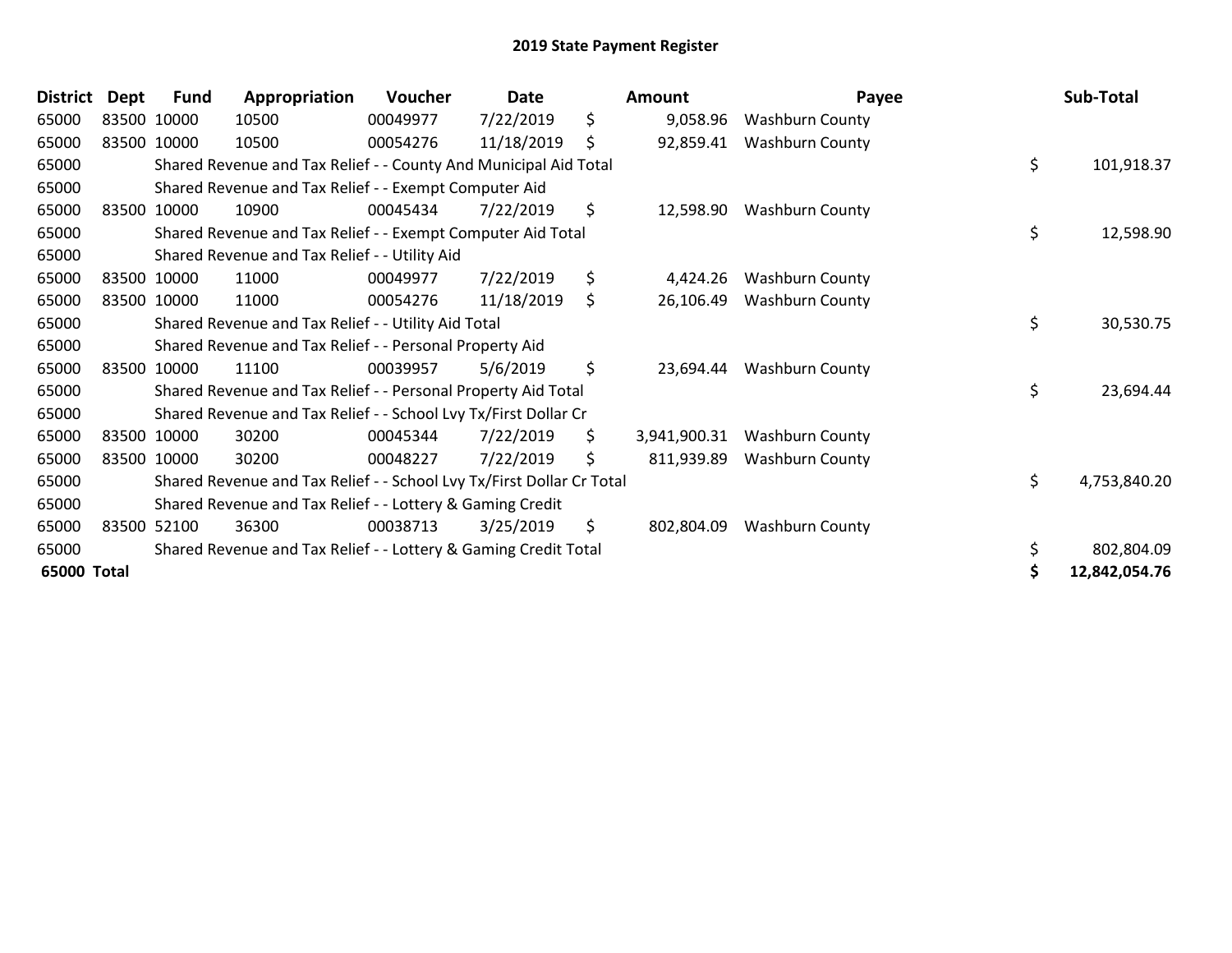| District Dept | <b>Fund</b> | Appropriation                                                                | Voucher  | Date       |    | <b>Amount</b> | Payee                       |    | Sub-Total  |
|---------------|-------------|------------------------------------------------------------------------------|----------|------------|----|---------------|-----------------------------|----|------------|
| 65002         |             | Dept of Safety & Prof Services - - Fire Dues Distribution                    |          |            |    |               |                             |    |            |
| 65002         | 16500 10000 | 22500                                                                        | 00031268 | 7/18/2019  | \$ |               | 1,526.79 Town Of Barronett  |    |            |
| 65002         |             | Dept of Safety & Prof Services - - Fire Dues Distribution Total              |          |            |    |               |                             | \$ | 1,526.79   |
| 65002         |             | Dept of Natural Resources - - Resaids - Cnty Forst, CI & Mfl                 |          |            |    |               |                             |    |            |
| 65002         | 37000 21200 | 57100                                                                        | 00333357 | 6/21/2019  | \$ |               | 2,056.33 Town Of Barronett  |    |            |
| 65002         |             | Dept of Natural Resources - - Resaids - Cnty Forst, Cl & Mfl Total           |          |            |    |               |                             | \$ | 2,056.33   |
| 65002         |             | Dept of Natural Resources - - Aids In Lieu Of Taxes - Sum S                  |          |            |    |               |                             |    |            |
| 65002         | 37000 21200 | 57900                                                                        | 00314207 | 4/19/2019  | \$ | 2.29          | <b>Town Of Barronett</b>    |    |            |
| 65002         |             | Dept of Natural Resources - - Aids In Lieu Of Taxes - Sum S Total            |          |            |    |               |                             | \$ | 2.29       |
| 65002         |             | WI Dept of Transportation - - Trns Aids To Mnc.-Sf                           |          |            |    |               |                             |    |            |
| 65002         | 39500 21100 | 19100                                                                        | 00337500 | 1/7/2019   | \$ |               | 29,557.90 Town Of Barronett |    |            |
| 65002         | 39500 21100 | 19100                                                                        | 00364814 | 4/1/2019   | \$ |               | 29,557.90 Town Of Barronett |    |            |
| 65002         | 39500 21100 | 19100                                                                        | 00402823 | 7/1/2019   | \$ |               | 29,557.90 Town Of Barronett |    |            |
| 65002         | 39500 21100 | 19100                                                                        | 00445641 | 10/7/2019  | \$ |               | 29,557.91 Town Of Barronett |    |            |
| 65002         |             | \$<br>WI Dept of Transportation - - Trns Aids To Mnc.-Sf Total<br>118,231.61 |          |            |    |               |                             |    |            |
| 65002         |             | Elections Commission - - 2018 Hava Election Security                         |          |            |    |               |                             |    |            |
| 65002         | 51000 22000 | 18200                                                                        | 00002602 | 11/18/2019 | \$ |               | 1,200.00 Town Of Barronett  |    |            |
| 65002         |             | Elections Commission - - 2018 Hava Election Security Total                   |          |            |    |               |                             | \$ | 1,200.00   |
| 65002         |             | Shared Revenue and Tax Relief - - County And Municipal Aid                   |          |            |    |               |                             |    |            |
| 65002         | 83500 10000 | 10500                                                                        | 00049954 | 7/22/2019  | \$ |               | 4,154.82 Town Of Barronett  |    |            |
| 65002         | 83500 10000 | 10500                                                                        | 00054253 | 11/18/2019 | \$ |               | 23,543.98 Town Of Barronett |    |            |
| 65002         |             | Shared Revenue and Tax Relief - - County And Municipal Aid Total             |          |            |    |               |                             | \$ | 27,698.80  |
| 65002         |             | Shared Revenue and Tax Relief - - Exempt Computer Aid                        |          |            |    |               |                             |    |            |
| 65002         | 83500 10000 | 10900                                                                        | 00046986 | 7/22/2019  | \$ | 2.08          | <b>Town Of Barronett</b>    |    |            |
| 65002         |             | Shared Revenue and Tax Relief - - Exempt Computer Aid Total                  |          |            |    |               |                             | \$ | 2.08       |
| 65002         |             | Shared Revenue and Tax Relief - - Utility Aid                                |          |            |    |               |                             |    |            |
| 65002         | 83500 10000 | 11000                                                                        | 00049954 | 7/22/2019  | \$ | 216.66        | <b>Town Of Barronett</b>    |    |            |
| 65002         | 83500 10000 | 11000                                                                        | 00054253 | 11/18/2019 | \$ |               | 1,282.04 Town Of Barronett  |    |            |
| 65002         |             | Shared Revenue and Tax Relief - - Utility Aid Total                          |          |            |    |               |                             | \$ | 1,498.70   |
| 65002         |             | Shared Revenue and Tax Relief - - Personal Property Aid                      |          |            |    |               |                             |    |            |
| 65002         | 83500 10000 | 11100                                                                        | 00041573 | 5/6/2019   | \$ | 96.59         | Town Of Barronett           |    |            |
| 65002         |             | Shared Revenue and Tax Relief - - Personal Property Aid Total                |          |            |    |               |                             | \$ | 96.59      |
| 65002 Total   |             |                                                                              |          |            |    |               |                             | \$ | 152,313.19 |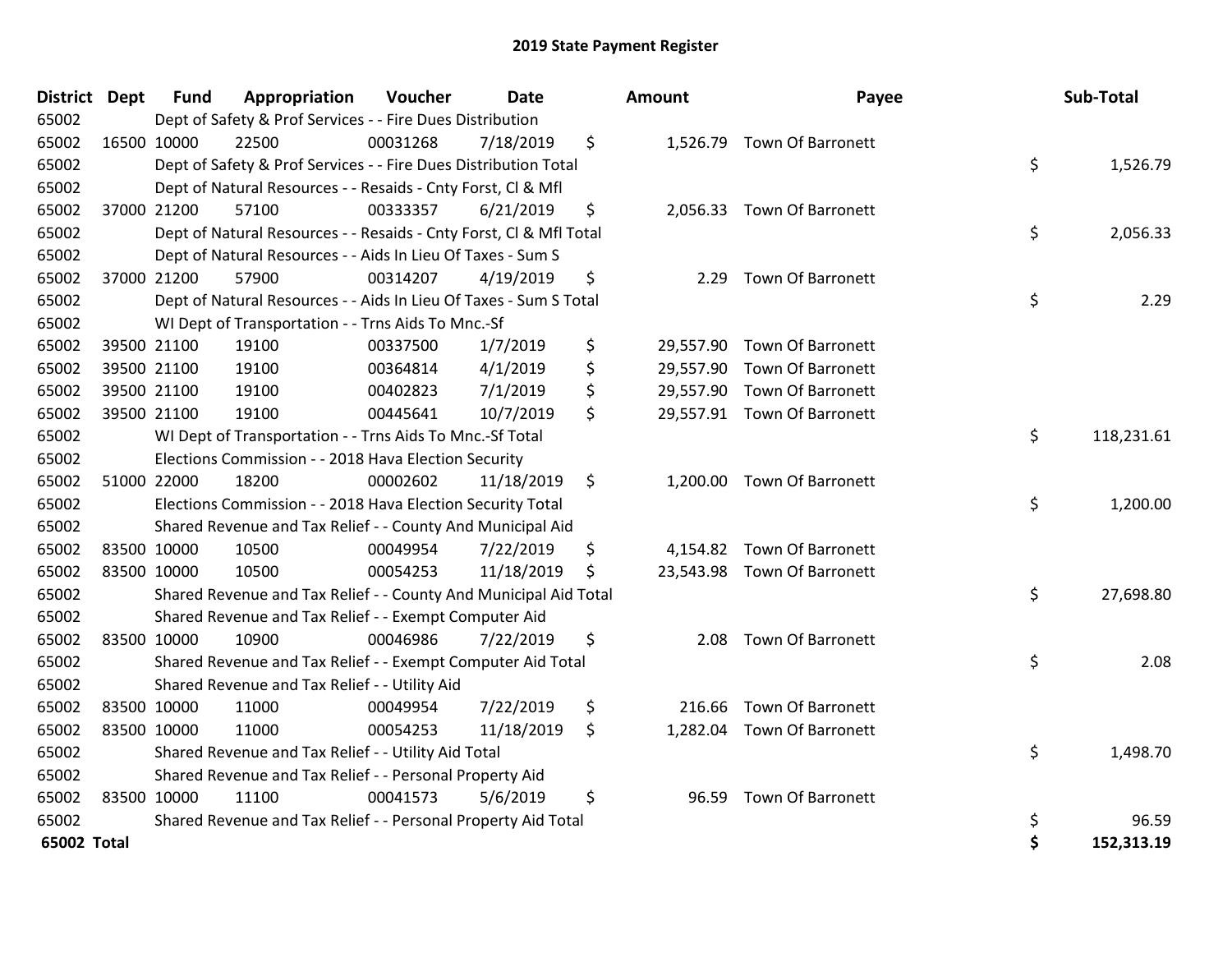| <b>District</b> | <b>Dept</b> | Fund        | Appropriation                                                      | Voucher  | Date       |    | <b>Amount</b> | Payee                    |    | Sub-Total  |
|-----------------|-------------|-------------|--------------------------------------------------------------------|----------|------------|----|---------------|--------------------------|----|------------|
| 65004           |             |             | Dept of Safety & Prof Services - - Fire Dues Distribution          |          |            |    |               |                          |    |            |
| 65004           |             | 16500 10000 | 22500                                                              | 00030750 | 7/17/2019  | \$ |               | 3,319.68 Town Of Bashaw  |    |            |
| 65004           |             |             | Dept of Safety & Prof Services - - Fire Dues Distribution Total    |          |            |    |               |                          | \$ | 3,319.68   |
| 65004           |             |             | Dept of Natural Resources - - Aids In Lieu Of Taxes - Gener        |          |            |    |               |                          |    |            |
| 65004           |             | 37000 10000 | 50300                                                              | 00313734 | 4/19/2019  | \$ |               | 419.22 Town Of Bashaw    |    |            |
| 65004           |             |             | Dept of Natural Resources - - Aids In Lieu Of Taxes - Gener Total  |          |            |    |               |                          | \$ | 419.22     |
| 65004           |             |             | Dept of Natural Resources - - Resaids - Cnty Forst, Cl & Mfl       |          |            |    |               |                          |    |            |
| 65004           |             | 37000 21200 | 57100                                                              | 00333358 | 6/21/2019  | \$ | 251.03        | Town Of Bashaw           |    |            |
| 65004           |             |             | Dept of Natural Resources - - Resaids - Cnty Forst, Cl & Mfl Total |          |            |    |               |                          | \$ | 251.03     |
| 65004           |             |             | Dept of Natural Resources - - Aids In Lieu Of Taxes - Sum S        |          |            |    |               |                          |    |            |
| 65004           |             | 37000 21200 | 57900                                                              | 00313735 | 4/19/2019  | \$ | 246.56        | Town Of Bashaw           |    |            |
| 65004           |             | 37000 21200 | 57900                                                              | 00313736 | 4/19/2019  | \$ | 8.28          | Town Of Bashaw           |    |            |
| 65004           |             |             | Dept of Natural Resources - - Aids In Lieu Of Taxes - Sum S Total  |          |            |    |               |                          |    | 254.84     |
| 65004           |             |             | WI Dept of Transportation - - Trns Aids To Mnc.-Sf                 |          |            |    |               |                          |    |            |
| 65004           |             | 39500 21100 | 19100                                                              | 00337501 | 1/7/2019   | \$ | 33,099.59     | Town Of Bashaw           |    |            |
| 65004           |             | 39500 21100 | 19100                                                              | 00364815 | 4/1/2019   | \$ | 33,099.59     | Town Of Bashaw           |    |            |
| 65004           |             | 39500 21100 | 19100                                                              | 00402824 | 7/1/2019   | \$ | 33,099.59     | Town Of Bashaw           |    |            |
| 65004           |             | 39500 21100 | 19100                                                              | 00445642 | 10/7/2019  | \$ |               | 33,099.61 Town Of Bashaw |    |            |
| 65004           |             |             | WI Dept of Transportation - - Trns Aids To Mnc.-Sf Total           |          |            |    |               |                          | \$ | 132,398.38 |
| 65004           |             |             | Shared Revenue and Tax Relief - - County And Municipal Aid         |          |            |    |               |                          |    |            |
| 65004           |             | 83500 10000 | 10500                                                              | 00049955 | 7/22/2019  | \$ | 4,203.57      | Town Of Bashaw           |    |            |
| 65004           |             | 83500 10000 | 10500                                                              | 00054254 | 11/18/2019 | \$ | 23,820.24     | Town Of Bashaw           |    |            |
| 65004           |             |             | Shared Revenue and Tax Relief - - County And Municipal Aid Total   |          |            |    |               |                          | \$ | 28,023.81  |
| 65004           |             |             | Shared Revenue and Tax Relief - - Exempt Computer Aid              |          |            |    |               |                          |    |            |
| 65004           | 83500 10000 |             | 10900                                                              | 00046987 | 7/22/2019  | \$ | 2.08          | Town Of Bashaw           |    |            |
| 65004           |             |             | Shared Revenue and Tax Relief - - Exempt Computer Aid Total        |          |            |    |               |                          | \$ | 2.08       |
| 65004           |             |             | Shared Revenue and Tax Relief - - Personal Property Aid            |          |            |    |               |                          |    |            |
| 65004           |             | 83500 10000 | 11100                                                              | 00041574 | 5/6/2019   | \$ | 248.08        | Town Of Bashaw           |    |            |
| 65004           |             |             | Shared Revenue and Tax Relief - - Personal Property Aid Total      |          |            |    |               |                          | \$ | 248.08     |
| 65004 Total     |             |             |                                                                    |          |            |    |               |                          | \$ | 164,917.12 |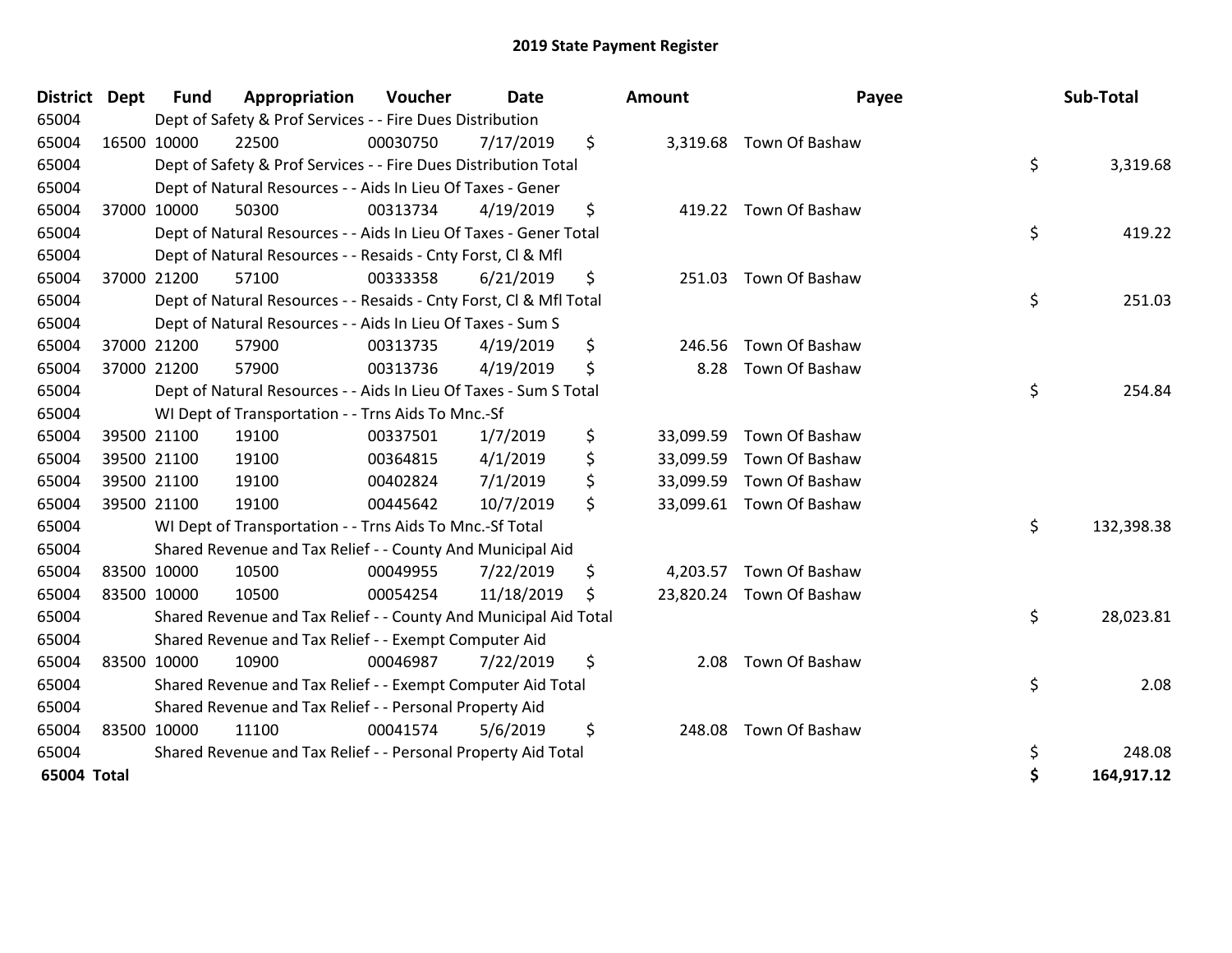| District Dept |             | <b>Fund</b> | Appropriation                                                        | Voucher  | <b>Date</b> |    | Amount | Payee                       |    | Sub-Total  |
|---------------|-------------|-------------|----------------------------------------------------------------------|----------|-------------|----|--------|-----------------------------|----|------------|
| 65006         |             |             | Dept of Safety & Prof Services - - Fire Dues Distribution            |          |             |    |        |                             |    |            |
| 65006         | 16500 10000 |             | 22500                                                                | 00031093 | 7/16/2019   | \$ |        | 2,098.57 Town Of Bass Lake  |    |            |
| 65006         |             |             | Dept of Safety & Prof Services - - Fire Dues Distribution Total      |          |             |    |        |                             | \$ | 2,098.57   |
| 65006         |             |             | Dept of Natural Resources - - Aids In Lieu Of Taxes - Gener          |          |             |    |        |                             |    |            |
| 65006         | 37000 10000 |             | 50300                                                                | 00298944 | 2/15/2019   | \$ |        | 1,268.74 Town Of Bass Lake  |    |            |
| 65006         |             | 37000 10000 | 50300                                                                | 00313948 | 4/19/2019   | \$ |        | 1,035.78 Town Of Bass Lake  |    |            |
| 65006         |             |             | Dept of Natural Resources - - Aids In Lieu Of Taxes - Gener Total    |          |             |    |        |                             | \$ | 2,304.52   |
| 65006         |             |             | Dept of Natural Resources - - Resaids - Cnty Forst, CI & Mfl         |          |             |    |        |                             |    |            |
| 65006         |             | 37000 21200 | 57100                                                                | 00333359 | 6/21/2019   | \$ |        | 1,462.96 Town Of Bass Lake  |    |            |
| 65006         |             |             | Dept of Natural Resources - - Resaids - Cnty Forst, Cl & Mfl Total   |          |             |    |        |                             | \$ | 1,462.96   |
| 65006         |             |             | Dept of Natural Resources - - Aids In Lieu Of Taxes - Sum S          |          |             |    |        |                             |    |            |
| 65006         |             | 37000 21200 | 57900                                                                | 00313946 | 4/19/2019   | \$ | 140.80 | Town Of Bass Lake           |    |            |
| 65006         | 37000 21200 |             | 57900                                                                | 00313947 | 4/19/2019   | \$ | 101.58 | Town Of Bass Lake           |    |            |
| 65006         |             |             | Dept of Natural Resources - - Aids In Lieu Of Taxes - Sum S Total    |          |             |    |        |                             | \$ | 242.38     |
| 65006         |             |             | WI Dept of Transportation - - Trns Aids To Mnc.-Sf                   |          |             |    |        |                             |    |            |
| 65006         |             | 39500 21100 | 19100                                                                | 00337502 | 1/7/2019    | \$ |        | 27,240.57 Town Of Bass Lake |    |            |
| 65006         |             | 39500 21100 | 19100                                                                | 00364816 | 4/1/2019    | \$ |        | 27,240.57 Town Of Bass Lake |    |            |
| 65006         | 39500 21100 |             | 19100                                                                | 00402825 | 7/1/2019    | \$ |        | 27,240.57 Town Of Bass Lake |    |            |
| 65006         | 39500 21100 |             | 19100                                                                | 00445643 | 10/7/2019   | \$ |        | 27,240.58 Town Of Bass Lake |    |            |
| 65006         |             |             | WI Dept of Transportation - - Trns Aids To Mnc.-Sf Total             |          |             |    |        |                             | \$ | 108,962.29 |
| 65006         |             |             | Department of Administration - - Hv Trans Ln Annual Impact Fee       |          |             |    |        |                             |    |            |
| 65006         |             | 50500 10000 | 17400                                                                | 00101124 | 5/1/2019    | \$ |        | 26,484.00 Town Of Bass Lake |    |            |
| 65006         |             |             | Department of Administration - - Hv Trans Ln Annual Impact Fee Total |          |             |    |        |                             | \$ | 26,484.00  |
| 65006         |             |             | Elections Commission - - 2018 Hava Election Security                 |          |             |    |        |                             |    |            |
| 65006         | 51000 22000 |             | 18200                                                                | 00002652 | 11/18/2019  | \$ |        | 1,200.00 Town Of Bass Lake  |    |            |
| 65006         |             |             | Elections Commission - - 2018 Hava Election Security Total           |          |             |    |        |                             | \$ | 1,200.00   |
| 65006         |             |             | Shared Revenue and Tax Relief - - County And Municipal Aid           |          |             |    |        |                             |    |            |
| 65006         | 83500 10000 |             | 10500                                                                | 00049956 | 7/22/2019   | \$ |        | 1,887.02 Town Of Bass Lake  |    |            |
| 65006         | 83500 10000 |             | 10500                                                                | 00054255 | 11/18/2019  | \$ |        | 10,693.09 Town Of Bass Lake |    |            |
| 65006         |             |             | Shared Revenue and Tax Relief - - County And Municipal Aid Total     |          |             |    |        |                             | \$ | 12,580.11  |
| 65006         |             |             | Shared Revenue and Tax Relief - - Exempt Computer Aid                |          |             |    |        |                             |    |            |
| 65006         | 83500 10000 |             | 10900                                                                | 00046988 | 7/22/2019   | \$ | 10.40  | Town Of Bass Lake           |    |            |
| 65006         |             |             | Shared Revenue and Tax Relief - - Exempt Computer Aid Total          |          |             |    |        |                             | \$ | 10.40      |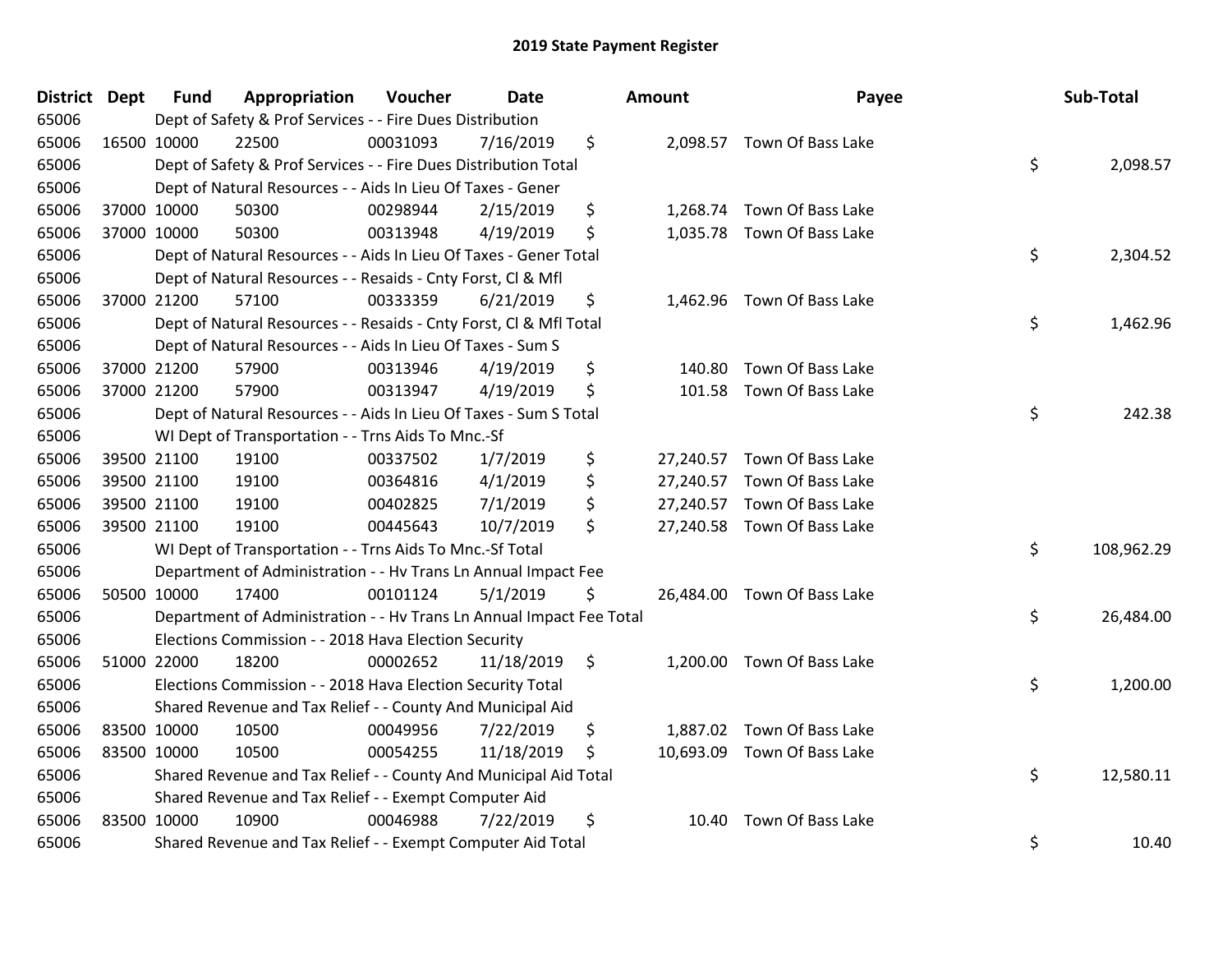| <b>District</b> | Dept | Fund        | Appropriation                                                 | <b>Voucher</b> | Date       |   | <b>Amount</b> | Payee             | Sub-Total  |
|-----------------|------|-------------|---------------------------------------------------------------|----------------|------------|---|---------------|-------------------|------------|
| 65006           |      |             | Shared Revenue and Tax Relief - - Utility Aid                 |                |            |   |               |                   |            |
| 65006           |      | 83500 10000 | 11000                                                         | 00049956       | 7/22/2019  |   | 92.18         | Town Of Bass Lake |            |
| 65006           |      | 83500 10000 | 11000                                                         | 00054255       | 11/18/2019 | S | 380.38        | Town Of Bass Lake |            |
| 65006           |      |             | Shared Revenue and Tax Relief - - Utility Aid Total           |                | 472.56     |   |               |                   |            |
| 65006           |      |             | Shared Revenue and Tax Relief - - Personal Property Aid       |                |            |   |               |                   |            |
| 65006           |      | 83500 10000 | 11100                                                         | 00041575       | 5/6/2019   |   | 397.83        | Town Of Bass Lake |            |
| 65006           |      |             | Shared Revenue and Tax Relief - - Personal Property Aid Total |                |            |   |               |                   | 397.83     |
| 65006 Total     |      |             |                                                               |                |            |   |               |                   | 156,215.62 |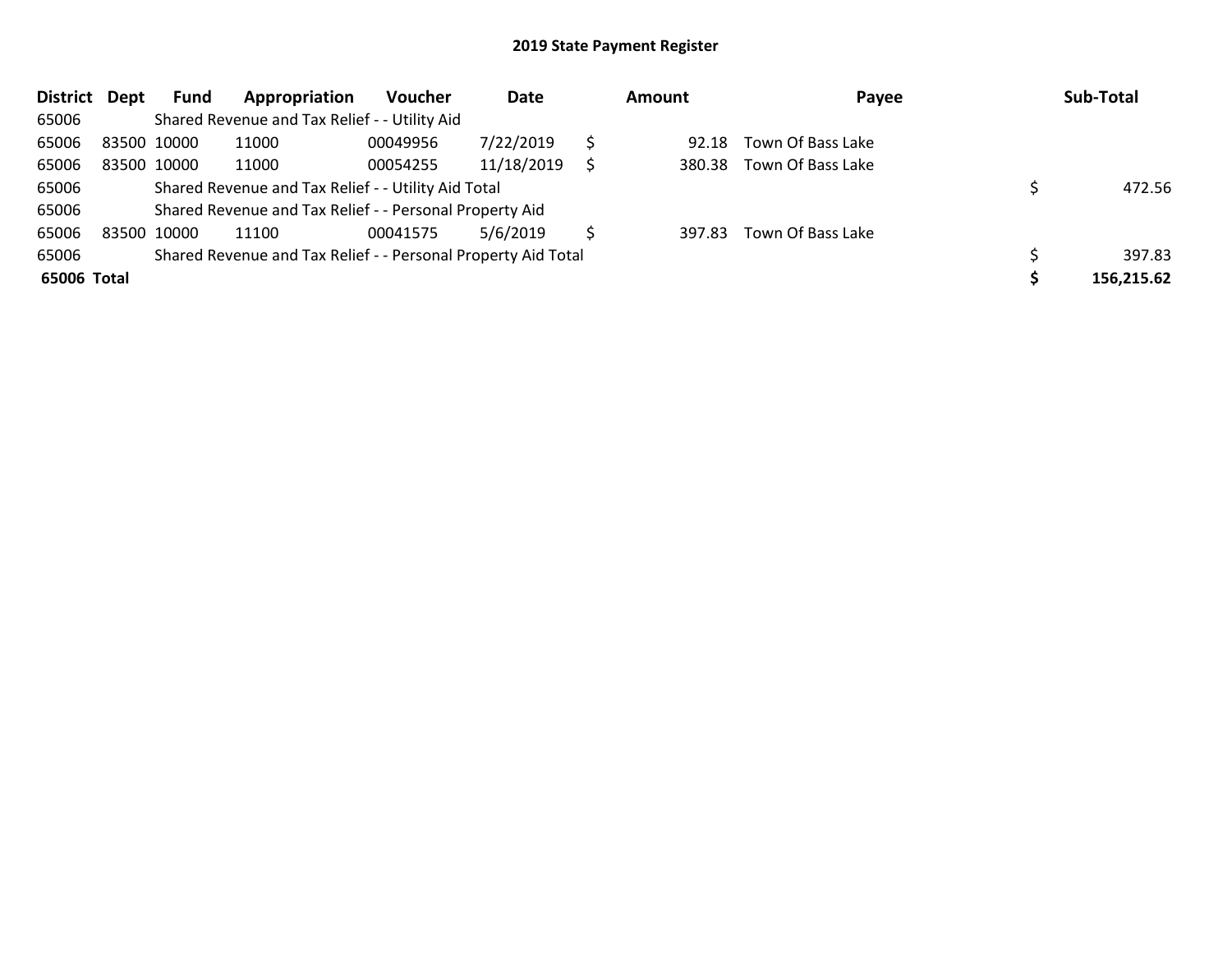| District Dept | <b>Fund</b> | Appropriation                                                      | Voucher  | <b>Date</b> | <b>Amount</b>   | Payee                          | Sub-Total       |
|---------------|-------------|--------------------------------------------------------------------|----------|-------------|-----------------|--------------------------------|-----------------|
| 65008         |             | Dept of Safety & Prof Services - - Fire Dues Distribution          |          |             |                 |                                |                 |
| 65008         | 16500 10000 | 22500                                                              | 00031003 | 7/17/2019   | \$              | 2,368.07 Town of Beaver Brook  |                 |
| 65008         |             | Dept of Safety & Prof Services - - Fire Dues Distribution Total    |          |             |                 |                                | \$<br>2,368.07  |
| 65008         |             | Dept of Natural Resources - - Aids In Lieu Of Taxes - Gener        |          |             |                 |                                |                 |
| 65008         | 37000 10000 | 50300                                                              | 00298925 | 2/19/2019   | \$<br>959.67    | <b>Town of Beaver Brook</b>    |                 |
| 65008         | 37000 10000 | 50300                                                              | 00298926 | 2/19/2019   | \$<br>26,767.00 | Town of Beaver Brook           |                 |
| 65008         | 37000 10000 | 50300                                                              | 00313693 | 4/19/2019   | \$<br>140.02    | <b>Town of Beaver Brook</b>    |                 |
| 65008         |             | Dept of Natural Resources - - Aids In Lieu Of Taxes - Gener Total  |          |             |                 |                                | \$<br>27,866.69 |
| 65008         |             | Dept of Natural Resources - - Resaids - Cnty Forst, Cl & Mfl       |          |             |                 |                                |                 |
| 65008         | 37000 21200 | 57100                                                              | 00333360 | 6/21/2019   | \$<br>1,165.63  | Town of Beaver Brook           |                 |
| 65008         |             | Dept of Natural Resources - - Resaids - Cnty Forst, Cl & Mfl Total |          |             |                 |                                | \$<br>1,165.63  |
| 65008         |             | Dept of Natural Resources - - Aids In Lieu Of Taxes - Sum S        |          |             |                 |                                |                 |
| 65008         | 37000 21200 | 57900                                                              | 00313692 | 4/19/2019   | \$<br>1.76      | <b>Town of Beaver Brook</b>    |                 |
| 65008         | 37000 21200 | 57900                                                              | 00313694 | 4/19/2019   | \$<br>923.07    | <b>Town of Beaver Brook</b>    |                 |
| 65008         |             | Dept of Natural Resources - - Aids In Lieu Of Taxes - Sum S Total  |          |             |                 |                                | \$<br>924.83    |
| 65008         |             | WI Dept of Transportation - - Trns Aids To Mnc.-Sf                 |          |             |                 |                                |                 |
| 65008         | 39500 21100 | 19100                                                              | 00337503 | 1/7/2019    | \$<br>18,813.37 | <b>Town of Beaver Brook</b>    |                 |
| 65008         | 39500 21100 | 19100                                                              | 00364817 | 4/1/2019    | \$              | 18,813.37 Town of Beaver Brook |                 |
| 65008         | 39500 21100 | 19100                                                              | 00402826 | 7/1/2019    | \$              | 18,813.37 Town of Beaver Brook |                 |
| 65008         | 39500 21100 | 19100                                                              | 00445644 | 10/7/2019   | \$              | 18,813.39 Town of Beaver Brook |                 |
| 65008         |             | WI Dept of Transportation - - Trns Aids To Mnc.-Sf Total           |          |             |                 |                                | \$<br>75,253.50 |
| 65008         |             | Department of Veterans Affairs - - Gifts And Grants, King          |          |             |                 |                                |                 |
| 65008         | 48500 15200 | 13600                                                              | 00071838 | 10/18/2019  | \$              | 1,564.00 Town of Beaver Brook  |                 |
| 65008         |             | Department of Veterans Affairs - - Gifts And Grants, King Total    |          |             |                 |                                | \$<br>1,564.00  |
| 65008         |             | Elections Commission - - 2018 Hava Election Security               |          |             |                 |                                |                 |
| 65008         | 51000 22000 | 18200                                                              | 00002351 | 11/8/2019   | \$<br>700.00    | <b>Town of Beaver Brook</b>    |                 |
| 65008         |             | Elections Commission - - 2018 Hava Election Security Total         |          |             |                 |                                | \$<br>700.00    |
| 65008         |             | Shared Revenue and Tax Relief - - County And Municipal Aid         |          |             |                 |                                |                 |
| 65008         | 83500 10000 | 10500                                                              | 00049957 | 7/22/2019   | \$              | 2,751.53 Town of Beaver Brook  |                 |
| 65008         | 83500 10000 | 10500                                                              | 00054256 | 11/18/2019  | \$              | 15,592.00 Town of Beaver Brook |                 |
| 65008         |             | Shared Revenue and Tax Relief - - County And Municipal Aid Total   |          |             |                 |                                | \$<br>18,343.53 |
| 65008         |             | Shared Revenue and Tax Relief - - Exempt Computer Aid              |          |             |                 |                                |                 |
| 65008         | 83500 10000 | 10900                                                              | 00046989 | 7/22/2019   | \$              | 178.75 Town of Beaver Brook    |                 |

| าount     | Payee                       | Sub-Total       |
|-----------|-----------------------------|-----------------|
| 2,368.07  | Town of Beaver Brook        | \$<br>2,368.07  |
| 959.67    | <b>Town of Beaver Brook</b> |                 |
| 26,767.00 | <b>Town of Beaver Brook</b> |                 |
| 140.02    | <b>Town of Beaver Brook</b> |                 |
|           |                             | \$<br>27,866.69 |
| 1,165.63  | Town of Beaver Brook        |                 |
|           |                             | \$<br>1,165.63  |
| 1.76      | <b>Town of Beaver Brook</b> |                 |
| 923.07    | <b>Town of Beaver Brook</b> |                 |
|           |                             | \$<br>924.83    |
| 18,813.37 | <b>Town of Beaver Brook</b> |                 |
| 18,813.37 | Town of Beaver Brook        |                 |
| 18,813.37 | <b>Town of Beaver Brook</b> |                 |
| 18,813.39 | <b>Town of Beaver Brook</b> |                 |
|           |                             | \$<br>75,253.50 |
| 1,564.00  | Town of Beaver Brook        |                 |
|           |                             | \$<br>1,564.00  |
| 700.00    | <b>Town of Beaver Brook</b> |                 |
|           |                             | \$<br>700.00    |
| 2,751.53  | <b>Town of Beaver Brook</b> |                 |
| 15,592.00 | Town of Beaver Brook        |                 |
|           |                             | \$<br>18,343.53 |
| 178.75    | Town of Beaver Brook        |                 |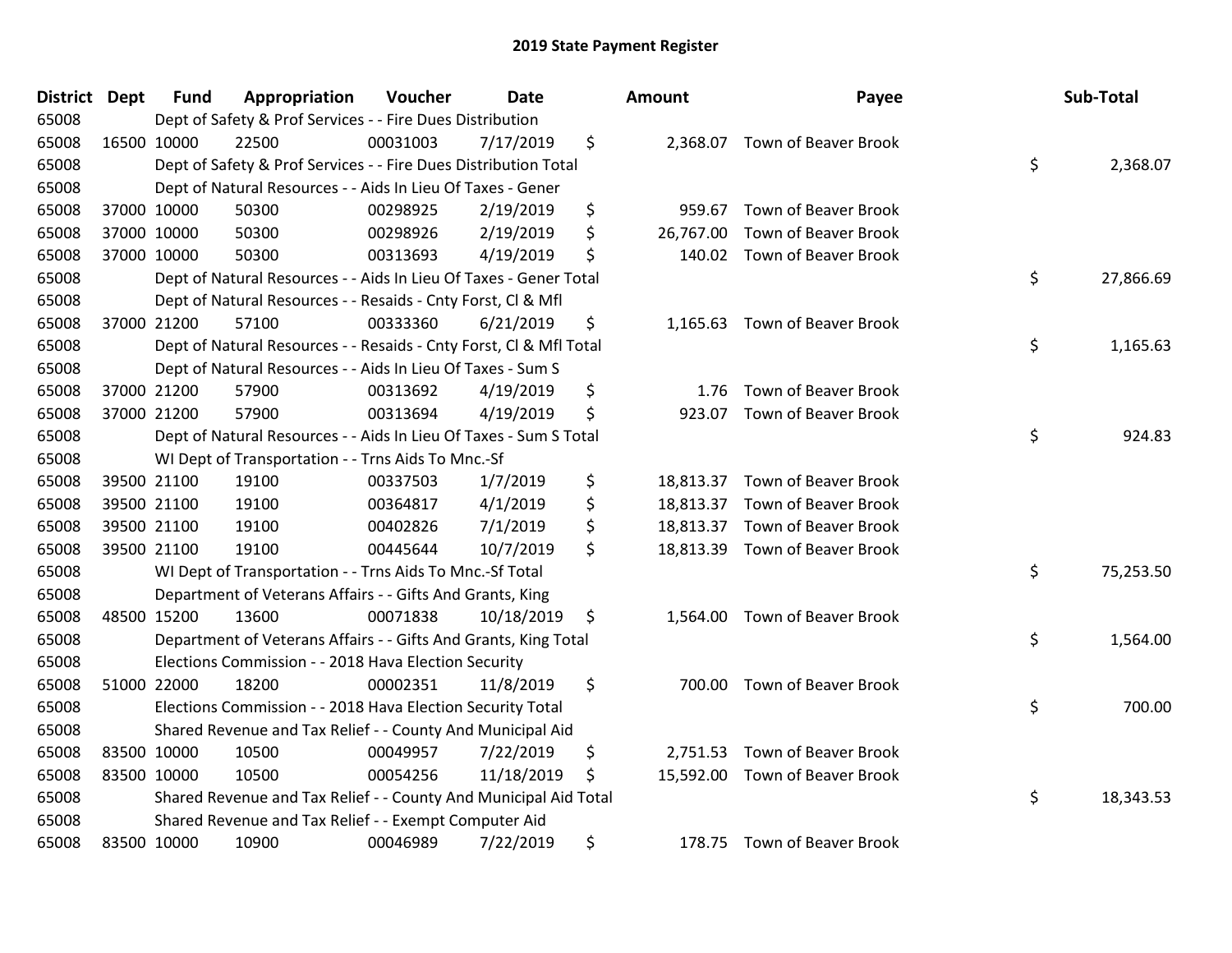| <b>District</b> | Dept        | Fund        | Appropriation                                                       | Voucher  | Date       |    | Amount   | Payee                       | Sub-Total    |
|-----------------|-------------|-------------|---------------------------------------------------------------------|----------|------------|----|----------|-----------------------------|--------------|
| 65008           |             |             | Shared Revenue and Tax Relief - - Exempt Computer Aid Total         |          |            |    |          |                             | \$<br>178.75 |
| 65008           |             |             | Shared Revenue and Tax Relief - - Utility Aid                       |          |            |    |          |                             |              |
| 65008           | 83500 10000 |             | 11000                                                               | 00049957 | 7/22/2019  | \$ | 1.355.07 | <b>Town of Beaver Brook</b> |              |
| 65008           |             | 83500 10000 | 11000                                                               | 00054256 | 11/18/2019 | S  | 8.178.65 | Town of Beaver Brook        |              |
| 65008           |             |             | Shared Revenue and Tax Relief - - Utility Aid Total                 |          |            |    |          |                             | 9,533.72     |
| 65008           |             |             | Shared Revenue and Tax Relief - - Personal Property Aid             |          |            |    |          |                             |              |
| 65008           |             | 83500 10000 | 11100                                                               | 00041576 | 5/6/2019   | \$ | 362.97   | <b>Town of Beaver Brook</b> |              |
| 65008           |             |             | Shared Revenue and Tax Relief - - Personal Property Aid Total       |          |            |    |          |                             | 362.97       |
| 65008           |             |             | Shared Revenue and Tax Relief - - Payments For Municipal Svcs       |          |            |    |          |                             |              |
| 65008           |             | 83500 10000 | 50100                                                               | 00037751 | 1/31/2019  | Ś. | 1,222.81 | Town of Beaver Brook        |              |
| 65008           |             |             | Shared Revenue and Tax Relief - - Payments For Municipal Svcs Total |          |            |    |          |                             | 1,222.81     |
| 65008 Total     |             |             |                                                                     |          |            |    |          |                             | 139,484.50   |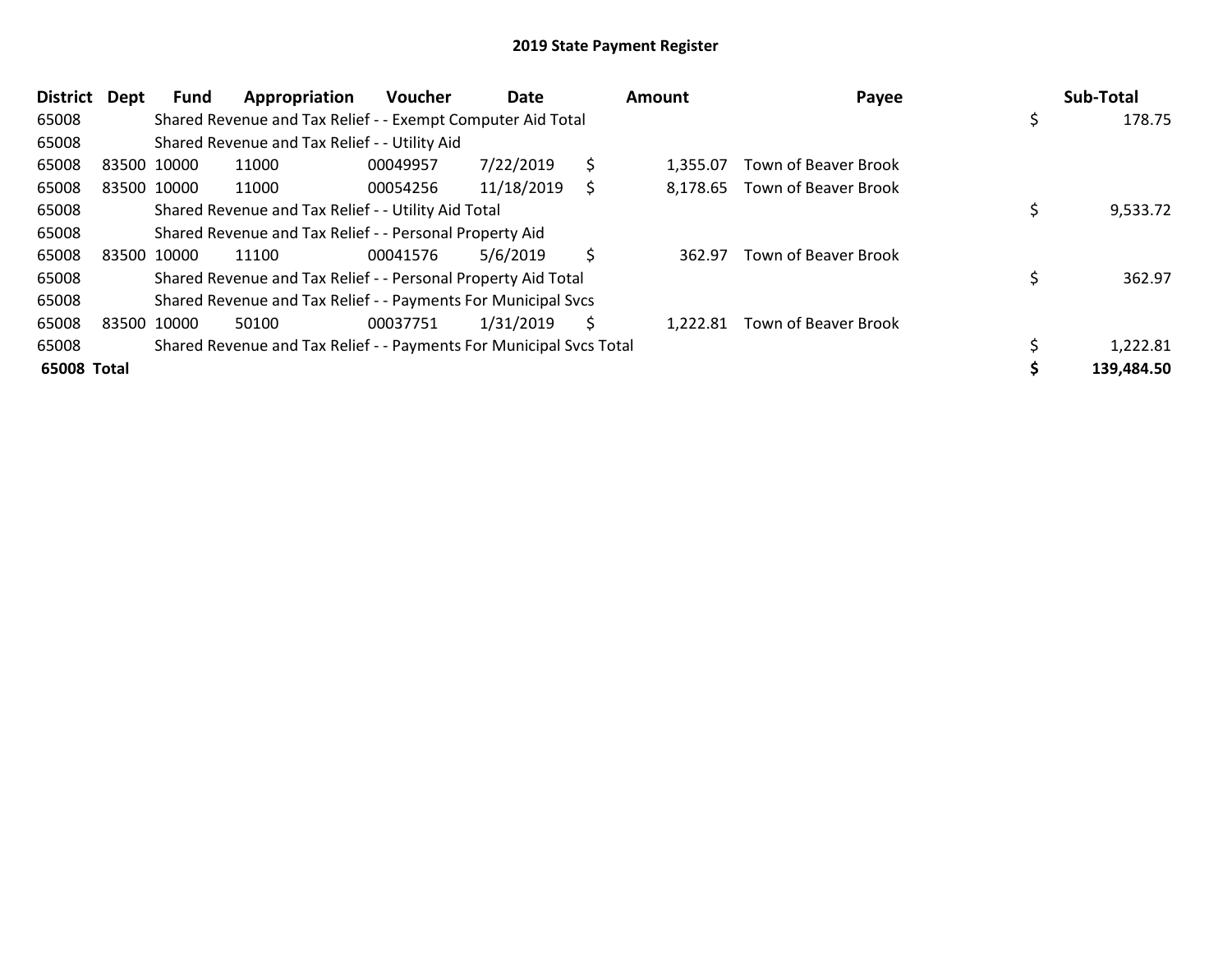| <b>District Dept</b> | <b>Fund</b> | Appropriation                                                      | Voucher  | <b>Date</b> |    | <b>Amount</b> | Payee                       |    | Sub-Total  |
|----------------------|-------------|--------------------------------------------------------------------|----------|-------------|----|---------------|-----------------------------|----|------------|
| 65010                |             | Dept of Safety & Prof Services - - Fire Dues Distribution          |          |             |    |               |                             |    |            |
| 65010                | 16500 10000 | 22500                                                              | 00030384 | 7/16/2019   | \$ |               | 6,427.42 Town Of Birchwood  |    |            |
| 65010                |             | Dept of Safety & Prof Services - - Fire Dues Distribution Total    |          |             |    |               |                             | \$ | 6,427.42   |
| 65010                |             | Dept of Natural Resources - - Aids In Lieu Of Taxes - Gener        |          |             |    |               |                             |    |            |
| 65010                | 37000 10000 | 50300                                                              | 00313558 | 4/19/2019   | \$ | 21.89         | Town Of Birchwood           |    |            |
| 65010                |             | Dept of Natural Resources - - Aids In Lieu Of Taxes - Gener Total  |          |             |    |               |                             | \$ | 21.89      |
| 65010                |             | Dept of Natural Resources - - Resaids - Cnty Forst, CI & Mfl       |          |             |    |               |                             |    |            |
| 65010                | 37000 21200 | 57100                                                              | 00333361 | 6/21/2019   | \$ |               | 6,907.92 Town Of Birchwood  |    |            |
| 65010                |             | Dept of Natural Resources - - Resaids - Cnty Forst, Cl & Mfl Total |          |             |    |               |                             | \$ | 6,907.92   |
| 65010                |             | Dept of Natural Resources - - Aids In Lieu Of Taxes - Sum S        |          |             |    |               |                             |    |            |
| 65010                | 37000 21200 | 57900                                                              | 00313559 | 4/19/2019   | \$ | 47.67         | Town Of Birchwood           |    |            |
| 65010                |             | Dept of Natural Resources - - Aids In Lieu Of Taxes - Sum S Total  |          |             |    |               |                             | \$ | 47.67      |
| 65010                |             | WI Dept of Transportation - - Trns Aids To Mnc.-Sf                 |          |             |    |               |                             |    |            |
| 65010                | 39500 21100 | 19100                                                              | 00337504 | 1/7/2019    | \$ | 31,821.48     | Town Of Birchwood           |    |            |
| 65010                | 39500 21100 | 19100                                                              | 00364818 | 4/1/2019    | \$ |               | 31,821.48 Town Of Birchwood |    |            |
| 65010                | 39500 21100 | 19100                                                              | 00402827 | 7/1/2019    | \$ | 31,821.48     | Town Of Birchwood           |    |            |
| 65010                | 39500 21100 | 19100                                                              | 00445645 | 10/7/2019   | \$ |               | 31,821.48 Town Of Birchwood |    |            |
| 65010                |             | WI Dept of Transportation - - Trns Aids To Mnc .- Sf Total         |          |             |    |               |                             | \$ | 127,285.92 |
| 65010                |             | Shared Revenue and Tax Relief - - County And Municipal Aid         |          |             |    |               |                             |    |            |
| 65010                | 83500 10000 | 10500                                                              | 00049958 | 7/22/2019   | \$ | 1,640.54      | Town Of Birchwood           |    |            |
| 65010                | 83500 10000 | 10500                                                              | 00054257 | 11/18/2019  | \$ | 9,296.36      | Town Of Birchwood           |    |            |
| 65010                |             | Shared Revenue and Tax Relief - - County And Municipal Aid Total   |          |             |    |               |                             | \$ | 10,936.90  |
| 65010                |             | Shared Revenue and Tax Relief - - Exempt Computer Aid              |          |             |    |               |                             |    |            |
| 65010                | 83500 10000 | 10900                                                              | 00046990 | 7/22/2019   | \$ | 3.11          | Town Of Birchwood           |    |            |
| 65010                |             | Shared Revenue and Tax Relief - - Exempt Computer Aid Total        |          |             |    |               |                             | \$ | 3.11       |
| 65010                |             | Shared Revenue and Tax Relief - - Personal Property Aid            |          |             |    |               |                             |    |            |
| 65010                | 83500 10000 | 11100                                                              | 00041577 | 5/6/2019    | \$ | 54.78         | Town Of Birchwood           |    |            |
| 65010                |             | Shared Revenue and Tax Relief - - Personal Property Aid Total      |          |             |    |               |                             | \$ | 54.78      |
| 65010 Total          |             |                                                                    |          |             |    |               |                             | \$ | 151,685.61 |

| District Dept | <b>Fund</b> | Appropriation                                                      | Voucher  | <b>Date</b> |    | <b>Amount</b> | Payee                       | Sub-Total        |
|---------------|-------------|--------------------------------------------------------------------|----------|-------------|----|---------------|-----------------------------|------------------|
| 65010         |             | Dept of Safety & Prof Services - - Fire Dues Distribution          |          |             |    |               |                             |                  |
| 65010         | 16500 10000 | 22500                                                              | 00030384 | 7/16/2019   | \$ |               | 6,427.42 Town Of Birchwood  |                  |
| 65010         |             | Dept of Safety & Prof Services - - Fire Dues Distribution Total    |          |             |    |               |                             | \$<br>6,427.42   |
| 65010         |             | Dept of Natural Resources - - Aids In Lieu Of Taxes - Gener        |          |             |    |               |                             |                  |
| 65010         | 37000 10000 | 50300                                                              | 00313558 | 4/19/2019   | \$ | 21.89         | Town Of Birchwood           |                  |
| 65010         |             | Dept of Natural Resources - - Aids In Lieu Of Taxes - Gener Total  |          |             |    |               |                             | \$<br>21.89      |
| 65010         |             | Dept of Natural Resources - - Resaids - Cnty Forst, CI & Mfl       |          |             |    |               |                             |                  |
| 65010         | 37000 21200 | 57100                                                              | 00333361 | 6/21/2019   | \$ |               | 6,907.92 Town Of Birchwood  |                  |
| 65010         |             | Dept of Natural Resources - - Resaids - Cnty Forst, Cl & Mfl Total |          |             |    |               |                             | \$<br>6,907.92   |
| 65010         |             | Dept of Natural Resources - - Aids In Lieu Of Taxes - Sum S        |          |             |    |               |                             |                  |
| 65010         | 37000 21200 | 57900                                                              | 00313559 | 4/19/2019   | \$ | 47.67         | Town Of Birchwood           |                  |
| 65010         |             | Dept of Natural Resources - - Aids In Lieu Of Taxes - Sum S Total  |          |             |    |               |                             | \$<br>47.67      |
| 65010         |             | WI Dept of Transportation - - Trns Aids To Mnc.-Sf                 |          |             |    |               |                             |                  |
| 65010         | 39500 21100 | 19100                                                              | 00337504 | 1/7/2019    | \$ |               | 31,821.48 Town Of Birchwood |                  |
| 65010         | 39500 21100 | 19100                                                              | 00364818 | 4/1/2019    | \$ |               | 31,821.48 Town Of Birchwood |                  |
| 65010         | 39500 21100 | 19100                                                              | 00402827 | 7/1/2019    | \$ |               | 31,821.48 Town Of Birchwood |                  |
| 65010         | 39500 21100 | 19100                                                              | 00445645 | 10/7/2019   | \$ |               | 31,821.48 Town Of Birchwood |                  |
| 65010         |             | WI Dept of Transportation - - Trns Aids To Mnc.-Sf Total           |          |             |    |               |                             | \$<br>127,285.92 |
| 65010         |             | Shared Revenue and Tax Relief - - County And Municipal Aid         |          |             |    |               |                             |                  |
| 65010         | 83500 10000 | 10500                                                              | 00049958 | 7/22/2019   | \$ | 1,640.54      | Town Of Birchwood           |                  |
| 65010         | 83500 10000 | 10500                                                              | 00054257 | 11/18/2019  | Ŝ. |               | 9,296.36 Town Of Birchwood  |                  |
| 65010         |             | Shared Revenue and Tax Relief - - County And Municipal Aid Total   |          |             |    |               |                             | \$<br>10,936.90  |
| 65010         |             | Shared Revenue and Tax Relief - - Exempt Computer Aid              |          |             |    |               |                             |                  |
| 65010         | 83500 10000 | 10900                                                              | 00046990 | 7/22/2019   | \$ | 3.11          | Town Of Birchwood           |                  |
| 65010         |             | Shared Revenue and Tax Relief - - Exempt Computer Aid Total        |          |             |    |               |                             | \$<br>3.11       |
| 65010         |             | Shared Revenue and Tax Relief - - Personal Property Aid            |          |             |    |               |                             |                  |
| 65010         | 83500 10000 | 11100                                                              | 00041577 | 5/6/2019    | \$ | 54.78         | Town Of Birchwood           |                  |
| 65010         |             | Shared Revenue and Tax Relief - - Personal Property Aid Total      |          |             |    |               |                             | \$<br>54.78      |
| 65010 Total   |             |                                                                    |          |             |    |               |                             | \$<br>151,685.61 |
|               |             |                                                                    |          |             |    |               |                             |                  |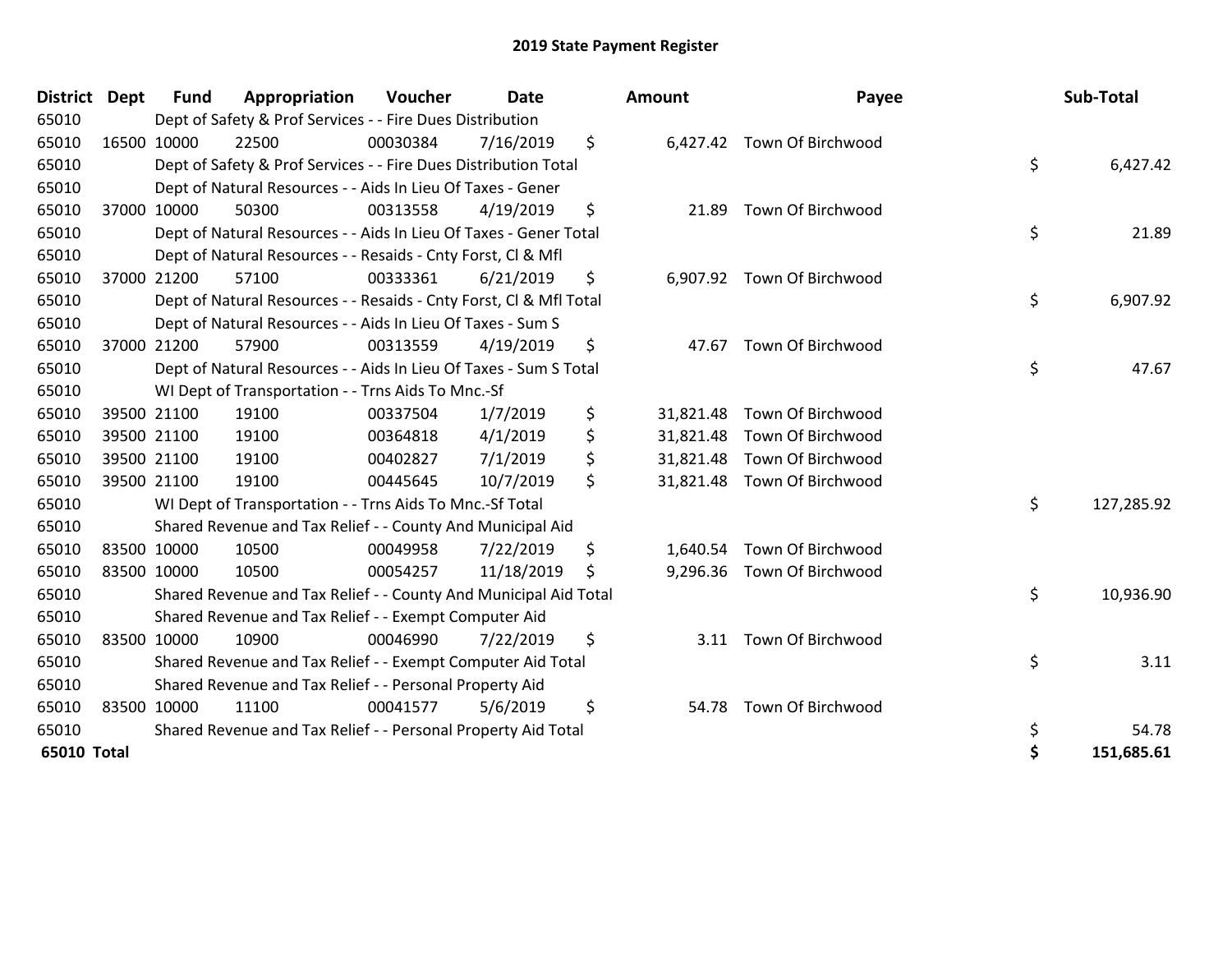| <b>District</b> | Dept | <b>Fund</b> | Appropriation                                                      | Voucher  | <b>Date</b> | <b>Amount</b>  | Payee                      | Sub-Total       |
|-----------------|------|-------------|--------------------------------------------------------------------|----------|-------------|----------------|----------------------------|-----------------|
| 65012           |      |             | Dept of Safety & Prof Services - - Fire Dues Distribution          |          |             |                |                            |                 |
| 65012           |      | 16500 10000 | 22500                                                              | 00031325 | 7/18/2019   | \$             | 1,363.74 Town Of Brooklyn  |                 |
| 65012           |      |             | Dept of Safety & Prof Services - - Fire Dues Distribution Total    |          |             |                |                            | \$<br>1,363.74  |
| 65012           |      |             | Dept of Natural Resources - - Aids In Lieu Of Taxes - Gener        |          |             |                |                            |                 |
| 65012           |      | 37000 10000 | 50300                                                              | 00298919 | 2/19/2019   | \$<br>589.08   | Town Of Brooklyn           |                 |
| 65012           |      | 37000 10000 | 50300                                                              | 00298920 | 2/19/2019   | \$<br>1,267.31 | Town Of Brooklyn           |                 |
| 65012           |      | 37000 10000 | 50300                                                              | 00313645 | 4/19/2019   | \$<br>104.00   | Town Of Brooklyn           |                 |
| 65012           |      | 37000 10000 | 50300                                                              | 00313646 | 4/19/2019   | \$<br>96.00    | Town Of Brooklyn           |                 |
| 65012           |      |             | Dept of Natural Resources - - Aids In Lieu Of Taxes - Gener Total  |          |             |                |                            | \$<br>2,056.39  |
| 65012           |      |             | Dept of Natural Resources - - Resaids - Cnty Forst, Cl & Mfl       |          |             |                |                            |                 |
| 65012           |      | 37000 21200 | 57100                                                              | 00333362 | 6/21/2019   | \$             | 2,465.60 Town Of Brooklyn  |                 |
| 65012           |      |             | Dept of Natural Resources - - Resaids - Cnty Forst, Cl & Mfl Total |          |             |                |                            | \$<br>2,465.60  |
| 65012           |      |             | Dept of Natural Resources - - Aids In Lieu Of Taxes - Sum S        |          |             |                |                            |                 |
| 65012           |      | 37000 21200 | 57900                                                              | 00313642 | 4/19/2019   | \$<br>3.50     | Town Of Brooklyn           |                 |
| 65012           |      | 37000 21200 | 57900                                                              | 00313643 | 4/19/2019   | \$<br>6.40     | Town Of Brooklyn           |                 |
| 65012           |      | 37000 21200 | 57900                                                              | 00313644 | 4/19/2019   | \$<br>9.60     | Town Of Brooklyn           |                 |
| 65012           |      |             | Dept of Natural Resources - - Aids In Lieu Of Taxes - Sum S Total  |          |             |                |                            | \$<br>19.50     |
| 65012           |      |             | WI Dept of Transportation - - Trns Aids To Mnc.-Sf                 |          |             |                |                            |                 |
| 65012           |      | 39500 21100 | 19100                                                              | 00337505 | 1/7/2019    | \$             | 17,457.61 Town Of Brooklyn |                 |
| 65012           |      | 39500 21100 | 19100                                                              | 00364819 | 4/1/2019    | \$             | 17,457.61 Town Of Brooklyn |                 |
| 65012           |      | 39500 21100 | 19100                                                              | 00402828 | 7/1/2019    | \$             | 17,457.61 Town Of Brooklyn |                 |
| 65012           |      | 39500 21100 | 19100                                                              | 00445646 | 10/7/2019   | \$             | 17,457.64 Town Of Brooklyn |                 |
| 65012           |      |             | WI Dept of Transportation - - Trns Aids To Mnc.-Sf Total           |          |             |                |                            | \$<br>69,830.47 |
| 65012           |      |             | Elections Commission - - 2018 Hava Election Security               |          |             |                |                            |                 |
| 65012           |      | 51000 22000 | 18200                                                              | 00002932 | 11/26/2019  | \$<br>1,200.00 | Town Of Brooklyn           |                 |
| 65012           |      |             | Elections Commission - - 2018 Hava Election Security Total         |          |             |                |                            | \$<br>1,200.00  |
| 65012           |      |             | Shared Revenue and Tax Relief - - County And Municipal Aid         |          |             |                |                            |                 |
| 65012           |      | 83500 10000 | 10500                                                              | 00049959 | 7/22/2019   | \$<br>2,271.99 | Town Of Brooklyn           |                 |
| 65012           |      | 83500 10000 | 10500                                                              | 00054258 | 11/18/2019  | \$             | 12,874.62 Town Of Brooklyn |                 |
| 65012           |      |             | Shared Revenue and Tax Relief - - County And Municipal Aid Total   |          |             |                |                            | \$<br>15,146.61 |
| 65012           |      |             | Shared Revenue and Tax Relief - - Personal Property Aid            |          |             |                |                            |                 |
| 65012           |      | 83500 10000 | 11100                                                              | 00041578 | 5/6/2019    | \$<br>2.96     | Town Of Brooklyn           |                 |
| 65012           |      |             | Shared Revenue and Tax Relief - - Personal Property Aid Total      |          |             |                |                            | \$<br>2.96      |

|                  |                                                                              | Sub-Total               |
|------------------|------------------------------------------------------------------------------|-------------------------|
| Town Of Brooklyn | \$                                                                           | 1,363.74                |
| Town Of Brooklyn |                                                                              |                         |
|                  |                                                                              |                         |
|                  |                                                                              |                         |
|                  | \$                                                                           | 2,056.39                |
|                  |                                                                              |                         |
| Town Of Brooklyn |                                                                              |                         |
|                  |                                                                              | 2,465.60                |
|                  |                                                                              |                         |
| Town Of Brooklyn |                                                                              |                         |
| Town Of Brooklyn |                                                                              |                         |
|                  | \$                                                                           | 19.50                   |
| Town Of Brooklyn |                                                                              |                         |
| Town Of Brooklyn |                                                                              |                         |
| Town Of Brooklyn |                                                                              |                         |
| Town Of Brooklyn |                                                                              |                         |
|                  | \$                                                                           | 69,830.47               |
| Town Of Brooklyn |                                                                              |                         |
|                  |                                                                              | 1,200.00                |
| Town Of Brooklyn |                                                                              |                         |
| Town Of Brooklyn |                                                                              |                         |
|                  |                                                                              | 15,146.61               |
| Town Of Brooklyn |                                                                              |                         |
|                  | \$                                                                           | 2.96                    |
|                  | Town Of Brooklyn<br>Town Of Brooklyn<br>Town Of Brooklyn<br>Town Of Brooklyn | Payee<br>\$<br>\$<br>\$ |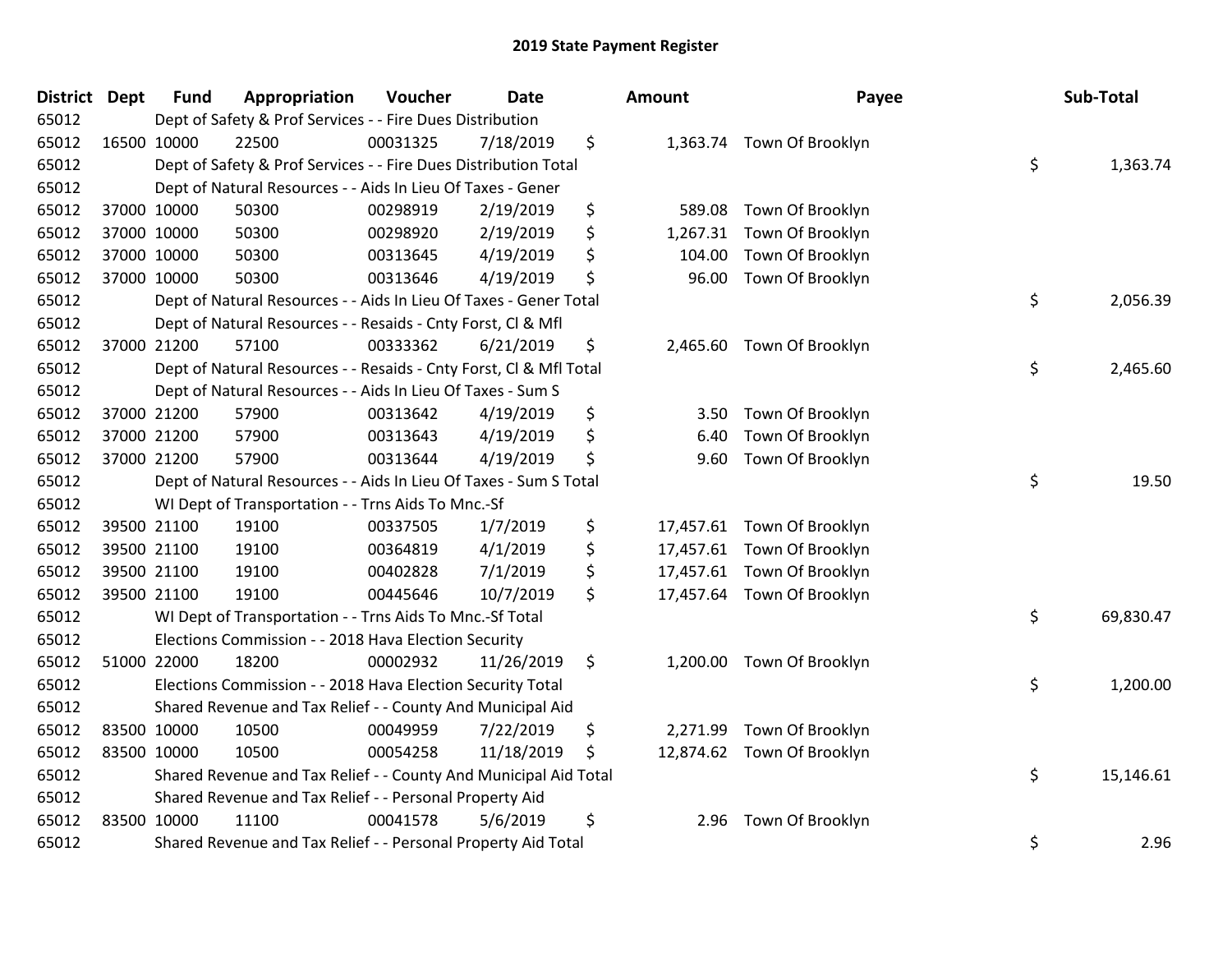| District Dept Fund | Appropriation | Voucher | <b>Date</b> | Amount | Payee | Sub-Total |
|--------------------|---------------|---------|-------------|--------|-------|-----------|
| 65012 Total        |               |         |             |        |       | 92,085.27 |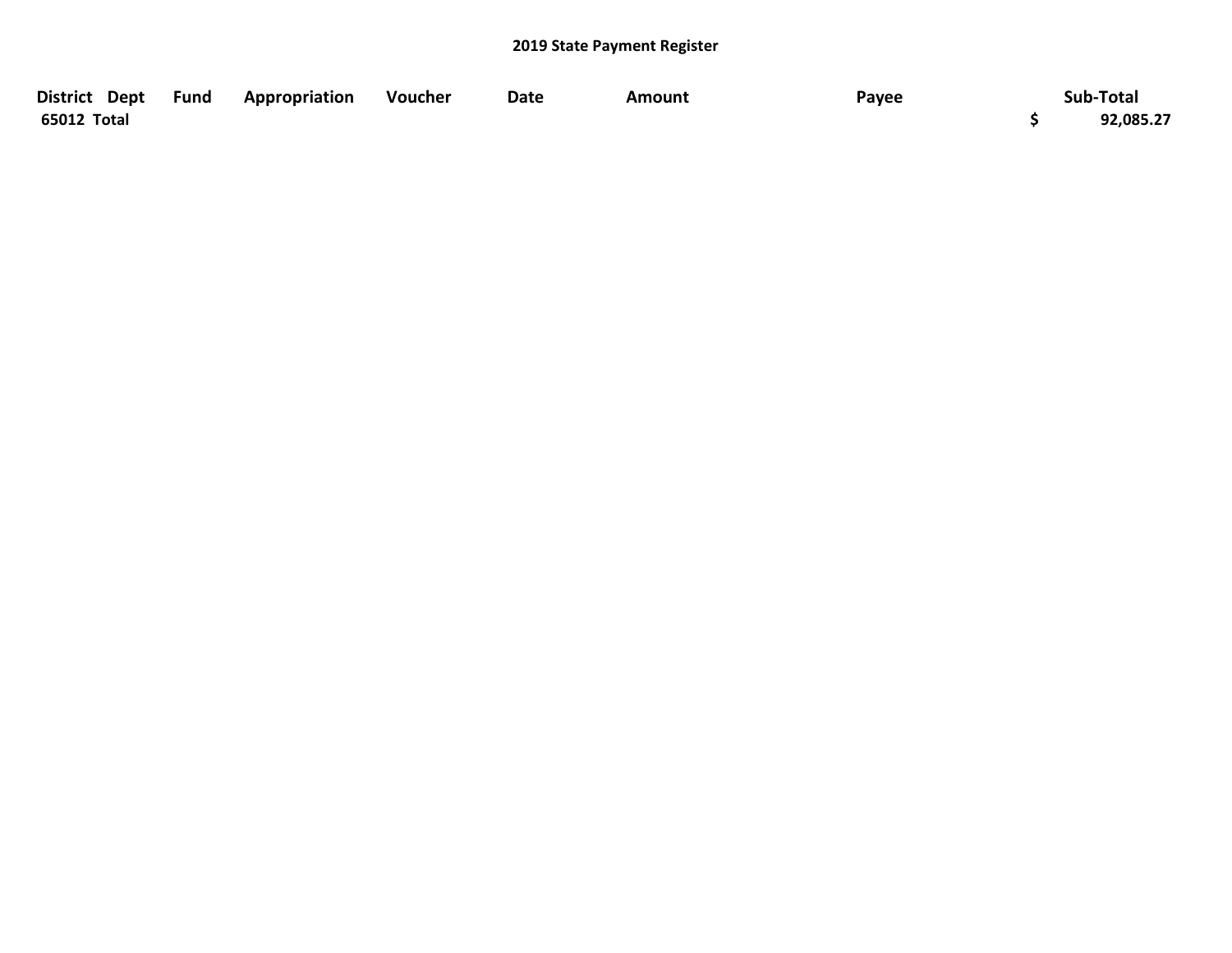| <b>District</b> | <b>Dept</b> | <b>Fund</b> | Appropriation                                                      | Voucher  | <b>Date</b> |    | Amount    |                         | Payee | Sub-Total  |
|-----------------|-------------|-------------|--------------------------------------------------------------------|----------|-------------|----|-----------|-------------------------|-------|------------|
| 65014           |             |             | Dept of Safety & Prof Services - - Fire Dues Distribution          |          |             |    |           |                         |       |            |
| 65014           | 16500 10000 |             | 22500                                                              | 00030434 | 7/16/2019   | \$ |           | 5,845.41 Town Of Casey  |       |            |
| 65014           |             |             | Dept of Safety & Prof Services - - Fire Dues Distribution Total    |          |             |    |           |                         | \$    | 5,845.41   |
| 65014           |             |             | Dept of Natural Resources - - Aids In Lieu Of Taxes - Gener        |          |             |    |           |                         |       |            |
| 65014           | 37000 10000 |             | 50300                                                              | 00298883 | 2/19/2019   | \$ |           | 1,438.33 Town Of Casey  |       |            |
| 65014           |             |             | Dept of Natural Resources - - Aids In Lieu Of Taxes - Gener Total  |          |             |    |           |                         | \$    | 1,438.33   |
| 65014           |             |             | Dept of Natural Resources - - Resaids - Cnty Forst, CI & Mfl       |          |             |    |           |                         |       |            |
| 65014           | 37000 21200 |             | 57100                                                              | 00333363 | 6/21/2019   | \$ |           | 2,900.67 Town Of Casey  |       |            |
| 65014           |             |             | Dept of Natural Resources - - Resaids - Cnty Forst, CI & Mfl Total |          |             |    |           |                         | \$    | 2,900.67   |
| 65014           |             |             | Dept of Natural Resources - - Aids In Lieu Of Taxes - Sum S        |          |             |    |           |                         |       |            |
| 65014           | 37000 21200 |             | 57900                                                              | 00313293 | 4/19/2019   | \$ | 1.85      | Town Of Casey           |       |            |
| 65014           |             |             | Dept of Natural Resources - - Aids In Lieu Of Taxes - Sum S Total  |          |             |    |           |                         | \$    | 1.85       |
| 65014           |             |             | WI Dept of Transportation - - Trns Aids To Mnc.-Sf                 |          |             |    |           |                         |       |            |
| 65014           |             | 39500 21100 | 19100                                                              | 00337506 | 1/7/2019    | \$ | 31,857.31 | Town Of Casey           |       |            |
| 65014           | 39500 21100 |             | 19100                                                              | 00364820 | 4/1/2019    | \$ |           | 31,857.31 Town Of Casey |       |            |
| 65014           | 39500 21100 |             | 19100                                                              | 00402829 | 7/1/2019    | \$ |           | 31,857.31 Town Of Casey |       |            |
| 65014           | 39500 21100 |             | 19100                                                              | 00445647 | 10/7/2019   | \$ |           | 31,857.33 Town Of Casey |       |            |
| 65014           |             |             | WI Dept of Transportation - - Trns Aids To Mnc.-Sf Total           |          |             |    |           |                         | \$    | 127,429.26 |
| 65014           |             |             | Shared Revenue and Tax Relief - - County And Municipal Aid         |          |             |    |           |                         |       |            |
| 65014           | 83500 10000 |             | 10500                                                              | 00049960 | 7/22/2019   | \$ |           | 920.37 Town Of Casey    |       |            |
| 65014           | 83500 10000 |             | 10500                                                              | 00054259 | 11/18/2019  | S  |           | 5,215.43 Town Of Casey  |       |            |
| 65014           |             |             | Shared Revenue and Tax Relief - - County And Municipal Aid Total   |          |             |    |           |                         | \$    | 6,135.80   |
| 65014           |             |             | Shared Revenue and Tax Relief - - Exempt Computer Aid              |          |             |    |           |                         |       |            |
| 65014           | 83500 10000 |             | 10900                                                              | 00046991 | 7/22/2019   | \$ |           | 81.07 Town Of Casey     |       |            |
| 65014           |             |             | Shared Revenue and Tax Relief - - Exempt Computer Aid Total        |          |             |    |           |                         | \$    | 81.07      |
| 65014           |             |             | Shared Revenue and Tax Relief - - Personal Property Aid            |          |             |    |           |                         |       |            |
| 65014           | 83500 10000 |             | 11100                                                              | 00041579 | 5/6/2019    | \$ | 42.96     | Town Of Casey           |       |            |
| 65014           |             |             | Shared Revenue and Tax Relief - - Personal Property Aid Total      |          |             |    |           |                         | \$    | 42.96      |
| 65014 Total     |             |             |                                                                    |          |             |    |           |                         | \$    | 143,875.35 |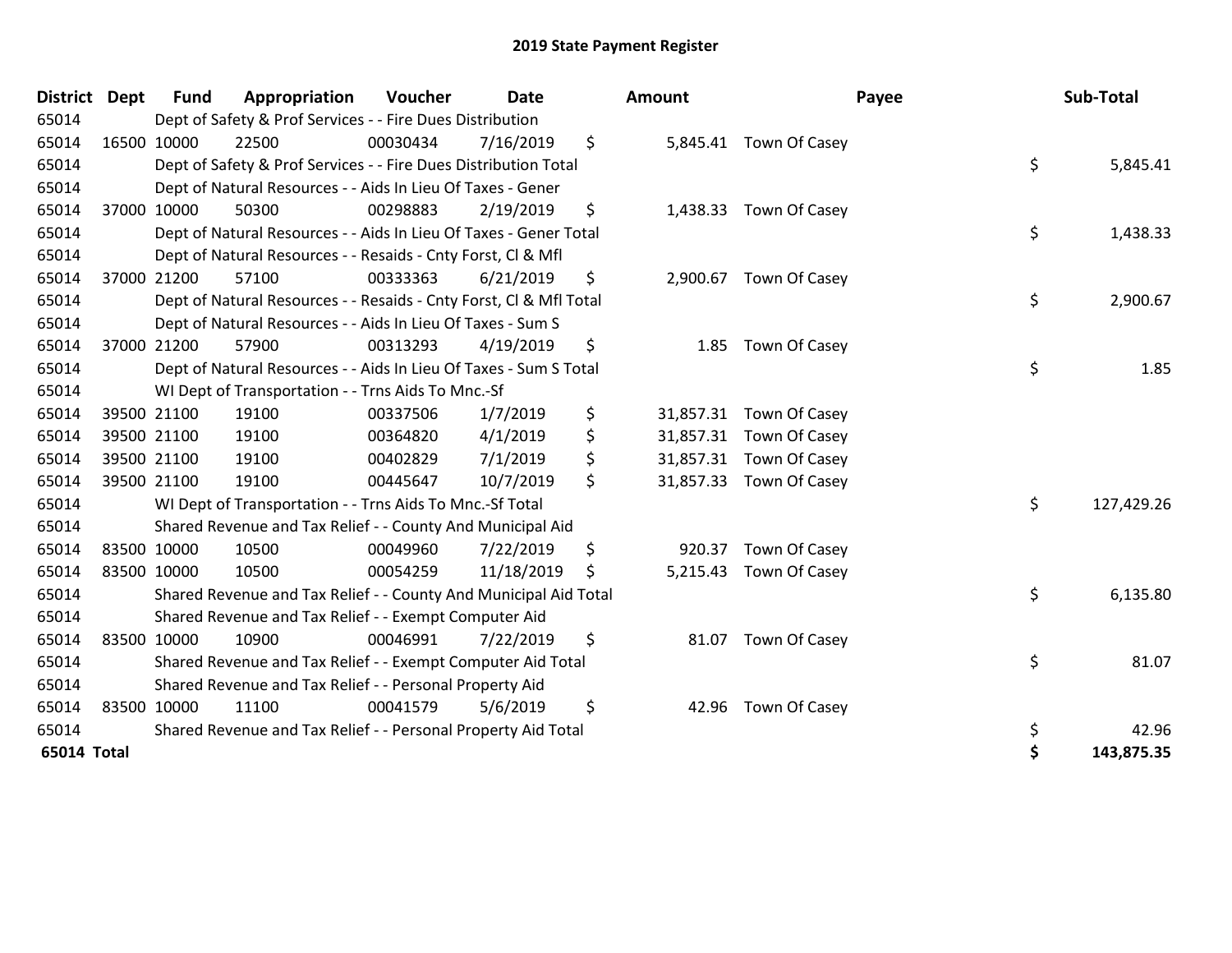| <b>District</b> | <b>Dept</b> | <b>Fund</b> | Appropriation                                                          | Voucher  | <b>Date</b> | Amount          |                          | Payee | Sub-Total  |
|-----------------|-------------|-------------|------------------------------------------------------------------------|----------|-------------|-----------------|--------------------------|-------|------------|
| 65016           |             |             | Dept of Safety & Prof Services - - Fire Dues Distribution              |          |             |                 |                          |       |            |
| 65016           | 16500 10000 |             | 22500                                                                  | 00030824 | 7/17/2019   | \$              | 3,000.82 Town Of Chicog  |       |            |
| 65016           |             |             | Dept of Safety & Prof Services - - Fire Dues Distribution Total        |          |             |                 |                          | \$    | 3,000.82   |
| 65016           |             |             | Dept of Natural Resources - - Aids In Lieu Of Taxes - Gener            |          |             |                 |                          |       |            |
| 65016           |             | 37000 10000 | 50300                                                                  | 00298896 | 2/19/2019   | \$              | 7,512.05 Town Of Chicog  |       |            |
| 65016           |             |             | Dept of Natural Resources - - Aids In Lieu Of Taxes - Gener Total      |          |             |                 |                          | \$    | 7,512.05   |
| 65016           |             |             | Dept of Natural Resources - - General Program Operations --            |          |             |                 |                          |       |            |
| 65016           |             | 37000 21200 | 25400                                                                  | 00304890 | 3/29/2019   | \$<br>1,069.00  | Town Of Chicog           |       |            |
| 65016           |             | 37000 21200 | 25400                                                                  | 00367676 | 11/15/2019  | \$<br>948.50    | Town Of Chicog           |       |            |
| 65016           |             |             | Dept of Natural Resources - - General Program Operations -- Total      |          |             |                 |                          | \$    | 2,017.50   |
| 65016           |             |             | Dept of Natural Resources - - Resaids - Cnty Forst, Cl & Mfl           |          |             |                 |                          |       |            |
| 65016           |             | 37000 21200 | 57100                                                                  | 00333364 | 6/21/2019   | \$              | 3,729.90 Town Of Chicog  |       |            |
| 65016           |             |             | Dept of Natural Resources - - Resaids - Cnty Forst, CI & Mfl Total     |          |             |                 |                          | \$    | 3,729.90   |
| 65016           |             |             | WI Dept of Transportation - - Trns Aids To Mnc.-Sf                     |          |             |                 |                          |       |            |
| 65016           |             | 39500 21100 | 19100                                                                  | 00337507 | 1/7/2019    | \$<br>33,893.93 | Town Of Chicog           |       |            |
| 65016           |             | 39500 21100 | 19100                                                                  | 00364821 | 4/1/2019    | \$<br>33,893.93 | Town Of Chicog           |       |            |
| 65016           |             | 39500 21100 | 19100                                                                  | 00402830 | 7/1/2019    | \$<br>33,893.93 | Town Of Chicog           |       |            |
| 65016           |             | 39500 21100 | 19100                                                                  | 00445648 | 10/7/2019   | \$<br>33,893.96 | Town Of Chicog           |       |            |
| 65016           |             |             | WI Dept of Transportation - - Trns Aids To Mnc.-Sf Total               |          |             |                 |                          | \$    | 135,575.75 |
| 65016           |             |             | Department of Military Affairs - - Disaster Recovery Aid               |          |             |                 |                          |       |            |
| 65016           |             | 46500 10000 | 30500                                                                  | 00058766 | 4/5/2019    | \$              | 1,863.86 Town Of Chicog  |       |            |
| 65016           |             |             | Department of Military Affairs - - Disaster Recovery Aid Total         |          |             |                 |                          | \$    | 1,863.86   |
| 65016           |             |             | Department of Military Affairs - - Federal Aid, Local Assistance       |          |             |                 |                          |       |            |
| 65016           |             | 46500 10000 | 34200                                                                  | 00058766 | 4/5/2019    | \$              | 11,183.16 Town Of Chicog |       |            |
| 65016           |             |             | Department of Military Affairs - - Federal Aid, Local Assistance Total |          |             |                 |                          | \$    | 11,183.16  |
| 65016           |             |             | Department of Military Affairs - - Major Disaster Assist; Pif          |          |             |                 |                          |       |            |
| 65016           | 46500 27200 |             | 36500                                                                  | 00059804 | 4/26/2019   | \$              | 7,313.42 Town Of Chicog  |       |            |
| 65016           |             |             | Department of Military Affairs - - Major Disaster Assist; Pif Total    |          |             |                 |                          | \$    | 7,313.42   |
| 65016           |             |             | Shared Revenue and Tax Relief - - Exempt Computer Aid                  |          |             |                 |                          |       |            |
| 65016           | 83500 10000 |             | 10900                                                                  | 00046992 | 7/22/2019   | \$<br>12.47     | Town Of Chicog           |       |            |
| 65016           |             |             | Shared Revenue and Tax Relief - - Exempt Computer Aid Total            |          |             |                 |                          | \$    | 12.47      |
| 65016           |             |             | Shared Revenue and Tax Relief - - Personal Property Aid                |          |             |                 |                          |       |            |
| 65016           | 83500 10000 |             | 11100                                                                  | 00041580 | 5/6/2019    | \$<br>0.22      | Town Of Chicog           |       |            |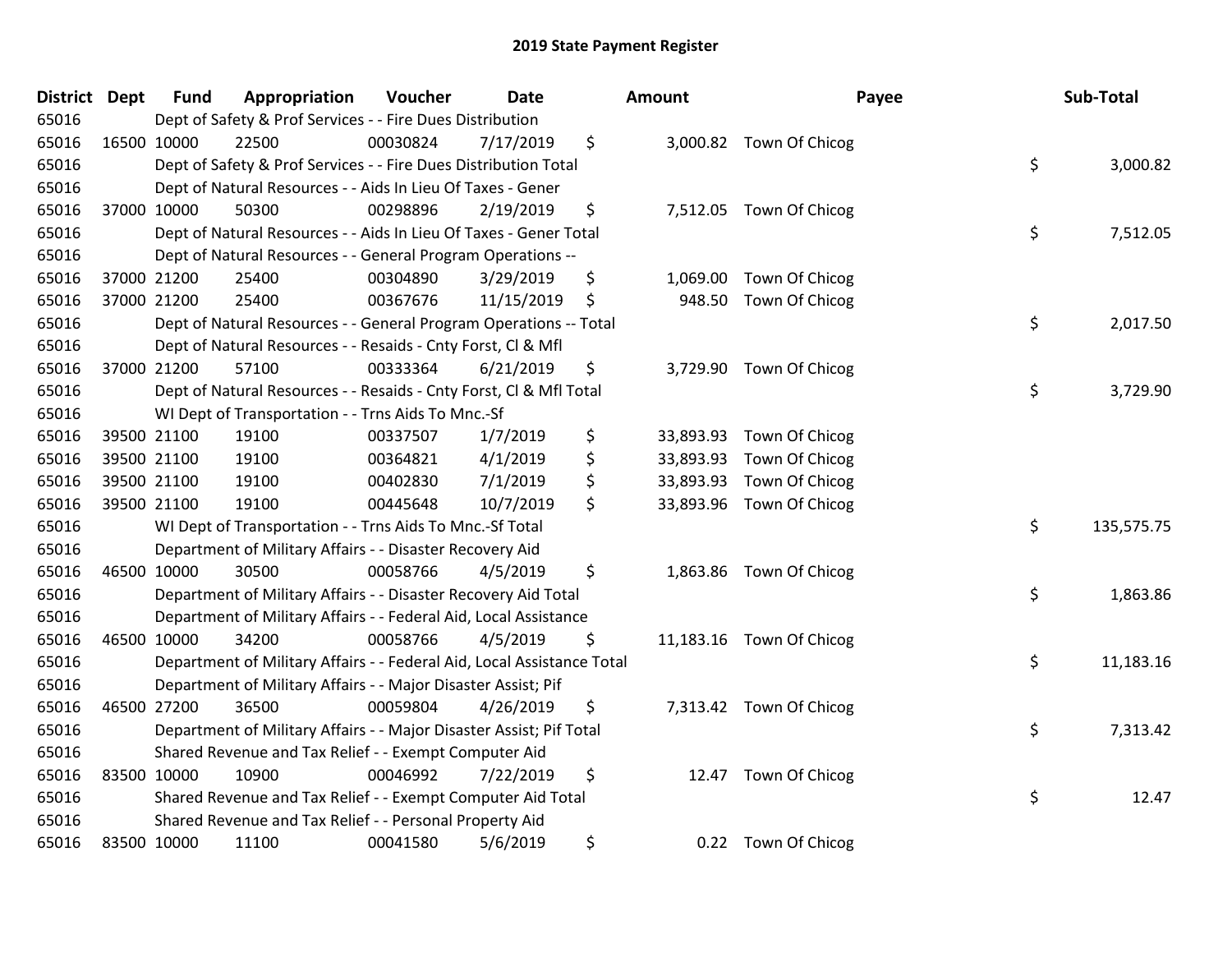|             | District Dept Fund | Appropriation                                                 | Voucher | Date | Amount | Payee | Sub-Total  |
|-------------|--------------------|---------------------------------------------------------------|---------|------|--------|-------|------------|
| 65016       |                    | Shared Revenue and Tax Relief - - Personal Property Aid Total |         |      |        |       | 0.22       |
| 65016 Total |                    |                                                               |         |      |        |       | 172,209.15 |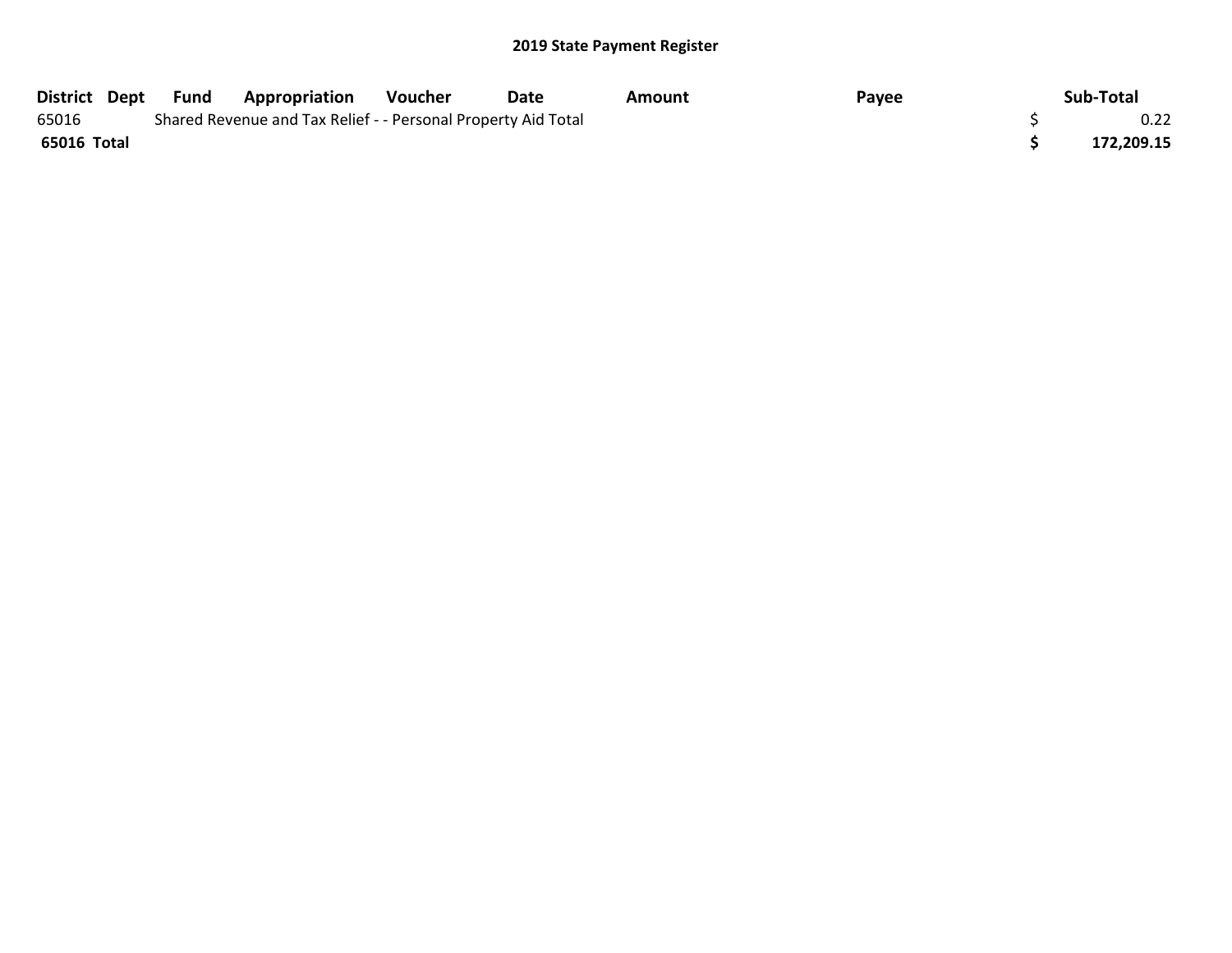| <b>District</b>    | Dept | Fund        | Appropriation                                                      | Voucher  | <b>Date</b> |    | Amount    | Payee                     | Sub-Total       |
|--------------------|------|-------------|--------------------------------------------------------------------|----------|-------------|----|-----------|---------------------------|-----------------|
| 65018              |      |             | Dept of Safety & Prof Services - - Fire Dues Distribution          |          |             |    |           |                           |                 |
| 65018              |      | 16500 10000 | 22500                                                              | 00031385 | 7/18/2019   | \$ |           | 1,159.21 Town Of Crystal  |                 |
| 65018              |      |             | Dept of Safety & Prof Services - - Fire Dues Distribution Total    |          |             |    |           |                           | \$<br>1,159.21  |
| 65018              |      |             | Dept of Natural Resources - - Aids In Lieu Of Taxes - Gener        |          |             |    |           |                           |                 |
| 65018              |      | 37000 10000 | 50300                                                              | 00313696 | 4/19/2019   | \$ |           | 36.60 Town Of Crystal     |                 |
| 65018              |      |             | Dept of Natural Resources - - Aids In Lieu Of Taxes - Gener Total  |          |             |    |           |                           | \$<br>36.60     |
| 65018              |      |             | Dept of Natural Resources - - Resaids - Cnty Forst, CI & Mfl       |          |             |    |           |                           |                 |
| 65018              |      | 37000 21200 | 57100                                                              | 00333365 | 6/21/2019   | \$ |           | 1,761.17 Town Of Crystal  |                 |
| 65018              |      |             | Dept of Natural Resources - - Resaids - Cnty Forst, CI & Mfl Total |          |             |    |           |                           | \$<br>1,761.17  |
| 65018              |      |             | Dept of Natural Resources - - Aids In Lieu Of Taxes - Sum S        |          |             |    |           |                           |                 |
| 65018              |      | 37000 21200 | 57900                                                              | 00313697 | 4/19/2019   | \$ | 0.96      | Town Of Crystal           |                 |
| 65018              |      |             | Dept of Natural Resources - - Aids In Lieu Of Taxes - Sum S Total  |          |             |    |           |                           | \$<br>0.96      |
| 65018              |      |             | WI Dept of Transportation - - Trns Aids To Mnc.-Sf                 |          |             |    |           |                           |                 |
| 65018              |      | 39500 21100 | 19100                                                              | 00337508 | 1/7/2019    | \$ | 20,634.98 | Town Of Crystal           |                 |
| 65018              |      | 39500 21100 | 19100                                                              | 00364822 | 4/1/2019    | \$ | 20,634.98 | Town Of Crystal           |                 |
| 65018              |      | 39500 21100 | 19100                                                              | 00402831 | 7/1/2019    | \$ | 20,634.98 | Town Of Crystal           |                 |
| 65018              |      | 39500 21100 | 19100                                                              | 00445649 | 10/7/2019   | \$ |           | 20,635.01 Town Of Crystal |                 |
| 65018              |      |             | WI Dept of Transportation - - Trns Aids To Mnc.-Sf Total           |          |             |    |           |                           | \$<br>82,539.95 |
| 65018              |      |             | Shared Revenue and Tax Relief - - County And Municipal Aid         |          |             |    |           |                           |                 |
| 65018              |      | 83500 10000 | 10500                                                              | 00049961 | 7/22/2019   | \$ |           | 1,386.11 Town Of Crystal  |                 |
| 65018              |      | 83500 10000 | 10500                                                              | 00054260 | 11/18/2019  | S  |           | 7,854.63 Town Of Crystal  |                 |
| 65018              |      |             | Shared Revenue and Tax Relief - - County And Municipal Aid Total   |          |             |    |           |                           | \$<br>9,240.74  |
| 65018              |      |             | Shared Revenue and Tax Relief - - Personal Property Aid            |          |             |    |           |                           |                 |
| 65018              |      | 83500 10000 | 11100                                                              | 00041581 | 5/6/2019    | \$ | 56.23     | Town Of Crystal           |                 |
| 65018              |      |             | Shared Revenue and Tax Relief - - Personal Property Aid Total      |          |             |    |           |                           | \$<br>56.23     |
| <b>65018 Total</b> |      |             |                                                                    |          |             |    |           |                           | 94,794.86       |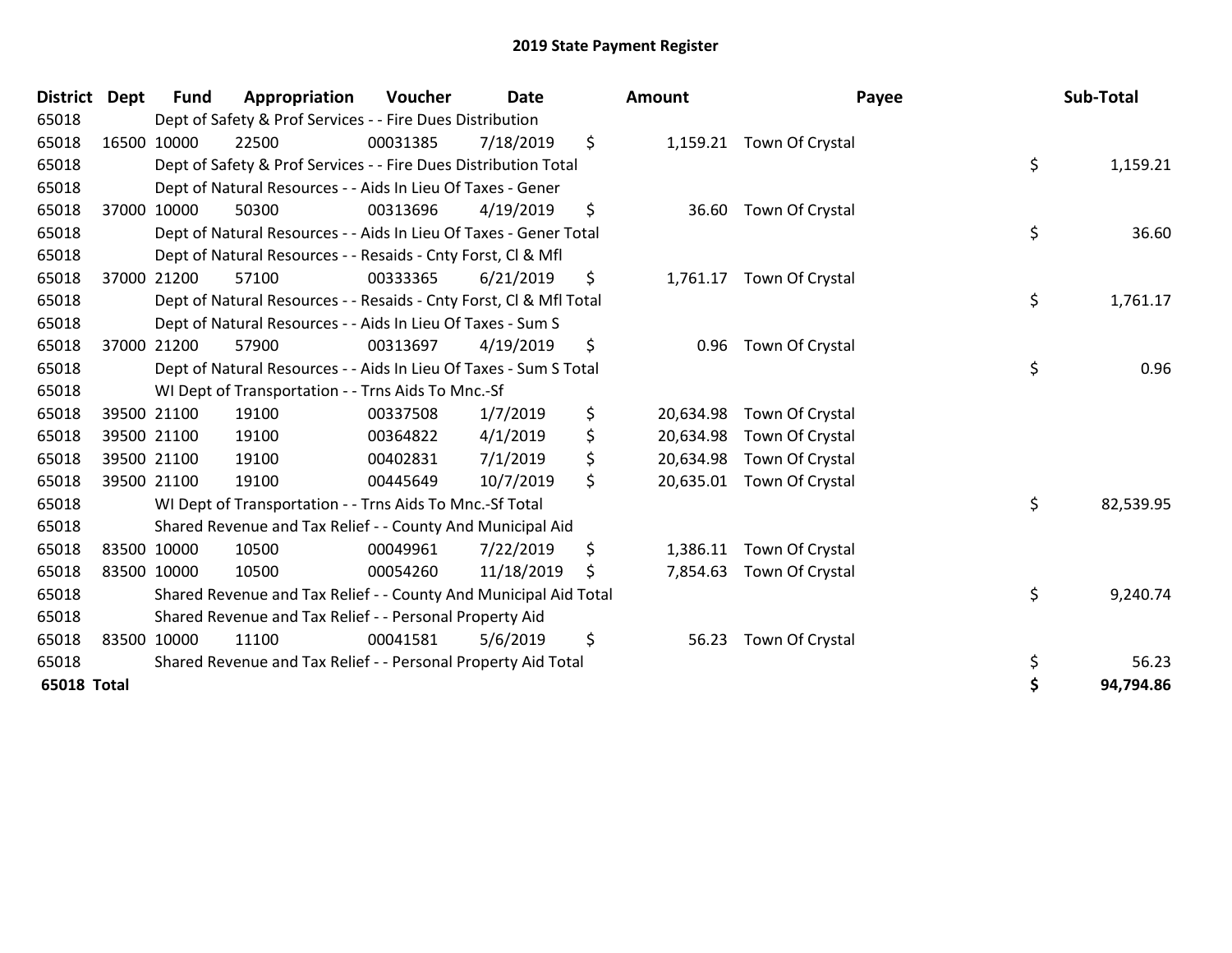| <b>District</b> | <b>Dept</b> | Fund        | Appropriation                                                      | Voucher  | <b>Date</b> | Amount          | Payee                      | Sub-Total        |
|-----------------|-------------|-------------|--------------------------------------------------------------------|----------|-------------|-----------------|----------------------------|------------------|
| 65020           |             |             | Dept of Safety & Prof Services - - Fire Dues Distribution          |          |             |                 |                            |                  |
| 65020           |             | 16500 10000 | 22500                                                              | 00030688 | 7/17/2019   | \$              | 3,722.25 Town Of Evergreen |                  |
| 65020           |             |             | Dept of Safety & Prof Services - - Fire Dues Distribution Total    |          |             |                 |                            | \$<br>3,722.25   |
| 65020           |             |             | Dept of Natural Resources - - Resaids - Cnty Forst, CI & Mfl       |          |             |                 |                            |                  |
| 65020           |             | 37000 21200 | 57100                                                              | 00333366 | 6/21/2019   | \$<br>362.75    | Town Of Evergreen          |                  |
| 65020           |             |             | Dept of Natural Resources - - Resaids - Cnty Forst, Cl & Mfl Total |          |             |                 |                            | \$<br>362.75     |
| 65020           |             |             | Dept of Natural Resources - - Aids In Lieu Of Taxes - Sum S        |          |             |                 |                            |                  |
| 65020           |             | 37000 21200 | 57900                                                              | 00313604 | 4/19/2019   | \$<br>1.45      | Town Of Evergreen          |                  |
| 65020           |             |             | Dept of Natural Resources - - Aids In Lieu Of Taxes - Sum S Total  |          |             |                 |                            | \$<br>1.45       |
| 65020           |             |             | WI Dept of Transportation - - Trns Aids To Mnc.-Sf                 |          |             |                 |                            |                  |
| 65020           |             | 39500 21100 | 19100                                                              | 00337509 | 1/7/2019    | \$<br>29,528.04 | Town Of Evergreen          |                  |
| 65020           |             | 39500 21100 | 19100                                                              | 00364823 | 4/1/2019    | \$<br>29,528.04 | Town Of Evergreen          |                  |
| 65020           |             | 39500 21100 | 19100                                                              | 00402832 | 7/1/2019    | \$<br>29,528.04 | Town Of Evergreen          |                  |
| 65020           |             | 39500 21100 | 19100                                                              | 00445650 | 10/7/2019   | \$<br>29,528.04 | Town Of Evergreen          |                  |
| 65020           |             |             | WI Dept of Transportation - - Trns Aids To Mnc.-Sf Total           |          |             |                 |                            | \$<br>118,112.16 |
| 65020           |             |             | WI Dept of Transportation - - Local Rds, Grants Sf                 |          |             |                 |                            |                  |
| 65020           |             | 39500 21100 | 27000                                                              | 00438678 | 9/27/2019   | \$<br>73,417.08 | Town Of Evergreen          |                  |
| 65020           |             |             | WI Dept of Transportation - - Local Rds, Grants Sf Total           |          |             |                 |                            | \$<br>73,417.08  |
| 65020           |             |             | Shared Revenue and Tax Relief - - Exempt Computer Aid              |          |             |                 |                            |                  |
| 65020           |             | 83500 10000 | 10900                                                              | 00046993 | 7/22/2019   | \$<br>5.19      | Town Of Evergreen          |                  |
| 65020           |             |             | Shared Revenue and Tax Relief - - Exempt Computer Aid Total        |          |             |                 |                            | \$<br>5.19       |
| 65020           |             |             | Shared Revenue and Tax Relief - - Personal Property Aid            |          |             |                 |                            |                  |
| 65020           |             | 83500 10000 | 11100                                                              | 00041582 | 5/6/2019    | \$<br>110.42    | Town Of Evergreen          |                  |
| 65020           |             |             | Shared Revenue and Tax Relief - - Personal Property Aid Total      |          |             |                 |                            | \$<br>110.42     |
| 65020 Total     |             |             |                                                                    |          |             |                 |                            | 195,731.30       |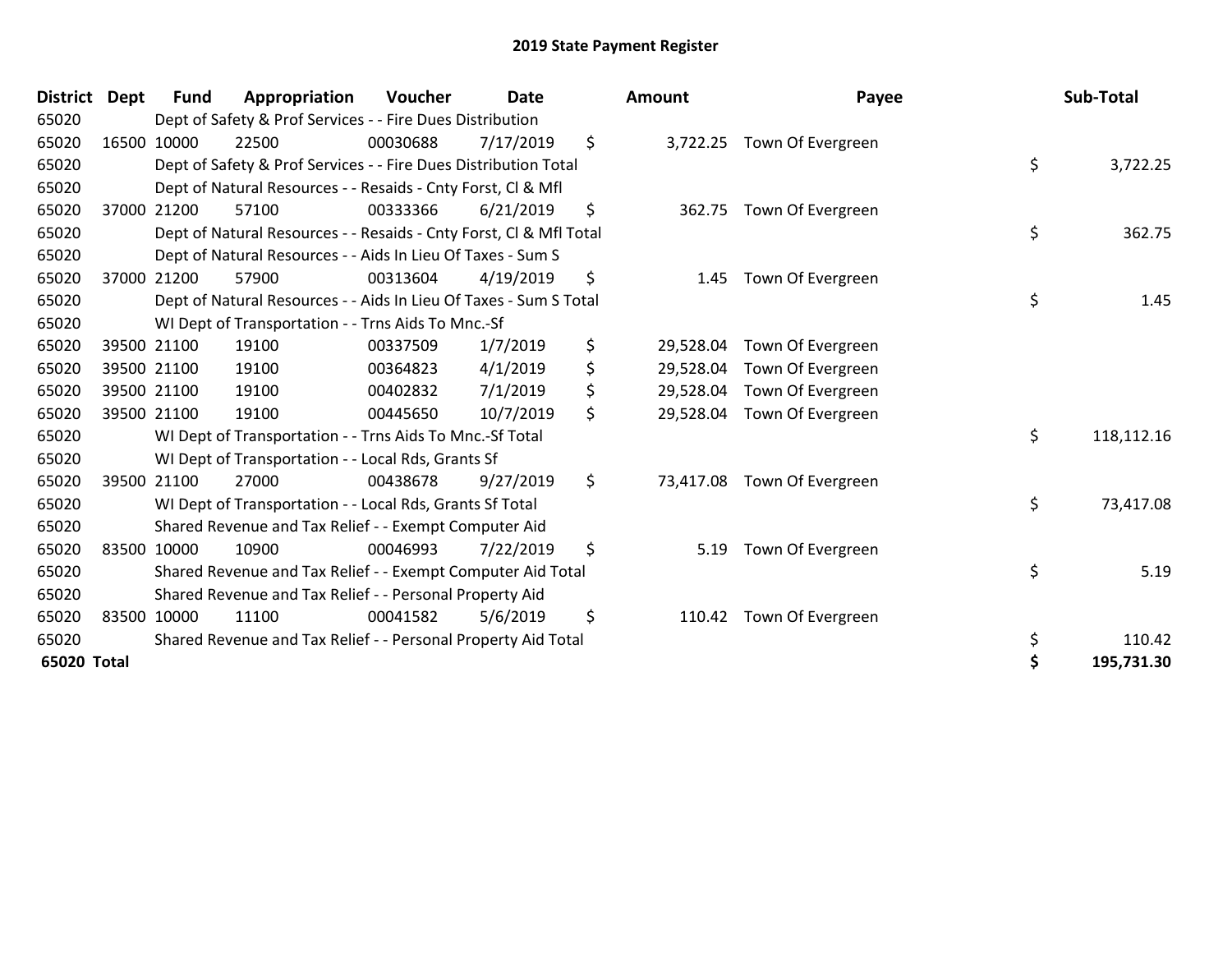| <b>District Dept</b> |             | <b>Fund</b> | Appropriation                                                        | Voucher  | <b>Date</b> | <b>Amount</b> | Payee                        | Sub-Total       |
|----------------------|-------------|-------------|----------------------------------------------------------------------|----------|-------------|---------------|------------------------------|-----------------|
| 65022                |             |             | Dept of Safety & Prof Services - - Fire Dues Distribution            |          |             |               |                              |                 |
| 65022                | 16500 10000 |             | 22500                                                                | 00031592 | 7/18/2019   | \$            | 477.49 Town Of Frog Creek    |                 |
| 65022                |             |             | Dept of Safety & Prof Services - - Fire Dues Distribution Total      |          |             |               |                              | \$<br>477.49    |
| 65022                |             |             | Dept of Natural Resources - - Aids In Lieu Of Taxes - Gener          |          |             |               |                              |                 |
| 65022                |             | 37000 10000 | 50300                                                                | 00313533 | 4/19/2019   | \$            | 80.00 Town Of Frog Creek     |                 |
| 65022                |             |             | Dept of Natural Resources - - Aids In Lieu Of Taxes - Gener Total    |          |             |               |                              | \$<br>80.00     |
| 65022                |             |             | Dept of Natural Resources - - Resaids - Cnty Forst, Cl & Mfl         |          |             |               |                              |                 |
| 65022                |             | 37000 21200 | 57100                                                                | 00333367 | 6/21/2019   | \$            | 10,751.25 Town Of Frog Creek |                 |
| 65022                |             |             | Dept of Natural Resources - - Resaids - Cnty Forst, CI & Mfl Total   |          |             |               |                              | \$<br>10,751.25 |
| 65022                |             |             | Dept of Natural Resources - - Aids In Lieu Of Taxes - Sum S          |          |             |               |                              |                 |
| 65022                |             | 37000 21200 | 57900                                                                | 00313532 | 4/19/2019   | \$            | 352.00 Town Of Frog Creek    |                 |
| 65022                |             |             | Dept of Natural Resources - - Aids In Lieu Of Taxes - Sum S Total    |          |             |               |                              | \$<br>352.00    |
| 65022                |             |             | WI Dept of Transportation - - Trns Aids To Mnc.-Sf                   |          |             |               |                              |                 |
| 65022                |             | 39500 21100 | 19100                                                                | 00337510 | 1/7/2019    | \$            | 20,545.40 Town Of Frog Creek |                 |
| 65022                |             | 39500 21100 | 19100                                                                | 00364824 | 4/1/2019    | \$            | 20,545.40 Town Of Frog Creek |                 |
| 65022                |             | 39500 21100 | 19100                                                                | 00402833 | 7/1/2019    | \$            | 20,545.40 Town Of Frog Creek |                 |
| 65022                |             | 39500 21100 | 19100                                                                | 00445651 | 10/7/2019   | \$            | 20,545.40 Town Of Frog Creek |                 |
| 65022                |             |             | WI Dept of Transportation - - Trns Aids To Mnc.-Sf Total             |          |             |               |                              | \$<br>82,181.60 |
| 65022                |             |             | WI Dept of Transportation - - Loc Rd Imp Prg St Fd                   |          |             |               |                              |                 |
| 65022                |             | 39500 21100 | 27800                                                                | 00438670 | 9/27/2019   | \$            | 13,032.20 Town Of Frog Creek |                 |
| 65022                |             |             | WI Dept of Transportation - - Loc Rd Imp Prg St Fd Total             |          |             |               |                              | \$<br>13,032.20 |
| 65022                |             |             | Department of Military Affairs - - Major Disaster Assist; Pif        |          |             |               |                              |                 |
| 65022                |             | 46500 27200 | 36500                                                                | 00057782 | 3/15/2019   | \$            | 23,319.43 Town Of Frog Creek |                 |
| 65022                |             |             | Department of Military Affairs - - Major Disaster Assist; Pif Total  |          |             |               |                              | \$<br>23,319.43 |
| 65022                |             |             | Department of Administration - - Hv Trans Ln Annual Impact Fee       |          |             |               |                              |                 |
| 65022                |             | 50500 10000 | 17400                                                                | 00101089 | 5/1/2019    | \$            | 35,098.00 Town Of Frog Creek |                 |
| 65022                |             |             | Department of Administration - - Hv Trans Ln Annual Impact Fee Total |          |             |               |                              | \$<br>35,098.00 |
| 65022                |             |             | Elections Commission - - 2018 Hava Election Security                 |          |             |               |                              |                 |
| 65022                |             | 51000 22000 | 18200                                                                | 00002445 | 11/13/2019  | \$            | 1,200.00 Town Of Frog Creek  |                 |
| 65022                |             |             | Elections Commission - - 2018 Hava Election Security Total           |          |             |               |                              | \$<br>1,200.00  |
| 65022                |             |             | Shared Revenue and Tax Relief - - County And Municipal Aid           |          |             |               |                              |                 |
| 65022                | 83500 10000 |             | 10500                                                                | 00049962 | 7/22/2019   | \$            | 2,654.73 Town Of Frog Creek  |                 |
| 65022                | 83500 10000 |             | 10500                                                                | 00054261 | 11/18/2019  | \$            | 15,043.50 Town Of Frog Creek |                 |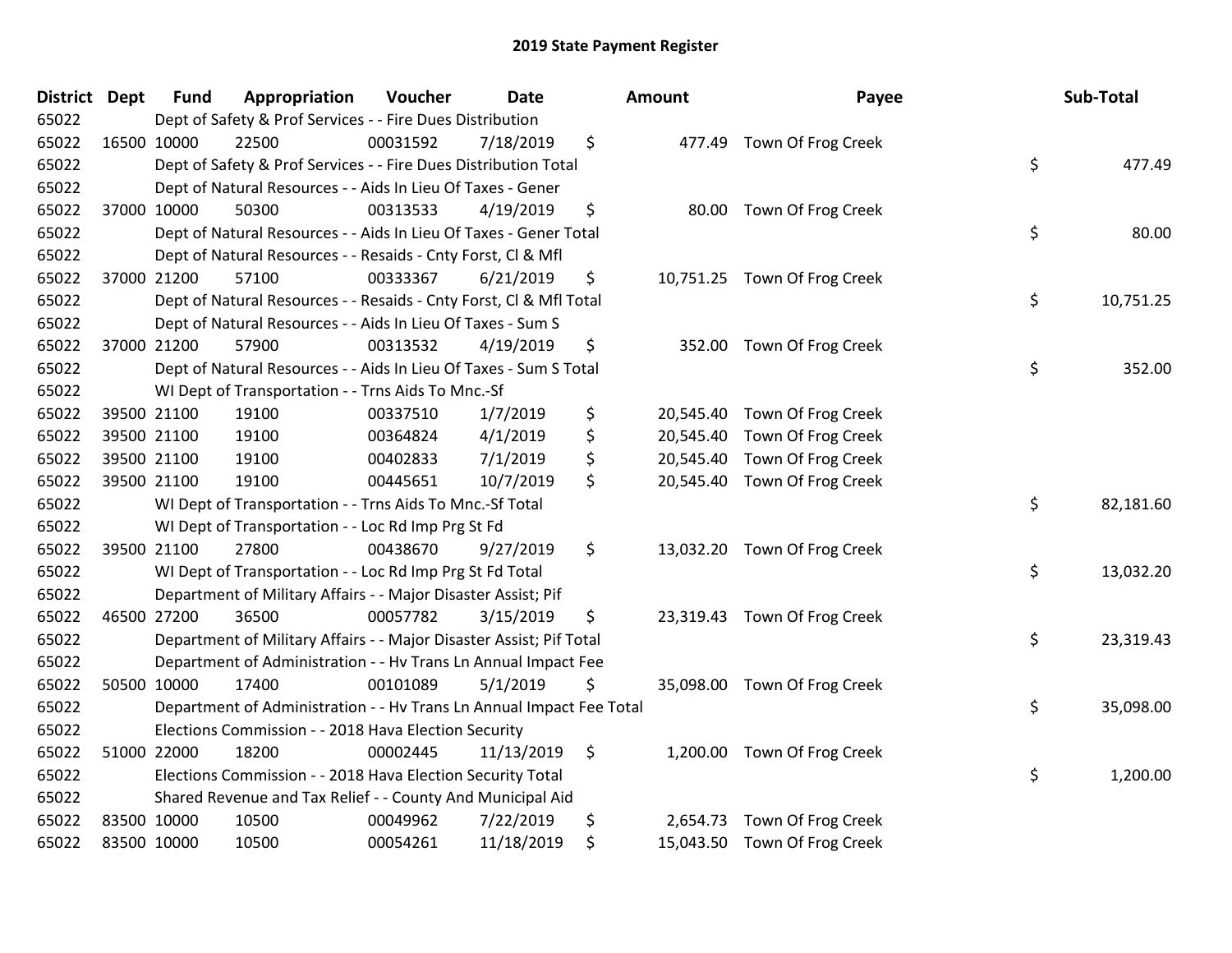| <b>District</b> | Dept        | Fund        | Appropriation                                                    | <b>Voucher</b> | Date       |    | <b>Amount</b> | Payee                     | Sub-Total  |
|-----------------|-------------|-------------|------------------------------------------------------------------|----------------|------------|----|---------------|---------------------------|------------|
| 65022           |             |             | Shared Revenue and Tax Relief - - County And Municipal Aid Total |                |            |    |               |                           | 17,698.23  |
| 65022           |             |             | Shared Revenue and Tax Relief - - Utility Aid                    |                |            |    |               |                           |            |
| 65022           | 83500 10000 |             | 11000                                                            | 00049962       | 7/22/2019  | S  | 86.04         | Town Of Frog Creek        |            |
| 65022           |             | 83500 10000 | 11000                                                            | 00054261       | 11/18/2019 | Ś  |               | 547.91 Town Of Frog Creek |            |
| 65022           |             |             | Shared Revenue and Tax Relief - - Utility Aid Total              |                |            |    |               |                           | 633.95     |
| 65022           |             |             | Shared Revenue and Tax Relief - - Personal Property Aid          |                |            |    |               |                           |            |
| 65022           | 83500 10000 |             | 11100                                                            | 00041583       | 5/6/2019   | S. |               | 496.42 Town Of Frog Creek |            |
| 65022           |             |             | Shared Revenue and Tax Relief - - Personal Property Aid Total    |                |            |    |               |                           | 496.42     |
| 65022 Total     |             |             |                                                                  |                |            |    |               |                           | 185,320.57 |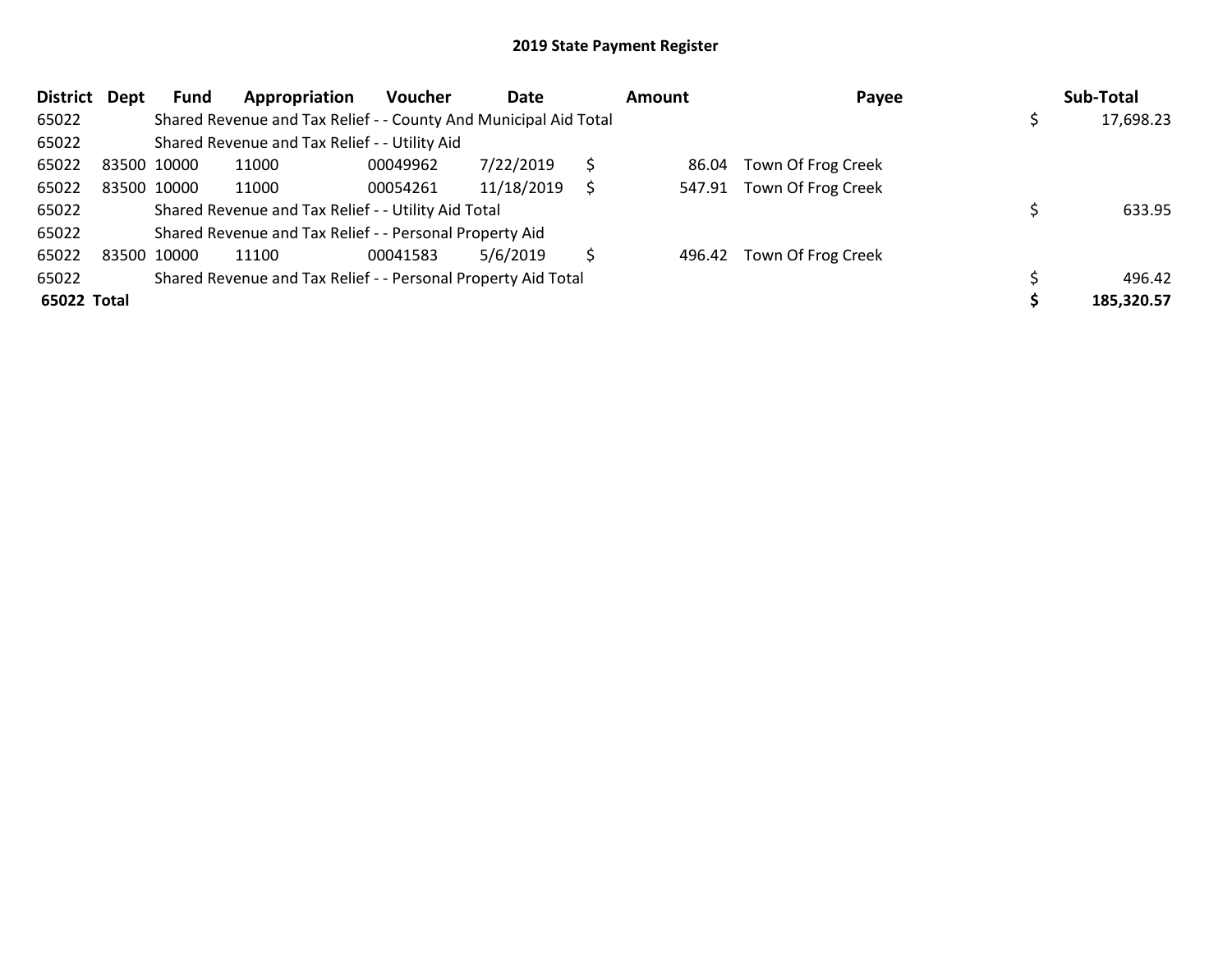| <b>District</b> | <b>Dept</b> | <b>Fund</b> | Appropriation                                                      | Voucher  | <b>Date</b> |         | Amount    | Payee                       | Sub-Total       |
|-----------------|-------------|-------------|--------------------------------------------------------------------|----------|-------------|---------|-----------|-----------------------------|-----------------|
| 65024           |             |             | Dept of Safety & Prof Services - - Fire Dues Distribution          |          |             |         |           |                             |                 |
| 65024           |             | 16500 10000 | 22500                                                              | 00031394 | 7/18/2019   | \$      | 1,137.86  | Town Of Gull Lake           |                 |
| 65024           |             |             | Dept of Safety & Prof Services - - Fire Dues Distribution Total    |          |             |         |           |                             | \$<br>1,137.86  |
| 65024           |             |             | Dept of Natural Resources - - Resaids - Cnty Forst, CI & Mfl       |          |             |         |           |                             |                 |
| 65024           |             | 37000 21200 | 57100                                                              | 00333368 | 6/21/2019   | \$      | 4,695.89  | Town Of Gull Lake           |                 |
| 65024           |             |             | Dept of Natural Resources - - Resaids - Cnty Forst, CI & Mfl Total |          |             |         |           |                             | \$<br>4,695.89  |
| 65024           |             |             | WI Dept of Transportation - - Trns Aids To Mnc.-Sf                 |          |             |         |           |                             |                 |
| 65024           |             | 39500 21100 | 19100                                                              | 00337511 | 1/7/2019    | \$      | 17,075.37 | Town Of Gull Lake           |                 |
| 65024           |             | 39500 21100 | 19100                                                              | 00364825 | 4/1/2019    | \$      | 17,075.37 | Town Of Gull Lake           |                 |
| 65024           |             | 39500 21100 | 19100                                                              | 00402834 | 7/1/2019    | \$      |           | 17,075.37 Town Of Gull Lake |                 |
| 65024           |             | 39500 21100 | 19100                                                              | 00445652 | 10/7/2019   | \$      |           | 17,075.40 Town Of Gull Lake |                 |
| 65024           |             |             | WI Dept of Transportation - - Trns Aids To Mnc.-Sf Total           |          |             |         |           |                             | \$<br>68,301.51 |
| 65024           |             |             | Elections Commission - - 2018 Hava Election Security               |          |             |         |           |                             |                 |
| 65024           |             | 51000 22000 | 18200                                                              | 00002799 | 11/21/2019  | $\zeta$ | 500.00    | Town Of Gull Lake           |                 |
| 65024           |             |             | Elections Commission - - 2018 Hava Election Security Total         |          |             |         |           |                             | \$<br>500.00    |
| 65024           |             |             | Shared Revenue and Tax Relief - - County And Municipal Aid         |          |             |         |           |                             |                 |
| 65024           |             | 83500 10000 | 10500                                                              | 00049963 | 7/22/2019   | \$      | 1,064.73  | Town Of Gull Lake           |                 |
| 65024           |             | 83500 10000 | 10500                                                              | 00054262 | 11/18/2019  | S       | 6,033.48  | Town Of Gull Lake           |                 |
| 65024           |             |             | Shared Revenue and Tax Relief - - County And Municipal Aid Total   |          |             |         |           |                             | \$<br>7,098.21  |
| 65024           |             |             | Shared Revenue and Tax Relief - - Exempt Computer Aid              |          |             |         |           |                             |                 |
| 65024           |             | 83500 10000 | 10900                                                              | 00046994 | 7/22/2019   | \$      | 1.03      | Town Of Gull Lake           |                 |
| 65024           |             |             | Shared Revenue and Tax Relief - - Exempt Computer Aid Total        |          |             |         |           |                             | \$<br>1.03      |
| 65024           |             |             | Shared Revenue and Tax Relief - - Personal Property Aid            |          |             |         |           |                             |                 |
| 65024           |             | 83500 10000 | 11100                                                              | 00041584 | 5/6/2019    | \$      | 8.10      | Town Of Gull Lake           |                 |
| 65024           |             |             | Shared Revenue and Tax Relief - - Personal Property Aid Total      |          |             |         |           |                             | \$<br>8.10      |
| 65024 Total     |             |             |                                                                    |          |             |         |           |                             | 81,742.60       |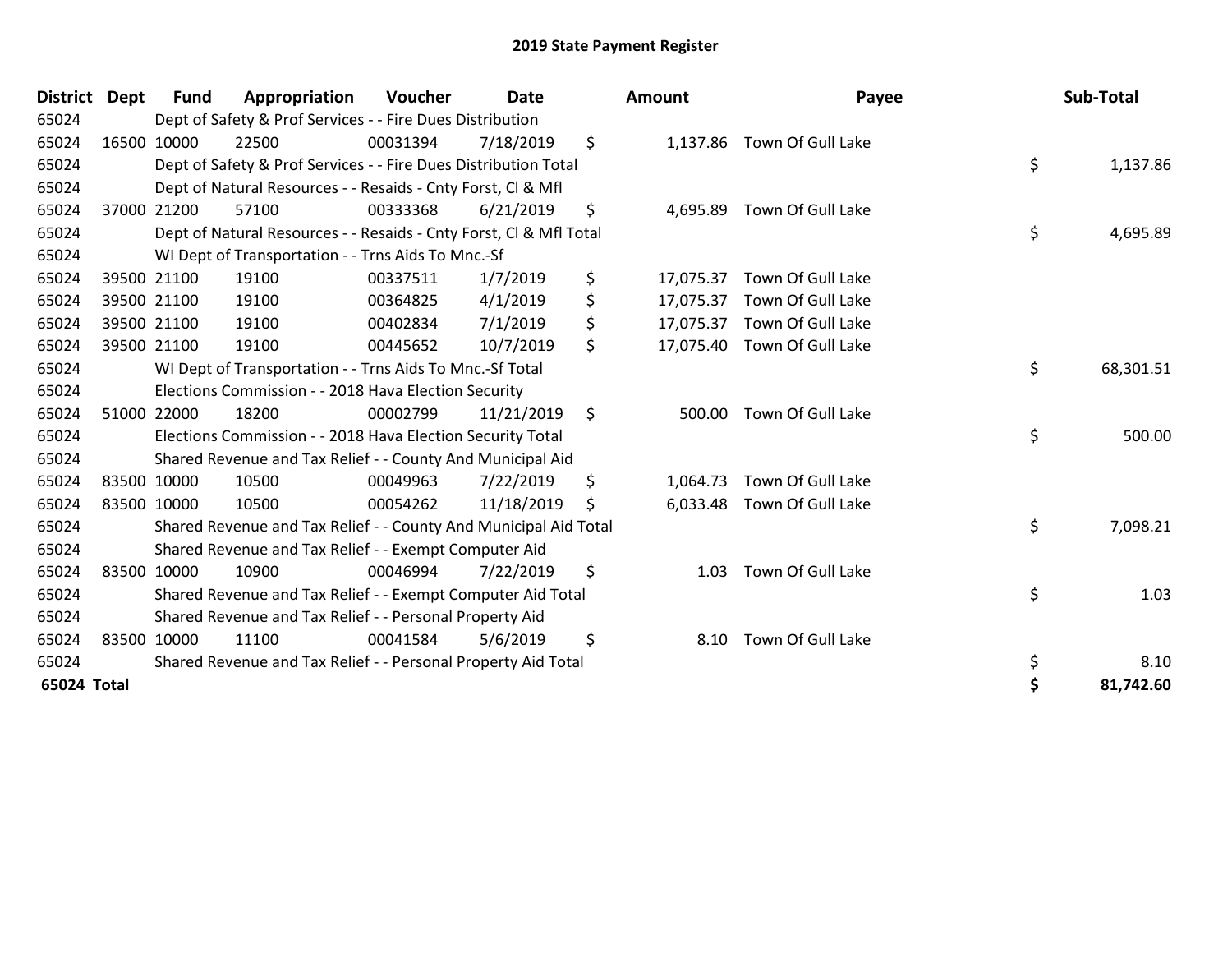| <b>District</b> | <b>Dept</b> | <b>Fund</b> | Appropriation                                                      | Voucher  | Date       | Amount         | Payee                       | Sub-Total       |
|-----------------|-------------|-------------|--------------------------------------------------------------------|----------|------------|----------------|-----------------------------|-----------------|
| 65026           |             |             | Dept of Safety & Prof Services - - Fire Dues Distribution          |          |            |                |                             |                 |
| 65026           |             | 16500 10000 | 22500                                                              | 00030521 | 7/16/2019  | \$             | 4,964.70 Town Of Long Lake  |                 |
| 65026           |             |             | Dept of Safety & Prof Services - - Fire Dues Distribution Total    |          |            |                |                             | \$<br>4,964.70  |
| 65026           |             |             | Dept of Natural Resources - - Aids In Lieu Of Taxes - Gener        |          |            |                |                             |                 |
| 65026           |             | 37000 10000 | 50300                                                              | 00298893 | 2/19/2019  | \$             | 73.45 Town Of Long Lake     |                 |
| 65026           |             |             | Dept of Natural Resources - - Aids In Lieu Of Taxes - Gener Total  |          |            |                |                             | \$<br>73.45     |
| 65026           |             |             | Dept of Natural Resources - - Resaids - Cnty Forst, Cl & Mfl       |          |            |                |                             |                 |
| 65026           |             | 37000 21200 | 57100                                                              | 00333369 | 6/21/2019  | \$             | 972.90 Town Of Long Lake    |                 |
| 65026           |             |             | Dept of Natural Resources - - Resaids - Cnty Forst, CI & Mfl Total |          |            |                |                             | \$<br>972.90    |
| 65026           |             |             | Dept of Natural Resources - - Aids In Lieu Of Taxes - Sum S        |          |            |                |                             |                 |
| 65026           |             | 37000 21200 | 57900                                                              | 00313425 | 4/19/2019  | \$<br>5.28     | Town Of Long Lake           |                 |
| 65026           |             |             | Dept of Natural Resources - - Aids In Lieu Of Taxes - Sum S Total  |          |            |                |                             | \$<br>5.28      |
| 65026           |             |             | Dept of Natural Resources - - Ea - Lake Protection                 |          |            |                |                             |                 |
| 65026           |             | 37000 21200 | 66300                                                              | 00323693 | 5/23/2019  | \$             | 21,000.00 Town Of Long Lake |                 |
| 65026           |             |             | Dept of Natural Resources - - Ea - Lake Protection Total           |          |            |                |                             | \$<br>21,000.00 |
| 65026           |             |             | WI Dept of Transportation - - Trns Aids To Mnc.-Sf                 |          |            |                |                             |                 |
| 65026           |             | 39500 21100 | 19100                                                              | 00337512 | 1/7/2019   | \$             | 22,169.92 Town Of Long Lake |                 |
| 65026           |             | 39500 21100 | 19100                                                              | 00364826 | 4/1/2019   | \$             | 22,169.92 Town Of Long Lake |                 |
| 65026           |             | 39500 21100 | 19100                                                              | 00402835 | 7/1/2019   | \$             | 22,169.92 Town Of Long Lake |                 |
| 65026           |             | 39500 21100 | 19100                                                              | 00445653 | 10/7/2019  | \$             | 22,169.92 Town Of Long Lake |                 |
| 65026           |             |             | WI Dept of Transportation - - Trns Aids To Mnc.-Sf Total           |          |            |                |                             | \$<br>88,679.68 |
| 65026           |             |             | Elections Commission - - 2018 Hava Election Security               |          |            |                |                             |                 |
| 65026           |             | 51000 22000 | 18200                                                              | 00002204 | 11/4/2019  | \$             | 1,200.00 Town Of Long Lake  |                 |
| 65026           |             |             | Elections Commission - - 2018 Hava Election Security Total         |          |            |                |                             | \$<br>1,200.00  |
| 65026           |             |             | Shared Revenue and Tax Relief - - County And Municipal Aid         |          |            |                |                             |                 |
| 65026           | 83500 10000 |             | 10500                                                              | 00049964 | 7/22/2019  | \$<br>1,311.06 | Town Of Long Lake           |                 |
| 65026           |             | 83500 10000 | 10500                                                              | 00054263 | 11/18/2019 | \$             | 7,429.34 Town Of Long Lake  |                 |
| 65026           |             |             | Shared Revenue and Tax Relief - - County And Municipal Aid Total   |          |            |                |                             | \$<br>8,740.40  |
| 65026           |             |             | Shared Revenue and Tax Relief - - Exempt Computer Aid              |          |            |                |                             |                 |
| 65026           |             | 83500 10000 | 10900                                                              | 00046995 | 7/22/2019  | \$             | 20.78 Town Of Long Lake     |                 |
| 65026           |             |             | Shared Revenue and Tax Relief - - Exempt Computer Aid Total        |          |            |                |                             | \$<br>20.78     |
| 65026           |             |             | Shared Revenue and Tax Relief - - Personal Property Aid            |          |            |                |                             |                 |
| 65026           |             | 83500 10000 | 11100                                                              | 00041585 | 5/6/2019   | \$             | 28.65 Town Of Long Lake     |                 |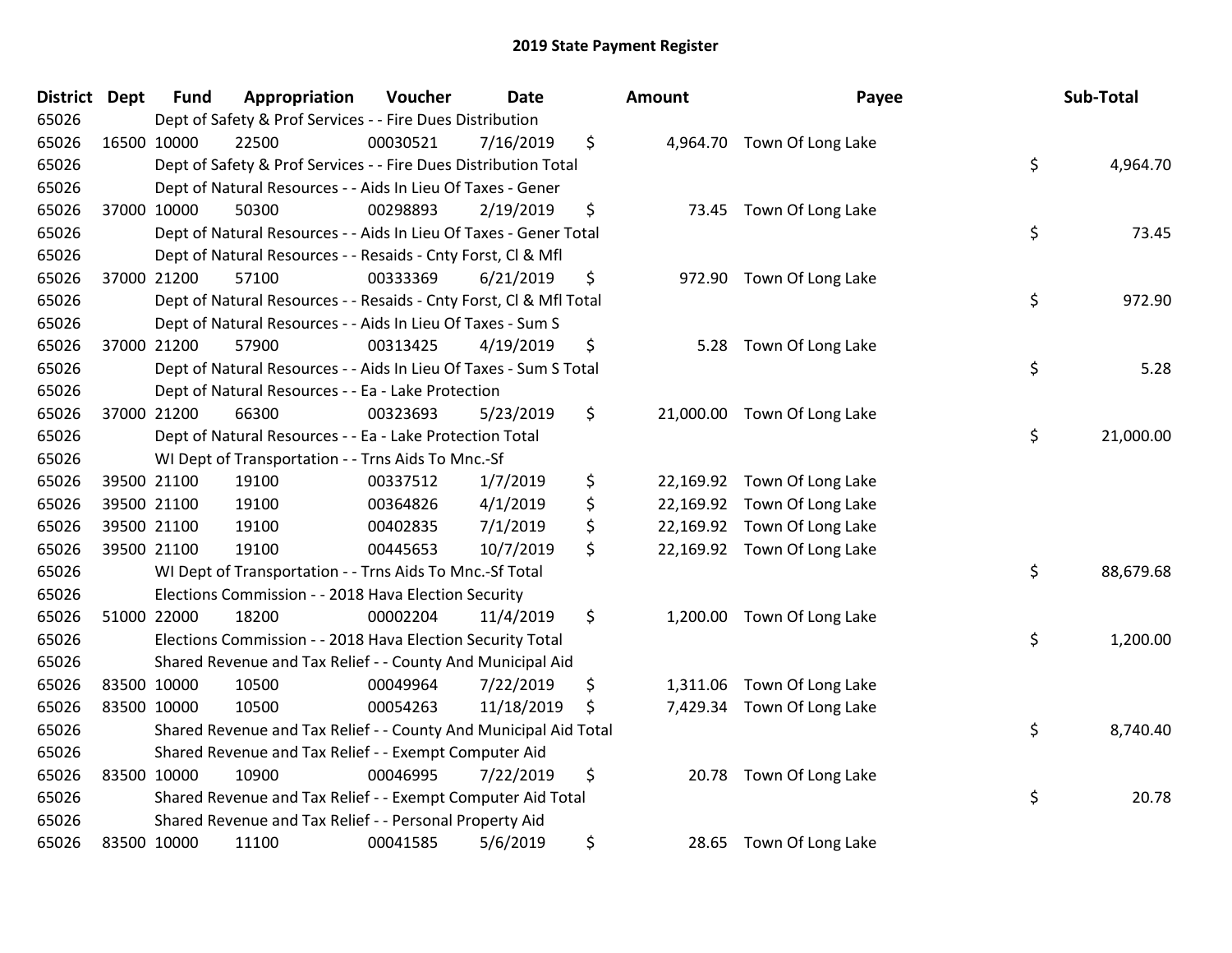| District Dept Fund |  | Appropriation                                                 | Voucher | Date | Amount | Payee | Sub-Total  |
|--------------------|--|---------------------------------------------------------------|---------|------|--------|-------|------------|
| 65026              |  | Shared Revenue and Tax Relief - - Personal Property Aid Total |         |      |        |       | 28.65      |
| 65026 Total        |  |                                                               |         |      |        |       | 125,685.84 |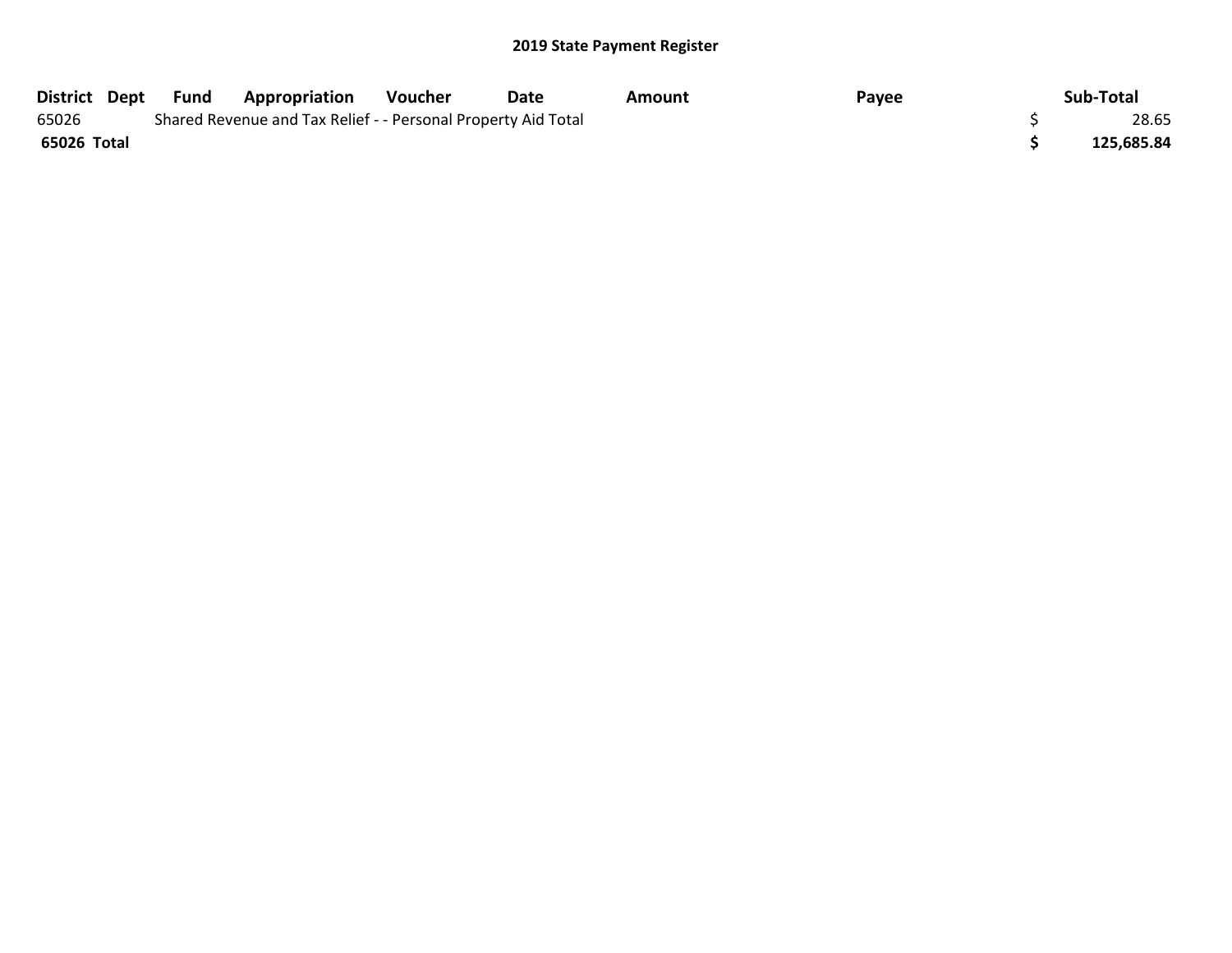| District Dept |             | <b>Fund</b> | Appropriation                                                       | Voucher  | <b>Date</b> | Amount     | Payee                   |    | Sub-Total |
|---------------|-------------|-------------|---------------------------------------------------------------------|----------|-------------|------------|-------------------------|----|-----------|
| 65028         |             |             | Dept of Safety & Prof Services - - Fire Dues Distribution           |          |             |            |                         |    |           |
| 65028         |             | 16500 10000 | 22500                                                               | 00030659 | 7/15/2019   | \$         | 3,869.81 Town Of Madge  |    |           |
| 65028         |             |             | Dept of Safety & Prof Services - - Fire Dues Distribution Total     |          |             |            |                         | \$ | 3,869.81  |
| 65028         |             |             | Dept of Natural Resources - - Resaids - Cnty Forst, Cl & Mfl        |          |             |            |                         |    |           |
| 65028         |             | 37000 21200 | 57100                                                               | 00333370 | 6/21/2019   | \$         | 1,695.12 Town Of Madge  |    |           |
| 65028         |             |             | Dept of Natural Resources - - Resaids - Cnty Forst, CI & Mfl Total  |          |             |            |                         | \$ | 1,695.12  |
| 65028         |             |             | Dept of Natural Resources - - Aids In Lieu Of Taxes - Sum S         |          |             |            |                         |    |           |
| 65028         |             | 37000 21200 | 57900                                                               | 00314924 | 4/19/2019   | \$         | 29.39 Town Of Madge     |    |           |
| 65028         |             |             | Dept of Natural Resources - - Aids In Lieu Of Taxes - Sum S Total   |          |             |            |                         | \$ | 29.39     |
| 65028         |             |             | WI Dept of Transportation - - Trns Aids To Mnc.-Sf                  |          |             |            |                         |    |           |
| 65028         |             | 39500 21100 | 19100                                                               | 00337513 | 1/7/2019    | \$         | 19,906.34 Town Of Madge |    |           |
| 65028         |             | 39500 21100 | 19100                                                               | 00364827 | 4/1/2019    | \$         | 19,906.34 Town Of Madge |    |           |
| 65028         |             | 39500 21100 | 19100                                                               | 00402836 | 7/1/2019    | \$         | 19,906.34 Town Of Madge |    |           |
| 65028         |             | 39500 21100 | 19100                                                               | 00445654 | 10/7/2019   | \$         | 19,906.35 Town Of Madge |    |           |
| 65028         |             |             | WI Dept of Transportation - - Trns Aids To Mnc.-Sf Total            |          |             |            |                         | \$ | 79,625.37 |
| 65028         |             |             | Department of Military Affairs - - Major Disaster Assist; Pif       |          |             |            |                         |    |           |
| 65028         |             | 46500 27200 | 36500                                                               | 00058040 | 3/19/2019   | \$         | 7,792.30 Town Of Madge  |    |           |
| 65028         |             |             | Department of Military Affairs - - Major Disaster Assist; Pif Total |          |             |            |                         | \$ | 7,792.30  |
| 65028         |             |             | Elections Commission - - 2018 Hava Election Security                |          |             |            |                         |    |           |
| 65028         |             | 51000 22000 | 18200                                                               | 00002537 | 11/14/2019  | \$         | 1,200.00 Town Of Madge  |    |           |
| 65028         |             |             | Elections Commission - - 2018 Hava Election Security Total          |          |             |            |                         | \$ | 1,200.00  |
| 65028         |             |             | Shared Revenue and Tax Relief - - County And Municipal Aid          |          |             |            |                         |    |           |
| 65028         |             | 83500 10000 | 10500                                                               | 00049965 | 7/22/2019   | \$         | 778.22 Town Of Madge    |    |           |
| 65028         | 83500 10000 |             | 10500                                                               | 00054264 | 11/18/2019  | \$         | 4,409.94 Town Of Madge  |    |           |
| 65028         |             |             | Shared Revenue and Tax Relief - - County And Municipal Aid Total    |          |             |            |                         | \$ | 5,188.16  |
| 65028         |             |             | Shared Revenue and Tax Relief - - Exempt Computer Aid               |          |             |            |                         |    |           |
| 65028         |             | 83500 10000 | 10900                                                               | 00046996 | 7/22/2019   | \$<br>1.03 | Town Of Madge           |    |           |
| 65028         |             |             | Shared Revenue and Tax Relief - - Exempt Computer Aid Total         |          |             |            |                         | \$ | 1.03      |
| 65028         |             |             | Shared Revenue and Tax Relief - - Personal Property Aid             |          |             |            |                         |    |           |
| 65028         |             | 83500 10000 | 11100                                                               | 00041586 | 5/6/2019    | \$         | 111.10 Town Of Madge    |    |           |
| 65028         |             |             | Shared Revenue and Tax Relief - - Personal Property Aid Total       |          |             |            |                         | \$ | 111.10    |
| 65028 Total   |             |             |                                                                     |          |             |            |                         | Ś  | 99,512.28 |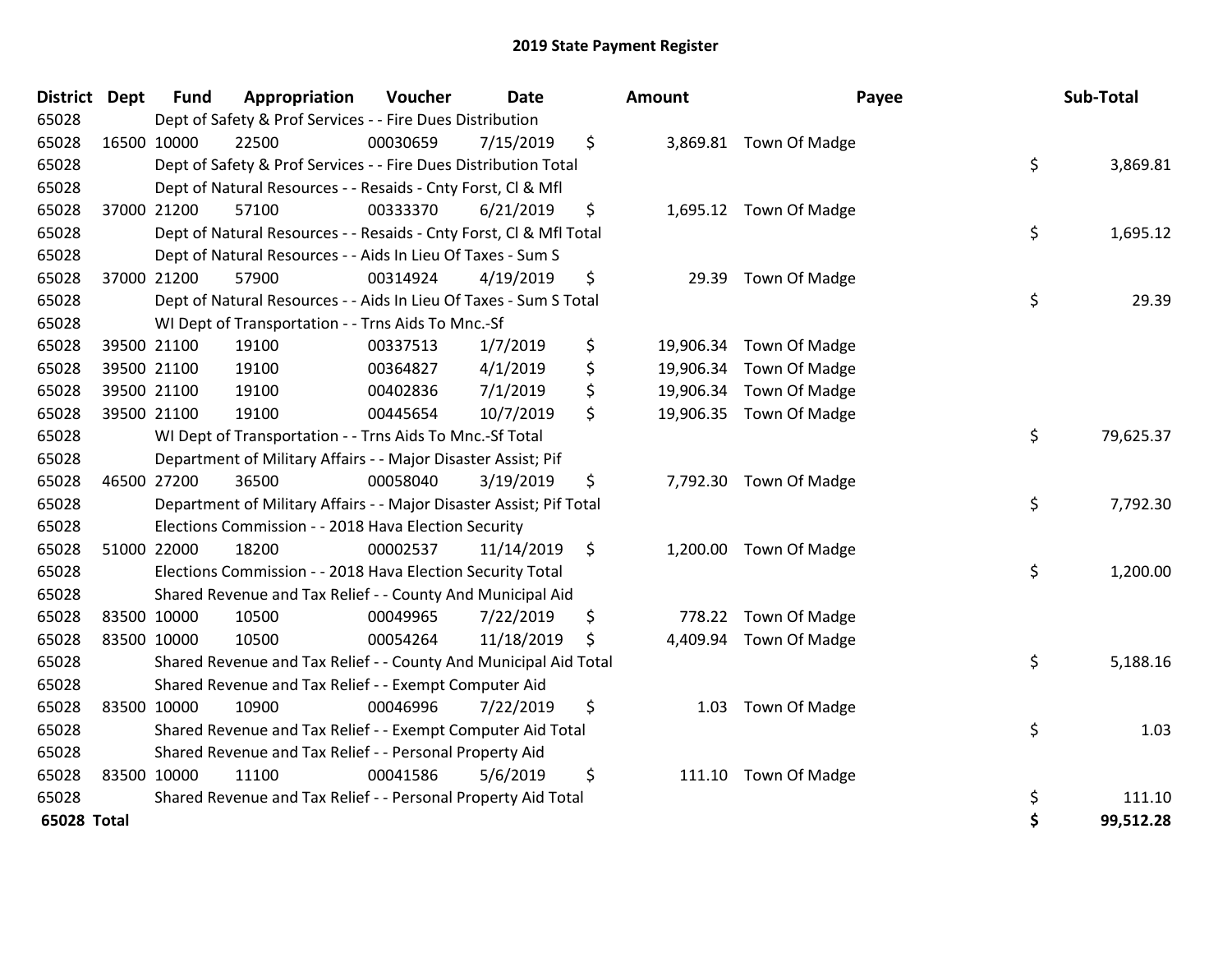| District | <b>Dept</b> | <b>Fund</b> | Appropriation                                                          | Voucher  | <b>Date</b> | <b>Amount</b>  | Payee                     | Sub-Total        |
|----------|-------------|-------------|------------------------------------------------------------------------|----------|-------------|----------------|---------------------------|------------------|
| 65030    |             |             | Dept of Safety & Prof Services - - Fire Dues Distribution              |          |             |                |                           |                  |
| 65030    | 16500 10000 |             | 22500                                                                  | 00030176 | 7/16/2019   | \$             | 10,249.80 Town Of Minong  |                  |
| 65030    |             |             | Dept of Safety & Prof Services - - Fire Dues Distribution Total        |          |             |                |                           | \$<br>10,249.80  |
| 65030    |             |             | Dept of Natural Resources - - General Program Operations --            |          |             |                |                           |                  |
| 65030    |             | 37000 21200 | 25400                                                                  | 00326974 | 6/28/2019   | \$             | 50.00 Town Of Minong      |                  |
| 65030    |             |             | Dept of Natural Resources - - General Program Operations -- Total      |          |             |                |                           | \$<br>50.00      |
| 65030    |             |             | Dept of Natural Resources - - Resaids - Cnty Forst, Cl & Mfl           |          |             |                |                           |                  |
| 65030    |             | 37000 21200 | 57100                                                                  | 00333371 | 6/21/2019   | \$             | 4,735.02 Town Of Minong   |                  |
| 65030    |             |             | Dept of Natural Resources - - Resaids - Cnty Forst, Cl & Mfl Total     |          |             |                |                           | \$<br>4,735.02   |
| 65030    |             |             | Dept of Natural Resources - - Aids In Lieu Of Taxes - Sum S            |          |             |                |                           |                  |
| 65030    |             | 37000 21200 | 57900                                                                  | 00313255 | 4/19/2019   | \$<br>119.20   | Town Of Minong            |                  |
| 65030    |             | 37000 21200 | 57900                                                                  | 00313256 | 4/19/2019   | \$<br>21.38    | Town Of Minong            |                  |
| 65030    |             |             | Dept of Natural Resources - - Aids In Lieu Of Taxes - Sum S Total      |          |             |                |                           | \$<br>140.58     |
| 65030    |             |             | Dept of Natural Resources - - Ea - Invasive Aqu & Lake Mon             |          |             |                |                           |                  |
| 65030    |             | 37000 21200 | 67800                                                                  | 00294351 | 2/5/2019    | \$<br>2,000.00 | Town Of Minong            |                  |
| 65030    |             | 37000 21200 | 67800                                                                  | 00294352 | 2/5/2019    | \$<br>4,500.00 | Town Of Minong            |                  |
| 65030    |             | 37000 21200 | 67800                                                                  | 00372422 | 11/19/2019  | \$             | 13,500.00 Town Of Minong  |                  |
| 65030    |             |             | Dept of Natural Resources - - Ea - Invasive Aqu & Lake Mon Total       |          |             |                |                           | \$<br>20,000.00  |
| 65030    |             |             | WI Dept of Transportation - - Trns Aids To Mnc.-Sf                     |          |             |                |                           |                  |
| 65030    |             | 39500 21100 | 19100                                                                  | 00337514 | 1/7/2019    | \$             | 67,590.78 Town Of Minong  |                  |
| 65030    |             | 39500 21100 | 19100                                                                  | 00364828 | 4/1/2019    | \$             | 67,590.78 Town Of Minong  |                  |
| 65030    |             | 39500 21100 | 19100                                                                  | 00402837 | 7/1/2019    | \$             | 67,590.78 Town Of Minong  |                  |
| 65030    |             | 39500 21100 | 19100                                                                  | 00445655 | 10/7/2019   | \$             | 67,590.79 Town Of Minong  |                  |
| 65030    |             |             | WI Dept of Transportation - - Trns Aids To Mnc.-Sf Total               |          |             |                |                           | \$<br>270,363.13 |
| 65030    |             |             | Department of Military Affairs - - Disaster Recovery Aid               |          |             |                |                           |                  |
| 65030    |             | 46500 10000 | 30500                                                                  | 00061451 | 6/4/2019    | \$             | 23,760.73 Town Of Minong  |                  |
| 65030    |             |             | Department of Military Affairs - - Disaster Recovery Aid Total         |          |             |                |                           | \$<br>23,760.73  |
| 65030    |             |             | Department of Military Affairs - - Federal Aid, Local Assistance       |          |             |                |                           |                  |
| 65030    |             | 46500 10000 | 34200                                                                  | 00061451 | 6/4/2019    | \$             | 142,564.41 Town Of Minong |                  |
| 65030    |             |             | Department of Military Affairs - - Federal Aid, Local Assistance Total |          |             |                |                           | \$<br>142,564.41 |
| 65030    |             |             | Shared Revenue and Tax Relief - - County And Municipal Aid             |          |             |                |                           |                  |
| 65030    |             | 83500 10000 | 10500                                                                  | 00049966 | 7/22/2019   | \$<br>2,985.64 | Town Of Minong            |                  |
| 65030    | 83500 10000 |             | 10500                                                                  | 00054265 | 11/18/2019  | \$             | 16,918.61 Town Of Minong  |                  |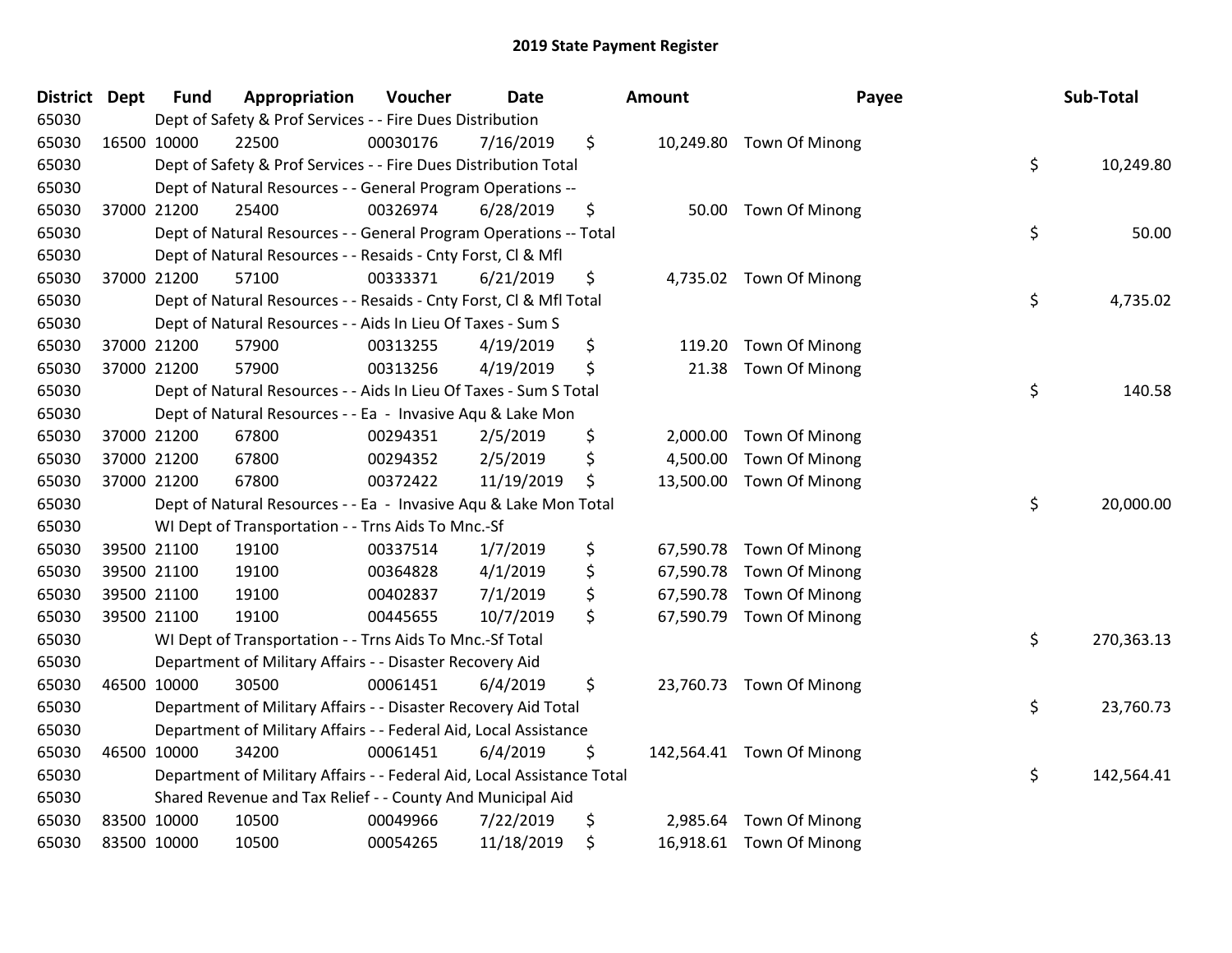| <b>District</b> | <b>Dept</b> | Fund | Appropriation                                                       | Voucher  | Date       |    | Amount | Payee                 | Sub-Total  |
|-----------------|-------------|------|---------------------------------------------------------------------|----------|------------|----|--------|-----------------------|------------|
| 65030           |             |      | Shared Revenue and Tax Relief - - County And Municipal Aid Total    |          |            |    |        |                       | 19,904.25  |
| 65030           |             |      | Shared Revenue and Tax Relief - - Utility Aid                       |          |            |    |        |                       |            |
| 65030           | 83500 10000 |      | 11000                                                               | 00049966 | 7/22/2019  | \$ | 101.38 | <b>Town Of Minong</b> |            |
| 65030           | 83500 10000 |      | 11000                                                               | 00054265 | 11/18/2019 | S  | 603.37 | Town Of Minong        |            |
| 65030           |             |      | Shared Revenue and Tax Relief - - Utility Aid Total                 |          |            |    |        |                       | 704.75     |
| 65030           |             |      | Shared Revenue and Tax Relief - - Personal Property Aid             |          |            |    |        |                       |            |
| 65030           | 83500 10000 |      | 11100                                                               | 00041587 | 5/6/2019   | \$ | 502.20 | Town Of Minong        |            |
| 65030           |             |      | Shared Revenue and Tax Relief - - Personal Property Aid Total       |          |            |    |        |                       | 502.20     |
| 65030           |             |      | Shared Revenue and Tax Relief - - Payments For Municipal Svcs       |          |            |    |        |                       |            |
| 65030           | 83500 10000 |      | 50100                                                               | 00037699 | 1/31/2019  | S  | 175.53 | Town Of Minong        |            |
| 65030           |             |      | Shared Revenue and Tax Relief - - Payments For Municipal Svcs Total |          |            |    |        |                       | 175.53     |
| 65030 Total     |             |      |                                                                     |          |            |    |        |                       | 493,150.40 |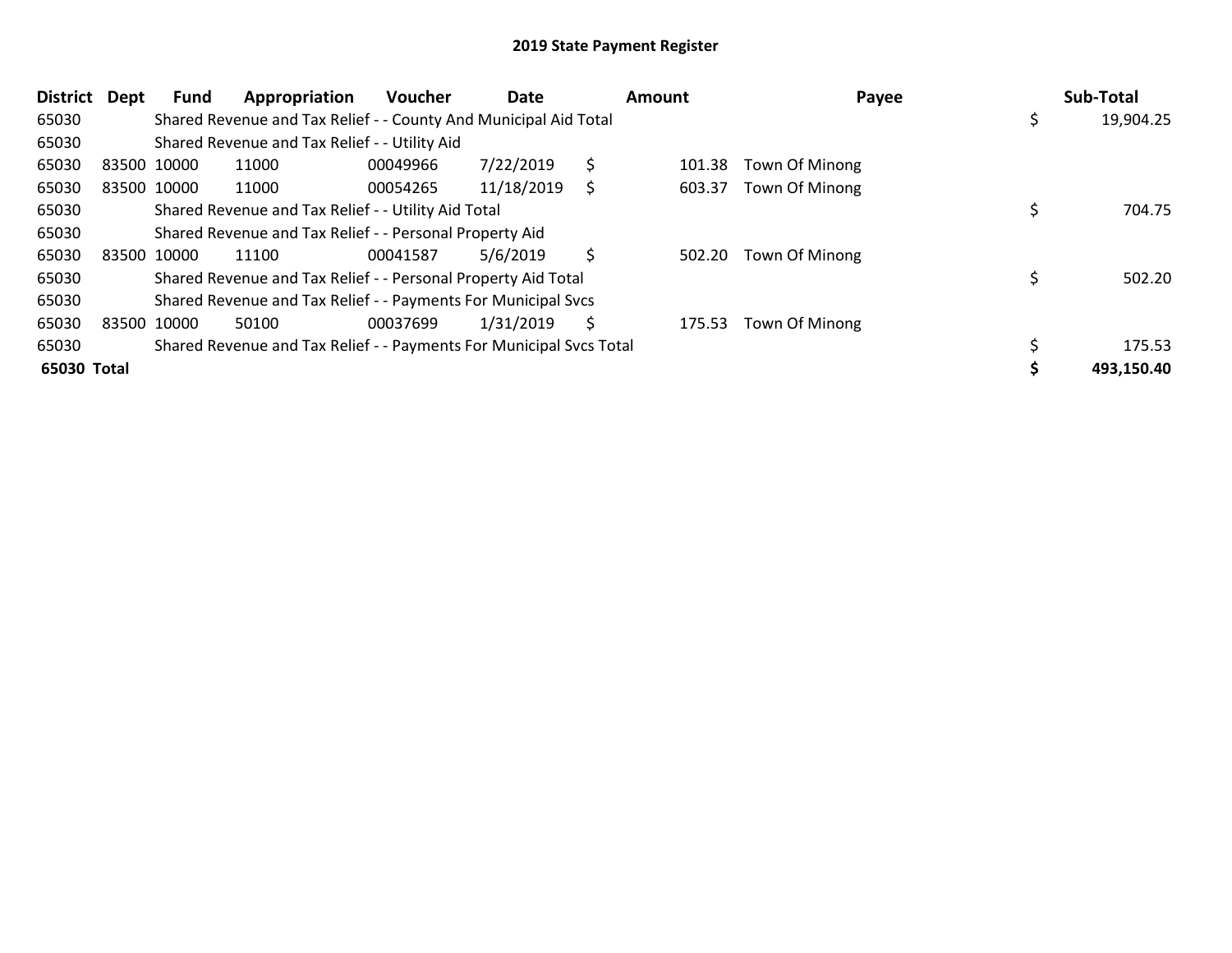| <b>District Dept</b> |             | <b>Fund</b> | Appropriation                                                      | Voucher  | <b>Date</b> | Amount      | Payee                    | Sub-Total       |
|----------------------|-------------|-------------|--------------------------------------------------------------------|----------|-------------|-------------|--------------------------|-----------------|
| 65032                |             |             | Dept of Safety & Prof Services - - Fire Dues Distribution          |          |             |             |                          |                 |
| 65032                | 16500 10000 |             | 22500                                                              | 00030995 | 7/17/2019   | \$          | 2,391.48 Town Of Sarona  |                 |
| 65032                |             |             | Dept of Safety & Prof Services - - Fire Dues Distribution Total    |          |             |             |                          | \$<br>2,391.48  |
| 65032                |             |             | Dept of Natural Resources - - Aids In Lieu Of Taxes - Gener        |          |             |             |                          |                 |
| 65032                |             | 37000 10000 | 50300                                                              | 00298942 | 2/19/2019   | \$          | 1,186.17 Town Of Sarona  |                 |
| 65032                | 37000 10000 |             | 50300                                                              | 00313900 | 4/19/2019   | \$          | 209.90 Town Of Sarona    |                 |
| 65032                |             |             | Dept of Natural Resources - - Aids In Lieu Of Taxes - Gener Total  |          |             |             |                          | \$<br>1,396.07  |
| 65032                |             |             | Dept of Natural Resources - - Resaids - Cnty Forst, Cl & Mfl       |          |             |             |                          |                 |
| 65032                |             | 37000 21200 | 57100                                                              | 00333372 | 6/21/2019   | \$          | 1,204.35 Town Of Sarona  |                 |
| 65032                |             |             | Dept of Natural Resources - - Resaids - Cnty Forst, CI & Mfl Total |          |             |             |                          | \$<br>1,204.35  |
| 65032                |             |             | Dept of Natural Resources - - Aids In Lieu Of Taxes - Sum S        |          |             |             |                          |                 |
| 65032                |             | 37000 21200 | 57900                                                              | 00313898 | 4/19/2019   | \$<br>20.99 | Town Of Sarona           |                 |
| 65032                | 37000 21200 |             | 57900                                                              | 00313899 | 4/19/2019   | \$<br>2.33  | Town Of Sarona           |                 |
| 65032                |             |             | Dept of Natural Resources - - Aids In Lieu Of Taxes - Sum S Total  |          |             |             |                          | \$<br>23.32     |
| 65032                |             |             | WI Dept of Transportation - - Trns Aids To Mnc.-Sf                 |          |             |             |                          |                 |
| 65032                |             | 39500 21100 | 19100                                                              | 00337515 | 1/7/2019    | \$          | 22,916.48 Town Of Sarona |                 |
| 65032                |             | 39500 21100 | 19100                                                              | 00364829 | 4/1/2019    | \$          | 22,916.48 Town Of Sarona |                 |
| 65032                |             | 39500 21100 | 19100                                                              | 00402838 | 7/1/2019    | \$          | 22,916.48 Town Of Sarona |                 |
| 65032                | 39500 21100 |             | 19100                                                              | 00445656 | 10/7/2019   | \$          | 22,916.49 Town Of Sarona |                 |
| 65032                |             |             | WI Dept of Transportation - - Trns Aids To Mnc.-Sf Total           |          |             |             |                          | \$<br>91,665.93 |
| 65032                |             |             | WI Dept of Transportation - - Local Rds, Grants Sf                 |          |             |             |                          |                 |
| 65032                | 39500 21100 |             | 27000                                                              | 00466599 | 11/29/2019  | \$          | 94,142.00 Town Of Sarona |                 |
| 65032                |             |             | WI Dept of Transportation - - Local Rds, Grants Sf Total           |          |             |             |                          | \$<br>94,142.00 |
| 65032                |             |             | Shared Revenue and Tax Relief - - County And Municipal Aid         |          |             |             |                          |                 |
| 65032                | 83500 10000 |             | 10500                                                              | 00049967 | 7/22/2019   | \$          | 1,147.34 Town Of Sarona  |                 |
| 65032                | 83500 10000 |             | 10500                                                              | 00054266 | 11/18/2019  | \$          | 6,501.58 Town Of Sarona  |                 |
| 65032                |             |             | Shared Revenue and Tax Relief - - County And Municipal Aid Total   |          |             |             |                          | \$<br>7,648.92  |
| 65032                |             |             | Shared Revenue and Tax Relief - - Exempt Computer Aid              |          |             |             |                          |                 |
| 65032                | 83500 10000 |             | 10900                                                              | 00046997 | 7/22/2019   | \$          | 10.40 Town Of Sarona     |                 |
| 65032                |             |             | Shared Revenue and Tax Relief - - Exempt Computer Aid Total        |          |             |             |                          | \$<br>10.40     |
| 65032                |             |             | Shared Revenue and Tax Relief - - Utility Aid                      |          |             |             |                          |                 |
| 65032                | 83500 10000 |             | 11000                                                              | 00049967 | 7/22/2019   | \$          | 6.51 Town Of Sarona      |                 |
| 65032                | 83500 10000 |             | 11000                                                              | 00054266 | 11/18/2019  | \$          | 26.39 Town Of Sarona     |                 |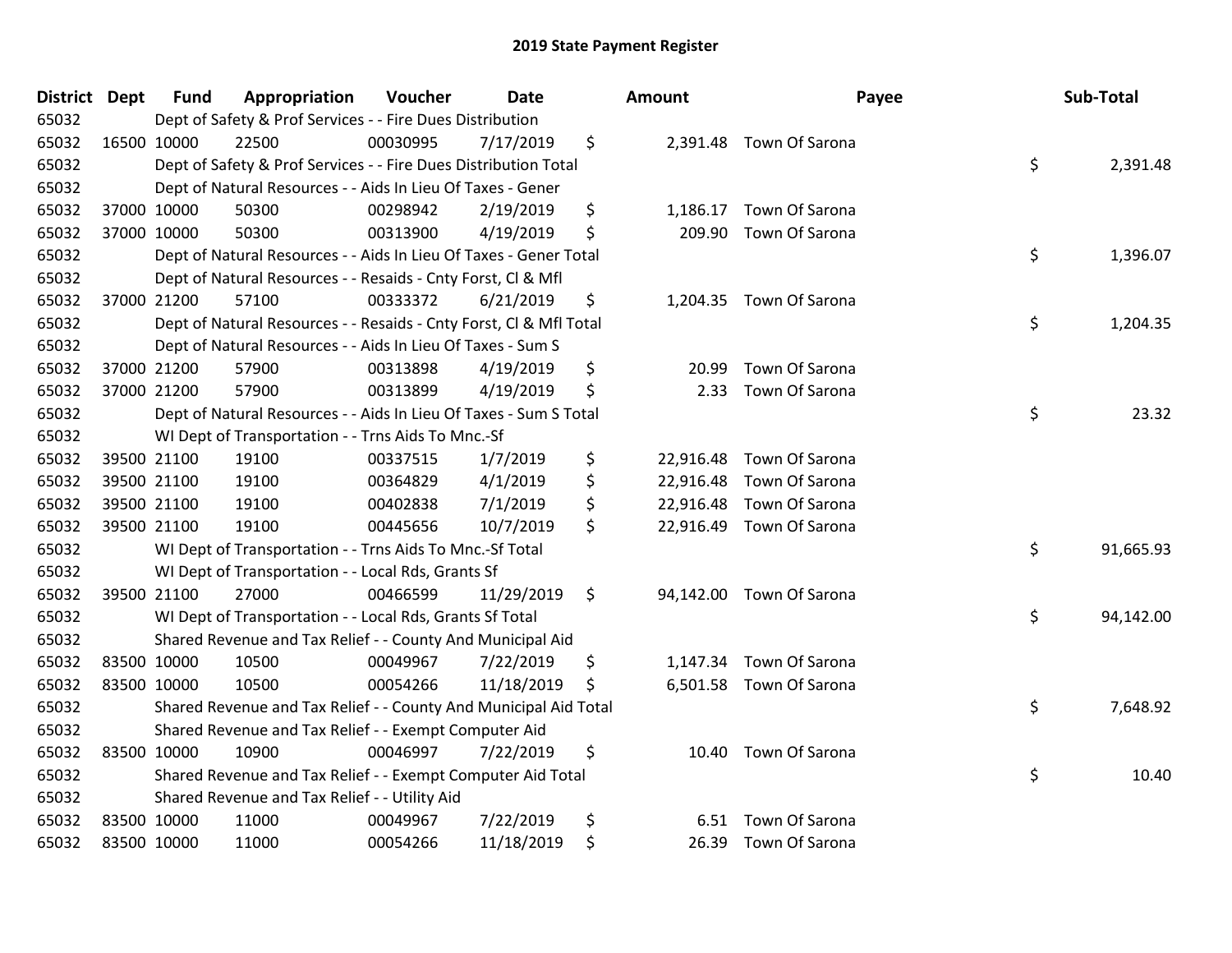| District Dept | <b>Fund</b> | Appropriation                                                 | Voucher  | Date     | Amount | Payee                 | Sub-Total  |
|---------------|-------------|---------------------------------------------------------------|----------|----------|--------|-----------------------|------------|
| 65032         |             | Shared Revenue and Tax Relief - - Utility Aid Total           |          |          |        |                       | 32.90      |
| 65032         |             | Shared Revenue and Tax Relief - - Personal Property Aid       |          |          |        |                       |            |
| 65032         | 83500 10000 | 11100                                                         | 00041588 | 5/6/2019 |        | 982.85 Town Of Sarona |            |
| 65032         |             | Shared Revenue and Tax Relief - - Personal Property Aid Total |          |          |        |                       | 982.85     |
| 65032 Total   |             |                                                               |          |          |        |                       | 199,498.22 |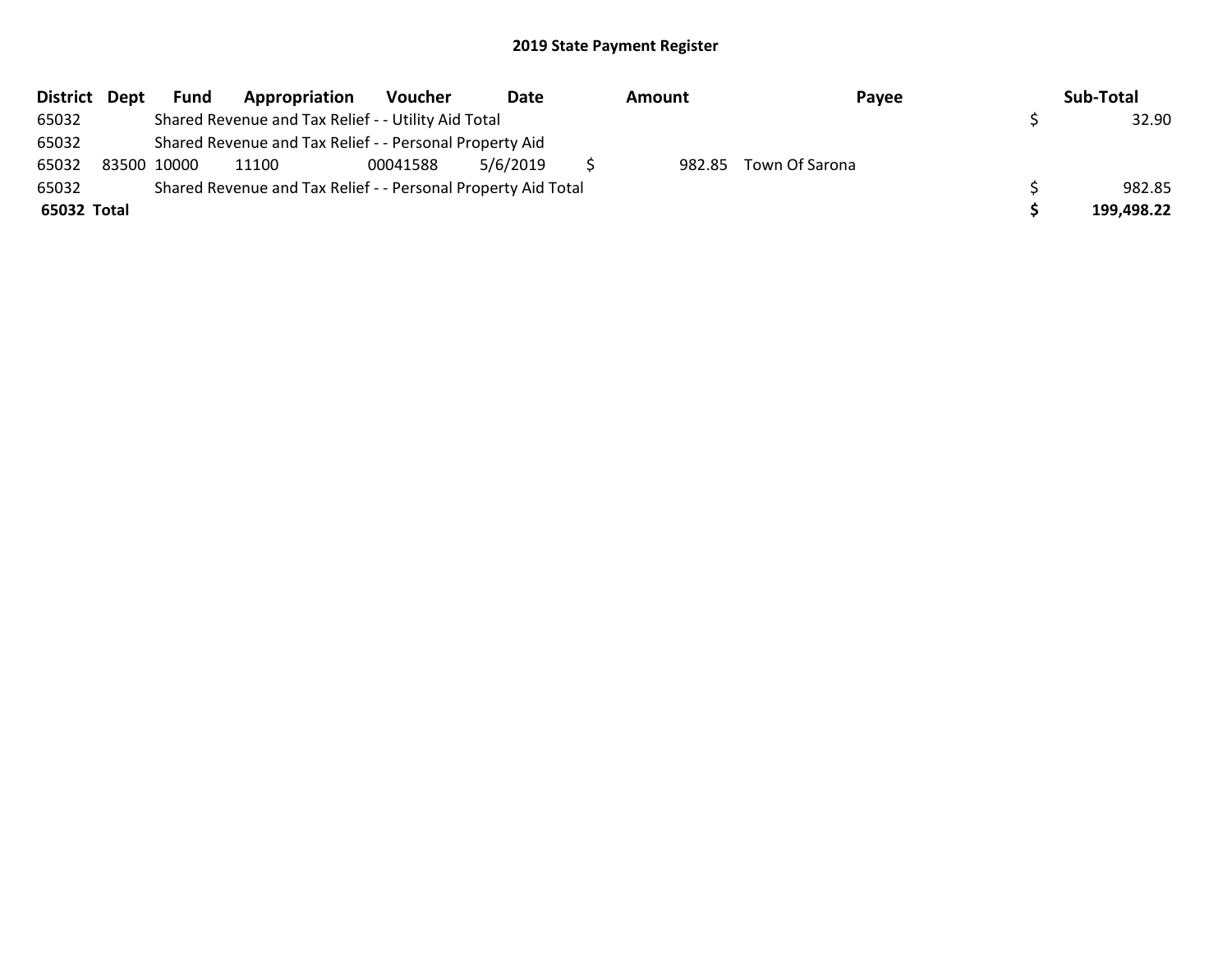| <b>District</b> | <b>Dept</b> | <b>Fund</b> | Appropriation                                                      | Voucher  | Date       | <b>Amount</b>   | Payee                     | Sub-Total       |
|-----------------|-------------|-------------|--------------------------------------------------------------------|----------|------------|-----------------|---------------------------|-----------------|
| 65034           |             |             | Dept of Safety & Prof Services - - Fire Dues Distribution          |          |            |                 |                           |                 |
| 65034           |             | 16500 10000 | 22500                                                              | 00030737 | 7/17/2019  | \$              | 3,383.00 Town Of Spooner  |                 |
| 65034           |             |             | Dept of Safety & Prof Services - - Fire Dues Distribution Total    |          |            |                 |                           | \$<br>3,383.00  |
| 65034           |             |             | Dept of Natural Resources - - Aids In Lieu Of Taxes - Gener        |          |            |                 |                           |                 |
| 65034           |             | 37000 10000 | 50300                                                              | 00299005 | 2/19/2019  | \$<br>1,149.13  | Town Of Spooner           |                 |
| 65034           |             | 37000 10000 | 50300                                                              | 00314918 | 4/19/2019  | \$<br>70.68     | Town Of Spooner           |                 |
| 65034           |             |             | Dept of Natural Resources - - Aids In Lieu Of Taxes - Gener Total  |          |            |                 |                           | \$<br>1,219.81  |
| 65034           |             |             | Dept of Natural Resources - - Resaids - Cnty Forst, Cl & Mfl       |          |            |                 |                           |                 |
| 65034           |             | 37000 21200 | 57100                                                              | 00333373 | 6/21/2019  | \$<br>217.69    | Town Of Spooner           |                 |
| 65034           |             |             | Dept of Natural Resources - - Resaids - Cnty Forst, Cl & Mfl Total |          |            |                 |                           | \$<br>217.69    |
| 65034           |             |             | Dept of Natural Resources - - Aids In Lieu Of Taxes - Sum S        |          |            |                 |                           |                 |
| 65034           |             | 37000 21200 | 57900                                                              | 00314919 | 4/19/2019  | \$<br>5.16      | Town Of Spooner           |                 |
| 65034           |             |             | Dept of Natural Resources - - Aids In Lieu Of Taxes - Sum S Total  |          |            |                 |                           | \$<br>5.16      |
| 65034           |             |             | WI Dept of Transportation - - Trns Aids To Mnc.-Sf                 |          |            |                 |                           |                 |
| 65034           |             | 39500 21100 | 19100                                                              | 00337516 | 1/7/2019   | \$<br>13,091.72 | Town Of Spooner           |                 |
| 65034           |             | 39500 21100 | 19100                                                              | 00364830 | 4/1/2019   | \$              | 13,091.72 Town Of Spooner |                 |
| 65034           |             | 39500 21100 | 19100                                                              | 00402839 | 7/1/2019   | \$              | 13,091.72 Town Of Spooner |                 |
| 65034           |             | 39500 21100 | 19100                                                              | 00445657 | 10/7/2019  | \$              | 13,091.72 Town Of Spooner |                 |
| 65034           |             |             | WI Dept of Transportation - - Trns Aids To Mnc.-Sf Total           |          |            |                 |                           | \$<br>52,366.88 |
| 65034           |             |             | Shared Revenue and Tax Relief - - County And Municipal Aid         |          |            |                 |                           |                 |
| 65034           |             | 83500 10000 | 10500                                                              | 00049968 | 7/22/2019  | \$<br>1,508.01  | Town Of Spooner           |                 |
| 65034           |             | 83500 10000 | 10500                                                              | 00054267 | 11/18/2019 | \$              | 8,545.41 Town Of Spooner  |                 |
| 65034           |             |             | Shared Revenue and Tax Relief - - County And Municipal Aid Total   |          |            |                 |                           | \$<br>10,053.42 |
| 65034           |             |             | Shared Revenue and Tax Relief - - Exempt Computer Aid              |          |            |                 |                           |                 |
| 65034           |             | 83500 10000 | 10900                                                              | 00046998 | 7/22/2019  | \$<br>7.27      | Town Of Spooner           |                 |
| 65034           |             |             | Shared Revenue and Tax Relief - - Exempt Computer Aid Total        |          |            |                 |                           | \$<br>7.27      |
| 65034           |             |             | Shared Revenue and Tax Relief - - Utility Aid                      |          |            |                 |                           |                 |
| 65034           |             | 83500 10000 | 11000                                                              | 00049968 | 7/22/2019  | \$<br>16.86     | Town Of Spooner           |                 |
| 65034           |             | 83500 10000 | 11000                                                              | 00054267 | 11/18/2019 | \$<br>384.17    | Town Of Spooner           |                 |
| 65034           |             |             | Shared Revenue and Tax Relief - - Utility Aid Total                |          |            |                 |                           | \$<br>401.03    |
| 65034           |             |             | Shared Revenue and Tax Relief - - Personal Property Aid            |          |            |                 |                           |                 |
| 65034           |             | 83500 10000 | 11100                                                              | 00041589 | 5/6/2019   | \$<br>589.16    | Town Of Spooner           |                 |
| 65034           |             |             | Shared Revenue and Tax Relief - - Personal Property Aid Total      |          |            |                 |                           | \$<br>589.16    |

| ∣ount     | Payee           | Sub-Total       |
|-----------|-----------------|-----------------|
| 3,383.00  | Town Of Spooner | \$<br>3,383.00  |
| 1,149.13  | Town Of Spooner |                 |
| 70.68     | Town Of Spooner |                 |
|           |                 | \$<br>1,219.81  |
| 217.69    | Town Of Spooner |                 |
|           |                 | \$<br>217.69    |
| 5.16      | Town Of Spooner |                 |
|           |                 | \$<br>5.16      |
| 13,091.72 | Town Of Spooner |                 |
| 13,091.72 | Town Of Spooner |                 |
| 13,091.72 | Town Of Spooner |                 |
| 13,091.72 | Town Of Spooner |                 |
|           |                 | \$<br>52,366.88 |
| 1,508.01  | Town Of Spooner |                 |
| 8,545.41  | Town Of Spooner |                 |
|           |                 | \$<br>10,053.42 |
| 7.27      | Town Of Spooner |                 |
|           |                 | \$<br>7.27      |
| 16.86     | Town Of Spooner |                 |
| 384.17    | Town Of Spooner |                 |
|           |                 | \$<br>401.03    |
| 589.16    | Town Of Spooner |                 |
|           |                 | \$<br>589.16    |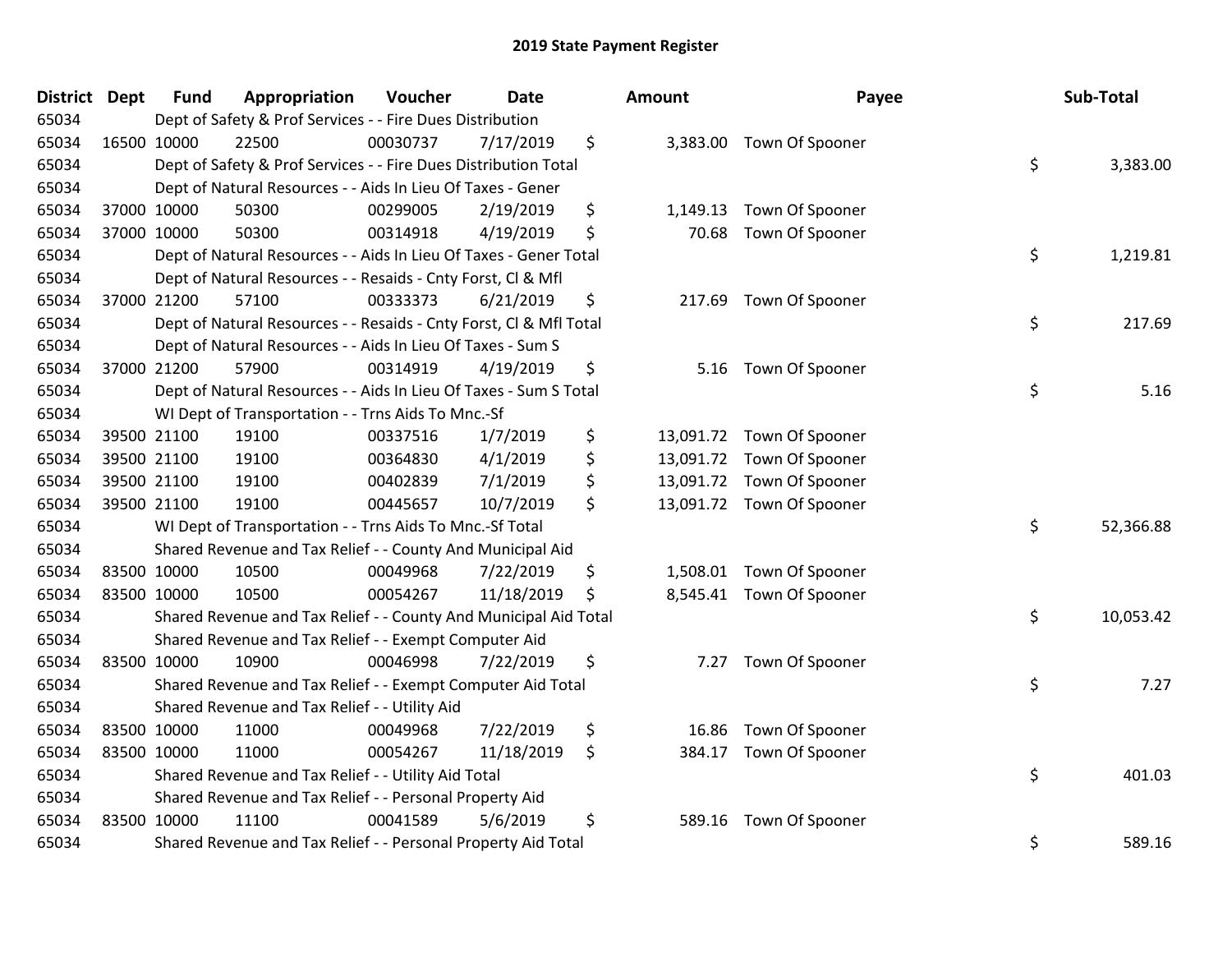| District Dept | Fund        | Appropriation                                                   | <b>Voucher</b> | Date      | Amount | Payee                    | Sub-Total |
|---------------|-------------|-----------------------------------------------------------------|----------------|-----------|--------|--------------------------|-----------|
| 65034         |             | Shared Revenue and Tax Relief - - Lottery & Gaming Credit       |                |           |        |                          |           |
| 65034         | 83500 52100 | 36300                                                           | 00038551       | 3/25/2019 |        | 1,219.73 Town Of Spooner |           |
| 65034         |             | Shared Revenue and Tax Relief - - Lottery & Gaming Credit Total |                |           |        |                          | 1,219.73  |
| 65034 Total   |             |                                                                 |                |           |        |                          | 69,463.15 |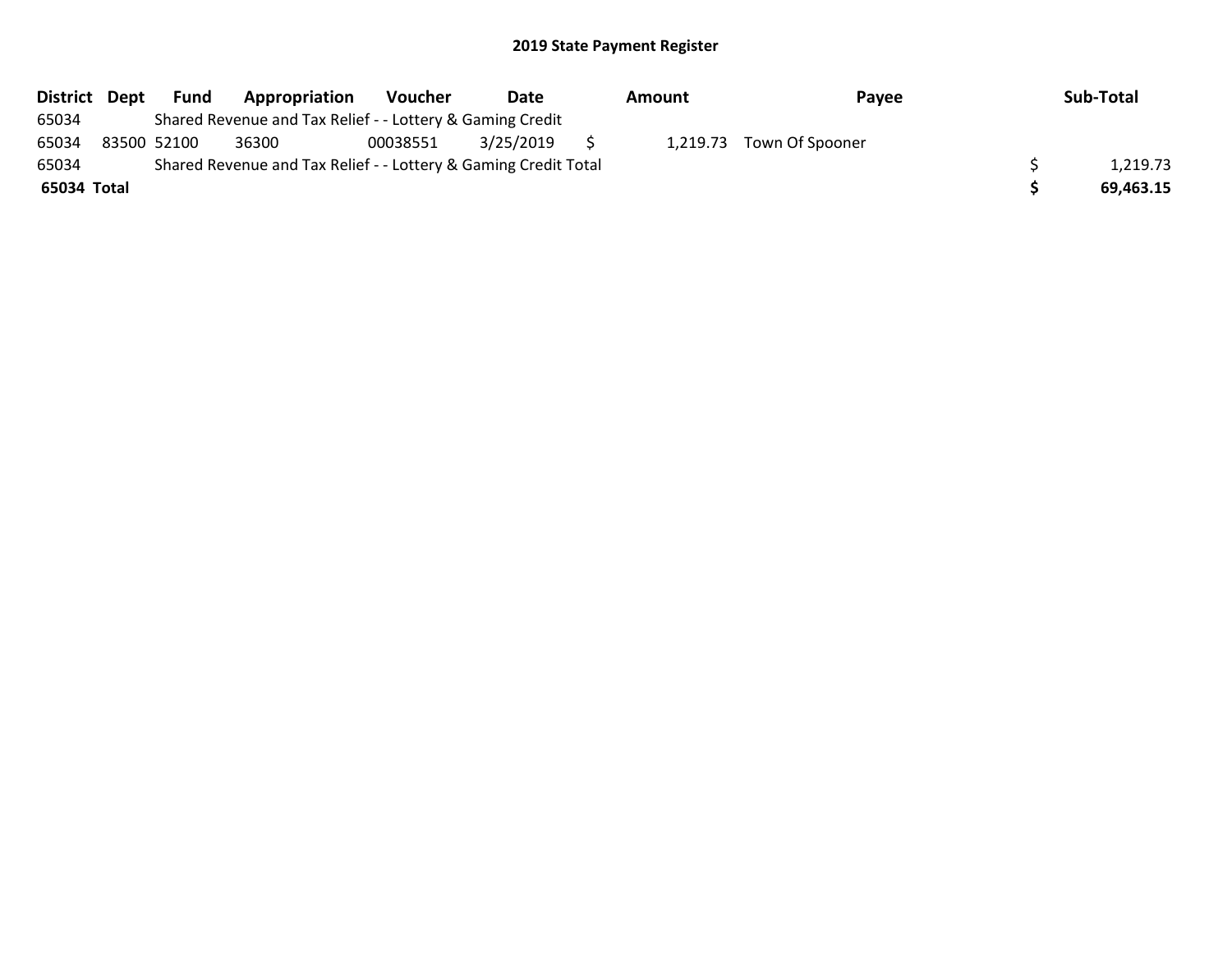| <b>District</b> | Dept | <b>Fund</b> | Appropriation                                                      | Voucher  | <b>Date</b> | Amount          | Payee               | Sub-Total        |
|-----------------|------|-------------|--------------------------------------------------------------------|----------|-------------|-----------------|---------------------|------------------|
| 65036           |      |             | Dept of Safety & Prof Services - - Fire Dues Distribution          |          |             |                 |                     |                  |
| 65036           |      | 16500 10000 | 22500                                                              | 00031302 | 7/18/2019   | \$<br>1,435.92  | Town Of Springbrook |                  |
| 65036           |      |             | Dept of Safety & Prof Services - - Fire Dues Distribution Total    |          |             |                 |                     | \$<br>1,435.92   |
| 65036           |      |             | Dept of Natural Resources - - Aids In Lieu Of Taxes - Gener        |          |             |                 |                     |                  |
| 65036           |      | 37000 10000 | 50300                                                              | 00298949 | 2/19/2019   | \$<br>3,752.09  | Town Of Springbrook |                  |
| 65036           |      | 37000 10000 | 50300                                                              | 00314006 | 4/19/2019   | \$<br>34.40     | Town Of Springbrook |                  |
| 65036           |      |             | Dept of Natural Resources - - Aids In Lieu Of Taxes - Gener Total  |          |             |                 |                     | \$<br>3,786.49   |
| 65036           |      |             | Dept of Natural Resources - - Resaids - Cnty Forst, Cl & Mfl       |          |             |                 |                     |                  |
| 65036           |      | 37000 21200 | 57100                                                              | 00333374 | 6/21/2019   | \$<br>2,886.10  | Town Of Springbrook |                  |
| 65036           |      |             | Dept of Natural Resources - - Resaids - Cnty Forst, CI & Mfl Total |          |             |                 |                     | \$<br>2,886.10   |
| 65036           |      |             | Dept of Natural Resources - - Aids In Lieu Of Taxes - Sum S        |          |             |                 |                     |                  |
| 65036           |      | 37000 21200 | 57900                                                              | 00314007 | 4/19/2019   | \$<br>3.44      | Town Of Springbrook |                  |
| 65036           |      |             | Dept of Natural Resources - - Aids In Lieu Of Taxes - Sum S Total  |          |             |                 |                     | \$<br>3.44       |
| 65036           |      |             | WI Dept of Transportation - - Trns Aids To Mnc.-Sf                 |          |             |                 |                     |                  |
| 65036           |      | 39500 21100 | 19100                                                              | 00337517 | 1/7/2019    | \$<br>20,091.49 | Town Of Springbrook |                  |
| 65036           |      | 39500 21100 | 19100                                                              | 00364831 | 4/1/2019    | \$<br>20,091.49 | Town Of Springbrook |                  |
| 65036           |      | 39500 21100 | 19100                                                              | 00402840 | 7/1/2019    | \$<br>20,091.49 | Town Of Springbrook |                  |
| 65036           |      | 39500 21100 | 19100                                                              | 00445658 | 10/7/2019   | \$<br>20,091.49 | Town Of Springbrook |                  |
| 65036           |      |             | WI Dept of Transportation - - Trns Aids To Mnc.-Sf Total           |          |             |                 |                     | \$<br>80,365.96  |
| 65036           |      |             | Elections Commission - - 2018 Hava Election Security               |          |             |                 |                     |                  |
| 65036           |      | 51000 22000 | 18200                                                              | 00002787 | 11/27/2019  | \$<br>1,200.00  | Town Of Springbrook |                  |
| 65036           |      |             | Elections Commission - - 2018 Hava Election Security Total         |          |             |                 |                     | \$<br>1,200.00   |
| 65036           |      |             | Shared Revenue and Tax Relief - - County And Municipal Aid         |          |             |                 |                     |                  |
| 65036           |      | 83500 10000 | 10500                                                              | 00049969 | 7/22/2019   | \$<br>3,721.24  | Town Of Springbrook |                  |
| 65036           |      | 83500 10000 | 10500                                                              | 00054268 | 11/18/2019  | \$<br>21,087.03 | Town Of Springbrook |                  |
| 65036           |      |             | Shared Revenue and Tax Relief - - County And Municipal Aid Total   |          |             |                 |                     | \$<br>24,808.27  |
| 65036           |      |             | Shared Revenue and Tax Relief - - Personal Property Aid            |          |             |                 |                     |                  |
| 65036           |      | 83500 10000 | 11100                                                              | 00041590 | 5/6/2019    | \$<br>55.31     | Town Of Springbrook |                  |
| 65036           |      |             | Shared Revenue and Tax Relief - - Personal Property Aid Total      |          |             |                 |                     | \$<br>55.31      |
| 65036 Total     |      |             |                                                                    |          |             |                 |                     | \$<br>114,541.49 |

| District Dept | <b>Fund</b> | Appropriation                                                      | Voucher  | <b>Date</b> | <b>Amount</b>   | Payee                        | Sub-Total        |
|---------------|-------------|--------------------------------------------------------------------|----------|-------------|-----------------|------------------------------|------------------|
| 65036         |             | Dept of Safety & Prof Services - - Fire Dues Distribution          |          |             |                 |                              |                  |
| 65036         | 16500 10000 | 22500                                                              | 00031302 | 7/18/2019   | \$              | 1,435.92 Town Of Springbrook |                  |
| 65036         |             | Dept of Safety & Prof Services - - Fire Dues Distribution Total    |          |             |                 |                              | \$<br>1,435.92   |
| 65036         |             | Dept of Natural Resources - - Aids In Lieu Of Taxes - Gener        |          |             |                 |                              |                  |
| 65036         | 37000 10000 | 50300                                                              | 00298949 | 2/19/2019   | \$<br>3,752.09  | Town Of Springbrook          |                  |
| 65036         | 37000 10000 | 50300                                                              | 00314006 | 4/19/2019   | \$<br>34.40     | Town Of Springbrook          |                  |
| 65036         |             | Dept of Natural Resources - - Aids In Lieu Of Taxes - Gener Total  |          |             |                 |                              | \$<br>3,786.49   |
| 65036         |             | Dept of Natural Resources - - Resaids - Cnty Forst, CI & Mfl       |          |             |                 |                              |                  |
| 65036         | 37000 21200 | 57100                                                              | 00333374 | 6/21/2019   | \$<br>2,886.10  | Town Of Springbrook          |                  |
| 65036         |             | Dept of Natural Resources - - Resaids - Cnty Forst, CI & Mfl Total |          |             |                 |                              | \$<br>2,886.10   |
| 65036         |             | Dept of Natural Resources - - Aids In Lieu Of Taxes - Sum S        |          |             |                 |                              |                  |
| 65036         | 37000 21200 | 57900                                                              | 00314007 | 4/19/2019   | \$<br>3.44      | Town Of Springbrook          |                  |
| 65036         |             | Dept of Natural Resources - - Aids In Lieu Of Taxes - Sum S Total  |          |             |                 |                              | \$<br>3.44       |
| 65036         |             | WI Dept of Transportation - - Trns Aids To Mnc.-Sf                 |          |             |                 |                              |                  |
| 65036         | 39500 21100 | 19100                                                              | 00337517 | 1/7/2019    | \$<br>20,091.49 | Town Of Springbrook          |                  |
| 65036         | 39500 21100 | 19100                                                              | 00364831 | 4/1/2019    | \$<br>20,091.49 | Town Of Springbrook          |                  |
| 65036         | 39500 21100 | 19100                                                              | 00402840 | 7/1/2019    | \$<br>20,091.49 | Town Of Springbrook          |                  |
| 65036         | 39500 21100 | 19100                                                              | 00445658 | 10/7/2019   | \$<br>20,091.49 | Town Of Springbrook          |                  |
| 65036         |             | WI Dept of Transportation - - Trns Aids To Mnc.-Sf Total           |          |             |                 |                              | \$<br>80,365.96  |
| 65036         |             | Elections Commission - - 2018 Hava Election Security               |          |             |                 |                              |                  |
| 65036         | 51000 22000 | 18200                                                              | 00002787 | 11/27/2019  | \$              | 1,200.00 Town Of Springbrook |                  |
| 65036         |             | Elections Commission - - 2018 Hava Election Security Total         |          |             |                 |                              | \$<br>1,200.00   |
| 65036         |             | Shared Revenue and Tax Relief - - County And Municipal Aid         |          |             |                 |                              |                  |
| 65036         | 83500 10000 | 10500                                                              | 00049969 | 7/22/2019   | \$<br>3,721.24  | Town Of Springbrook          |                  |
| 65036         | 83500 10000 | 10500                                                              | 00054268 | 11/18/2019  | \$<br>21,087.03 | Town Of Springbrook          |                  |
| 65036         |             | Shared Revenue and Tax Relief - - County And Municipal Aid Total   |          |             |                 |                              | \$<br>24,808.27  |
| 65036         |             | Shared Revenue and Tax Relief - - Personal Property Aid            |          |             |                 |                              |                  |
| 65036         | 83500 10000 | 11100                                                              | 00041590 | 5/6/2019    | \$              | 55.31 Town Of Springbrook    |                  |
| 65036         |             | Shared Revenue and Tax Relief - - Personal Property Aid Total      |          |             |                 |                              | \$<br>55.31      |
| 65036 Total   |             |                                                                    |          |             |                 |                              | \$<br>114,541.49 |
|               |             |                                                                    |          |             |                 |                              |                  |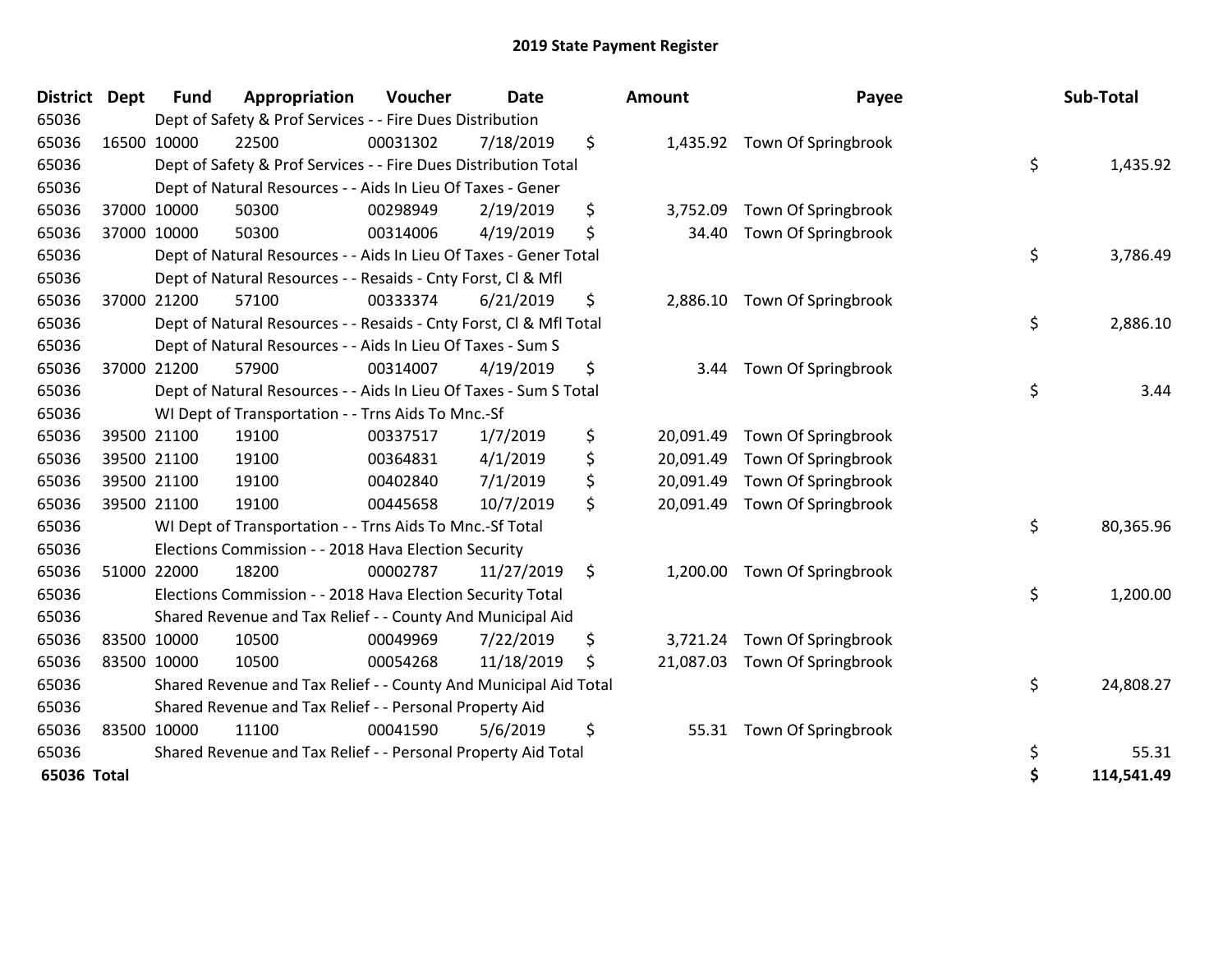| District Dept |             | Fund        | Appropriation                                                        | Voucher  | <b>Date</b> | Amount          | Payee                      | Sub-Total        |
|---------------|-------------|-------------|----------------------------------------------------------------------|----------|-------------|-----------------|----------------------------|------------------|
| 65038         |             |             | Dept of Safety & Prof Services - - Fire Dues Distribution            |          |             |                 |                            |                  |
| 65038         |             | 16500 10000 | 22500                                                                | 00031544 | 7/18/2019   | \$              | 668.12 Town of Stinnett    |                  |
| 65038         |             |             | Dept of Safety & Prof Services - - Fire Dues Distribution Total      |          |             |                 |                            | \$<br>668.12     |
| 65038         |             |             | Dept of Natural Resources - - Aids In Lieu Of Taxes - Gener          |          |             |                 |                            |                  |
| 65038         |             | 37000 10000 | 50300                                                                | 00298936 | 2/19/2019   | \$<br>198.72    | Town of Stinnett           |                  |
| 65038         |             |             | Dept of Natural Resources - - Aids In Lieu Of Taxes - Gener Total    |          |             |                 |                            | \$<br>198.72     |
| 65038         |             |             | Dept of Natural Resources - - Resaids - Cnty Forst, CI & Mfl         |          |             |                 |                            |                  |
| 65038         | 37000       | 21200       | 57100                                                                | 00333375 | 6/21/2019   | \$              | 4,544.31 Town of Stinnett  |                  |
| 65038         |             |             | Dept of Natural Resources - - Resaids - Cnty Forst, Cl & Mfl Total   |          |             |                 |                            | \$<br>4,544.31   |
| 65038         |             |             | WI Dept of Transportation - - Trns Aids To Mnc.-Sf                   |          |             |                 |                            |                  |
| 65038         | 39500 21100 |             | 19100                                                                | 00337518 | 1/7/2019    | \$<br>11,658.32 | Town of Stinnett           |                  |
| 65038         |             | 39500 21100 | 19100                                                                | 00364832 | 4/1/2019    | \$              | 11,658.32 Town of Stinnett |                  |
| 65038         |             | 39500 21100 | 19100                                                                | 00402841 | 7/1/2019    | \$              | 11,658.32 Town of Stinnett |                  |
| 65038         | 39500 21100 |             | 19100                                                                | 00445659 | 10/7/2019   | \$              | 11,658.32 Town of Stinnett |                  |
| 65038         |             |             | WI Dept of Transportation - - Trns Aids To Mnc.-Sf Total             |          |             |                 |                            | \$<br>46,633.28  |
| 65038         |             |             | WI Dept of Transportation - - Loc Rd Imp Prg St Fd                   |          |             |                 |                            |                  |
| 65038         | 39500 21100 |             | 27800                                                                | 00466612 | 11/29/2019  | \$              | 13,032.20 Town of Stinnett |                  |
| 65038         |             |             | WI Dept of Transportation - - Loc Rd Imp Prg St Fd Total             |          |             |                 |                            | \$<br>13,032.20  |
| 65038         |             |             | Department of Administration - - Hv Trans Ln Annual Impact Fee       |          |             |                 |                            |                  |
| 65038         |             | 50500 10000 | 17400                                                                | 00101117 | 5/1/2019    | \$              | 35,537.00 Town of Stinnett |                  |
| 65038         |             |             | Department of Administration - - Hv Trans Ln Annual Impact Fee Total |          |             |                 |                            | \$<br>35,537.00  |
| 65038         |             |             | Shared Revenue and Tax Relief - - County And Municipal Aid           |          |             |                 |                            |                  |
| 65038         | 83500 10000 |             | 10500                                                                | 00049970 | 7/22/2019   | \$<br>3,151.48  | Town of Stinnett           |                  |
| 65038         | 83500 10000 |             | 10500                                                                | 00054269 | 11/18/2019  | \$              | 17,858.40 Town of Stinnett |                  |
| 65038         |             |             | Shared Revenue and Tax Relief - - County And Municipal Aid Total     |          |             |                 |                            | \$<br>21,009.88  |
| 65038 Total   |             |             |                                                                      |          |             |                 |                            | \$<br>121,623.51 |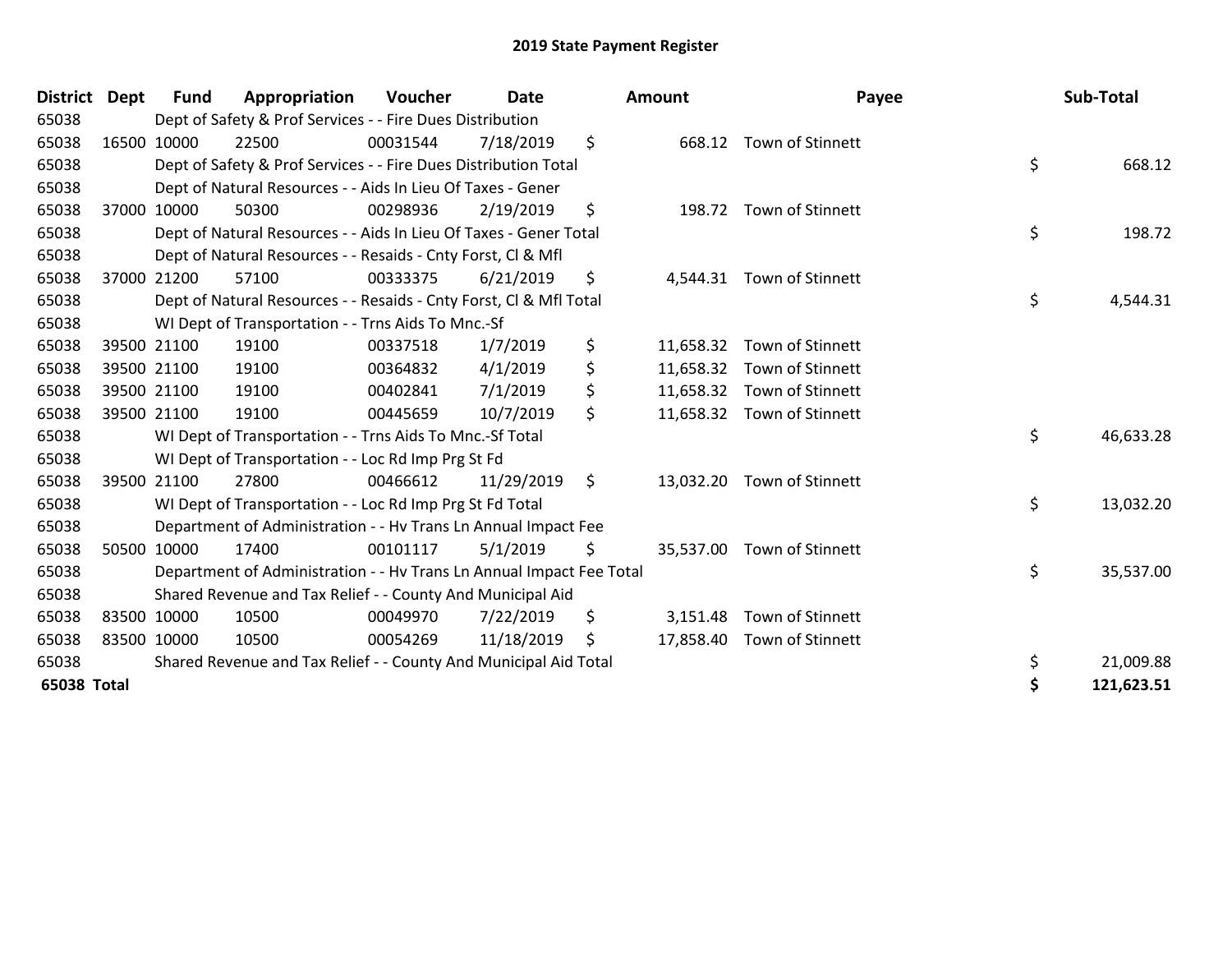| District Dept | Fund        | Appropriation                                                      | Voucher  | Date       | <b>Amount</b>  | Payee                        | Sub-Total       |
|---------------|-------------|--------------------------------------------------------------------|----------|------------|----------------|------------------------------|-----------------|
| 65040         |             | Dept of Safety & Prof Services - - Fire Dues Distribution          |          |            |                |                              |                 |
| 65040         | 16500 10000 | 22500                                                              | 00031063 | 7/17/2019  | \$             | 2,175.63 Town Of Stone Lake  |                 |
| 65040         |             | Dept of Safety & Prof Services - - Fire Dues Distribution Total    |          |            |                |                              | \$<br>2,175.63  |
| 65040         |             | Dept of Natural Resources - - Aids In Lieu Of Taxes - Gener        |          |            |                |                              |                 |
| 65040         | 37000 10000 | 50300                                                              | 00313758 | 4/19/2019  | \$             | 37.20 Town Of Stone Lake     |                 |
| 65040         |             | Dept of Natural Resources - - Aids In Lieu Of Taxes - Gener Total  |          |            |                |                              | \$<br>37.20     |
| 65040         |             | Dept of Natural Resources - - Resaids - Cnty Forst, Cl & Mfl       |          |            |                |                              |                 |
| 65040         | 37000 21200 | 57100                                                              | 00333376 | 6/21/2019  | \$             | 2,429.71 Town Of Stone Lake  |                 |
| 65040         |             | Dept of Natural Resources - - Resaids - Cnty Forst, Cl & Mfl Total |          |            |                |                              | \$<br>2,429.71  |
| 65040         |             | Dept of Natural Resources - - Resaids - Urban Forestry Grant       |          |            |                |                              |                 |
| 65040         | 37000 21200 | 58700                                                              | 00301459 | 2/27/2019  | \$             | 3,916.85 Town Of Stone Lake  |                 |
| 65040         |             | Dept of Natural Resources - - Resaids - Urban Forestry Grant Total |          |            |                |                              | \$<br>3,916.85  |
| 65040         |             | Dept of Natural Resources - - Ea - Invasive Aqu & Lake Mon         |          |            |                |                              |                 |
| 65040         | 37000 21200 | 67800                                                              | 00294378 | 2/1/2019   | \$<br>743.44   | Town Of Stone Lake           |                 |
| 65040         | 37000 21200 | 67800                                                              | 00367296 | 10/24/2019 | \$             | 2,230.31 Town Of Stone Lake  |                 |
| 65040         |             | Dept of Natural Resources - - Ea - Invasive Aqu & Lake Mon Total   |          |            |                |                              | \$<br>2,973.75  |
| 65040         |             | WI Dept of Transportation - - Trns Aids To Mnc.-Sf                 |          |            |                |                              |                 |
| 65040         | 39500 21100 | 19100                                                              | 00337519 | 1/7/2019   | \$             | 22,779.11 Town Of Stone Lake |                 |
| 65040         | 39500 21100 | 19100                                                              | 00364833 | 4/1/2019   | \$             | 22,779.11 Town Of Stone Lake |                 |
| 65040         | 39500 21100 | 19100                                                              | 00402842 | 7/1/2019   | \$             | 22,779.11 Town Of Stone Lake |                 |
| 65040         | 39500 21100 | 19100                                                              | 00445660 | 10/7/2019  | \$             | 22,779.13 Town Of Stone Lake |                 |
| 65040         |             | WI Dept of Transportation - - Trns Aids To Mnc.-Sf Total           |          |            |                |                              | \$<br>91,116.46 |
| 65040         |             | WI Dept of Transportation - - Loc Rd Imp Prg St Fd                 |          |            |                |                              |                 |
| 65040         | 39500 21100 | 27800                                                              | 00390311 | 6/6/2019   | \$             | 11,881.46 Town Of Stone Lake |                 |
| 65040         |             | WI Dept of Transportation - - Loc Rd Imp Prg St Fd Total           |          |            |                |                              | \$<br>11,881.46 |
| 65040         |             | Elections Commission - - 2018 Hava Election Security               |          |            |                |                              |                 |
| 65040         | 51000 22000 | 18200                                                              | 00002311 | 11/13/2019 | \$             | 1,200.00 Town Of Stone Lake  |                 |
| 65040         |             | Elections Commission - - 2018 Hava Election Security Total         |          |            |                |                              | \$<br>1,200.00  |
| 65040         |             | Shared Revenue and Tax Relief - - County And Municipal Aid         |          |            |                |                              |                 |
| 65040         | 83500 10000 | 10500                                                              | 00049971 | 7/22/2019  | \$<br>1,084.33 | Town Of Stone Lake           |                 |
| 65040         | 83500 10000 | 10500                                                              | 00054270 | 11/18/2019 | \$             | 6,144.53 Town Of Stone Lake  |                 |
| 65040         |             | Shared Revenue and Tax Relief - - County And Municipal Aid Total   |          |            |                |                              | \$<br>7,228.86  |
| 65040         |             | Shared Revenue and Tax Relief - - Exempt Computer Aid              |          |            |                |                              |                 |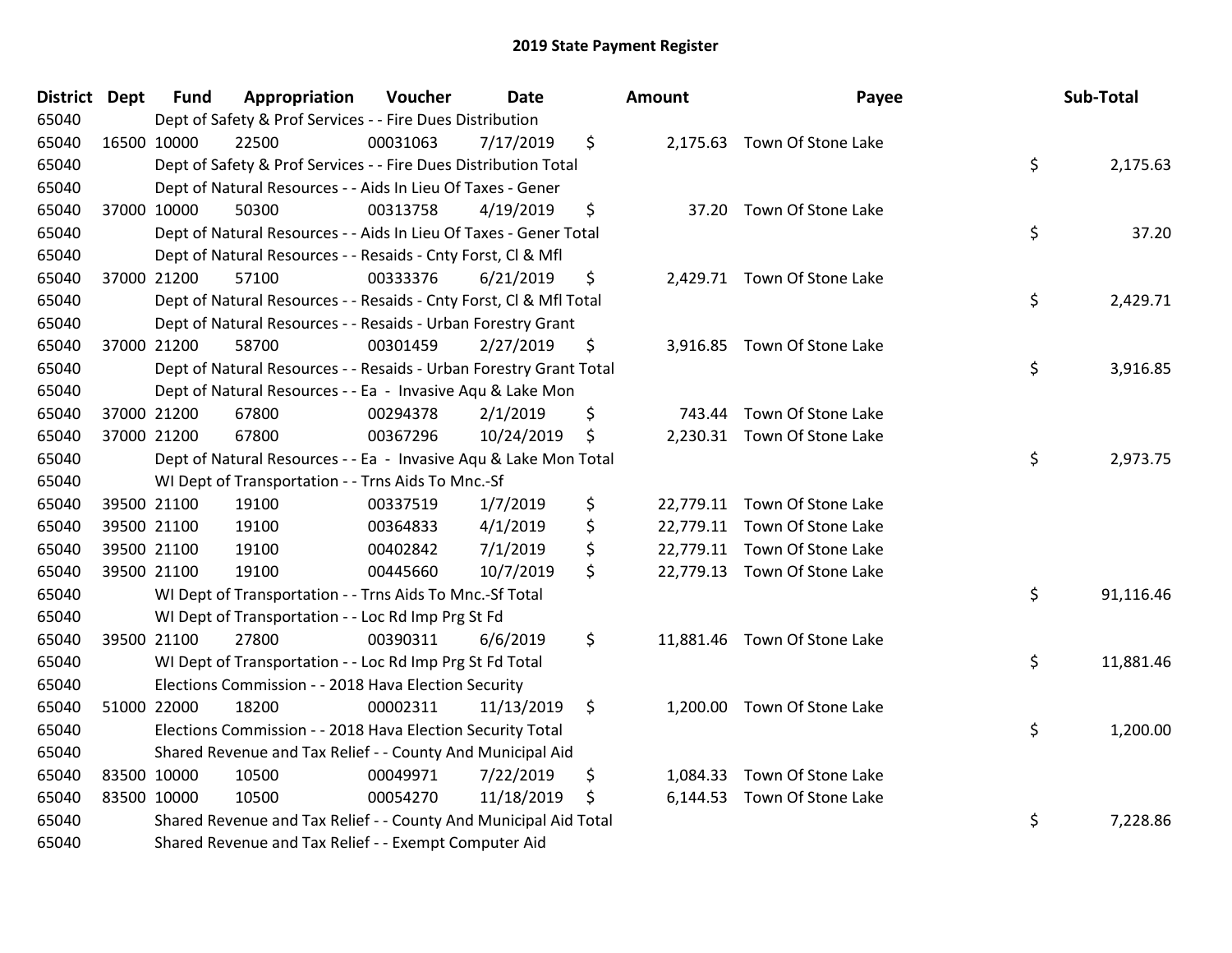| <b>District</b> | Dept | Fund        | Appropriation                                                 | Voucher  | Date      | Amount | Pavee                     | Sub-Total  |
|-----------------|------|-------------|---------------------------------------------------------------|----------|-----------|--------|---------------------------|------------|
| 65040           |      | 83500 10000 | 10900                                                         | 00046999 | 7/22/2019 | 136.15 | Town Of Stone Lake        |            |
| 65040           |      |             | Shared Revenue and Tax Relief - - Exempt Computer Aid Total   |          |           |        |                           | 136.15     |
| 65040           |      |             | Shared Revenue and Tax Relief - - Personal Property Aid       |          |           |        |                           |            |
| 65040           |      | 83500 10000 | 11100                                                         | 00041591 | 5/6/2019  |        | 255.39 Town Of Stone Lake |            |
| 65040           |      |             | Shared Revenue and Tax Relief - - Personal Property Aid Total |          |           |        |                           | 255.39     |
| 65040 Total     |      |             |                                                               |          |           |        |                           | 123,351.46 |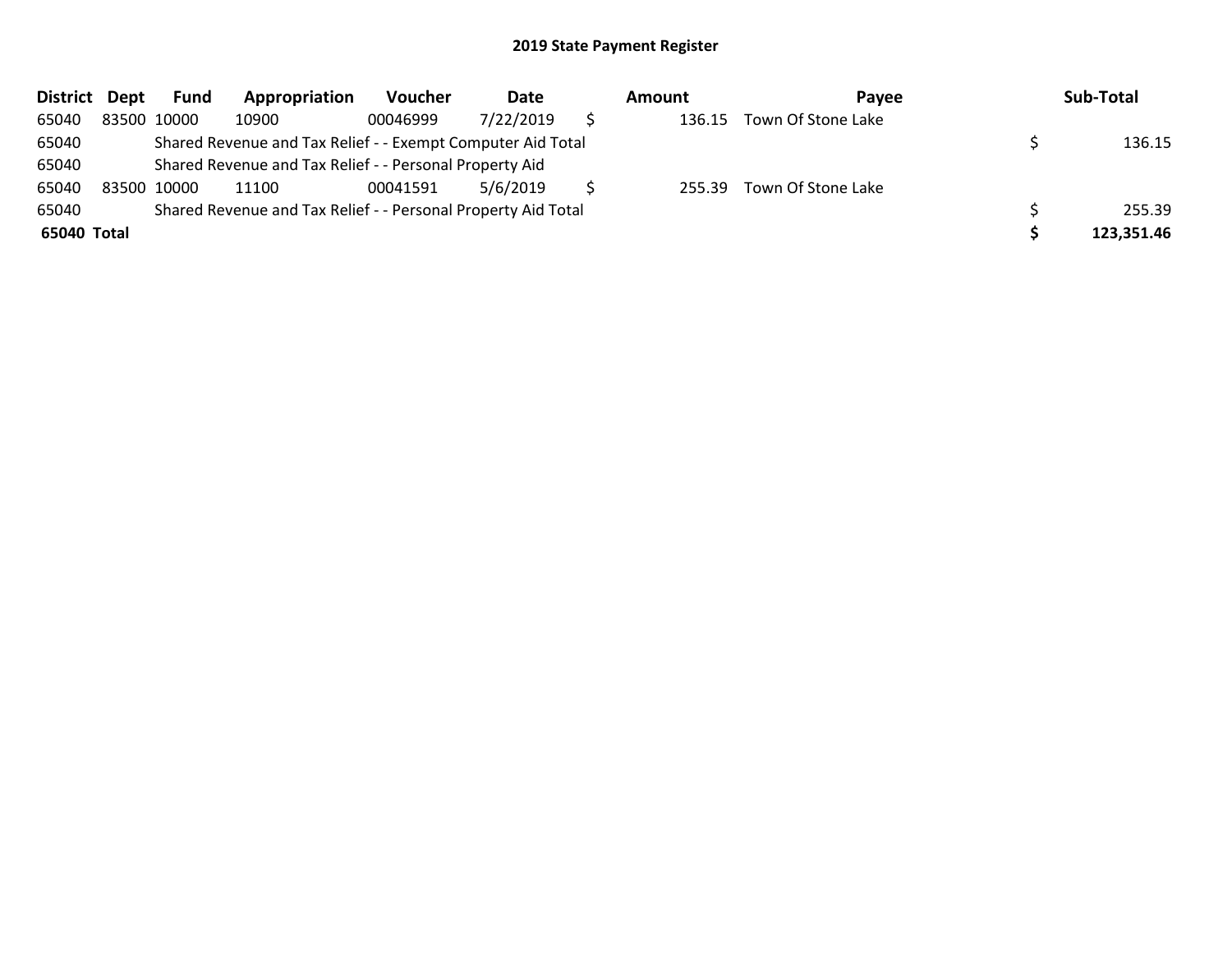| District Dept |             | <b>Fund</b> | Appropriation                                                      | Voucher  | <b>Date</b> | <b>Amount</b> |                         | Payee | Sub-Total  |
|---------------|-------------|-------------|--------------------------------------------------------------------|----------|-------------|---------------|-------------------------|-------|------------|
| 65042         |             |             | Dept of Safety & Prof Services - - Fire Dues Distribution          |          |             |               |                         |       |            |
| 65042         | 16500 10000 |             | 22500                                                              | 00031758 | 7/18/2019   | \$            | 4,003.32 Town Of Trego  |       |            |
| 65042         |             |             | Dept of Safety & Prof Services - - Fire Dues Distribution Total    |          |             |               |                         | \$    | 4,003.32   |
| 65042         |             |             | Dept of Natural Resources - - Aids In Lieu Of Taxes - Gener        |          |             |               |                         |       |            |
| 65042         |             | 37000 10000 | 50300                                                              | 00298978 | 2/15/2019   | \$<br>214.63  | Town Of Trego           |       |            |
| 65042         |             | 37000 10000 | 50300                                                              | 00298979 | 2/15/2019   | \$            | 1,284.76 Town Of Trego  |       |            |
| 65042         |             |             | Dept of Natural Resources - - Aids In Lieu Of Taxes - Gener Total  |          |             |               |                         | \$    | 1,499.39   |
| 65042         |             |             | Dept of Natural Resources - - Resaids - Cnty Forst, Cl & Mfl       |          |             |               |                         |       |            |
| 65042         | 37000 21200 |             | 57100                                                              | 00333377 | 6/21/2019   | \$            | 720.72 Town Of Trego    |       |            |
| 65042         |             |             | Dept of Natural Resources - - Resaids - Cnty Forst, Cl & Mfl Total |          |             |               |                         | \$    | 720.72     |
| 65042         |             |             | Dept of Natural Resources - - Aids In Lieu Of Taxes - Sum S        |          |             |               |                         |       |            |
| 65042         | 37000 21200 |             | 57900                                                              | 00314592 | 4/19/2019   | \$            | 159.32 Town Of Trego    |       |            |
| 65042         |             |             | Dept of Natural Resources - - Aids In Lieu Of Taxes - Sum S Total  |          |             |               |                         | \$    | 159.32     |
| 65042         |             |             | Dept of Natural Resources - - Land Acquisition                     |          |             |               |                         |       |            |
| 65042         |             | 37000 36300 | <b>TA100</b>                                                       | 00370304 | 11/7/2019   | \$            | 2,500.00 Town Of Trego  |       |            |
| 65042         |             |             | Dept of Natural Resources - - Land Acquisition Total               |          |             |               |                         | \$    | 2,500.00   |
| 65042         |             |             | WI Dept of Transportation - - Trns Aids To Mnc.-Sf                 |          |             |               |                         |       |            |
| 65042         | 39500 21100 |             | 19100                                                              | 00337520 | 1/7/2019    | \$            | 30,585.17 Town Of Trego |       |            |
| 65042         | 39500 21100 |             | 19100                                                              | 00364834 | 4/1/2019    | \$            | 30,585.17 Town Of Trego |       |            |
| 65042         |             | 39500 21100 | 19100                                                              | 00402843 | 7/1/2019    | \$            | 30,585.17 Town Of Trego |       |            |
| 65042         |             | 39500 21100 | 19100                                                              | 00445661 | 10/8/2019   | \$            | 30,585.18 Town Of Trego |       |            |
| 65042         |             |             | WI Dept of Transportation - - Trns Aids To Mnc.-Sf Total           |          |             |               |                         | \$    | 122,340.69 |
| 65042         |             |             | Shared Revenue and Tax Relief - - County And Municipal Aid         |          |             |               |                         |       |            |
| 65042         | 83500 10000 |             | 10500                                                              | 00054271 | 11/18/2019  | \$            | 4,510.26 Town Of Trego  |       |            |
| 65042         |             |             | Shared Revenue and Tax Relief - - County And Municipal Aid Total   |          |             |               |                         | \$    | 4,510.26   |
| 65042         |             |             | Shared Revenue and Tax Relief - - Utility Aid                      |          |             |               |                         |       |            |
| 65042         | 83500 10000 |             | 11000                                                              | 00049972 | 7/22/2019   | \$<br>253.29  | Town Of Trego           |       |            |
| 65042         | 83500 10000 |             | 11000                                                              | 00054271 | 11/18/2019  | \$            | 1,432.24 Town Of Trego  |       |            |
| 65042         |             |             | Shared Revenue and Tax Relief - - Utility Aid Total                |          |             |               |                         | \$    | 1,685.53   |
| 65042         |             |             | Shared Revenue and Tax Relief - - Personal Property Aid            |          |             |               |                         |       |            |
| 65042         | 83500 10000 |             | 11100                                                              | 00041592 | 5/6/2019    | \$<br>409.25  | Town Of Trego           |       |            |
| 65042         |             |             | Shared Revenue and Tax Relief - - Personal Property Aid Total      |          |             |               |                         | \$    | 409.25     |
| 65042 Total   |             |             |                                                                    |          |             |               |                         | \$    | 137,828.48 |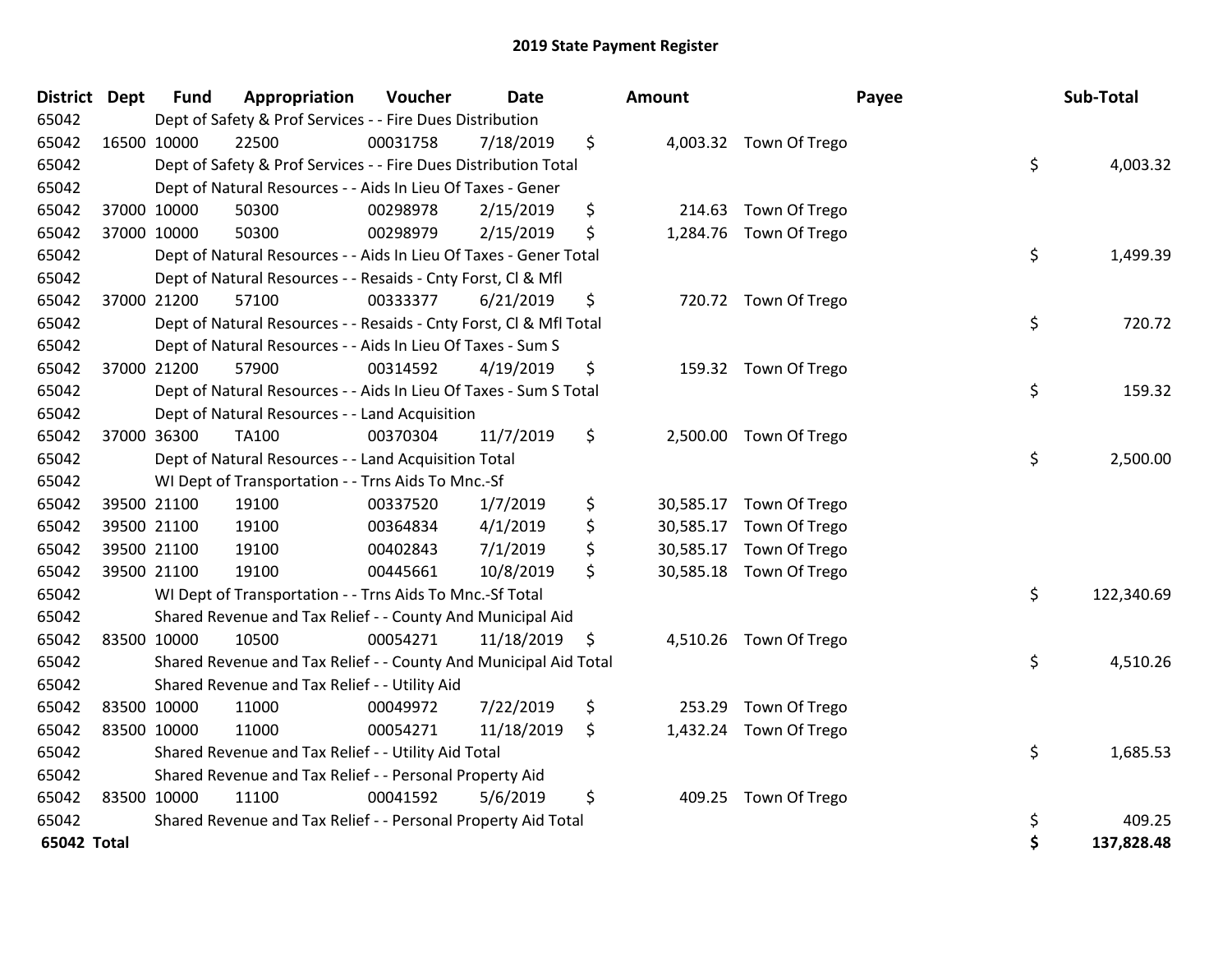| District Dept |             | <b>Fund</b> | Appropriation                                                                   | Voucher                 | <b>Date</b> | <b>Amount</b>   | Payee                           | Sub-Total        |
|---------------|-------------|-------------|---------------------------------------------------------------------------------|-------------------------|-------------|-----------------|---------------------------------|------------------|
| 65106         |             |             | Dept of Safety & Prof Services - - Fire Dues Distribution                       |                         |             |                 |                                 |                  |
| 65106         | 16500 10000 |             | 22500                                                                           | 00031356                | 7/17/2019   | \$              | 1,259.07 Village Of Birchwood   |                  |
| 65106         |             |             | Dept of Safety & Prof Services - - Fire Dues Distribution Total                 |                         |             |                 |                                 | \$<br>1,259.07   |
| 65106         |             |             | Dept of Natural Resources - - Aids In Lieu Of Taxes - Gener                     |                         |             |                 |                                 |                  |
| 65106         | 37000 10000 |             | 50300                                                                           | 00298882                | 2/15/2019   | \$              | 1,263.30 Village Of Birchwood   |                  |
| 65106         |             |             | Dept of Natural Resources - - Aids In Lieu Of Taxes - Gener Total               |                         |             |                 |                                 | \$<br>1,263.30   |
| 65106         |             |             | WI Dept of Transportation - - Hwy Sfty Loc Aid Ffd                              |                         |             |                 |                                 |                  |
| 65106         | 39500 21100 |             | 18500                                                                           | 00441223                | 10/4/2019   | \$              | 4,000.00 Village Of Birchwood   |                  |
| 65106         |             |             | WI Dept of Transportation - - Hwy Sfty Loc Aid Ffd Total                        |                         |             |                 |                                 | \$<br>4,000.00   |
| 65106         |             |             | WI Dept of Transportation - - Trns Aids To Mnc.-Sf                              |                         |             |                 |                                 |                  |
| 65106         |             | 39500 21100 | 19100                                                                           | 00337521                | 1/7/2019    | \$<br>7,764.84  | Village Of Birchwood            |                  |
| 65106         | 39500 21100 |             | 19100                                                                           | 00364835                | 4/1/2019    | \$<br>7,764.84  | Village Of Birchwood            |                  |
| 65106         | 39500 21100 |             | 19100                                                                           | 00402844                | 7/1/2019    | \$              | 7,764.84 Village Of Birchwood   |                  |
| 65106         | 39500 21100 |             | 19100                                                                           | 00445662                | 10/7/2019   | \$<br>7,764.86  | Village Of Birchwood            |                  |
| 65106         |             |             | WI Dept of Transportation - - Trns Aids To Mnc.-Sf Total                        |                         |             |                 |                                 | \$<br>31,059.38  |
| 65106         |             |             | Department of Health Services - - Prepaid Medical Transport Reimbursement       |                         |             |                 |                                 |                  |
| 65106         | 43500 10000 |             | 16300                                                                           | AMBULANCE 11/18/2019 \$ |             | 2,000.00        | Village Of Birchwood            |                  |
| 65106         |             |             | Department of Health Services - - Prepaid Medical Transport Reimbursement Total |                         |             |                 |                                 | \$<br>2,000.00   |
| 65106         |             |             | Department of Justice - - Law Enforcement Train, Local                          |                         |             |                 |                                 |                  |
| 65106         | 45500 10000 |             | 23100                                                                           | 00072405                | 10/2/2019   | \$              | 160.00 Village Of Birchwood     |                  |
| 65106         |             |             | Department of Justice - - Law Enforcement Train, Local Total                    |                         |             |                 |                                 | \$<br>160.00     |
| 65106         |             |             | Shared Revenue and Tax Relief - - Expenditure Restraint Program                 |                         |             |                 |                                 |                  |
| 65106         |             | 83500 10000 | 10100                                                                           | 00049973                | 7/22/2019   | \$              | 1,997.99 Village Of Birchwood   |                  |
| 65106         |             |             | Shared Revenue and Tax Relief - - Expenditure Restraint Program Total           |                         |             |                 |                                 | \$<br>1,997.99   |
| 65106         |             |             | Shared Revenue and Tax Relief - - County And Municipal Aid                      |                         |             |                 |                                 |                  |
| 65106         | 83500 10000 |             | 10500                                                                           | 00049973                | 7/22/2019   | \$<br>18,184.16 | Village Of Birchwood            |                  |
| 65106         | 83500 10000 |             | 10500                                                                           | 00054272                | 11/18/2019  | \$              | 101,043.56 Village Of Birchwood |                  |
| 65106         |             |             | Shared Revenue and Tax Relief - - County And Municipal Aid Total                |                         |             |                 |                                 | \$<br>119,227.72 |
| 65106         |             |             | Shared Revenue and Tax Relief - - Exempt Computer Aid                           |                         |             |                 |                                 |                  |
| 65106         | 83500 10000 |             | 10900                                                                           | 00047000                | 7/22/2019   | \$<br>225.52    | Village Of Birchwood            |                  |
| 65106         | 83500 10000 |             | 10900                                                                           | 00048040                | 7/22/2019   | \$<br>187.58    | Village Of Birchwood            |                  |
| 65106         |             |             | Shared Revenue and Tax Relief - - Exempt Computer Aid Total                     |                         |             |                 |                                 | \$<br>413.10     |
| 65106         |             |             | Shared Revenue and Tax Relief - - Personal Property Aid                         |                         |             |                 |                                 |                  |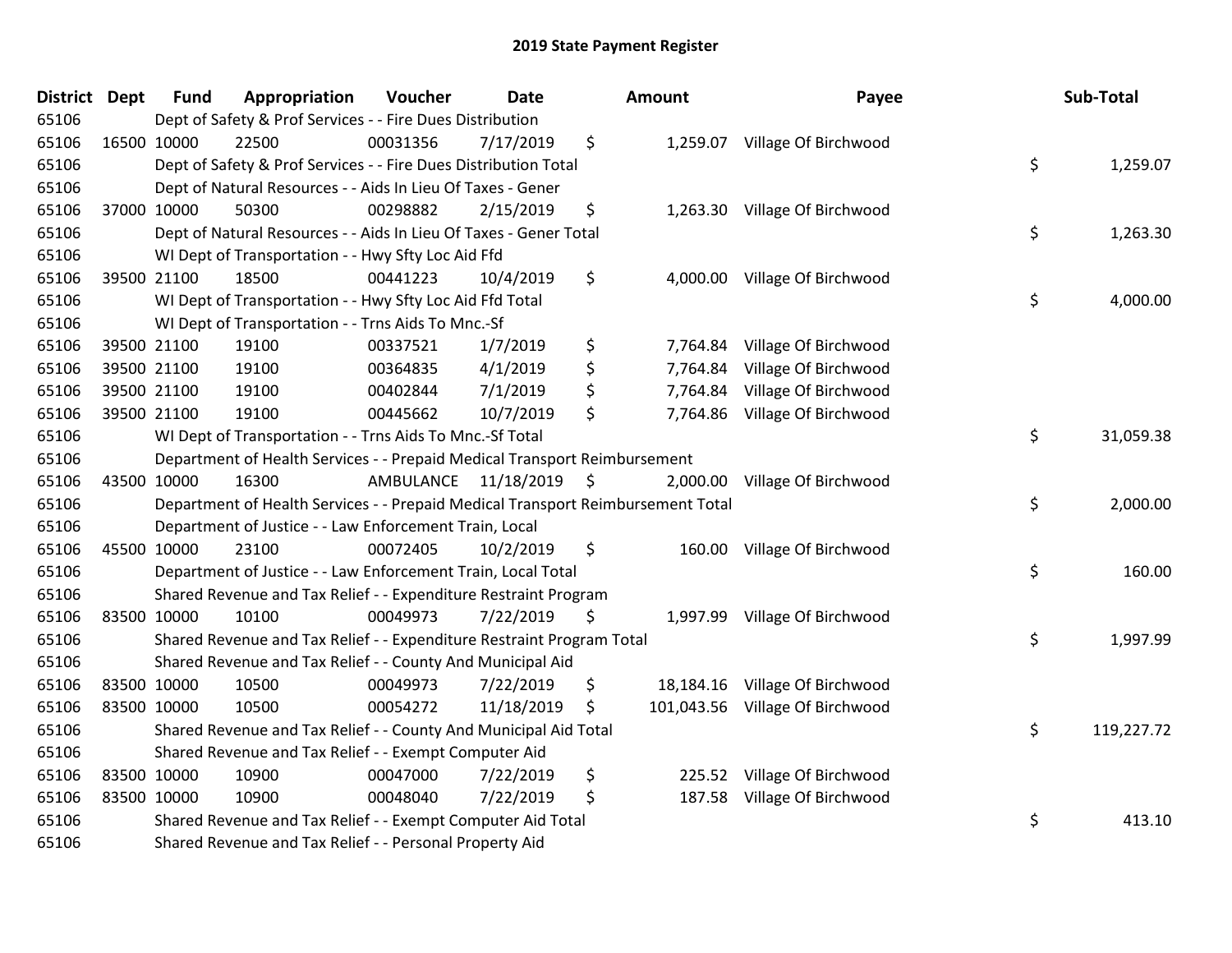| District Dept | Fund        | Appropriation                                                 | <b>Voucher</b> | Date     | Amount | Pavee                | Sub-Total  |
|---------------|-------------|---------------------------------------------------------------|----------------|----------|--------|----------------------|------------|
| 65106         | 83500 10000 | 11100                                                         | 00041593       | 5/6/2019 | 906.33 | Village Of Birchwood |            |
| 65106         | 83500 10000 | 11100                                                         | 00042803       | 5/6/2019 | 193.04 | Village Of Birchwood |            |
| 65106         |             | Shared Revenue and Tax Relief - - Personal Property Aid Total |                |          |        |                      | 1,099.37   |
| 65106 Total   |             |                                                               |                |          |        |                      | 162,479.93 |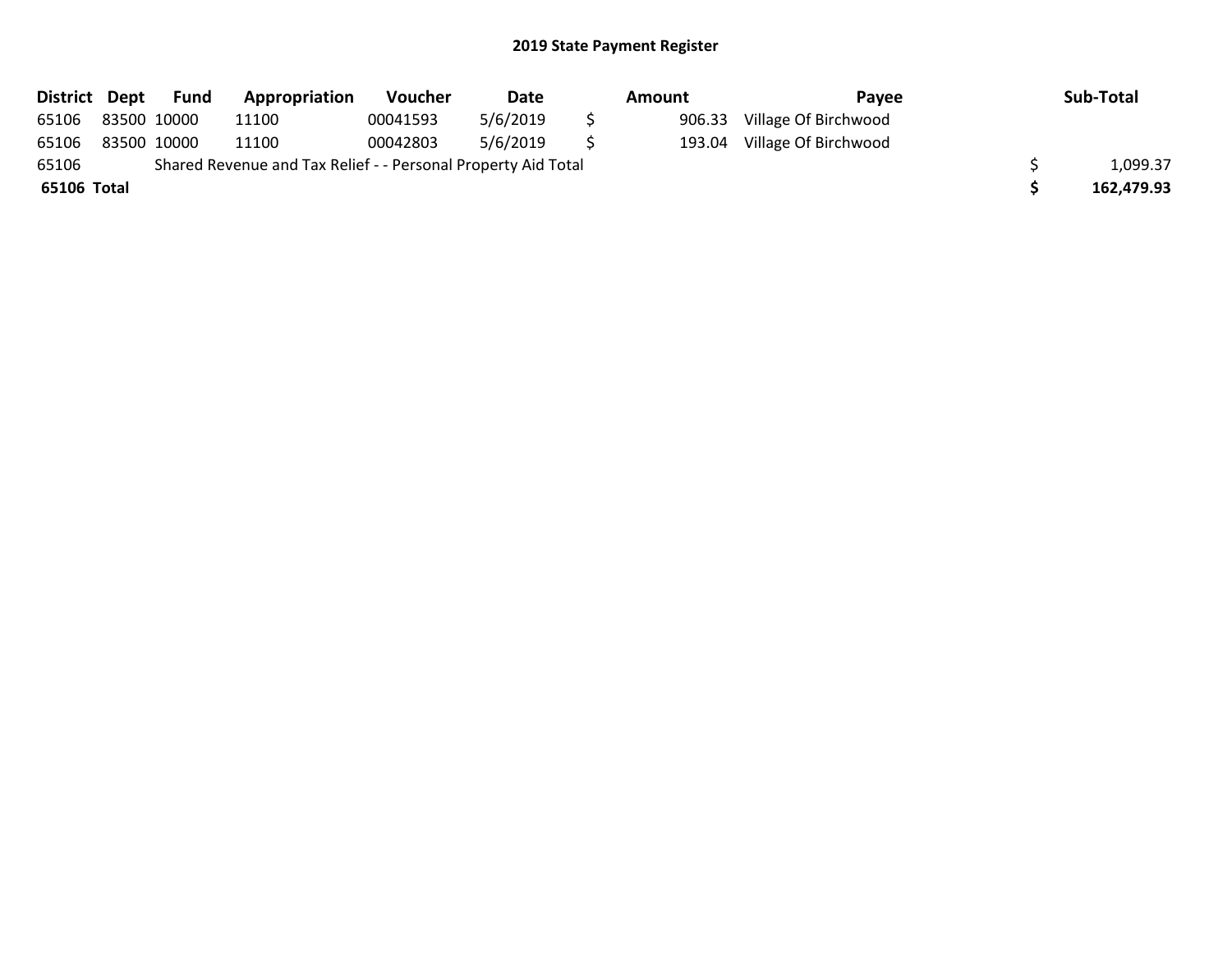| <b>District Dept</b> |             | <b>Fund</b> | Appropriation                                                     | Voucher  | Date       | Amount          | Payee              | Sub-Total       |
|----------------------|-------------|-------------|-------------------------------------------------------------------|----------|------------|-----------------|--------------------|-----------------|
| 65151                |             |             | Dept of Safety & Prof Services - - Fire Dues Distribution         |          |            |                 |                    |                 |
| 65151                |             | 16500 10000 | 22500                                                             | 00031171 | 7/17/2019  | \$<br>1,825.97  | Minong, Village of |                 |
| 65151                |             |             | Dept of Safety & Prof Services - - Fire Dues Distribution Total   |          |            |                 |                    | \$<br>1,825.97  |
| 65151                |             |             | Dept of Natural Resources - - Aids In Lieu Of Taxes - Gener       |          |            |                 |                    |                 |
| 65151                |             | 37000 10000 | 50300                                                             | 00299003 | 2/19/2019  | \$<br>83.80     | Minong, Village of |                 |
| 65151                |             | 37000 10000 | 50300                                                             | 00299004 | 2/19/2019  | \$<br>181.08    | Minong, Village of |                 |
| 65151                |             |             | Dept of Natural Resources - - Aids In Lieu Of Taxes - Gener Total |          |            |                 |                    | \$<br>264.88    |
| 65151                |             |             | Dept of Natural Resources - - General Program Operations --       |          |            |                 |                    |                 |
| 65151                |             | 37000 21200 | 25400                                                             | 00292218 | 1/25/2019  | \$<br>86.00     | Minong, Village of |                 |
| 65151                |             | 37000 21200 | 25400                                                             | 00315395 | 4/26/2019  | \$<br>53.08     | Minong, Village of |                 |
| 65151                |             | 37000 21200 | 25400                                                             | 00330860 | 6/27/2019  | \$<br>270.00    | Minong, Village of |                 |
| 65151                |             | 37000 21200 | 25400                                                             | 00343912 | 8/13/2019  | \$<br>85.49     | Minong, Village of |                 |
| 65151                |             | 37000 21200 | 25400                                                             | 00367387 | 10/28/2019 | \$<br>51.06     | Minong, Village of |                 |
| 65151                |             |             | Dept of Natural Resources - - General Program Operations -- Total |          |            |                 |                    | \$<br>545.63    |
| 65151                |             |             | Dept of Natural Resources - - GPO--State Funds                    |          |            |                 |                    |                 |
| 65151                |             | 37000 21200 | 36100                                                             | 00292218 | 1/25/2019  | \$<br>6.62      | Minong, Village of |                 |
| 65151                |             | 37000 21200 | 36100                                                             | 00315395 | 4/26/2019  | \$<br>4.08      | Minong, Village of |                 |
| 65151                |             | 37000 21200 | 36100                                                             | 00367387 | 10/28/2019 | \$<br>12.77     | Minong, Village of |                 |
| 65151                |             |             | Dept of Natural Resources - - GPO--State Funds Total              |          |            |                 |                    | \$<br>23.47     |
| 65151                |             |             | Dept of Natural Resources - - Aids In Lieu Of Taxes - Sum S       |          |            |                 |                    |                 |
| 65151                | 37000 21200 |             | 57900                                                             | 00314884 | 4/19/2019  | \$<br>6.05      | Minong, Village of |                 |
| 65151                |             |             | Dept of Natural Resources - - Aids In Lieu Of Taxes - Sum S Total |          |            |                 |                    | \$<br>6.05      |
| 65151                |             |             | WI Dept of Transportation - - Trns Aids To Mnc.-Sf                |          |            |                 |                    |                 |
| 65151                |             | 39500 21100 | 19100                                                             | 00337522 | 1/7/2019   | \$<br>12,409.13 | Minong, Village of |                 |
| 65151                |             | 39500 21100 | 19100                                                             | 00364836 | 4/1/2019   | \$<br>12,409.13 | Minong, Village of |                 |
| 65151                |             | 39500 21100 | 19100                                                             | 00402845 | 7/1/2019   | \$<br>12,409.13 | Minong, Village of |                 |
| 65151                |             | 39500 21100 | 19100                                                             | 00445663 | 10/7/2019  | \$<br>12,409.13 | Minong, Village of |                 |
| 65151                |             |             | WI Dept of Transportation - - Trns Aids To Mnc .- Sf Total        |          |            |                 |                    | \$<br>49,636.52 |
| 65151                |             |             | WI Dept of Transportation - - Loc Rd Imp Prg St Fd                |          |            |                 |                    |                 |
| 65151                |             | 39500 21100 | 27800                                                             | 00367103 | 4/3/2019   | \$<br>8,492.29  | Minong, Village of |                 |
| 65151                |             |             | WI Dept of Transportation - - Loc Rd Imp Prg St Fd Total          |          |            |                 |                    | \$<br>8,492.29  |
| 65151                |             |             | Department of Health Services - - Emergency Medical Services, Ai  |          |            |                 |                    |                 |
| 65151                |             | 43500 10000 | 11900                                                             | 00307955 | 9/4/2019   | \$<br>5,280.23  | Minong, Village of |                 |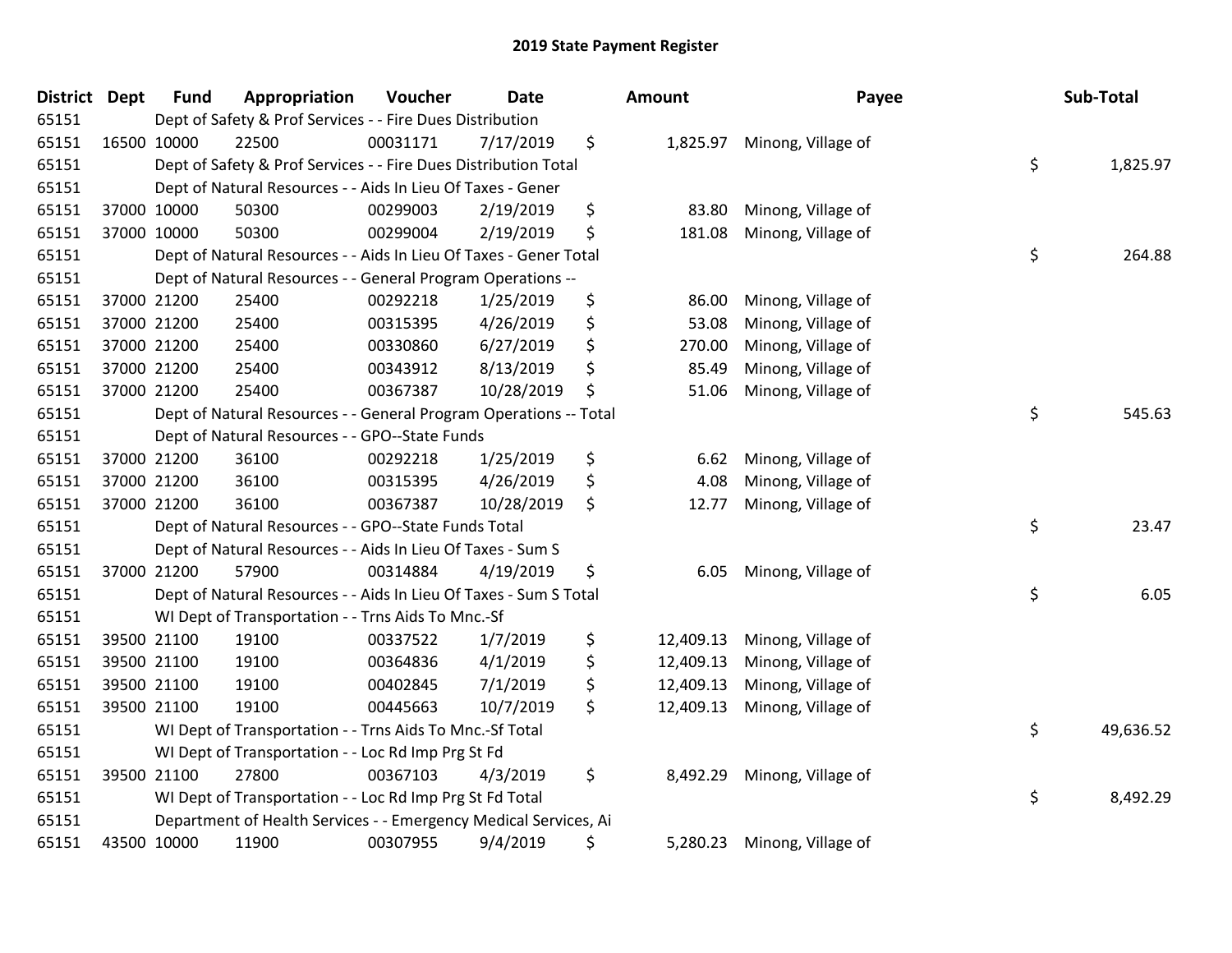| <b>District</b> | Dept        | <b>Fund</b> | Appropriation                                                                   | Voucher                 | <b>Date</b>     |         | <b>Amount</b> | Payee                         | Sub-Total        |
|-----------------|-------------|-------------|---------------------------------------------------------------------------------|-------------------------|-----------------|---------|---------------|-------------------------------|------------------|
| 65151           |             |             | Department of Health Services - - Emergency Medical Services, Ai Total          |                         |                 |         |               |                               | \$<br>5,280.23   |
| 65151           |             |             | Department of Health Services - - Prepaid Medical Transport Reimbursement       |                         |                 |         |               |                               |                  |
| 65151           | 43500 10000 |             | 16300                                                                           | AMBULANCE 11/18/2019 \$ |                 |         | 3,426.83      | Minong, Village of            |                  |
| 65151           |             |             | Department of Health Services - - Prepaid Medical Transport Reimbursement Total |                         |                 |         |               |                               | \$<br>3,426.83   |
| 65151           |             |             | Department of Justice - - Law Enforcement Train, Local                          |                         |                 |         |               |                               |                  |
| 65151           | 45500 10000 |             | 23100                                                                           | 00073621                | $10/28/2019$ \$ |         | 320.00        | Minong, Village of            |                  |
| 65151           |             |             | Department of Justice - - Law Enforcement Train, Local Total                    |                         |                 |         |               |                               | \$<br>320.00     |
| 65151           |             |             | Elections Commission - - 2018 Hava Election Security                            |                         |                 |         |               |                               |                  |
| 65151           |             | 51000 22000 | 18200                                                                           | 00002131                | 10/22/2019      | $\zeta$ | 1,200.00      | Minong, Village of            |                  |
| 65151           |             |             | Elections Commission - - 2018 Hava Election Security Total                      |                         |                 |         |               |                               | \$<br>1,200.00   |
| 65151           |             |             | Shared Revenue and Tax Relief - - County And Municipal Aid                      |                         |                 |         |               |                               |                  |
| 65151           | 83500 10000 |             | 10500                                                                           | 00049974                | 7/22/2019       | \$      | 23,707.49     | Minong, Village of            |                  |
| 65151           | 83500 10000 |             | 10500                                                                           | 00054273                | 11/18/2019      | \$      |               | 130,915.61 Minong, Village of |                  |
| 65151           |             |             | Shared Revenue and Tax Relief - - County And Municipal Aid Total                |                         |                 |         |               |                               | \$<br>154,623.10 |
| 65151           |             |             | Shared Revenue and Tax Relief - - Exempt Computer Aid                           |                         |                 |         |               |                               |                  |
| 65151           | 83500 10000 |             | 10900                                                                           | 00047001                | 7/22/2019       | \$      | 13,474.99     | Minong, Village of            |                  |
| 65151           | 83500 10000 |             | 10900                                                                           | 00048041                | 7/22/2019       | \$      | 262.81        | Minong, Village of            |                  |
| 65151           |             |             | Shared Revenue and Tax Relief - - Exempt Computer Aid Total                     |                         |                 |         |               |                               | \$<br>13,737.80  |
| 65151           |             |             | Shared Revenue and Tax Relief - - Personal Property Aid                         |                         |                 |         |               |                               |                  |
| 65151           | 83500 10000 |             | 11100                                                                           | 00041594                | 5/6/2019        | \$      | 2,350.41      | Minong, Village of            |                  |
| 65151           | 83500 10000 |             | 11100                                                                           | 00042804                | 5/6/2019        | \$      | 2,567.03      | Minong, Village of            |                  |
| 65151           |             |             | Shared Revenue and Tax Relief - - Personal Property Aid Total                   |                         |                 |         |               |                               | \$<br>4,917.44   |
| 65151           |             |             | Shared Revenue and Tax Relief - - Payments For Municipal Svcs                   |                         |                 |         |               |                               |                  |
| 65151           | 83500 10000 |             | 50100                                                                           | 00038006                | 1/31/2019       | \$      |               | 443.81 Minong, Village of     |                  |
| 65151           |             |             | Shared Revenue and Tax Relief - - Payments For Municipal Svcs Total             |                         |                 |         |               |                               | \$<br>443.81     |
| 65151 Total     |             |             |                                                                                 |                         |                 |         |               |                               | 244,744.02       |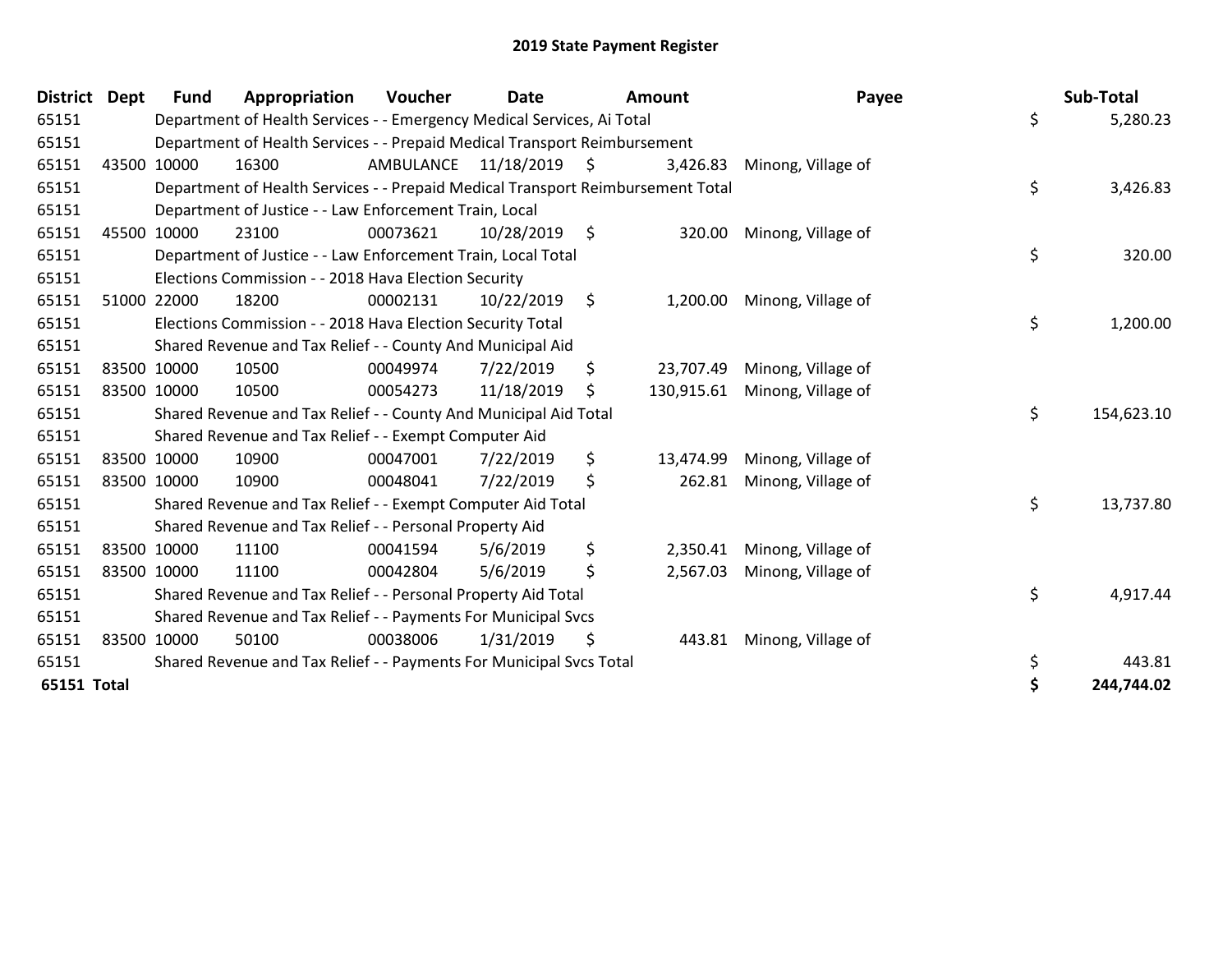| District Dept | <b>Fund</b> | Appropriation                                                     | Voucher  | <b>Date</b> | <b>Amount</b>  | Payee           | Sub-Total      |
|---------------|-------------|-------------------------------------------------------------------|----------|-------------|----------------|-----------------|----------------|
| 65281         |             | Dept of Safety & Prof Services - - Fire Dues Distribution         |          |             |                |                 |                |
| 65281         | 16500 10000 | 22500                                                             | 00030363 | 7/16/2019   | \$<br>6,773.73 | City Of Spooner |                |
| 65281         |             | Dept of Safety & Prof Services - - Fire Dues Distribution Total   |          |             |                |                 | \$<br>6,773.73 |
| 65281         |             | Dept of Natural Resources - - GPO-State Funds                     |          |             |                |                 |                |
| 65281         | 37000 10000 | 40100                                                             | 00286565 | 1/4/2019    | \$<br>207.60   | City Of Spooner |                |
| 65281         | 37000 10000 | 40100                                                             | 00286581 | 1/4/2019    | \$<br>21.16    | City Of Spooner |                |
| 65281         | 37000 10000 | 40100                                                             | 00292100 | 1/18/2019   | \$<br>185.39   | City Of Spooner |                |
| 65281         | 37000 10000 | 40100                                                             | 00292119 | 1/18/2019   | \$<br>28.28    | City Of Spooner |                |
| 65281         | 37000 10000 | 40100                                                             | 00292122 | 1/18/2019   | \$<br>6.99     | City Of Spooner |                |
| 65281         | 37000 10000 | 40100                                                             | 00292142 | 1/18/2019   | \$<br>9.82     | City Of Spooner |                |
| 65281         | 37000 10000 | 40100                                                             | 00300968 | 2/26/2019   | \$<br>205.17   | City Of Spooner |                |
| 65281         | 37000 10000 | 40100                                                             | 00300969 | 2/26/2019   | \$<br>33.57    | City Of Spooner |                |
| 65281         | 37000 10000 | 40100                                                             | 00300970 | 2/22/2019   | \$<br>8.99     | City Of Spooner |                |
| 65281         | 37000 10000 | 40100                                                             | 00307517 | 4/1/2019    | \$<br>6.17     | City Of Spooner |                |
| 65281         | 37000 10000 | 40100                                                             | 00307525 | 4/17/2019   | \$<br>1.31     | City Of Spooner |                |
| 65281         | 37000 10000 | 40100                                                             | 00307554 | 4/1/2019    | \$<br>39.48    | City Of Spooner |                |
| 65281         | 37000 10000 | 40100                                                             | 00307556 | 4/2/2019    | \$<br>172.92   | City Of Spooner |                |
| 65281         | 37000 10000 | 40100                                                             | 00307562 | 4/1/2019    | \$<br>8.64     | City Of Spooner |                |
| 65281         | 37000 10000 | 40100                                                             | 00307565 | 4/1/2019    | \$<br>9.82     | City Of Spooner |                |
| 65281         | 37000 10000 | 40100                                                             | 00315742 | 4/29/2019   | \$<br>26.44    | City Of Spooner |                |
| 65281         | 37000 10000 | 40100                                                             | 00322191 | 5/22/2019   | \$<br>9.82     | City Of Spooner |                |
| 65281         | 37000 10000 | 40100                                                             | 00322192 | 5/22/2019   | \$<br>6.17     | City Of Spooner |                |
| 65281         | 37000 10000 | 40100                                                             | 00322193 | 5/22/2019   | \$<br>208.15   | City Of Spooner |                |
| 65281         | 37000 10000 | 40100                                                             | 00322194 | 5/22/2019   | \$<br>23.63    | City Of Spooner |                |
| 65281         | 37000 10000 | 40100                                                             | 00322195 | 5/23/2019   | \$<br>7.94     | City Of Spooner |                |
| 65281         |             | Dept of Natural Resources - - GPO-State Funds Total               |          |             |                |                 | \$<br>1,227.46 |
| 65281         |             | Dept of Natural Resources - - Aids In Lieu Of Taxes - Gener       |          |             |                |                 |                |
| 65281         | 37000 10000 | 50300                                                             | 00298959 | 2/19/2019   | \$<br>2,435.09 | City Of Spooner |                |
| 65281         | 37000 10000 | 50300                                                             | 00298960 | 2/19/2019   | \$<br>137.10   | City Of Spooner |                |
| 65281         |             | Dept of Natural Resources - - Aids In Lieu Of Taxes - Gener Total |          |             |                |                 | \$<br>2,572.19 |
| 65281         |             | Dept of Natural Resources - - Gen Program Ops-State Funds         |          |             |                |                 |                |
| 65281         | 37000 21200 | 16100                                                             | 00286565 | 1/4/2019    | \$<br>934.17   | City Of Spooner |                |
| 65281         | 37000 21200 | 16100                                                             | 00286581 | 1/4/2019    | \$<br>95.21    | City Of Spooner |                |
|               |             |                                                                   |          |             |                |                 |                |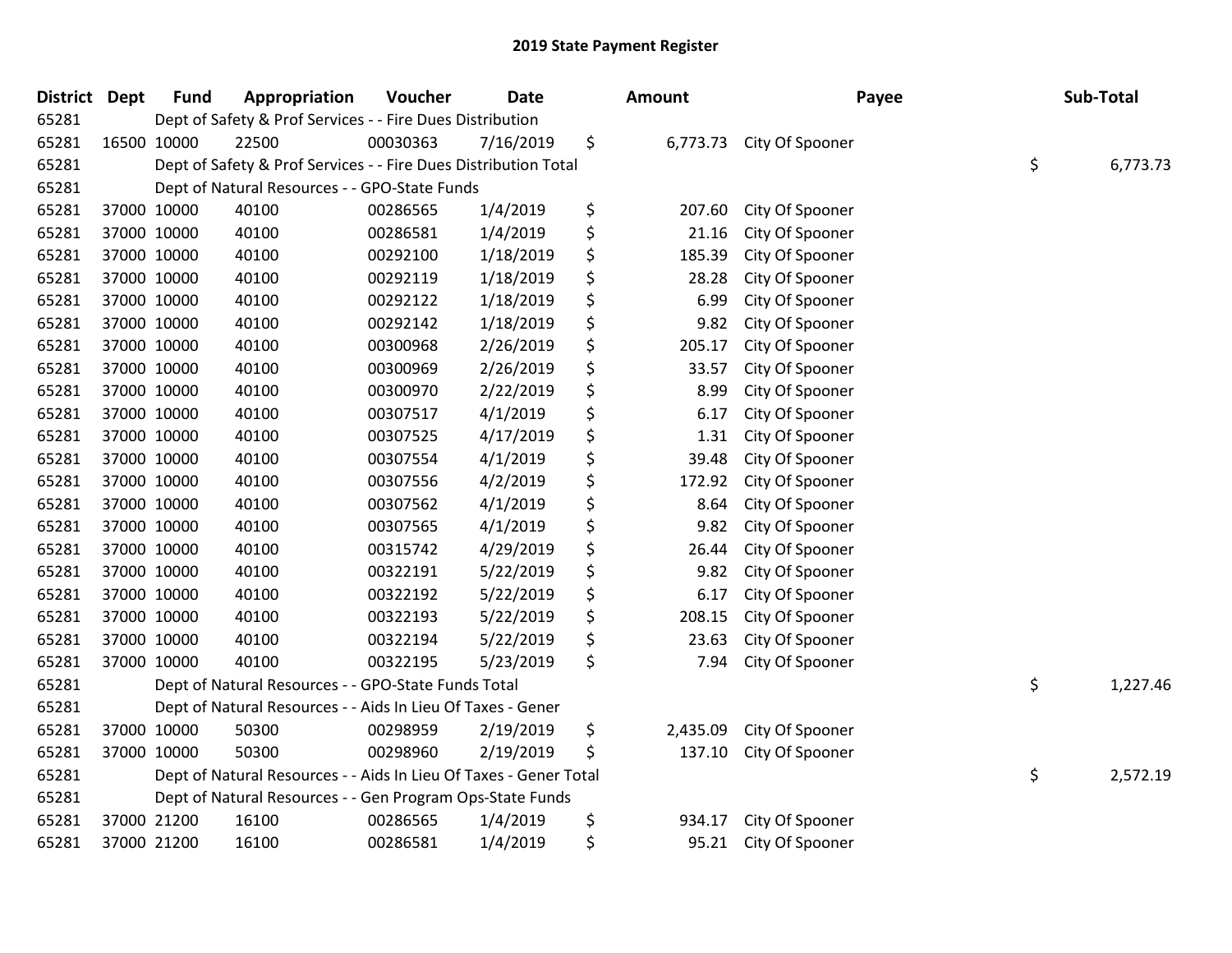| <b>District</b> | <b>Dept</b> | <b>Fund</b> | Appropriation | <b>Voucher</b> | <b>Date</b> | Amount       | Payee           | Sub-Total |
|-----------------|-------------|-------------|---------------|----------------|-------------|--------------|-----------------|-----------|
| 65281           | 37000 21200 |             | 16100         | 00292100       | 1/18/2019   | \$<br>949.67 | City Of Spooner |           |
| 65281           | 37000 21200 |             | 16100         | 00292119       | 1/18/2019   | \$<br>127.25 | City Of Spooner |           |
| 65281           | 37000 21200 |             | 16100         | 00292122       | 1/18/2019   | \$<br>31.46  | City Of Spooner |           |
| 65281           | 37000 21200 |             | 16100         | 00292142       | 1/18/2019   | \$<br>44.18  | City Of Spooner |           |
| 65281           | 37000 21200 |             | 16100         | 00293024       | 1/22/2019   | \$<br>128.38 | City Of Spooner |           |
| 65281           | 37000 21200 |             | 16100         | 00293058       | 1/22/2019   | \$<br>161.59 | City Of Spooner |           |
| 65281           | 37000 21200 |             | 16100         | 00293059       | 1/22/2019   | \$<br>14.37  | City Of Spooner |           |
| 65281           | 37000 21200 |             | 16100         | 00300495       | 2/22/2019   | \$<br>15.53  | City Of Spooner |           |
| 65281           | 37000 21200 |             | 16100         | 00300497       | 2/22/2019   | \$<br>123.87 | City Of Spooner |           |
| 65281           | 37000 21200 |             | 16100         | 00300501       | 2/22/2019   | \$<br>128.79 | City Of Spooner |           |
| 65281           | 37000 21200 |             | 16100         | 00300968       | 2/26/2019   | \$<br>923.27 | City Of Spooner |           |
| 65281           | 37000 21200 |             | 16100         | 00300969       | 2/26/2019   | \$<br>151.08 | City Of Spooner |           |
| 65281           | 37000 21200 |             | 16100         | 00300970       | 2/22/2019   | \$<br>40.48  | City Of Spooner |           |
| 65281           | 37000 21200 |             | 16100         | 00300971       | 2/26/2019   | \$<br>54.00  | City Of Spooner |           |
| 65281           | 37000 21200 |             | 16100         | 00300972       | 2/26/2019   | \$<br>33.92  | City Of Spooner |           |
| 65281           | 37000 21200 |             | 16100         | 00300973       | 2/26/2019   | \$<br>7.21   | City Of Spooner |           |
| 65281           | 37000 21200 |             | 16100         | 00307204       | 3/27/2019   | \$<br>14.43  | City Of Spooner |           |
| 65281           | 37000 21200 |             | 16100         | 00307275       | 3/27/2019   | \$<br>133.72 | City Of Spooner |           |
| 65281           | 37000 21200 |             | 16100         | 00307279       | 3/27/2019   | \$<br>119.41 | City Of Spooner |           |
| 65281           | 37000 21200 |             | 16100         | 00307517       | 4/1/2019    | \$<br>27.75  | City Of Spooner |           |
| 65281           | 37000 21200 |             | 16100         | 00307525       | 4/17/2019   | \$<br>5.90   | City Of Spooner |           |
| 65281           | 37000 21200 |             | 16100         | 00307554       | 4/1/2019    | \$<br>177.67 | City Of Spooner |           |
| 65281           | 37000 21200 |             | 16100         | 00307556       | 4/2/2019    | \$<br>778.10 | City Of Spooner |           |
| 65281           | 37000 21200 |             | 16100         | 00307562       | 4/1/2019    | \$<br>38.88  | City Of Spooner |           |
| 65281           | 37000 21200 |             | 16100         | 00307565       | 4/1/2019    | \$<br>44.18  | City Of Spooner |           |
| 65281           | 37000 21200 |             | 16100         | 00315755       | 4/26/2019   | \$<br>54.30  | City Of Spooner |           |
| 65281           | 37000 21200 |             | 16100         | 00315758       | 4/26/2019   | \$<br>54.00  | City Of Spooner |           |
| 65281           | 37000 21200 |             | 16100         | 00317661       | 5/2/2019    | \$<br>128.12 | City Of Spooner |           |
| 65281           | 37000 21200 |             | 16100         | 00317665       | 5/2/2019    | \$<br>13.81  | City Of Spooner |           |
| 65281           | 37000 21200 |             | 16100         | 00317671       | 5/3/2019    | \$<br>123.50 | City Of Spooner |           |
| 65281           | 37000 21200 |             | 16100         | 00322191       | 5/22/2019   | \$<br>44.18  | City Of Spooner |           |
| 65281           | 37000 21200 |             | 16100         | 00322192       | 5/22/2019   | \$<br>27.75  | City Of Spooner |           |
| 65281           | 37000 21200 |             | 16100         | 00322193       | 5/22/2019   | \$<br>936.64 | City Of Spooner |           |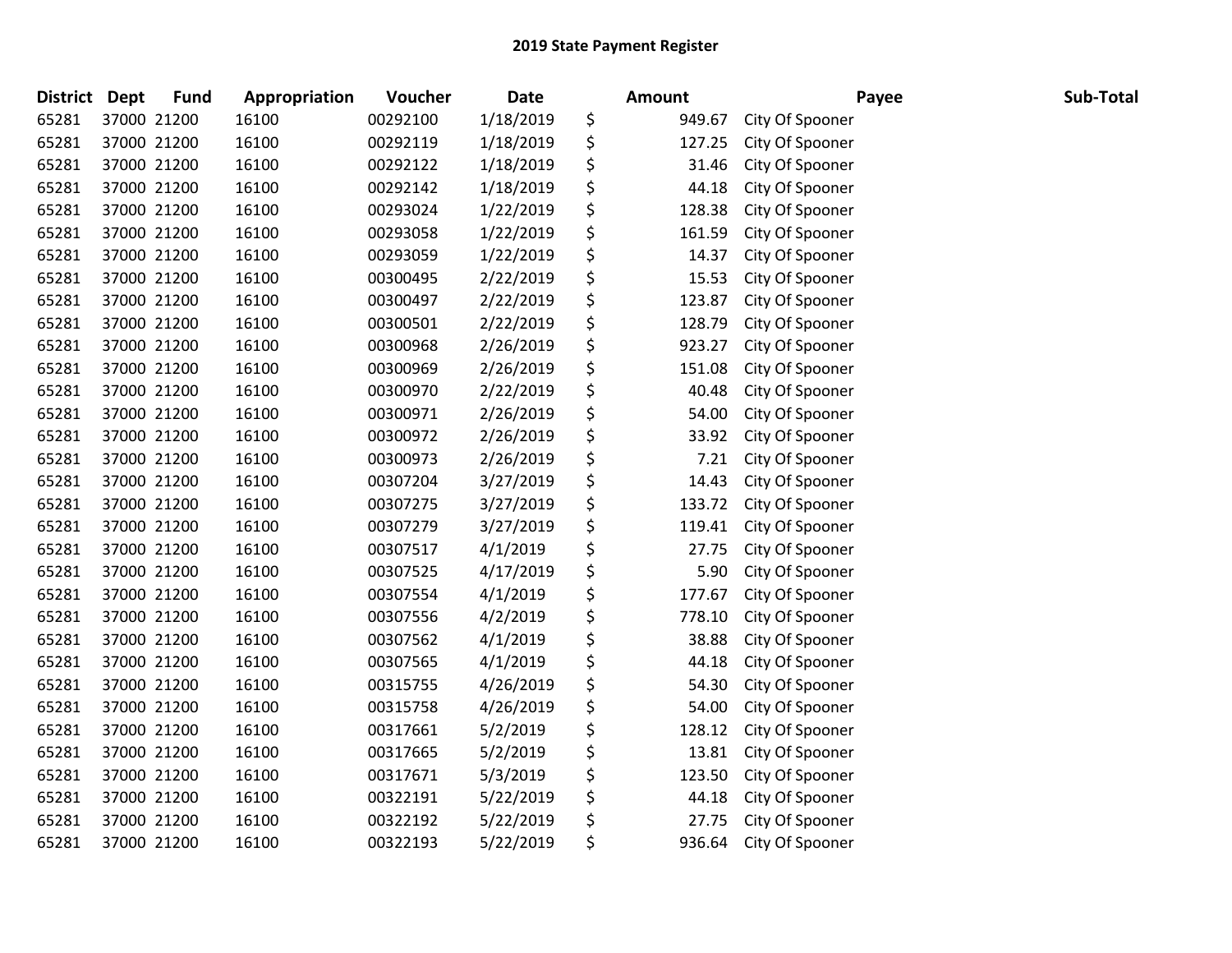| <b>District</b> | <b>Dept</b> | <b>Fund</b> | Appropriation | Voucher  | <b>Date</b> | <b>Amount</b>  | Payee           | Sub-Total |
|-----------------|-------------|-------------|---------------|----------|-------------|----------------|-----------------|-----------|
| 65281           |             | 37000 21200 | 16100         | 00322194 | 5/22/2019   | \$<br>106.32   | City Of Spooner |           |
| 65281           |             | 37000 21200 | 16100         | 00322195 | 5/23/2019   | \$<br>35.72    | City Of Spooner |           |
| 65281           |             | 37000 21200 | 16100         | 00326035 | 5/31/2019   | \$<br>139.28   | City Of Spooner |           |
| 65281           |             | 37000 21200 | 16100         | 00326036 | 5/31/2019   | \$<br>116.39   | City Of Spooner |           |
| 65281           |             | 37000 21200 | 16100         | 00326037 | 6/3/2019    | \$<br>12.43    | City Of Spooner |           |
| 65281           |             | 37000 21200 | 16100         | 00334438 | 6/24/2019   | \$<br>117.15   | City Of Spooner |           |
| 65281           |             | 37000 21200 | 16100         | 00334439 | 6/24/2019   | \$<br>128.71   | City Of Spooner |           |
| 65281           |             | 37000 21200 | 16100         | 00334440 | 6/24/2019   | \$<br>11.94    | City Of Spooner |           |
| 65281           |             | 37000 21200 | 16100         | 00335683 | 6/28/2019   | \$<br>33.92    | City Of Spooner |           |
| 65281           |             | 37000 21200 | 16100         | 00335686 | 6/28/2019   | \$<br>5,392.51 | City Of Spooner |           |
| 65281           |             | 37000 21200 | 16100         | 00335693 | 6/28/2019   | \$<br>528.23   | City Of Spooner |           |
| 65281           |             | 37000 21200 | 16100         | 00335694 | 6/28/2019   | \$<br>43.01    | City Of Spooner |           |
| 65281           |             | 37000 21200 | 16100         | 00335696 | 6/28/2019   | \$<br>54.00    | City Of Spooner |           |
| 65281           |             | 37000 21200 | 16100         | 00341951 | 7/24/2019   | \$<br>112.98   | City Of Spooner |           |
| 65281           |             | 37000 21200 | 16100         | 00341952 | 7/24/2019   | \$<br>64.33    | City Of Spooner |           |
| 65281           |             | 37000 21200 | 16100         | 00341953 | 7/24/2019   | \$<br>11.15    | City Of Spooner |           |
| 65281           |             | 37000 21200 | 16100         | 00345369 | 7/26/2019   | \$<br>48.88    | City Of Spooner |           |
| 65281           |             | 37000 21200 | 16100         | 00345370 | 7/26/2019   | \$<br>7.21     | City Of Spooner |           |
| 65281           |             | 37000 21200 | 16100         | 00345377 | 7/26/2019   | \$<br>1,149.97 | City Of Spooner |           |
| 65281           |             | 37000 21200 | 16100         | 00345381 | 7/26/2019   | \$<br>516.03   | City Of Spooner |           |
| 65281           |             | 37000 21200 | 16100         | 00345383 | 7/26/2019   | \$<br>29.54    | City Of Spooner |           |
| 65281           |             | 37000 21200 | 16100         | 00345385 | 7/26/2019   | \$<br>54.00    | City Of Spooner |           |
| 65281           |             | 37000 21200 | 16100         | 00352770 | 8/23/2019   | \$<br>126.24   | City Of Spooner |           |
| 65281           |             | 37000 21200 | 16100         | 00352771 | 8/23/2019   | \$<br>68.72    | City Of Spooner |           |
| 65281           |             | 37000 21200 | 16100         | 00352772 | 8/23/2019   | \$<br>11.02    | City Of Spooner |           |
| 65281           |             | 37000 21200 | 16100         | 00354286 | 9/5/2019    | \$<br>41.40    | City Of Spooner |           |
| 65281           |             | 37000 21200 | 16100         | 00354292 | 9/5/2019    | \$<br>7.21     | City Of Spooner |           |
| 65281           |             | 37000 21200 | 16100         | 00354297 | 9/5/2019    | \$<br>1,498.78 | City Of Spooner |           |
| 65281           |             | 37000 21200 | 16100         | 00354300 | 9/5/2019    | \$<br>558.89   | City Of Spooner |           |
| 65281           |             | 37000 21200 | 16100         | 00354302 | 9/5/2019    | \$<br>27.40    | City Of Spooner |           |
| 65281           |             | 37000 21200 | 16100         | 00354304 | 9/5/2019    | \$<br>54.00    | City Of Spooner |           |
| 65281           |             | 37000 21200 | 16100         | 00360101 | 9/23/2019   | \$<br>120.20   | City Of Spooner |           |
| 65281           |             | 37000 21200 | 16100         | 00360102 | 9/23/2019   | \$<br>64.42    | City Of Spooner |           |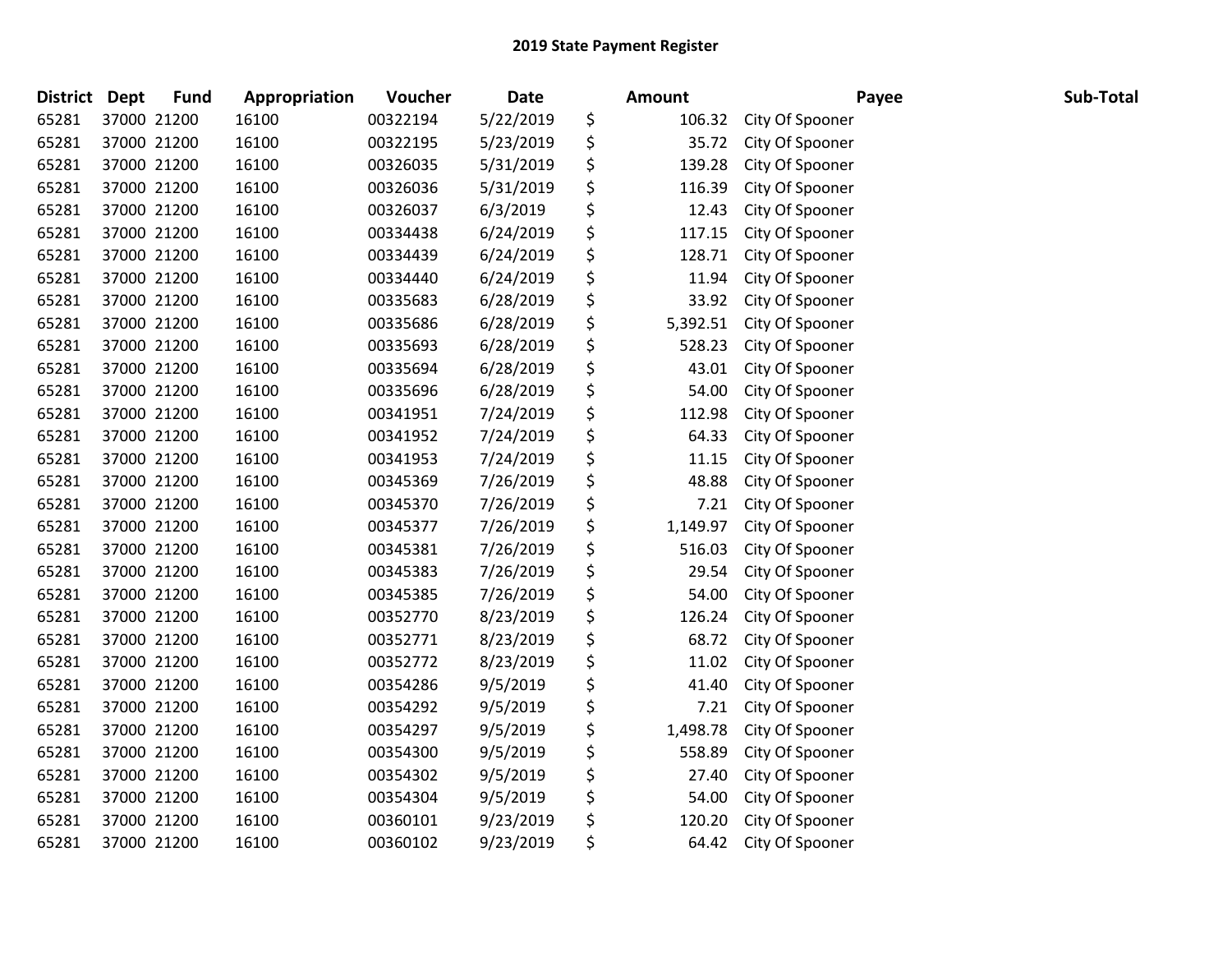| <b>District</b> | <b>Dept</b> | <b>Fund</b> | Appropriation                                                   | Voucher  | Date       |    | <b>Amount</b> | Payee           |    | Sub-Total |
|-----------------|-------------|-------------|-----------------------------------------------------------------|----------|------------|----|---------------|-----------------|----|-----------|
| 65281           | 37000 21200 |             | 16100                                                           | 00360103 | 9/23/2019  | \$ | 11.04         | City Of Spooner |    |           |
| 65281           | 37000 21200 |             | 16100                                                           | 00360522 | 9/26/2019  | \$ | 49.29         | City Of Spooner |    |           |
| 65281           | 37000 21200 |             | 16100                                                           | 00360523 | 9/26/2019  | \$ | 7.28          | City Of Spooner |    |           |
| 65281           | 37000 21200 |             | 16100                                                           | 00360527 | 9/26/2019  | \$ | 37.00         | City Of Spooner |    |           |
| 65281           | 37000 21200 |             | 16100                                                           | 00360531 | 9/26/2019  | \$ | 54.54         | City Of Spooner |    |           |
| 65281           | 37000 21200 |             | 16100                                                           | 00360535 | 9/26/2019  | \$ | 1,328.38      | City Of Spooner |    |           |
| 65281           | 37000 21200 |             | 16100                                                           | 00360537 | 9/26/2019  | \$ | 613.06        | City Of Spooner |    |           |
| 65281           | 37000 21200 |             | 16100                                                           | 00366851 | 10/23/2019 | \$ | 134.20        | City Of Spooner |    |           |
| 65281           | 37000 21200 |             | 16100                                                           | 00366852 | 10/28/2019 | \$ | 61.64         | City Of Spooner |    |           |
| 65281           | 37000 21200 |             | 16100                                                           | 00366853 | 10/28/2019 | \$ | 11.22         | City Of Spooner |    |           |
| 65281           | 37000 21200 |             | 16100                                                           | 00368725 | 10/30/2019 | \$ | 63.84         | City Of Spooner |    |           |
| 65281           | 37000 21200 |             | 16100                                                           | 00368726 | 10/29/2019 | \$ | 7.21          | City Of Spooner |    |           |
| 65281           | 37000 21200 |             | 16100                                                           | 00368727 | 10/30/2019 | \$ | 1,104.79      | City Of Spooner |    |           |
| 65281           | 37000 21200 |             | 16100                                                           | 00368728 | 10/29/2019 | \$ | 597.79        | City Of Spooner |    |           |
| 65281           | 37000 21200 |             | 16100                                                           | 00368729 | 10/29/2019 | \$ | 39.53         | City Of Spooner |    |           |
| 65281           | 37000 21200 |             | 16100                                                           | 00368730 | 10/29/2019 | \$ | 54.00         | City Of Spooner |    |           |
| 65281           | 37000 21200 |             | 16100                                                           | 00376824 | 12/11/2019 | \$ | 68.98         | City Of Spooner |    |           |
| 65281           | 37000 21200 |             | 16100                                                           | 00376825 | 12/11/2019 | \$ | 7.21          | City Of Spooner |    |           |
| 65281           | 37000 21200 |             | 16100                                                           | 00376826 | 12/11/2019 | \$ | 1,672.76      | City Of Spooner |    |           |
| 65281           | 37000 21200 |             | 16100                                                           | 00376827 | 12/11/2019 | \$ | 478.42        | City Of Spooner |    |           |
| 65281           | 37000 21200 |             | 16100                                                           | 00376828 | 12/11/2019 | \$ | 46.23         | City Of Spooner |    |           |
| 65281           | 37000 21200 |             | 16100                                                           | 00376829 | 12/11/2019 | \$ | 54.00         | City Of Spooner |    |           |
| 65281           | 37000 21200 |             | 16100                                                           | 00378295 | 12/19/2019 | \$ | 14.21         | City Of Spooner |    |           |
| 65281           | 37000 21200 |             | 16100                                                           | 00378301 | 12/19/2019 | \$ | 125.63        | City Of Spooner |    |           |
| 65281           | 37000 21200 |             | 16100                                                           | 00378311 | 12/19/2019 | \$ | 124.80        | City Of Spooner |    |           |
| 65281           | 37000 21200 |             | 16100                                                           | 00378340 | 12/20/2019 | \$ | 111.97        | City Of Spooner |    |           |
| 65281           | 37000 21200 |             | 16100                                                           | 00378350 | 12/20/2019 | \$ | 125.41        | City Of Spooner |    |           |
| 65281           | 37000 21200 |             | 16100                                                           | 00378357 | 12/20/2019 | Ś  | 12.60         | City Of Spooner |    |           |
| 65281           |             |             | Dept of Natural Resources - - Gen Program Ops-State Funds Total |          |            |    |               |                 | \$ | 24,995.78 |
| 65281           |             |             | Dept of Natural Resources - - General Program Operations --     |          |            |    |               |                 |    |           |
| 65281           | 37000 21200 |             | 25400                                                           | 00286705 | 1/10/2019  | \$ | 20.50         | City Of Spooner |    |           |
| 65281           | 37000 21200 |             | 25400                                                           | 00292938 | 1/22/2019  | \$ | 241.49        | City Of Spooner |    |           |
| 65281           | 37000 21200 |             | 25400                                                           | 00292947 | 1/22/2019  | \$ | 269.22        | City Of Spooner |    |           |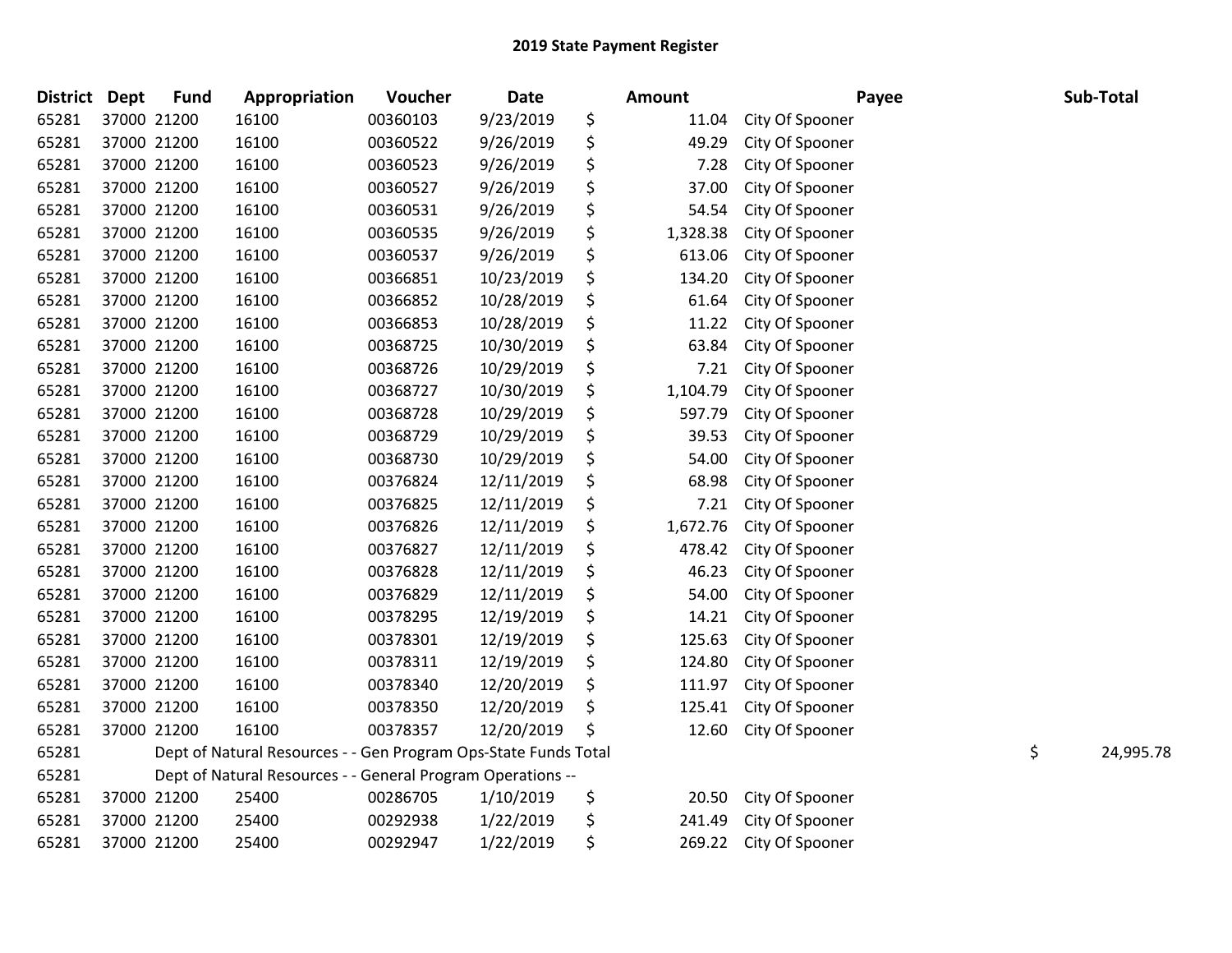| <b>District</b> | <b>Dept</b> | Fund        | Appropriation | Voucher  | <b>Date</b> | Amount         |                 | Payee | Sub-Total |
|-----------------|-------------|-------------|---------------|----------|-------------|----------------|-----------------|-------|-----------|
| 65281           |             | 37000 21200 | 25400         | 00292949 | 2/7/2019    | \$<br>20.55    | City Of Spooner |       |           |
| 65281           |             | 37000 21200 | 25400         | 00300395 | 2/22/2019   | \$<br>243.64   | City Of Spooner |       |           |
| 65281           |             | 37000 21200 | 25400         | 00300397 | 2/22/2019   | \$<br>20.49    | City Of Spooner |       |           |
| 65281           |             | 37000 21200 | 25400         | 00300412 | 2/22/2019   | \$<br>278.16   | City Of Spooner |       |           |
| 65281           |             | 37000 21200 | 25400         | 00306113 | 3/19/2019   | \$<br>213.31   | City Of Spooner |       |           |
| 65281           |             | 37000 21200 | 25400         | 00306117 | 3/19/2019   | \$<br>18.95    | City Of Spooner |       |           |
| 65281           |             | 37000 21200 | 25400         | 00306125 | 3/19/2019   | \$<br>259.31   | City Of Spooner |       |           |
| 65281           |             | 37000 21200 | 25400         | 00315477 | 4/26/2019   | \$<br>260.44   | City Of Spooner |       |           |
| 65281           |             | 37000 21200 | 25400         | 00315482 | 4/26/2019   | \$<br>226.13   | City Of Spooner |       |           |
| 65281           |             | 37000 21200 | 25400         | 00315483 | 4/26/2019   | \$<br>20.30    | City Of Spooner |       |           |
| 65281           |             | 37000 21200 | 25400         | 00315746 | 4/26/2019   | \$<br>1,036.95 | City Of Spooner |       |           |
| 65281           |             | 37000 21200 | 25400         | 00315748 | 4/29/2019   | \$<br>171.45   | City Of Spooner |       |           |
| 65281           |             | 37000 21200 | 25400         | 00324711 | 5/30/2019   | \$<br>151.45   | City Of Spooner |       |           |
| 65281           |             | 37000 21200 | 25400         | 00324716 | 5/30/2019   | \$<br>2,313.30 | City Of Spooner |       |           |
| 65281           |             | 37000 21200 | 25400         | 00324720 | 5/30/2019   | \$<br>7.52     | City Of Spooner |       |           |
| 65281           |             | 37000 21200 | 25400         | 00325831 | 5/30/2019   | \$<br>237.75   | City Of Spooner |       |           |
| 65281           |             | 37000 21200 | 25400         | 00325837 | 5/30/2019   | \$<br>23.72    | City Of Spooner |       |           |
| 65281           |             | 37000 21200 | 25400         | 00325841 | 5/30/2019   | \$<br>204.91   | City Of Spooner |       |           |
| 65281           |             | 37000 21200 | 25400         | 00333497 | 6/24/2019   | \$<br>205.65   | City Of Spooner |       |           |
| 65281           |             | 37000 21200 | 25400         | 00333499 | 6/25/2019   | \$<br>294.68   | City Of Spooner |       |           |
| 65281           |             | 37000 21200 | 25400         | 00333500 | 6/24/2019   | \$<br>22.30    | City Of Spooner |       |           |
| 65281           |             | 37000 21200 | 25400         | 00334664 | 6/25/2019   | \$<br>8.45     | City Of Spooner |       |           |
| 65281           |             | 37000 21200 | 25400         | 00334672 | 6/25/2019   | \$<br>1,892.40 | City Of Spooner |       |           |
| 65281           |             | 37000 21200 | 25400         | 00334674 | 6/25/2019   | \$<br>176.82   | City Of Spooner |       |           |
| 65281           |             | 37000 21200 | 25400         | 00343928 | 7/23/2019   | \$<br>215.93   | City Of Spooner |       |           |
| 65281           |             | 37000 21200 | 25400         | 00343929 | 7/23/2019   | \$<br>188.65   | City Of Spooner |       |           |
| 65281           |             | 37000 21200 | 25400         | 00343930 | 7/23/2019   | \$<br>20.52    | City Of Spooner |       |           |
| 65281           |             | 37000 21200 | 25400         | 00344015 | 7/25/2019   | \$<br>196.62   | City Of Spooner |       |           |
| 65281           |             | 37000 21200 | 25400         | 00352954 | 8/27/2019   | \$<br>178.71   | City Of Spooner |       |           |
| 65281           |             | 37000 21200 | 25400         | 00352955 | 8/27/2019   | \$<br>210.28   | City Of Spooner |       |           |
| 65281           |             | 37000 21200 | 25400         | 00352956 | 8/27/2019   | \$<br>18.02    | City Of Spooner |       |           |
| 65281           |             | 37000 21200 | 25400         | 00354149 | 9/5/2019    | \$<br>218.04   | City Of Spooner |       |           |
| 65281           |             | 37000 21200 | 25400         | 00359896 | 9/24/2019   | \$<br>212.87   | City Of Spooner |       |           |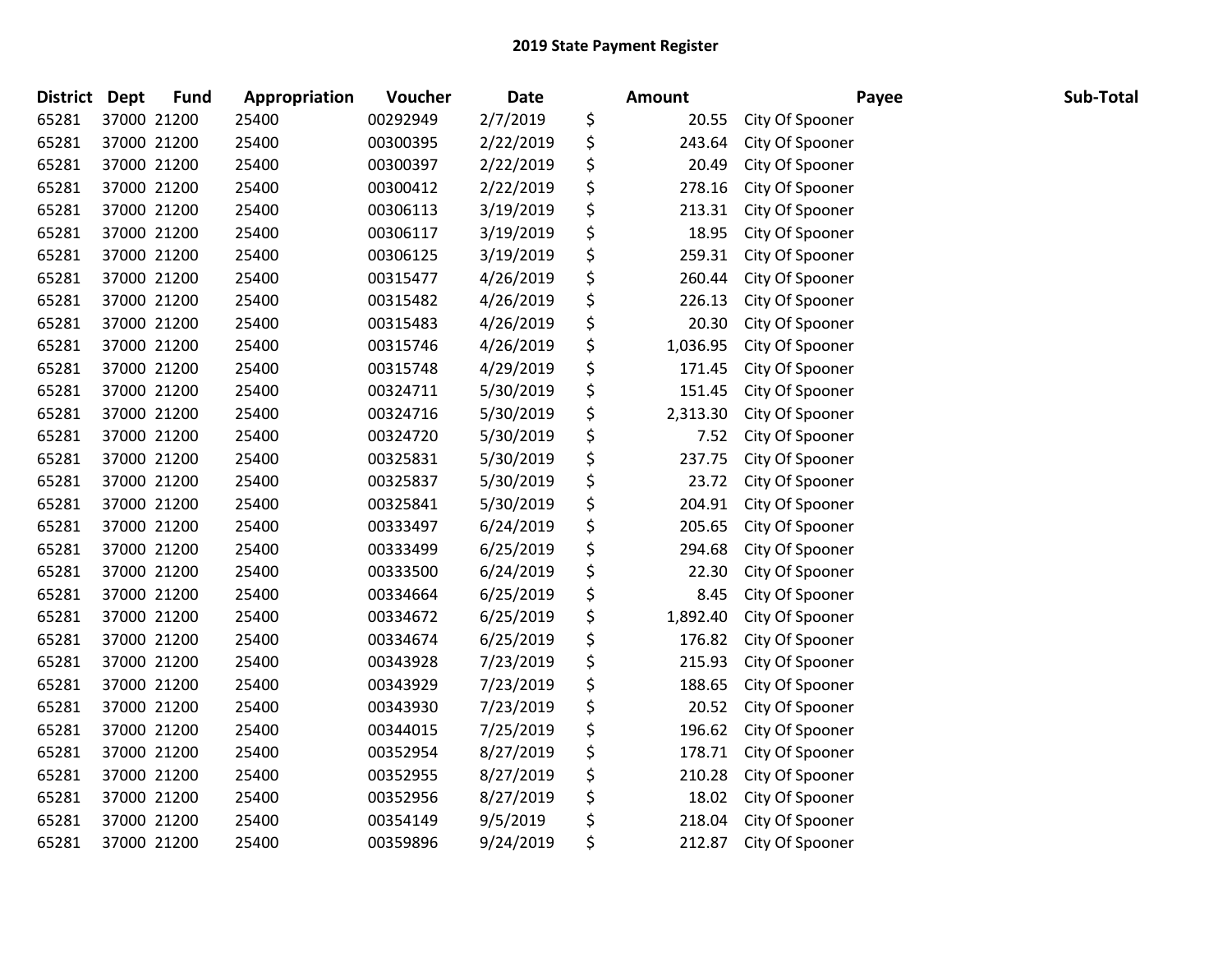| <b>District</b> | <b>Dept</b> | <b>Fund</b> | Appropriation                                                     | <b>Voucher</b> | <b>Date</b> | Amount |        | Payee           | Sub-Total       |
|-----------------|-------------|-------------|-------------------------------------------------------------------|----------------|-------------|--------|--------|-----------------|-----------------|
| 65281           |             | 37000 21200 | 25400                                                             | 00359899       | 9/24/2019   | \$     | 206.27 | City Of Spooner |                 |
| 65281           |             | 37000 21200 | 25400                                                             | 00359900       | 9/24/2019   | \$     | 189.78 | City Of Spooner |                 |
| 65281           |             | 37000 21200 | 25400                                                             | 00359901       | 9/24/2019   | \$     | 16.77  | City Of Spooner |                 |
| 65281           |             | 37000 21200 | 25400                                                             | 00367487       | 10/28/2019  | \$     | 182.90 | City Of Spooner |                 |
| 65281           |             | 37000 21200 | 25400                                                             | 00367488       | 10/28/2019  | \$     | 184.20 | City Of Spooner |                 |
| 65281           |             | 37000 21200 | 25400                                                             | 00367489       | 10/28/2019  | \$     | 17.15  | City Of Spooner |                 |
| 65281           |             | 37000 21200 | 25400                                                             | 00367592       | 11/4/2019   | \$     | 185.93 | City Of Spooner |                 |
| 65281           |             | 37000 21200 | 25400                                                             | 00375493       | 12/6/2019   | \$     | 289.40 | City Of Spooner |                 |
| 65281           |             | 37000 21200 | 25400                                                             | 00375494       | 12/6/2019   | \$     | 204.00 | City Of Spooner |                 |
| 65281           |             | 37000 21200 | 25400                                                             | 00375495       | 12/6/2019   | \$     | 17.15  | City Of Spooner |                 |
| 65281           |             |             | Dept of Natural Resources - - General Program Operations -- Total |                |             |        |        |                 | \$<br>11,793.03 |
| 65281           |             |             | Dept of Natural Resources - - GPO--State Funds                    |                |             |        |        |                 |                 |
| 65281           |             | 37000 21200 | 36100                                                             | 00343928       | 7/23/2019   | \$     | 4.69   | City Of Spooner |                 |
| 65281           |             | 37000 21200 | 36100                                                             | 00343929       | 7/23/2019   | \$     | 4.10   | City Of Spooner |                 |
| 65281           |             | 37000 21200 | 36100                                                             | 00343930       | 7/23/2019   | \$     | 0.45   | City Of Spooner |                 |
| 65281           |             | 37000 21200 | 36100                                                             | 00344015       | 7/25/2019   | \$     | 4.27   | City Of Spooner |                 |
| 65281           |             | 37000 21200 | 36100                                                             | 00352954       | 8/27/2019   | \$     | 3.89   | City Of Spooner |                 |
| 65281           |             | 37000 21200 | 36100                                                             | 00352955       | 8/27/2019   | \$     | 4.57   | City Of Spooner |                 |
| 65281           |             | 37000 21200 | 36100                                                             | 00352956       | 8/27/2019   | \$     | 0.39   | City Of Spooner |                 |
| 65281           |             | 37000 21200 | 36100                                                             | 00354149       | 9/5/2019    | \$     | 4.74   | City Of Spooner |                 |
| 65281           |             | 37000 21200 | 36100                                                             | 00359896       | 9/24/2019   | \$     | 4.63   | City Of Spooner |                 |
| 65281           |             | 37000 21200 | 36100                                                             | 00359899       | 9/24/2019   | \$     | 4.48   | City Of Spooner |                 |
| 65281           |             | 37000 21200 | 36100                                                             | 00359900       | 9/24/2019   | \$     | 4.13   | City Of Spooner |                 |
| 65281           |             | 37000 21200 | 36100                                                             | 00359901       | 9/24/2019   | \$     | 0.36   | City Of Spooner |                 |
| 65281           |             | 37000 21200 | 36100                                                             | 00367487       | 10/28/2019  | \$     | 3.97   | City Of Spooner |                 |
| 65281           |             | 37000 21200 | 36100                                                             | 00367488       | 10/28/2019  | \$     | 4.01   | City Of Spooner |                 |
| 65281           |             | 37000 21200 | 36100                                                             | 00367489       | 10/28/2019  | \$     | 0.37   | City Of Spooner |                 |
| 65281           |             | 37000 21200 | 36100                                                             | 00367592       | 11/4/2019   | \$     | 4.04   | City Of Spooner |                 |
| 65281           |             | 37000 21200 | 36100                                                             | 00375493       | 12/6/2019   | \$     | 6.29   | City Of Spooner |                 |
| 65281           |             | 37000 21200 | 36100                                                             | 00375494       | 12/6/2019   | \$     | 4.44   | City Of Spooner |                 |
| 65281           |             | 37000 21200 | 36100                                                             | 00375495       | 12/6/2019   | \$     | 0.37   | City Of Spooner |                 |
| 65281           |             |             | Dept of Natural Resources - - GPO--State Funds Total              |                |             |        |        |                 | \$<br>64.19     |
| 65281           |             |             | Dept of Natural Resources - - Aids In Lieu Of Taxes - Sum S       |                |             |        |        |                 |                 |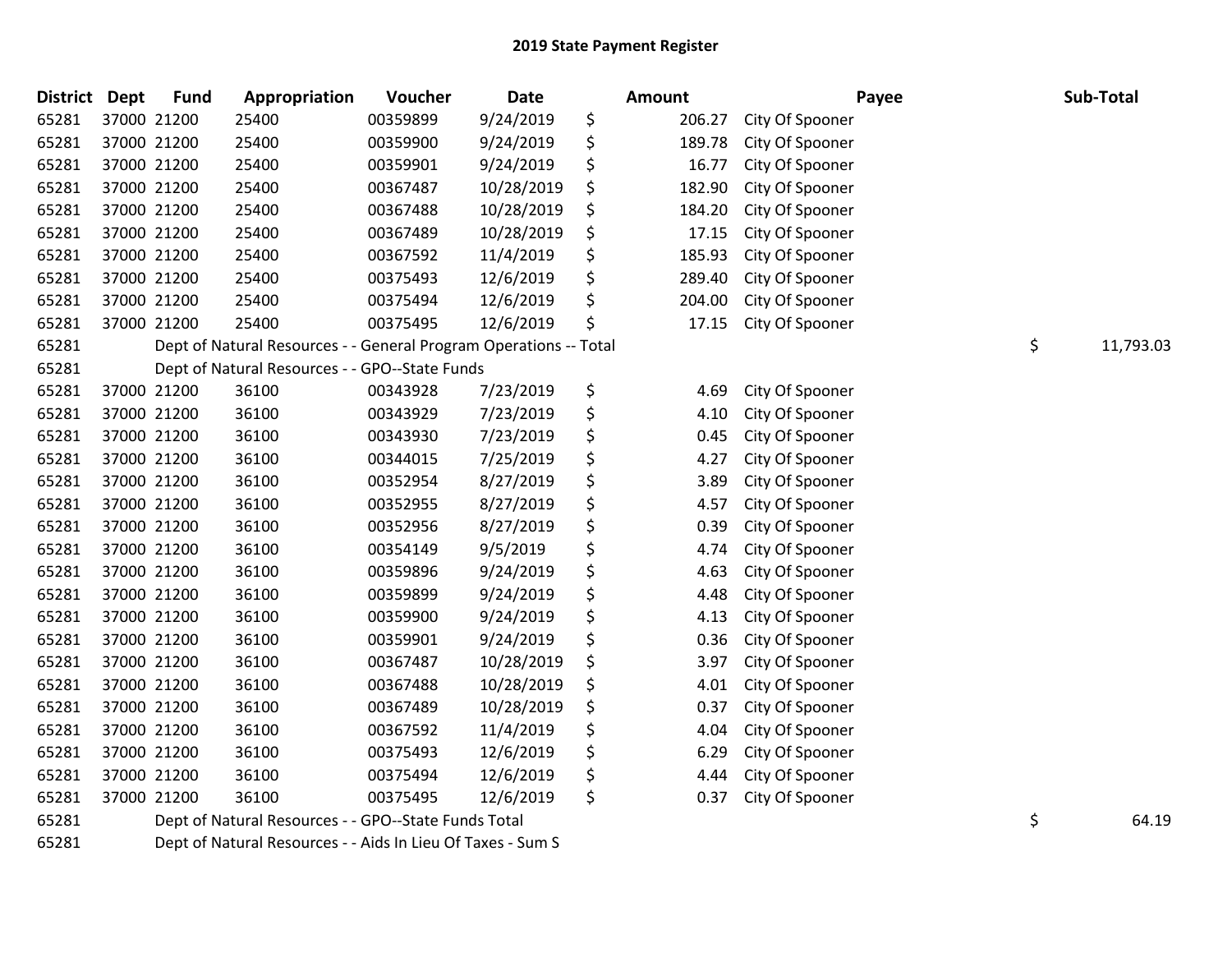| District Dept | <b>Fund</b> | Appropriation                                                     | Voucher  | <b>Date</b> | <b>Amount</b>  | Payee           | Sub-Total   |
|---------------|-------------|-------------------------------------------------------------------|----------|-------------|----------------|-----------------|-------------|
| 65281         | 37000 21200 | 57900                                                             | 00314171 | 4/19/2019   | \$<br>86.55    | City Of Spooner |             |
| 65281         |             | Dept of Natural Resources - - Aids In Lieu Of Taxes - Sum S Total |          |             |                |                 | \$<br>86.55 |
| 65281         |             | Dept of Natural Resources - - GPO--State Funds                    |          |             |                |                 |             |
| 65281         | 37000 21200 | 86100                                                             | 00286439 | 1/4/2019    | \$<br>7.73     | City Of Spooner |             |
| 65281         | 37000 21200 | 86100                                                             | 00286470 | 1/4/2019    | \$<br>132.26   | City Of Spooner |             |
| 65281         | 37000 21200 | 86100                                                             | 00286705 | 1/10/2019   | \$<br>0.20     | City Of Spooner |             |
| 65281         | 37000 21200 | 86100                                                             | 00288100 | 1/3/2019    | \$<br>82.66    | City Of Spooner |             |
| 65281         | 37000 21200 | 86100                                                             | 00292098 | 1/18/2019   | \$<br>33.92    | City Of Spooner |             |
| 65281         | 37000 21200 | 86100                                                             | 00292099 | 1/18/2019   | \$<br>7.21     | City Of Spooner |             |
| 65281         | 37000 21200 | 86100                                                             | 00293279 | 1/24/2019   | \$<br>89.10    | City Of Spooner |             |
| 65281         | 37000 21200 | 86100                                                             | 00293284 | 1/24/2019   | \$<br>2,513.28 | City Of Spooner |             |
| 65281         | 37000 21200 | 86100                                                             | 00293287 | 1/24/2019   | \$<br>7.53     | City Of Spooner |             |
| 65281         | 37000 21200 | 86100                                                             | 00293331 | 1/24/2019   | \$<br>88.26    | City Of Spooner |             |
| 65281         | 37000 21200 | 86100                                                             | 00300892 | 2/22/2019   | \$<br>131.67   | City Of Spooner |             |
| 65281         | 37000 21200 | 86100                                                             | 00300920 | 2/28/2019   | \$<br>2,687.09 | City Of Spooner |             |
| 65281         | 37000 21200 | 86100                                                             | 00300922 | 2/22/2019   | \$<br>7.54     | City Of Spooner |             |
| 65281         | 37000 21200 | 86100                                                             | 00301602 | 3/1/2019    | \$<br>84.85    | City Of Spooner |             |
| 65281         | 37000 21200 | 86100                                                             | 00306767 | 3/21/2019   | \$<br>87.79    | City Of Spooner |             |
| 65281         | 37000 21200 | 86100                                                             | 00312304 | 4/16/2019   | \$<br>7.64     | City Of Spooner |             |
| 65281         | 37000 21200 | 86100                                                             | 00312309 | 4/16/2019   | \$<br>52.77    | City Of Spooner |             |
| 65281         | 37000 21200 | 86100                                                             | 00312315 | 4/16/2019   | \$<br>3,018.06 | City Of Spooner |             |
| 65281         | 37000 21200 | 86100                                                             | 00315246 | 4/26/2019   | \$<br>41.34    | City Of Spooner |             |
| 65281         | 37000 21200 | 86100                                                             | 00315247 | 4/26/2019   | \$<br>2,941.58 | City Of Spooner |             |
| 65281         | 37000 21200 | 86100                                                             | 00315248 | 4/26/2019   | \$<br>7.63     | City Of Spooner |             |
| 65281         | 37000 21200 | 86100                                                             | 00315745 | 4/26/2019   | \$<br>14.49    | City Of Spooner |             |
| 65281         | 37000 21200 | 86100                                                             | 00317306 | 4/30/2019   | \$<br>81.10    | City Of Spooner |             |
| 65281         | 37000 21200 | 86100                                                             | 00326957 | 6/6/2019    | \$<br>93.71    | City Of Spooner |             |
| 65281         | 37000 21200 | 86100                                                             | 00335498 | 6/27/2019   | \$<br>82.45    | City Of Spooner |             |
| 65281         | 37000 21200 | 86100                                                             | 00335682 | 6/28/2019   | \$<br>7.21     | City Of Spooner |             |
| 65281         | 37000 21200 | 86100                                                             | 00344016 | 7/25/2019   | \$<br>1,832.92 | City Of Spooner |             |
| 65281         | 37000 21200 | 86100                                                             | 00344017 | 7/25/2019   | \$<br>9.24     | City Of Spooner |             |
| 65281         | 37000 21200 | 86100                                                             | 00350049 | 8/15/2019   | \$<br>92.97    | City Of Spooner |             |
| 65281         | 37000 21200 | 86100                                                             | 00354050 | 9/18/2019   | \$<br>90.18    | City Of Spooner |             |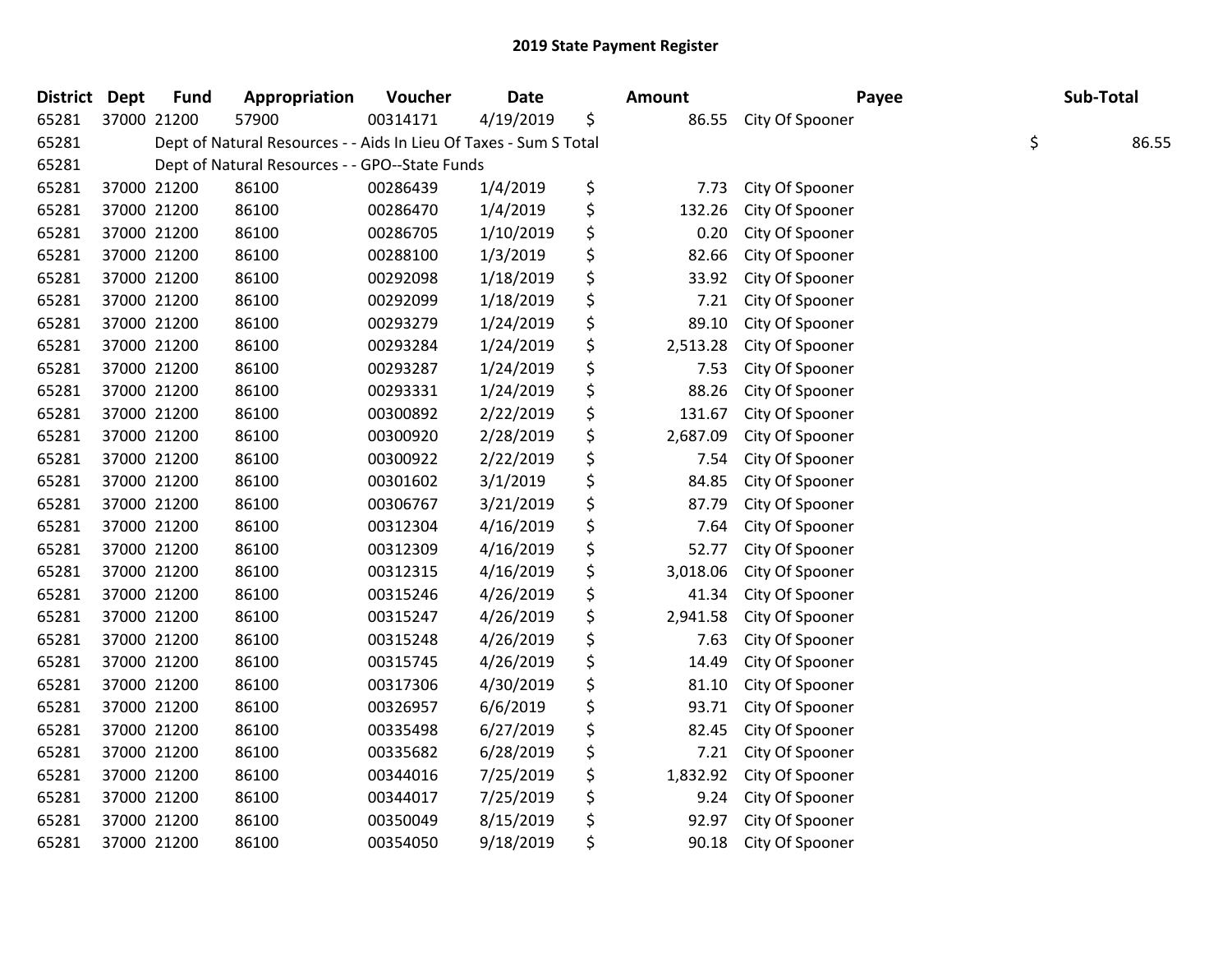| District Dept | <b>Fund</b>                                            | Appropriation                                            | Voucher  | <b>Date</b> | Amount          | Payee           | Sub-Total        |
|---------------|--------------------------------------------------------|----------------------------------------------------------|----------|-------------|-----------------|-----------------|------------------|
| 65281         | 37000 21200                                            | 86100                                                    | 00354150 | 9/5/2019    | \$<br>2,227.20  | City Of Spooner |                  |
| 65281         | 37000 21200                                            | 86100                                                    | 00354151 | 9/5/2019    | \$<br>7.67      | City Of Spooner |                  |
| 65281         | 37000 21200                                            | 86100                                                    | 00359897 | 9/24/2019   | \$<br>2,090.00  | City Of Spooner |                  |
| 65281         | 37000 21200                                            | 86100                                                    | 00359898 | 9/24/2019   | \$<br>8.20      | City Of Spooner |                  |
| 65281         | 37000 21200                                            | 86100                                                    | 00361145 | 9/30/2019   | \$<br>140.01    | City Of Spooner |                  |
| 65281         | 37000 21200                                            | 86100                                                    | 00369552 | 11/4/2019   | \$<br>93.14     | City Of Spooner |                  |
| 65281         | 37000 21200                                            | 86100                                                    | 00372694 | 11/18/2019  | \$<br>1,783.66  | City Of Spooner |                  |
| 65281         | 37000 21200                                            | 86100                                                    | 00374578 | 11/26/2019  | \$<br>168.06    | City Of Spooner |                  |
| 65281         | 37000 21200                                            | 86100                                                    | 00374580 | 11/26/2019  | \$<br>1,767.71  | City Of Spooner |                  |
| 65281         | 37000 21200                                            | 86100                                                    | 00374581 | 11/26/2019  | \$<br>11.10     | City Of Spooner |                  |
| 65281         | 37000 21200                                            | 86100                                                    | 00375492 | 12/6/2019   | \$<br>96.23     | City Of Spooner |                  |
| 65281         |                                                        | Dept of Natural Resources - - GPO--State Funds Total     |          |             |                 |                 | \$<br>22,727.36  |
| 65281         |                                                        | WI Dept of Transportation - - Trns Aids To Mnc.-Sf       |          |             |                 |                 |                  |
| 65281         | 39500 21100                                            | 19100                                                    | 00337523 | 1/7/2019    | \$<br>60,300.90 | City Of Spooner |                  |
| 65281         | 39500 21100                                            | 19100                                                    | 00364837 | 4/1/2019    | \$<br>60,300.90 | City Of Spooner |                  |
| 65281         | 39500 21100                                            | 19100                                                    | 00402846 | 7/1/2019    | \$<br>60,300.90 | City Of Spooner |                  |
| 65281         | 39500 21100                                            | 19100                                                    | 00445664 | 10/7/2019   | \$<br>60,300.91 | City Of Spooner |                  |
| 65281         |                                                        | WI Dept of Transportation - - Trns Aids To Mnc.-Sf Total |          |             |                 |                 | \$<br>241,203.61 |
| 65281         |                                                        | WI Dept of Transportation - - Hwy Mgmt & Opers Sf        |          |             |                 |                 |                  |
| 65281         | 39500 21100                                            | 36500                                                    | 00344299 | 1/22/2019   | \$<br>41.32     | City Of Spooner |                  |
| 65281         | 39500 21100                                            | 36500                                                    | 00355442 | 2/25/2019   | \$<br>41.91     | City Of Spooner |                  |
| 65281         | 39500 21100                                            | 36500                                                    | 00366196 | 3/28/2019   | \$<br>38.56     | City Of Spooner |                  |
| 65281         | 39500 21100                                            | 36500                                                    | 00374179 | 4/22/2019   | \$<br>40.81     | City Of Spooner |                  |
| 65281         | 39500 21100                                            | 36500                                                    | 00385349 | 5/22/2019   | \$<br>41.26     | City Of Spooner |                  |
| 65281         | 39500 21100                                            | 36500                                                    | 00396444 | 6/21/2019   | \$<br>42.56     | City Of Spooner |                  |
| 65281         | 39500 21100                                            | 36500                                                    | 00413536 | 7/18/2019   | \$<br>43.18     | City Of Spooner |                  |
| 65281         | 39500 21100                                            | 36500                                                    | 00427120 | 8/22/2019   | \$<br>43.38     | City Of Spooner |                  |
| 65281         | 39500 21100                                            | 36500                                                    | 00436245 | 9/19/2019   | \$<br>42.36     | City Of Spooner |                  |
| 65281         | 39500 21100                                            | 36500                                                    | 00453595 | 10/25/2019  | \$<br>41.75     | City Of Spooner |                  |
| 65281         | 39500 21100                                            | 36500                                                    | 00464862 | 11/25/2019  | \$<br>41.91     | City Of Spooner |                  |
| 65281         | 39500 21100                                            | 36500                                                    | 00474034 | 12/23/2019  | \$<br>40.43     | City Of Spooner |                  |
| 65281         |                                                        | WI Dept of Transportation - - Hwy Mgmt & Opers Sf Total  |          |             |                 |                 | \$<br>499.43     |
| 65281         | Department of Justice - - Law Enforcement Train, Local |                                                          |          |             |                 |                 |                  |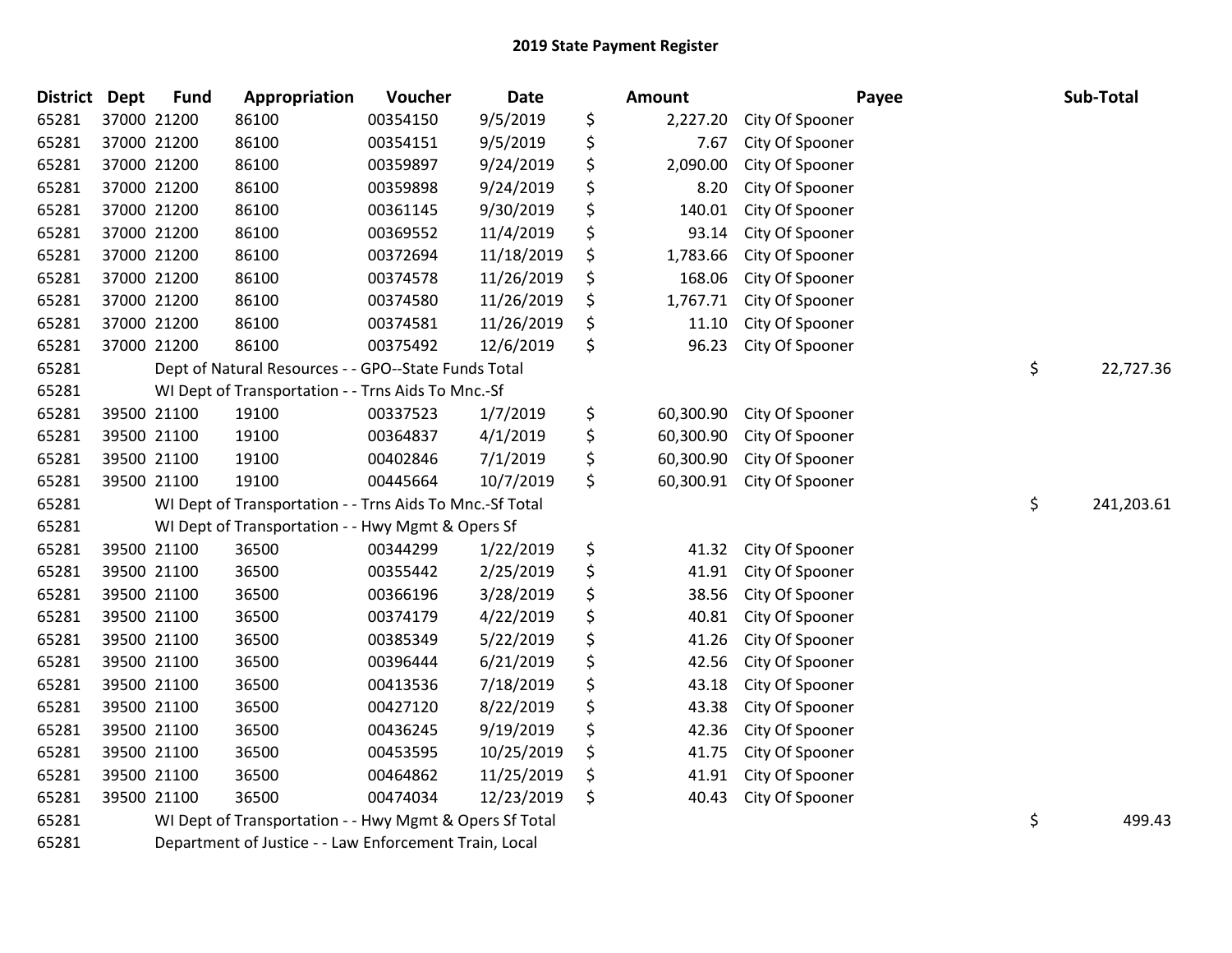| <b>District Dept</b> |             | <b>Fund</b>                                                   | Appropriation                                                         | Voucher  | <b>Date</b> |    | Amount    |                            | Payee | Sub-Total  |  |
|----------------------|-------------|---------------------------------------------------------------|-----------------------------------------------------------------------|----------|-------------|----|-----------|----------------------------|-------|------------|--|
| 65281                |             | 45500 10000                                                   | 23100                                                                 | 00074577 | 11/12/2019  | \$ |           | 960.00 City Of Spooner     |       |            |  |
| 65281                |             |                                                               | Department of Justice - - Law Enforcement Train, Local Total          |          |             |    |           |                            | \$    | 960.00     |  |
| 65281                |             |                                                               | Elections Commission - - 2018 Hava Election Security                  |          |             |    |           |                            |       |            |  |
| 65281                |             | 51000 22000                                                   | 18200                                                                 | 00002441 | 11/13/2019  | \$ | 1,200.00  | City Of Spooner            |       |            |  |
| 65281                |             |                                                               | Elections Commission - - 2018 Hava Election Security Total            |          |             |    |           |                            | \$    | 1,200.00   |  |
| 65281                |             |                                                               | Public Defender Board - - Trial Representation                        |          |             |    |           |                            |       |            |  |
| 65281                |             | 55000 10000                                                   | 10300                                                                 | 00186838 | 3/13/2019   | \$ | 16.00     | City Of Spooner            |       |            |  |
| 65281                |             |                                                               | Public Defender Board - - Trial Representation Total                  |          |             |    |           |                            | \$    | 16.00      |  |
| 65281                |             |                                                               | Public Defender Board - - Transcript, Discovery And Int               |          |             |    |           |                            |       |            |  |
| 65281                |             | 55000 10000                                                   | 10600                                                                 | 00193475 | 5/3/2019    | \$ | 11.80     | City Of Spooner            |       |            |  |
| 65281                |             | 55000 10000                                                   | 10600                                                                 | 00216625 | 10/7/2019   | \$ | 5.00      | City Of Spooner            |       |            |  |
| 65281                |             | 55000 10000                                                   | 10600                                                                 | 00223658 | 11/25/2019  | \$ | 1.50      | City Of Spooner            |       |            |  |
| 65281                |             |                                                               | Public Defender Board - - Transcript, Discovery And Int Total         |          |             |    |           |                            | \$    | 18.30      |  |
| 65281                |             |                                                               | Shared Revenue and Tax Relief - - Expenditure Restraint Program       |          |             |    |           |                            |       |            |  |
| 65281                |             | 83500 10000                                                   | 10100                                                                 | 00049975 | 7/22/2019   | \$ | 51,308.53 | City Of Spooner            |       |            |  |
| 65281                |             |                                                               | Shared Revenue and Tax Relief - - Expenditure Restraint Program Total |          |             |    |           |                            | \$    | 51,308.53  |  |
| 65281                |             |                                                               | Shared Revenue and Tax Relief - - County And Municipal Aid            |          |             |    |           |                            |       |            |  |
| 65281                | 83500 10000 |                                                               | 10500                                                                 | 00049975 | 7/22/2019   | \$ |           | 69,751.26 City Of Spooner  |       |            |  |
| 65281                | 83500 10000 |                                                               | 10500                                                                 | 00054274 | 11/18/2019  | \$ |           | 395,257.16 City Of Spooner |       |            |  |
| 65281                |             |                                                               | Shared Revenue and Tax Relief - - County And Municipal Aid Total      |          |             |    |           |                            | \$    | 465,008.42 |  |
| 65281                |             |                                                               | Shared Revenue and Tax Relief - - Exempt Computer Aid                 |          |             |    |           |                            |       |            |  |
| 65281                |             | 83500 10000                                                   | 10900                                                                 | 00047002 | 7/22/2019   | \$ | 5,508.06  | City Of Spooner            |       |            |  |
| 65281                | 83500 10000 |                                                               | 10900                                                                 | 00048042 | 7/22/2019   | \$ | 966.73    | City Of Spooner            |       |            |  |
| 65281                |             |                                                               | Shared Revenue and Tax Relief - - Exempt Computer Aid Total           |          |             |    |           |                            | \$    | 6,474.79   |  |
| 65281                |             |                                                               | Shared Revenue and Tax Relief - - Utility Aid                         |          |             |    |           |                            |       |            |  |
| 65281                |             | 83500 10000                                                   | 11000                                                                 | 00049975 | 7/22/2019   | \$ | 431.04    | City Of Spooner            |       |            |  |
| 65281                |             | 83500 10000                                                   | 11000                                                                 | 00054274 | 11/18/2019  | \$ | 2,572.42  | City Of Spooner            |       |            |  |
| 65281                |             |                                                               | Shared Revenue and Tax Relief - - Utility Aid Total                   |          |             |    |           |                            | \$    | 3,003.46   |  |
| 65281                |             |                                                               | Shared Revenue and Tax Relief - - Personal Property Aid               |          |             |    |           |                            |       |            |  |
| 65281                |             | 83500 10000                                                   | 11100                                                                 | 00041595 | 5/6/2019    | \$ | 15,002.65 | City Of Spooner            |       |            |  |
| 65281                |             | 83500 10000                                                   | 11100                                                                 | 00042805 | 5/6/2019    | \$ |           | 6,656.22 City Of Spooner   |       |            |  |
| 65281                |             |                                                               | Shared Revenue and Tax Relief - - Personal Property Aid Total         |          |             |    |           |                            | \$    | 21,658.87  |  |
| 65281                |             | Shared Revenue and Tax Relief - - Payments For Municipal Svcs |                                                                       |          |             |    |           |                            |       |            |  |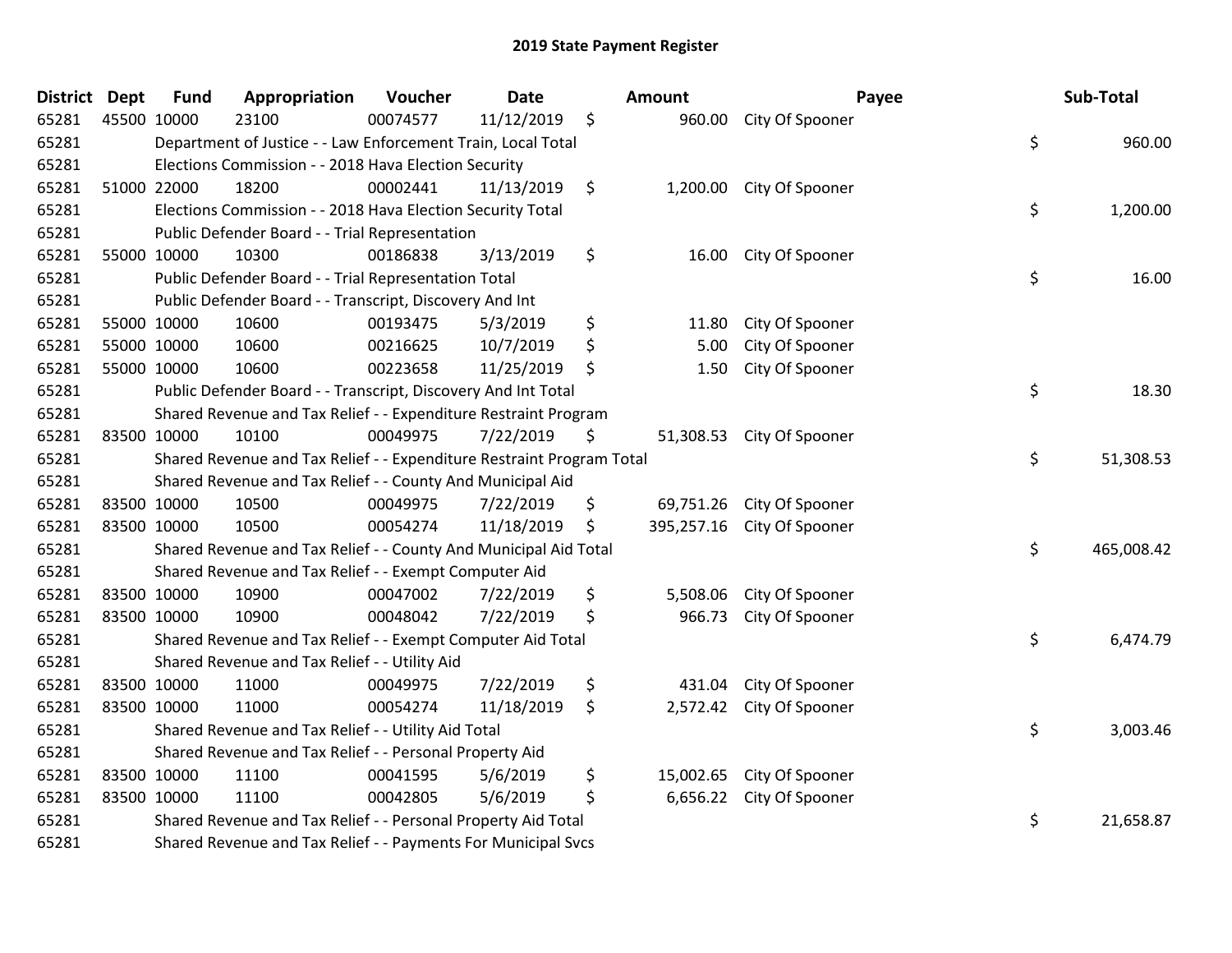| <b>District</b> | Dept | <b>Fund</b>                                                         | Appropriation | <b>Voucher</b> | Date      |  | Amount    | Payee                    |  | Sub-Total  |
|-----------------|------|---------------------------------------------------------------------|---------------|----------------|-----------|--|-----------|--------------------------|--|------------|
| 65281           |      | 83500 10000                                                         | 50100         | 00037858       | 1/31/2019 |  | 36,149.23 | City Of Spooner          |  |            |
| 65281           |      | Shared Revenue and Tax Relief - - Payments For Municipal Svcs Total |               |                |           |  |           |                          |  | 36,149.23  |
| 65281           |      | Shared Revenue and Tax Relief - - Lottery & Gaming Credit           |               |                |           |  |           |                          |  |            |
| 65281           |      | 83500 52100                                                         | 36300         | 00038552       | 3/25/2019 |  |           | 2,725.48 City Of Spooner |  |            |
| 65281           |      | Shared Revenue and Tax Relief - - Lottery & Gaming Credit Total     |               | 2,725.48       |           |  |           |                          |  |            |
| 65281 Total     |      |                                                                     |               |                |           |  |           |                          |  | 900,466.41 |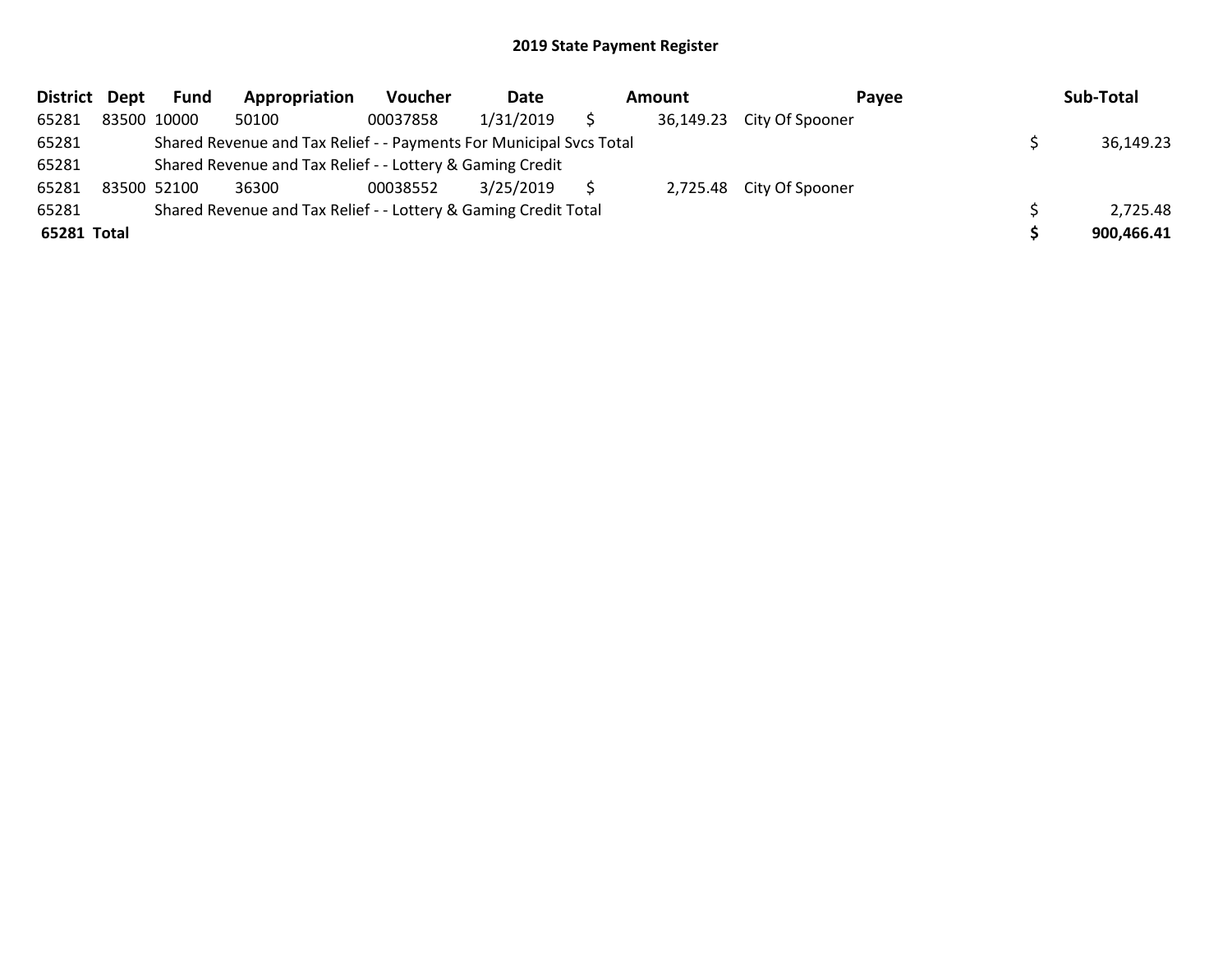| District Dept | <b>Fund</b>                                                           | Appropriation                                                      | Voucher  | <b>Date</b> |               | Amount    | Payee                         |    | Sub-Total  |
|---------------|-----------------------------------------------------------------------|--------------------------------------------------------------------|----------|-------------|---------------|-----------|-------------------------------|----|------------|
| 65282         |                                                                       | Dept of Safety & Prof Services - - Fire Dues Distribution          |          |             |               |           |                               |    |            |
| 65282         | 16500 10000                                                           | 22500                                                              | 00030387 | 7/16/2019   | \$            |           | 6,413.15 City Of Shell Lake   |    |            |
| 65282         | \$<br>Dept of Safety & Prof Services - - Fire Dues Distribution Total |                                                                    |          |             |               |           |                               |    |            |
| 65282         |                                                                       | Dept of Natural Resources - - Aids In Lieu Of Taxes - Gener        |          |             |               |           |                               |    |            |
| 65282         | 37000 10000                                                           | 50300                                                              | 00298990 | 2/19/2019   | \$            | 12,204.29 | City Of Shell Lake            |    |            |
| 65282         | 37000 10000                                                           | 50300                                                              | 00314699 | 4/19/2019   | \$            | 22.60     | City Of Shell Lake            |    |            |
| 65282         |                                                                       | Dept of Natural Resources - - Aids In Lieu Of Taxes - Gener Total  |          |             |               |           |                               | \$ | 12,226.89  |
| 65282         |                                                                       | Dept of Natural Resources - - Resaids - Cnty Forst, Cl & Mfl       |          |             |               |           |                               |    |            |
| 65282         | 37000 21200                                                           | 57100                                                              | 00333378 | 6/21/2019   | \$            | 8.78      | City Of Shell Lake            |    |            |
| 65282         |                                                                       | Dept of Natural Resources - - Resaids - Cnty Forst, Cl & Mfl Total |          |             |               |           |                               | \$ | 8.78       |
| 65282         |                                                                       | Dept of Natural Resources - - Property Dev Projects (17-19)        |          |             |               |           |                               |    |            |
| 65282         | 37000 36300                                                           | <b>TA280</b>                                                       | 00301394 | 2/27/2019   | \$            |           | 120,793.20 City Of Shell Lake |    |            |
| 65282         |                                                                       | Dept of Natural Resources - - Property Dev Projects (17-19) Total  |          |             |               |           |                               | \$ | 120,793.20 |
| 65282         |                                                                       | WI Dept of Transportation - - Disastr Damag Aid Sf                 |          |             |               |           |                               |    |            |
| 65282         | 39500 21100                                                           | 17400                                                              | 00467293 | 12/3/2019   | \$            | 4,461.63  | City Of Shell Lake            |    |            |
| 65282         |                                                                       | WI Dept of Transportation - - Disastr Damag Aid Sf Total           |          |             |               |           |                               | \$ | 4,461.63   |
| 65282         |                                                                       | WI Dept of Transportation - - Trns Aids To Mnc.-Sf                 |          |             |               |           |                               |    |            |
| 65282         | 39500 21100                                                           | 19100                                                              | 00337524 | 1/7/2019    | \$            | 28,229.84 | City Of Shell Lake            |    |            |
| 65282         | 39500 21100                                                           | 19100                                                              | 00364838 | 4/1/2019    | \$            | 28,229.84 | City Of Shell Lake            |    |            |
| 65282         | 39500 21100                                                           | 19100                                                              | 00402847 | 7/1/2019    | \$            | 28,229.84 | City Of Shell Lake            |    |            |
| 65282         | 39500 21100                                                           | 19100                                                              | 00445665 | 10/7/2019   | \$            | 28,229.84 | City Of Shell Lake            |    |            |
| 65282         |                                                                       | WI Dept of Transportation - - Trns Aids To Mnc.-Sf Total           |          |             |               |           |                               | \$ | 112,919.36 |
| 65282         |                                                                       | WI Dept of Transportation - - St Hwy Rehab, Sf                     |          |             |               |           |                               |    |            |
| 65282         | 39500 21100                                                           | 36300                                                              | 00441235 | 10/4/2019   | \$            | 50.00     | City Of Shell Lake            |    |            |
| 65282         |                                                                       | WI Dept of Transportation - - St Hwy Rehab, Sf Total               |          |             |               |           |                               | \$ | 50.00      |
| 65282         |                                                                       | Department of Justice - - Law Enforcement Train, Local             |          |             |               |           |                               |    |            |
| 65282         | 45500 10000                                                           | 23100                                                              | 00074569 | 11/12/2019  | $\ddot{\phi}$ | 480.00    | City Of Shell Lake            |    |            |
| 65282         |                                                                       | Department of Justice - - Law Enforcement Train, Local Total       |          |             |               |           |                               | \$ | 480.00     |
| 65282         | Shared Revenue and Tax Relief - - County And Municipal Aid            |                                                                    |          |             |               |           |                               |    |            |
| 65282         | 83500 10000                                                           | 10500                                                              | 00049976 | 7/22/2019   | \$            | 6,463.07  | City Of Shell Lake            |    |            |
| 65282         | 83500 10000                                                           | 10500                                                              | 00054275 | 11/18/2019  | \$            | 36,624.04 | City Of Shell Lake            |    |            |
| 65282         |                                                                       | Shared Revenue and Tax Relief - - County And Municipal Aid Total   |          |             |               |           |                               | \$ | 43,087.11  |
| 65282         | Shared Revenue and Tax Relief - - Exempt Computer Aid                 |                                                                    |          |             |               |           |                               |    |            |